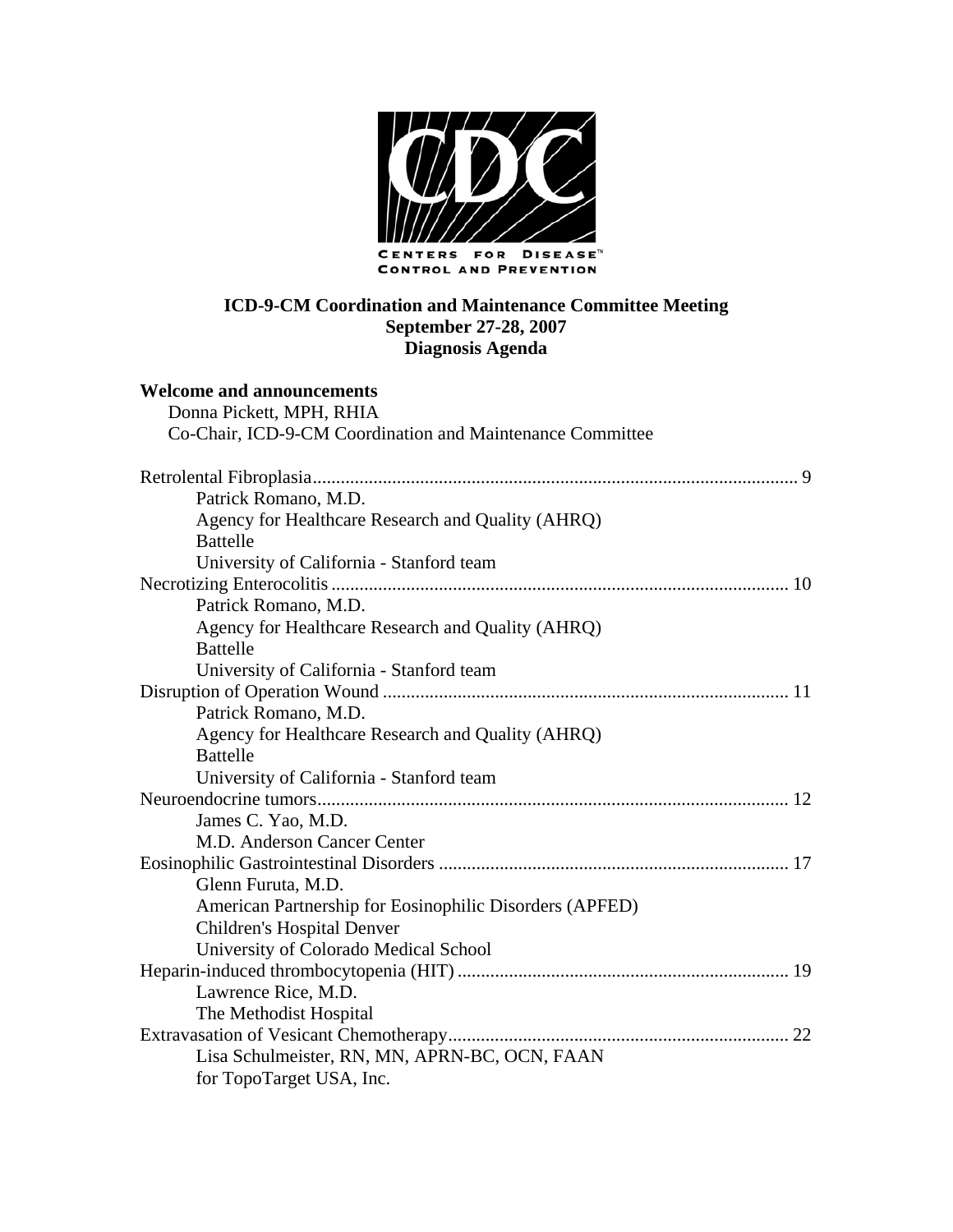| Joanne Lynn, M.D., M.A., M.S.<br>Office of Clinical Standards and Quality<br><b>Centers for Medicare and Medicaid Services</b><br>Chesley Richards, M.D., M.P.H., FACP<br>Deputy Director, Division of Healthcare Quality Promotion<br>National Center for Preparedness, Detection and Control of Infectious Diseases<br>(NCPDCID) |  |
|------------------------------------------------------------------------------------------------------------------------------------------------------------------------------------------------------------------------------------------------------------------------------------------------------------------------------------|--|
| Centers for Disease Control and Prevention                                                                                                                                                                                                                                                                                         |  |
|                                                                                                                                                                                                                                                                                                                                    |  |
|                                                                                                                                                                                                                                                                                                                                    |  |
|                                                                                                                                                                                                                                                                                                                                    |  |
|                                                                                                                                                                                                                                                                                                                                    |  |
|                                                                                                                                                                                                                                                                                                                                    |  |
|                                                                                                                                                                                                                                                                                                                                    |  |
| Prophylactic use of agents affecting estrogen receptors and estrogen levels  37                                                                                                                                                                                                                                                    |  |
|                                                                                                                                                                                                                                                                                                                                    |  |
| Linda Holtzman                                                                                                                                                                                                                                                                                                                     |  |
| <b>Clarity Coding</b>                                                                                                                                                                                                                                                                                                              |  |
|                                                                                                                                                                                                                                                                                                                                    |  |
|                                                                                                                                                                                                                                                                                                                                    |  |
|                                                                                                                                                                                                                                                                                                                                    |  |
|                                                                                                                                                                                                                                                                                                                                    |  |
|                                                                                                                                                                                                                                                                                                                                    |  |
| External cause for overexertion, strenuous and repetitive movements 59                                                                                                                                                                                                                                                             |  |
| Personal history of antineoplastic chemotherapy and monoclonal drug therapy  60                                                                                                                                                                                                                                                    |  |
|                                                                                                                                                                                                                                                                                                                                    |  |
|                                                                                                                                                                                                                                                                                                                                    |  |
|                                                                                                                                                                                                                                                                                                                                    |  |
|                                                                                                                                                                                                                                                                                                                                    |  |
|                                                                                                                                                                                                                                                                                                                                    |  |
|                                                                                                                                                                                                                                                                                                                                    |  |
|                                                                                                                                                                                                                                                                                                                                    |  |
|                                                                                                                                                                                                                                                                                                                                    |  |
|                                                                                                                                                                                                                                                                                                                                    |  |
| ICD-10-CM update                                                                                                                                                                                                                                                                                                                   |  |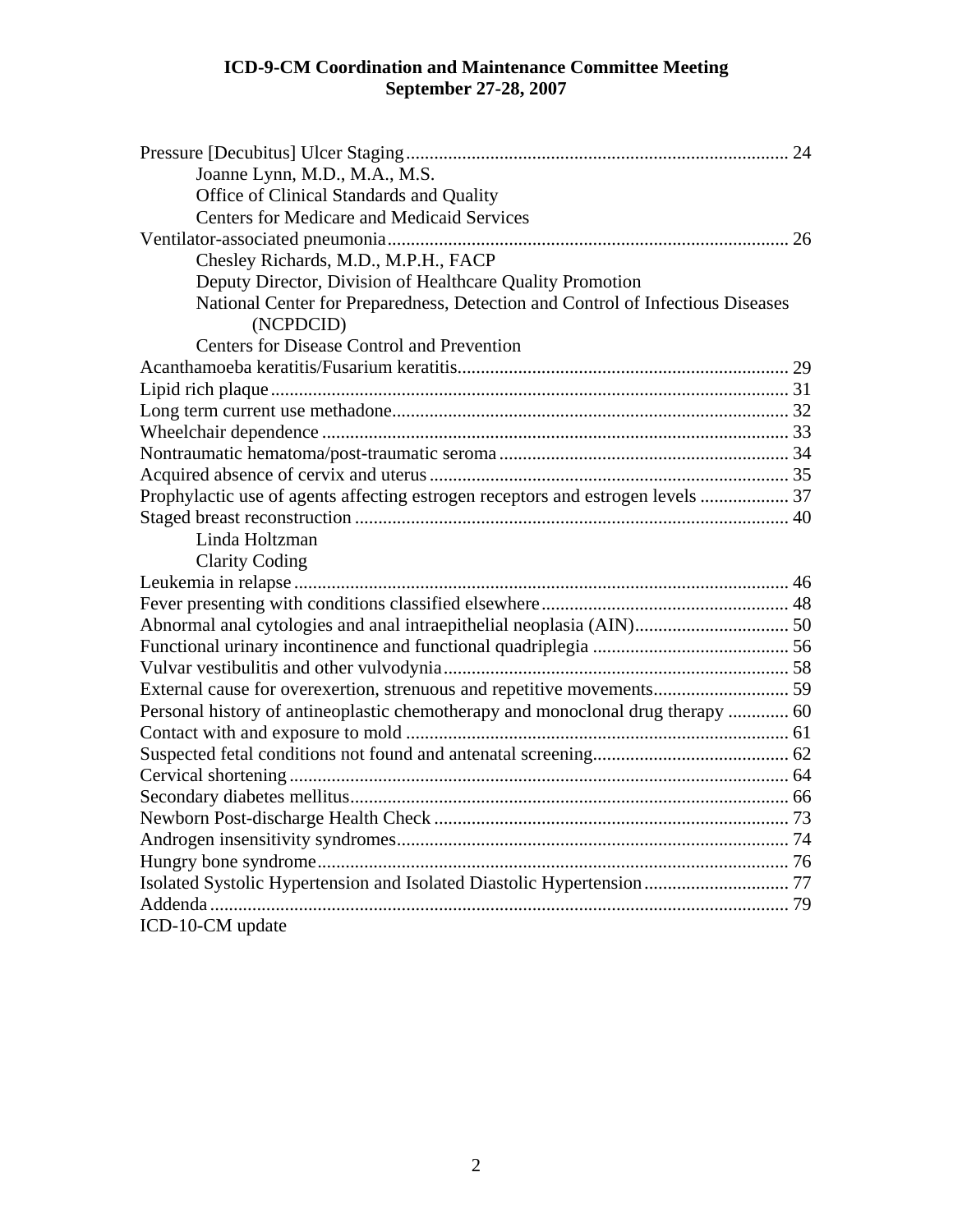# **ICD-9-CM TIMELINE**

A timeline of important dates in the ICD-9-CM process is described below:

| September $27 - 28$ ,<br>2007 | ICD-9-CM Coordination and Maintenance Committee<br>meeting.                                                                                                                                                                                                                                                                                 |
|-------------------------------|---------------------------------------------------------------------------------------------------------------------------------------------------------------------------------------------------------------------------------------------------------------------------------------------------------------------------------------------|
|                               | Those who wish to attend the ICD-9-CM Coordination and<br>Maintenance Committee meeting must have registered for<br>the meeting online by September 21, 2007. You must<br>bring an official form of picture identification (such as a<br>drivers license) in order to be admitted to the building.                                          |
| October 2007                  | Summary report of the Procedure part of the September 27<br>- 28, 2007 ICD-9-CM Coordination and Maintenance<br>Committee meeting will be posted on the CMS homepage<br>as follows:<br>http://www.cms.hhs.gov/ICD9ProviderDiagnosticCodes                                                                                                   |
|                               | Summary report of the Diagnosis part of the September 27<br>- 28, 2007 ICD-9-CM Coordination and Maintenance<br>Committee meeting report will be posted on the NCHS<br>homepage as follows:<br>http://www.cdc.gov/nchs/icd9.htm                                                                                                             |
| October 1, 2007               | New and revised ICD-9-CM codes go into effect along<br>with DRG changes. Final addendum posted on web pages<br>as follows:<br>Diagnosis addendum - http://www.cdc.gov/nchs/icd9.htm<br>Procedure addendum at -<br>http://www.cms.hhs.gov/ICD9ProviderDiagnosticCodes                                                                        |
| <b>October 12, 2007</b>       | Deadline for receipt of public comments on proposed<br>code revisions discussed at the September 27-28, 2007<br><b>ICD-9-CM Coordination and Maintenance Committee</b><br>meetings for implementation of April 1, 2008.                                                                                                                     |
| Early November, 2007          | Any new ICD-9-CM codes required to capture new<br>technology that will be implemented on the following April<br>1 will be announced. Information on any new codes to be<br>implemented April 1, 2008 will be posted on the following<br>websites:<br>http://www.cms.hhs.gov/ICD9ProviderDiagnosticCodes<br>http://www.cdc.gov/nchs/icd9.htm |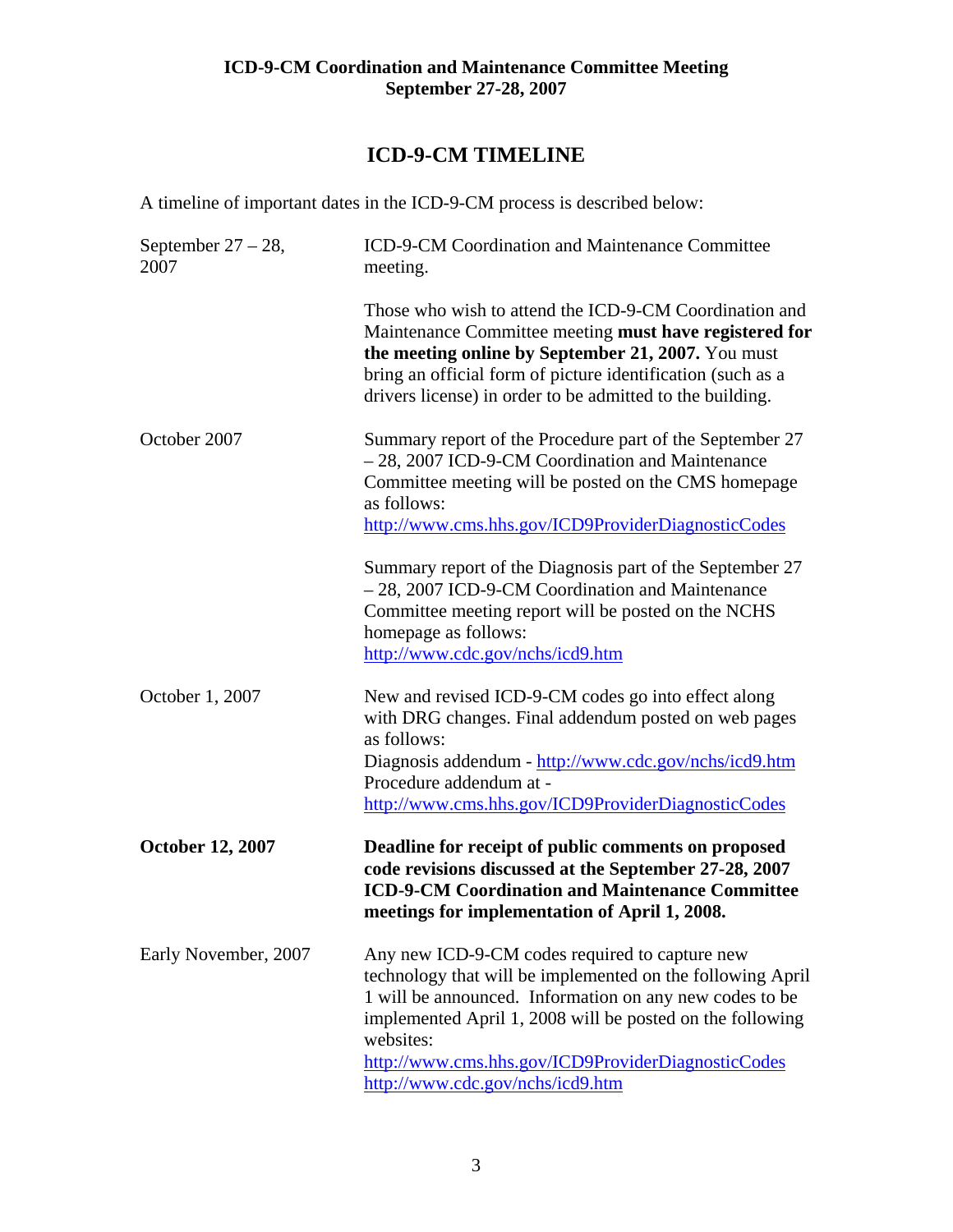| <b>December 3, 2007</b>     | Deadline for receipt of public comments on proposed<br>code revisions discussed at the March 22-23, 2007 and<br>September 27-28, 2007 ICD-9-CM Coordination and<br><b>Maintenance Committee meetings for implementation</b><br>of October 1, 2008.                                         |
|-----------------------------|--------------------------------------------------------------------------------------------------------------------------------------------------------------------------------------------------------------------------------------------------------------------------------------------|
| <b>January 18, 2008</b>     | Deadline for requestors: Those members of the public<br>requesting that topics be discussed at the March 19–March<br>20, 2008 ICD-9-CM Coordination and Maintenance<br>Committee meeting must have their requests to CMS for<br>procedures and NCHS for diagnoses by this date.            |
| February 2008               | Draft agenda for the Procedure part of the March 19, 2008<br>ICD-9-CM Coordination and Maintenance Committee<br>meeting posted on CMS homepage as follows:<br>http://www.cms.hhs.gov/ICD9ProviderDiagnosticCodes                                                                           |
|                             | Draft agenda for the Diagnosis part of the March 20, 2008<br>ICD-9-CM Coordination and Maintenance Committee<br>meeting posted on NCHS homepage as follows:<br>http://www.cdc.gov/nchs/icd9.htm                                                                                            |
|                             | Federal Register notice of March 19 – March 20, 2008<br>ICD-9-CM Coordination and Maintenance Committee<br>Meeting will be published.                                                                                                                                                      |
| February 15, 2008           | On-line registration opens for the March $19 - 20$ , 2008<br><b>ICD-9-CM Coordination and Maintenance Committee</b><br>meeting at: http://www.cms.hhs.gov/events                                                                                                                           |
|                             | Because of increased security requirements, those wishing<br>to attend the March 19 - March 20, 2008 ICD-9-CM<br>Coordination and Maintenance Committee meeting must<br>register for the meeting online by March 12, 2008 failure<br>to do so may result in lack of access to the meeting. |
| March 19 - March 20<br>2008 | ICD-9-CM Coordination and Maintenance Committee<br>meeting.                                                                                                                                                                                                                                |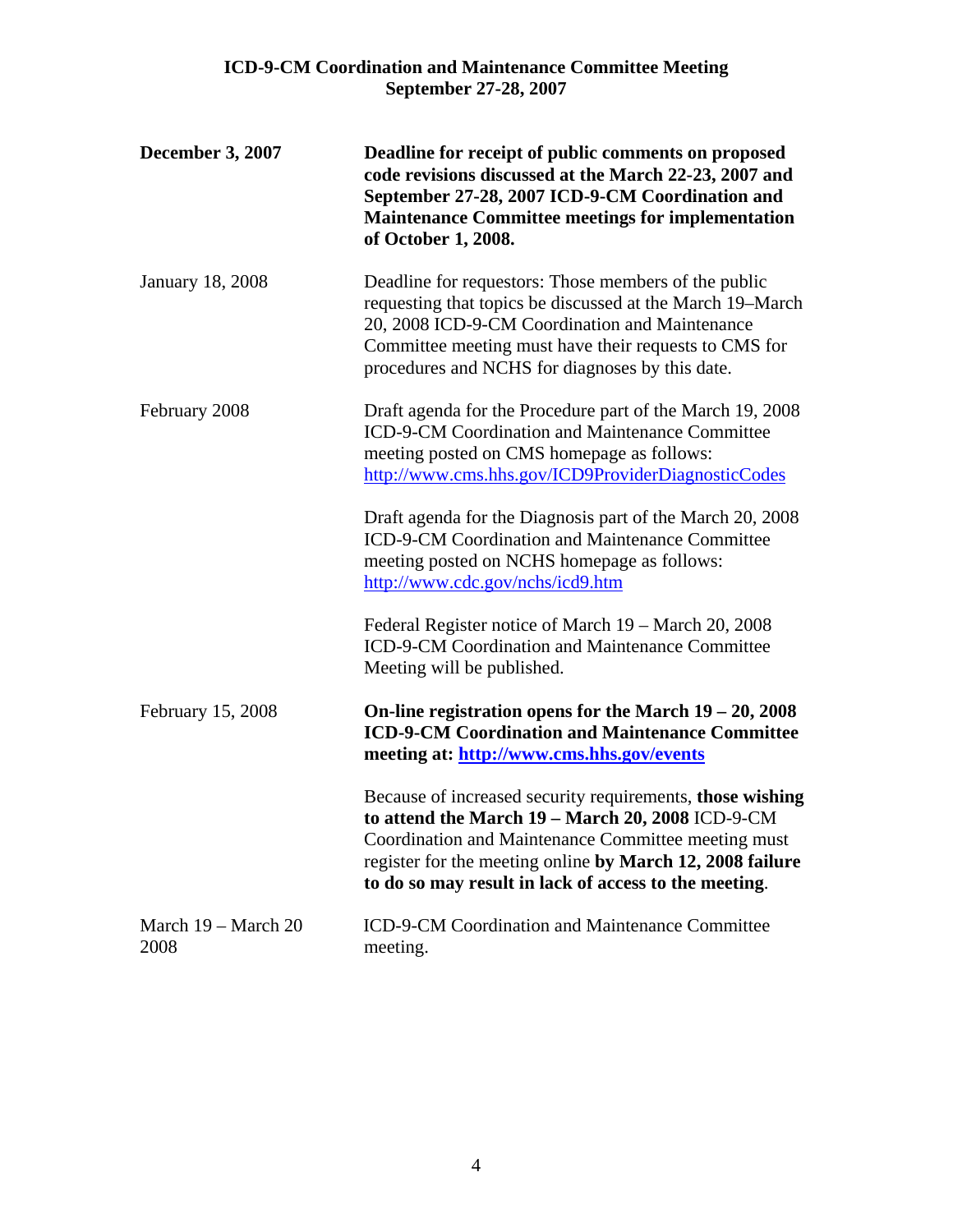| April 1, 2008    | Any new ICD-9-CM codes required to capture new<br>technology will be implemented. Information on any new<br>codes implemented on April 1, 2008 previously posted in<br>early October 2007 will be on the following websites:<br>http://www.cms.hhs.gov/ICD9ProviderDiagnosticCodes<br>http://www.cdc.gov/nchs/icd9.htm<br>http://www.cms.hhs.gov/MLNGenInfo                                                                                        |
|------------------|----------------------------------------------------------------------------------------------------------------------------------------------------------------------------------------------------------------------------------------------------------------------------------------------------------------------------------------------------------------------------------------------------------------------------------------------------|
| April 11, 2008   | Deadline for receipt of public comments on proposed code<br>revisions discussed at the March 19-20, 2008 ICD-9-CM<br>Coordination and Maintenance Committee meetings for<br>implementation on October 1, 2008.                                                                                                                                                                                                                                     |
| April 2008       | Notice of Proposed Rulemaking to be published in the<br>Federal Register as mandated by Public Law 99-509. This<br>notice will include the final ICD-9-CM diagnosis and<br>procedure codes for the upcoming fiscal year. It will also<br>include proposed revisions to the DRG system on which<br>the public may comment. The proposed rule can be<br>accessed at:<br>http://www.cms.hhs.gov/AcuteInpatientPPS/IPPS/list.asp                       |
| April 2008       | Summary report of the Procedure part of the March 19,<br>2008 ICD-9-CM Coordination and Maintenance<br>Committee meeting will be posted on CMS homepage as<br>follows:<br>http://www.cms.hhs.gov/ICD9ProviderDiagnosticCodes<br>Summary report of the Diagnosis part of the March 20,<br>2008 ICD-9-CM Coordination and Maintenance<br>Committee meeting report will be posted on NCHS<br>homepage as follows:<br>http://www.cdc.gov/nchs/icd9.htm |
| <b>June 2008</b> | Final addendum for October 1, 2009 posted on web pages<br>as follows:<br>Diagnosis addendum at -<br>http://www.cdc.gov/nchs/icd9.htm<br>Procedure addendum at -<br>http://www.cms.hhs.gov/ICD9ProviderDiagnosticCodes                                                                                                                                                                                                                              |
| June 20, 2008    | Deadline for receipt of public comments on proposed code<br>revisions discussed at the March 19-20, 2008 ICD-9-CM<br>Coordination and Maintenance Committee meetings for<br>implementation on October 1, 2009.                                                                                                                                                                                                                                     |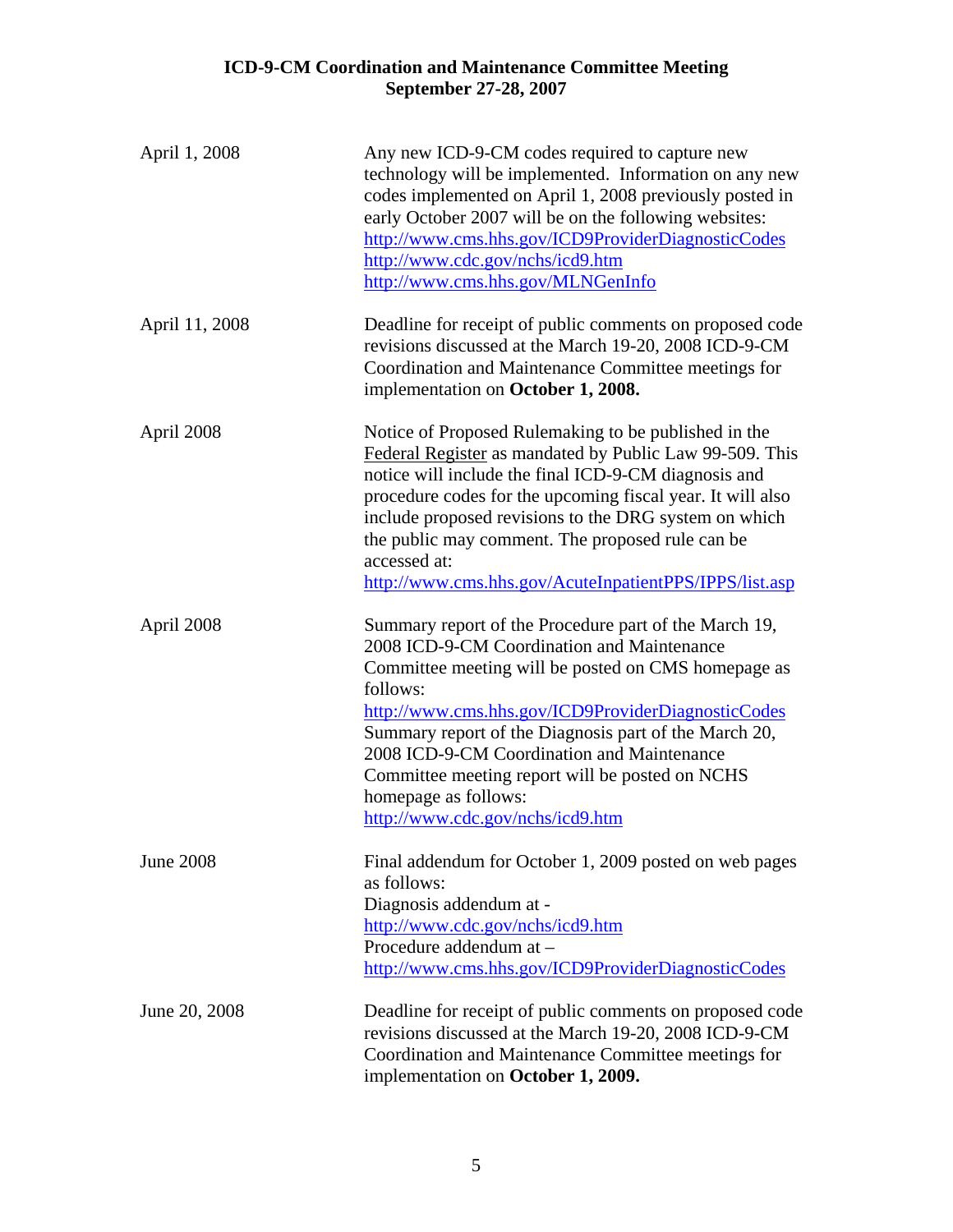| July 25, 2008          | Those members of the public requesting that topics be<br>discussed at the September $24 - 25$ , 2008 ICD-9-CM<br>Coordination and Maintenance Committee meeting must<br>have their requests to CMS for procedures and NCHS for<br>diagnoses.                                                                                                                                                                                                                                                                                                                                                                                   |
|------------------------|--------------------------------------------------------------------------------------------------------------------------------------------------------------------------------------------------------------------------------------------------------------------------------------------------------------------------------------------------------------------------------------------------------------------------------------------------------------------------------------------------------------------------------------------------------------------------------------------------------------------------------|
| <b>August 1, 2008</b>  | Hospital Inpatient Prospective Payment System final rule to<br>be published in the Federal Register as mandated by Public<br>Law 99-509. This rule will also include all the final codes<br>to be implemented on October 1, 2008.<br>This rule can be accessed at:<br>http://www.cms.hhs.gov/AcuteInpatientPPS/IPPS/list.asp                                                                                                                                                                                                                                                                                                   |
| August 2008            | Tentative agenda for the Procedure part of the September<br>24 – 25, 2008 ICD-9-CM Coordination and Maintenance<br>Committee meeting will be posted on CMS homepage at -<br>http://www.cms.hhs.gov/ICD9ProviderDiagnosticCodes<br>Tentative agenda for the Diagnosis part of the September<br>24 - 25, 2008 ICD-9-CM Coordination and Maintenance<br>Committee meeting will be posted on NCHS homepage at -<br>http://www.cdc.gov/nchs/icd9.htm<br>Federal Register notice for the September $24 - 25$ , 2008<br>ICD-9-CM Coordination and Maintenance Committee<br>meeting will be published. This will include the tentative |
| <b>August 15, 2008</b> | agenda.<br>On-line registration opens for the September 24-25,<br><b>2008 ICD-9-CM Coordination and Maintenance</b><br>Committee meeting at: http://www.cms.hhs.gov/events<br>Because of increased security requirements, those wishing<br>to attend the September 24 - 25, 2008 ICD-9-CM<br>Coordination and Maintenance Committee meeting must<br>register for the meeting online by September 12, 2008;<br>failure to do so may result in lack of access to the<br>meeting.                                                                                                                                                 |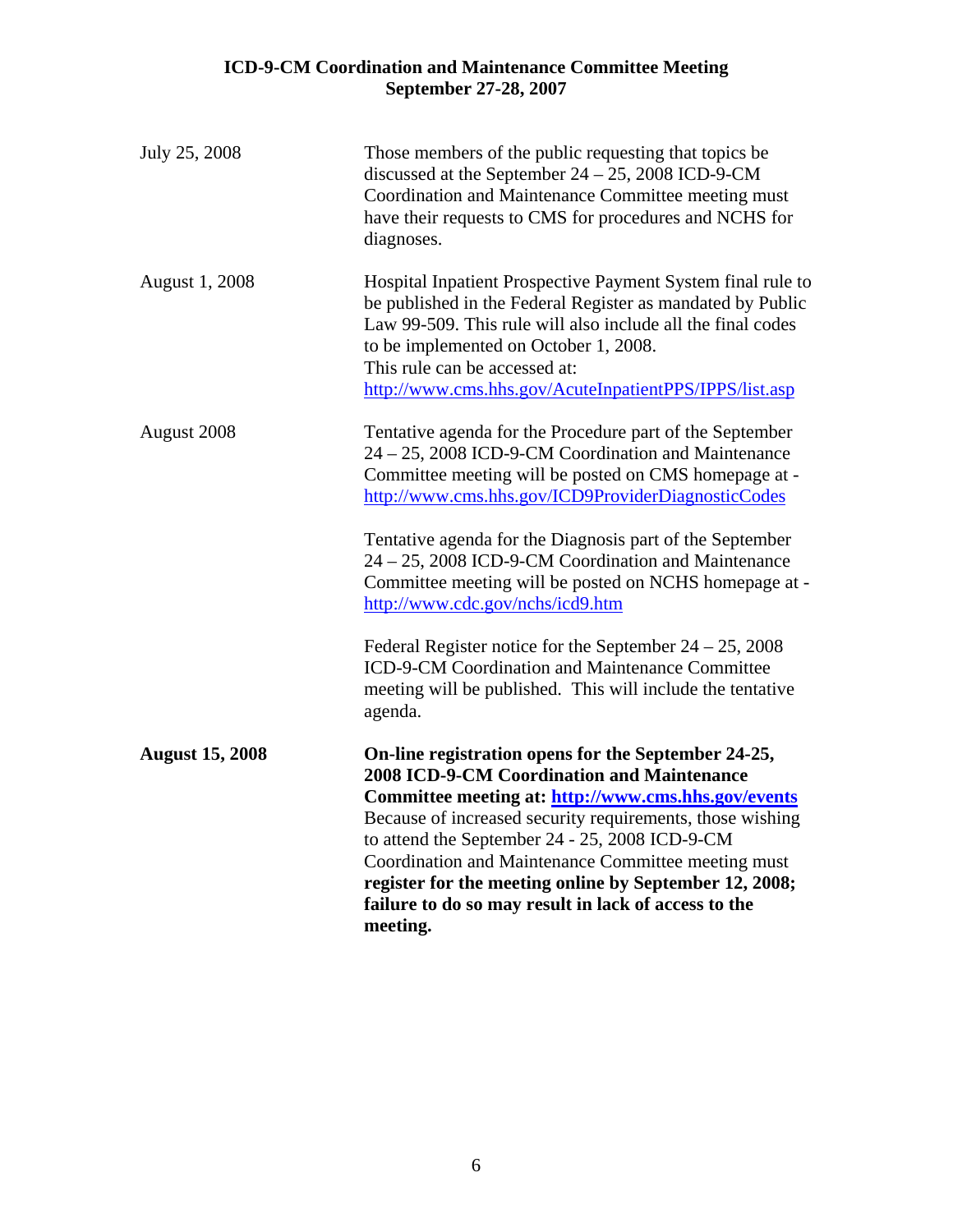| September $24 - 25$ ,<br>2008 | ICD-9-CM Coordination and Maintenance Committee<br>meeting.                                                                                                                                                                                                                                                                                 |
|-------------------------------|---------------------------------------------------------------------------------------------------------------------------------------------------------------------------------------------------------------------------------------------------------------------------------------------------------------------------------------------|
|                               | Those who wish to attend the ICD-9-CM Coordination and<br>Maintenance Committee meeting must have registered for<br>the meeting online by September 12, 2008. You must<br>bring an official form of picture identification (such as a<br>drivers license) in order to be admitted to the building.                                          |
| October 2008                  | Summary report of the Procedure part of the September 24<br>- 25, 2008 ICD-9-CM Coordination and Maintenance<br>Committee meeting will be posted on CMS homepage as<br>follows:<br>http://www.cms.hhs.gov/ICD9ProviderDiagnosticCodes                                                                                                       |
|                               | Summary report of the Diagnosis part of the September 24–<br>25, 2008 ICD-9-CM Coordination and Maintenance<br>Committee meeting report will be posted on NCHS<br>homepage as follows:<br>http://www.cdc.gov/nchs/icd9.htm                                                                                                                  |
| October 1, 2008               | New and revised ICD-9-CM codes go into effect along<br>with DRG changes. Final addendum posted on web pages<br>as follows:<br>Diagnosis addendum - http://www.cdc.gov/nchs/icd9.htm<br>Procedure addendum at -<br>http://www.cms.hhs.gov/ICD9ProviderDiagnosticCodes                                                                        |
| October 10, 2008              | Deadline for receipt of public comments on proposed<br>code revisions discussed at the September 24-25, 2008<br><b>ICD-9-CM Coordination and Maintenance Committee</b><br>meetings for implementation of April 1, 2009.                                                                                                                     |
| November 2008                 | Any new ICD-9-CM codes required to capture new<br>technology that will be implemented on the following April<br>1 will be announced. Information on any new codes to be<br>implemented April 1, 2009 will be posted on the following<br>websites:<br>http://www.cms.hhs.gov/ICD9ProviderDiagnosticCodes<br>http://www.cdc.gov/nchs/icd9.htm |
| December 5, 2008              | Deadline for receipt of public comments on proposed code<br>revisions discussed at the September 24-25, 2008 ICD-9-<br>CM Coordination and Maintenance Committee meetings<br>for implementation of October 1, 2009.                                                                                                                         |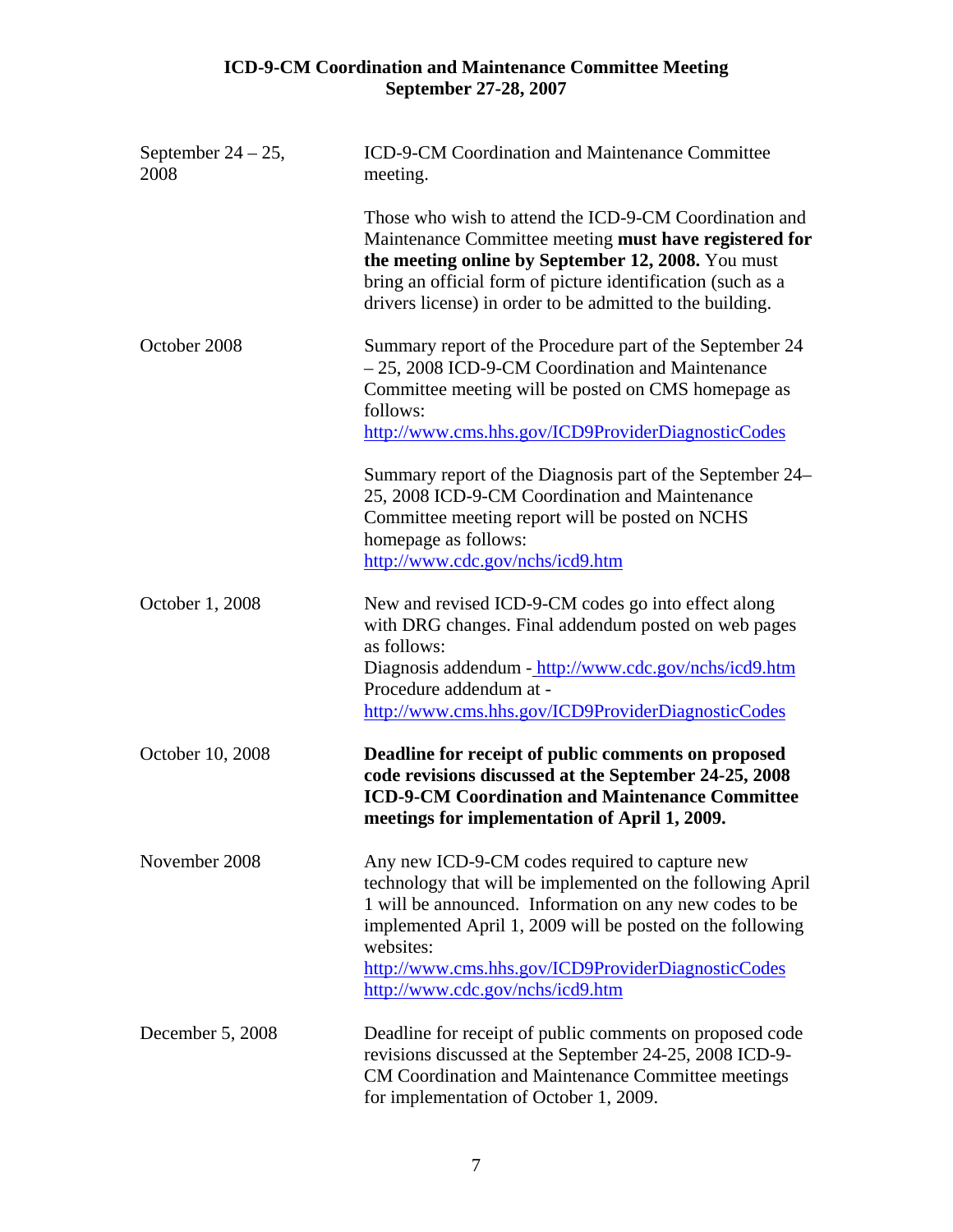Contact Information:

Mailing address:

National Center for Health Statistics ICD-9-CM Coordination and Maintenance Committee 3311 Toledo Road, Room 2402 Hyattsville, Maryland 20782

Fax: (301) 458-4022

| Donna Pickett:  | (301) 458-4434<br>E-mail: $dfp4@cdc.gov$   |
|-----------------|--------------------------------------------|
| Amy Blum:       | $(301)$ 458-4106<br>E-mail $alb8@$ cdc.gov |
| David Berglund  | $(301)$ 458-4095<br>E-mail $zhc2@cdc.gov$  |
| Lizabeth Fisher | $(301)$ 458-4091<br>E-mail $llw4@cdc.gov$  |

NCHS Classifications of Diseases web page: <http://www.cdc.gov/nchs/icd9.htm>

Please consult this web page for updated information.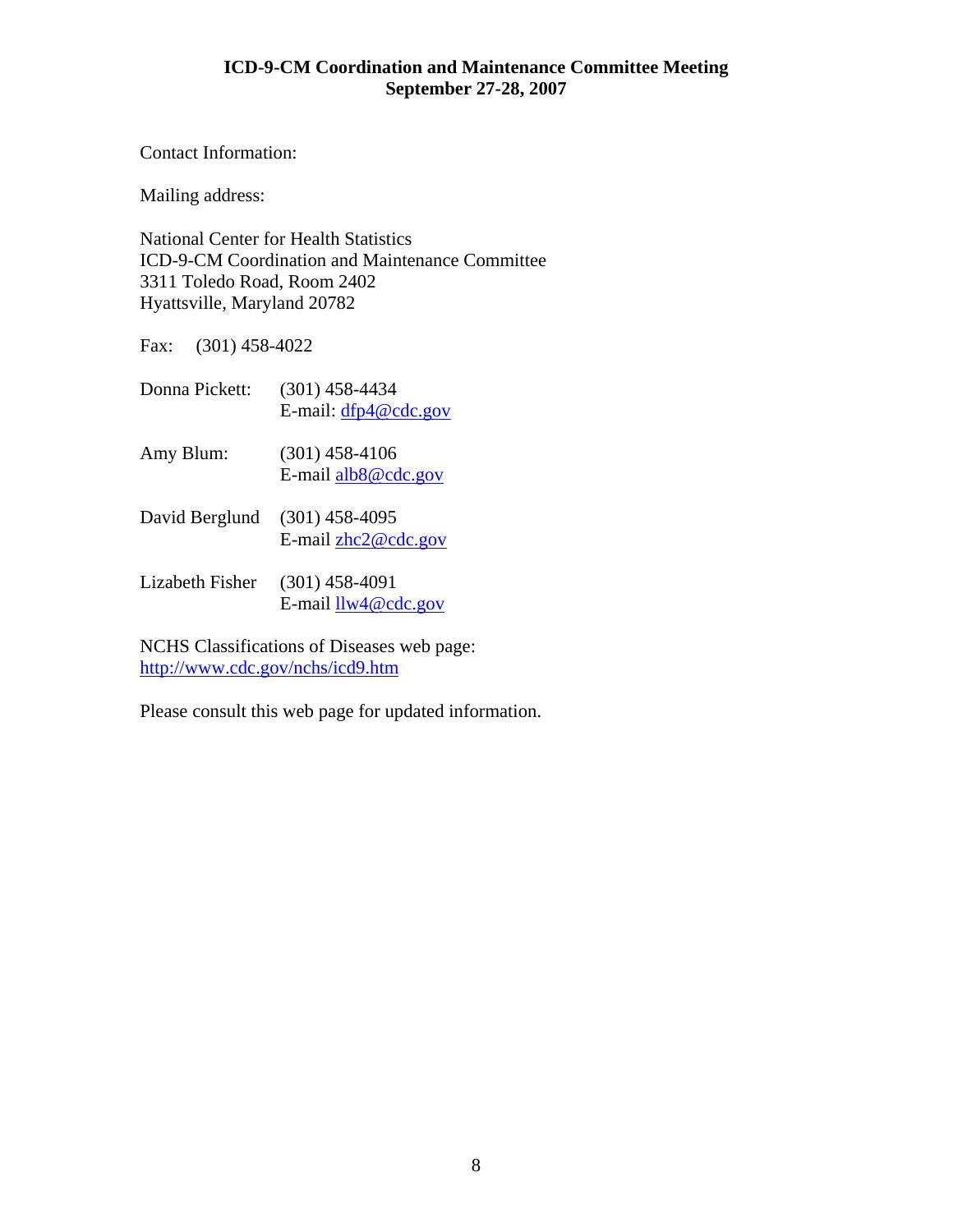#### <span id="page-8-0"></span>**Topic: Retrolental Fibroplasia**

Retinopathy of prematurity (ROP) is a leading cause of blindness in children. It is a serious vasoproliferative disorder involving the developing retina in premature infants. While mild forms usually regress with little or no loss of visual function, more severe forms can lead to vision loss due to retinal scarring and damage. When ROP becomes severe it usually requires intervention, such as retinal photocoagulation. Advanced stage ROP can progress and result in blindness. Treatment, at the appropriate stage, can improve outcomes. Even with optimal management, however, many preterm infants, especially the smallest and most premature, will develop some level of ROP. Given the emphasis on interdiction as a potential preventative measure, separating early-stage or prethreshold ROP from threshold or severe ROP will allow more targeted interventions than under the current ICD-9-CM diagnosis code 362.2.

"Retrolental fibroplasia" is an older term which mainly applies to only cicatricial disease (i.e. when the retina is actually scarred). "Retinopathy of prematurity" is the disease name used to describe the acute retinal changes seen in premature infants.

The Agency for Health Research and Quality (AHRQ) is proposing the following new codes and tabular changes. The American Academy of Ophthalmology has been contacted and concurs with the proposed changes.

|          | 362 | Other retinal disorders |        |                                                                   |
|----------|-----|-------------------------|--------|-------------------------------------------------------------------|
|          |     |                         |        | 362.2 Other proliferative retinopathy                             |
| New code |     |                         | 362.20 | Retinopathy of prematurity<br>Retinopathy of prematurity NOS      |
| Add      |     |                         | 362.21 | Retrolental fibroplasia<br>Cicatricial retinopathy of prematurity |
| New code |     |                         | 362.22 | Retinopathy of prematurity, stage 0-1                             |
| New code |     |                         | 362.23 | Retinopathy of prematurity, stage 2                               |
| New code |     |                         | 362.24 | Retinopathy of prematurity, stage 3                               |
| New code |     |                         | 362.25 | Retinopathy of prematurity, stage 4                               |
| New code |     |                         | 362.26 | Retinopathy of prematurity, stage 5                               |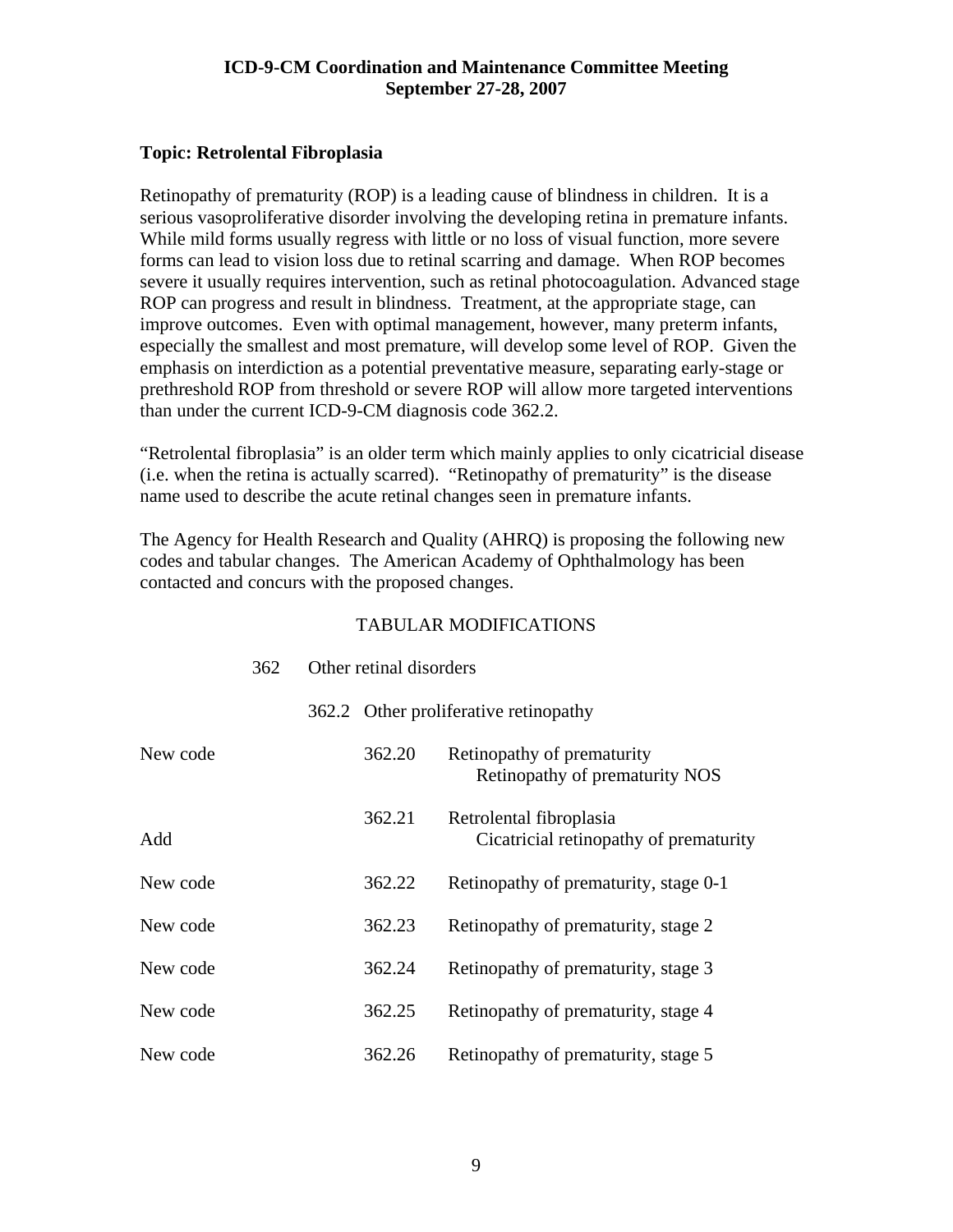#### <span id="page-9-0"></span>**Topic: Necrotizing Enterocolitis**

Necrotizing Enterocolitis (NEC) (777.5) is a major cause of morbidity and mortality in premature infants. It is a serious gastrointestinal illness seen mainly in very low birth weight (VLBW) infants, and is associated with bowel injury and intestinal mucosal disruption with enteric feedings, immature immune responses, and possibly infection by a pathogenic organism. Given the fragility of the patient population at risk, there will most likely be some baseline level of NEC expected, even with the best medical care. However, appropriate use of treatments such as antenatal steroids, standardized enteric feeding regimens with human milk, and probiotics, along with careful monitoring, could substantially reduce the incidence of this serious disease. The current code does not distinguish between severity of disease, which has significant implications for the morbidity and mortality of the infant. NEC without pneumatosis or perforation is a vague disorder, and may resolve with medical treatment. NEC with pneumatosis places the patient at higher risk for mortality and progression to serious complications, such as portal vein gas or perforation. When perforation or intestinal death occurs, surgery is usually required and emergent. Patients with perforation have high mortality rates.

The Agency for Health Research and Quality (AHRQ) is proposing the following new codes and tabular changes for necrotizing enterocolitis.

|          | 777 | Perinatal disorders of digestive system |        |                                                                                                        |
|----------|-----|-----------------------------------------|--------|--------------------------------------------------------------------------------------------------------|
|          |     |                                         |        | 777.5 Necrotizing enterocolitis in fetus or newborn                                                    |
| New code |     |                                         | 777.50 | Necrotizing enterocolitis in fetus or newborn<br>Necrotizing enterocolitis in fetus or<br>newborn, NOS |
| New code |     |                                         | 777.51 | Necrotizing enterocolitis in fetus or newborn<br>with pneumatosis                                      |
| New code |     |                                         | 777.52 | Necrotizing enterocolitis in fetus or newborn<br>with perforation                                      |
| New code |     |                                         | 777.53 | Necrotizing enterocolitis in fetus or newborn<br>with pneumatosis and perforation                      |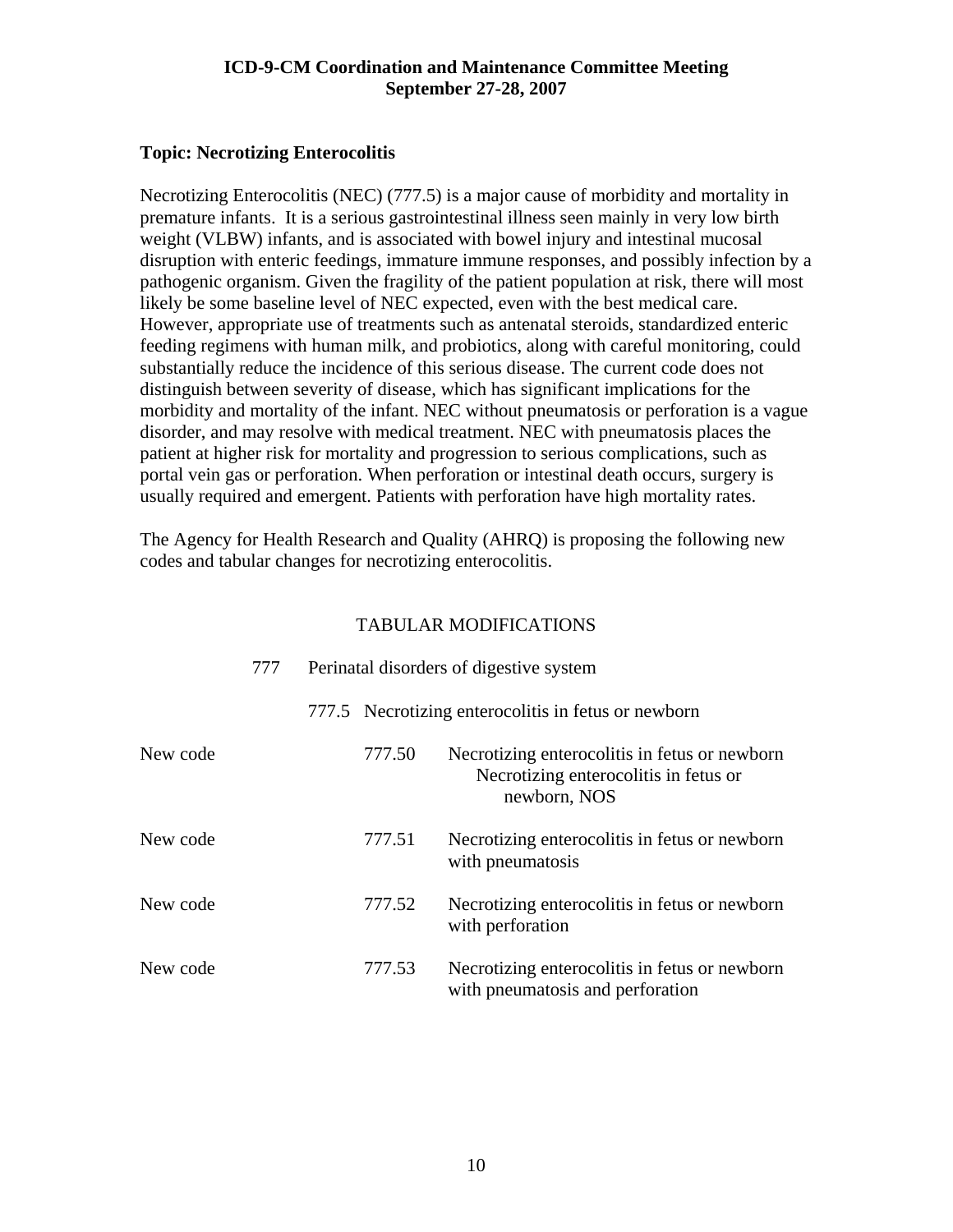#### <span id="page-10-0"></span>**Topic: Disruption of Operation Wound**

Disruption of operation wound ("wound dehiscence") is the physical separation of a surgical wound and is a potentially serious complication. Full thickness wound dehiscence places the patient at risk for evisceration, an emergent and life threatening complication. While dehiscence is of particular concern in abdominopelvic wounds, it can occur elsewhere. A superficial separation of the skin may cause little concern and simply be allowed to close by secondary intention without clinical consequence. By contrast, a deeper dehiscence may extend to the fascia and may or may not be treated surgically. These wounds may be monitored to ensure that they do not progress and require surgery. Finally, the most extensive cases of dehiscence require surgery in order to prevent evisceration. Currently, the diagnosis codes 998.31 and 998.32 separate "internal" and "external" disruptions, but these code titles are unclear as to disruption of which tissues constitutes "internal" or "external". Physicians are unlikely to document a dehiscence as either "internal" or "external" but rather would be more likely to denote the tissue that has separated. Guidance is needed to index specific adjectives that appear in surgeons' notes to the current ICD-9-CM descriptors "internal" and "external."

The Agency for Health Research and Quality (AHRQ) is requesting the following changes to the tabular. Related changes in the index would also be made.

|          | 998 | Other complications of procedures, not elsewhere classified |        |                                                                    |
|----------|-----|-------------------------------------------------------------|--------|--------------------------------------------------------------------|
|          |     |                                                             |        | 998.3 Disruption of operation wound                                |
| New code |     |                                                             | 998.30 | Disruption of operation wound<br>Disruption of operation wound NOS |
|          |     |                                                             | 998.31 | Disruption of internal operation wound                             |
| Add      |     |                                                             |        | Disruption or dehiscence of:                                       |
| Add      |     |                                                             |        | fascia                                                             |
| Add      |     |                                                             |        | muscle or muscle flap                                              |
| Add      |     |                                                             |        | ribs or rib cage                                                   |
| Add      |     |                                                             |        | skull or craniotomy                                                |
| Add      |     |                                                             |        | sternum or sternotomy                                              |
| Add      |     |                                                             |        | Full-thickness or deep disruption or<br>dehiscence                 |
|          |     |                                                             | 998.32 | Disruption of external operation wound                             |
| Delete   |     |                                                             |        | Disruption of operation wound NOS                                  |
| Add      |     |                                                             |        | Disruption or dehiscence of:                                       |
| Add      |     |                                                             |        | cornea                                                             |
| Add      |     |                                                             |        | mucosa                                                             |
| Add      |     |                                                             |        | skin                                                               |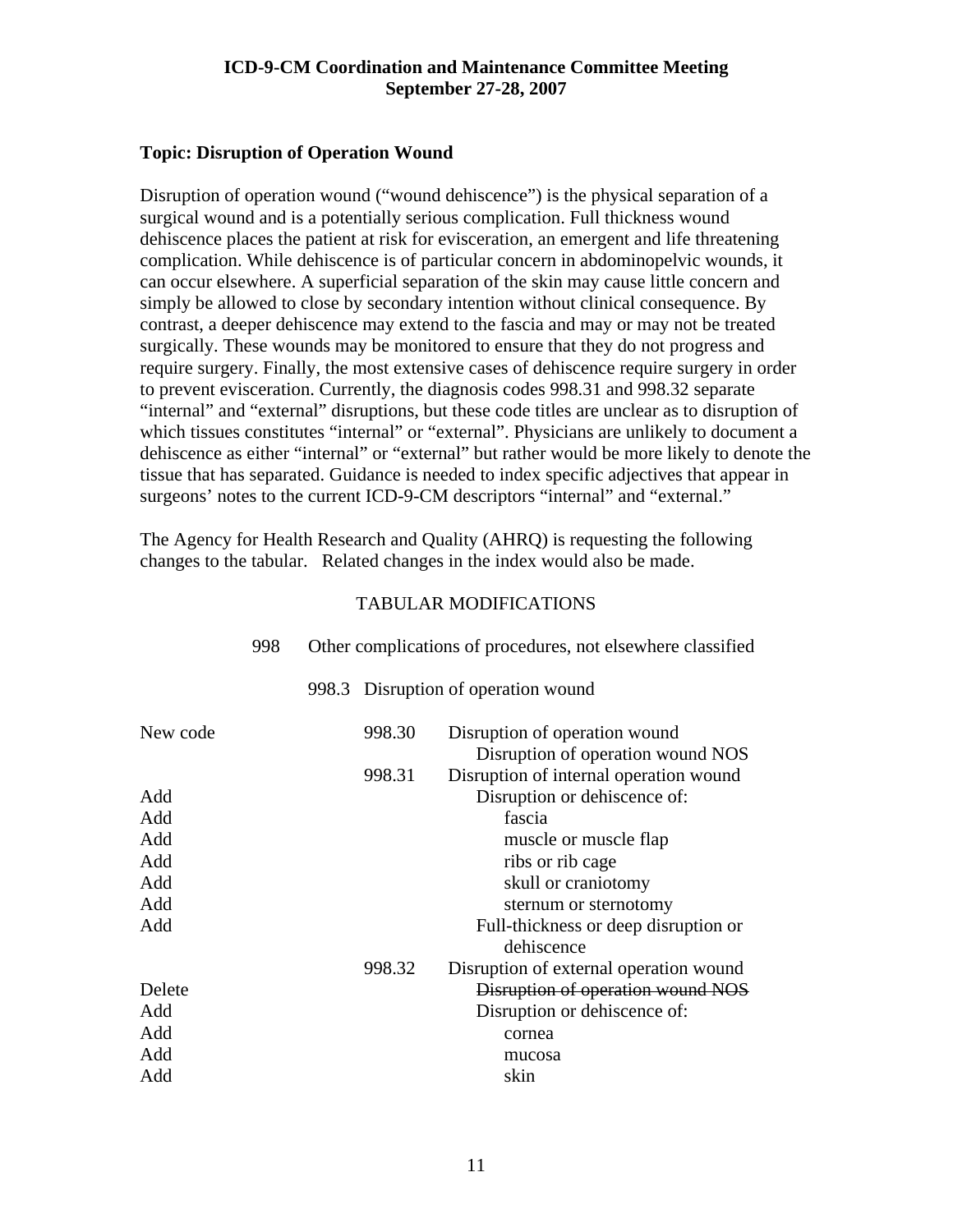#### <span id="page-11-0"></span>**Topic: Neuroendocrine tumors**

Neuroendocrine tumors represent a spectrum of benign and malignant tumors that arise from endocrine or neuroendocrine cells scattered throughout the body. Neuroendocrine tumors are generally classified into two groups, carcinoid tumors and pancreatic endocrine tumors. Both tumor types arise from neuroendocrine tissue, and they are often histologically indistinguishable. Many of these tumors are associated with the multiple endocrine neoplasia syndromes, subcategory 258.0, that will become effective October 1, 2007.

For carcinoid tumors the most common sites are the bronchi, stomach, small intestine, appendix and rectum. They are commonly classified according to the presumed embryonic site of origin, the foregut (bronchi and stomach), the midgut (small intestine and appendix), and the hindgut (colon and rectum). Pancreatic endocrine tumors most often occur in the pancreas, but may also originate in extra-pancreatic tissue such as the stomach or autonomic nervous system.

These tumors are characterized by their ability to produce a variety of amine and peptides that can cause characteristic hormonal syndromes. It is the differences in these systemic syndromes, as well as differences in the location of the primary tumor, that accounts for the diverse clinical presentation of patients with these tumors. The most common systemic syndrome caused by carcinoid tumors is the carcinoid syndrome, code 259.2. Most of these tumors are indolent compared to other epithelial malignancies, but they can also be aggressive and resistant to conventional treatment.

Coding of neuroendocrine tumors in the ICD-9-CM requires the topography code to identify the site and the behavior, and as the note at the beginning of chapter 2 instructs: "All neoplasms are classified in this chapter, whether or not functionally active. An additional code from Chapter 3 may be used to identify such functional activity associated with any neoplasm, e.g.: catecholamine-producing malignant pheochromocytoma of adrenal: code 194.0, additional code 255.6". It is the endocrine syndrome code that indicates a neuroendocrine tumor.

The M.D. Anderson Cancer Center has submitted a proposal for a new category in the ICD-9-CM that specifically identifies malignant and benign neuroendocrine tumors. These tumors are biologically different from adenocarcinomas, and other benign tumors, so it is felt that they should be separated from the other chapter 2 malignant topography codes. Though the fact that a tumor is a neuroendocrine tumor can be classified with a chapter 3 syndrome code as well as a morphology code, the ability to capture them through unique chapter 2 codes will improve data collection and quality for these types of tumors. There is a precedent in chapter 2 for indicating morphology with the malignant melanoma codes.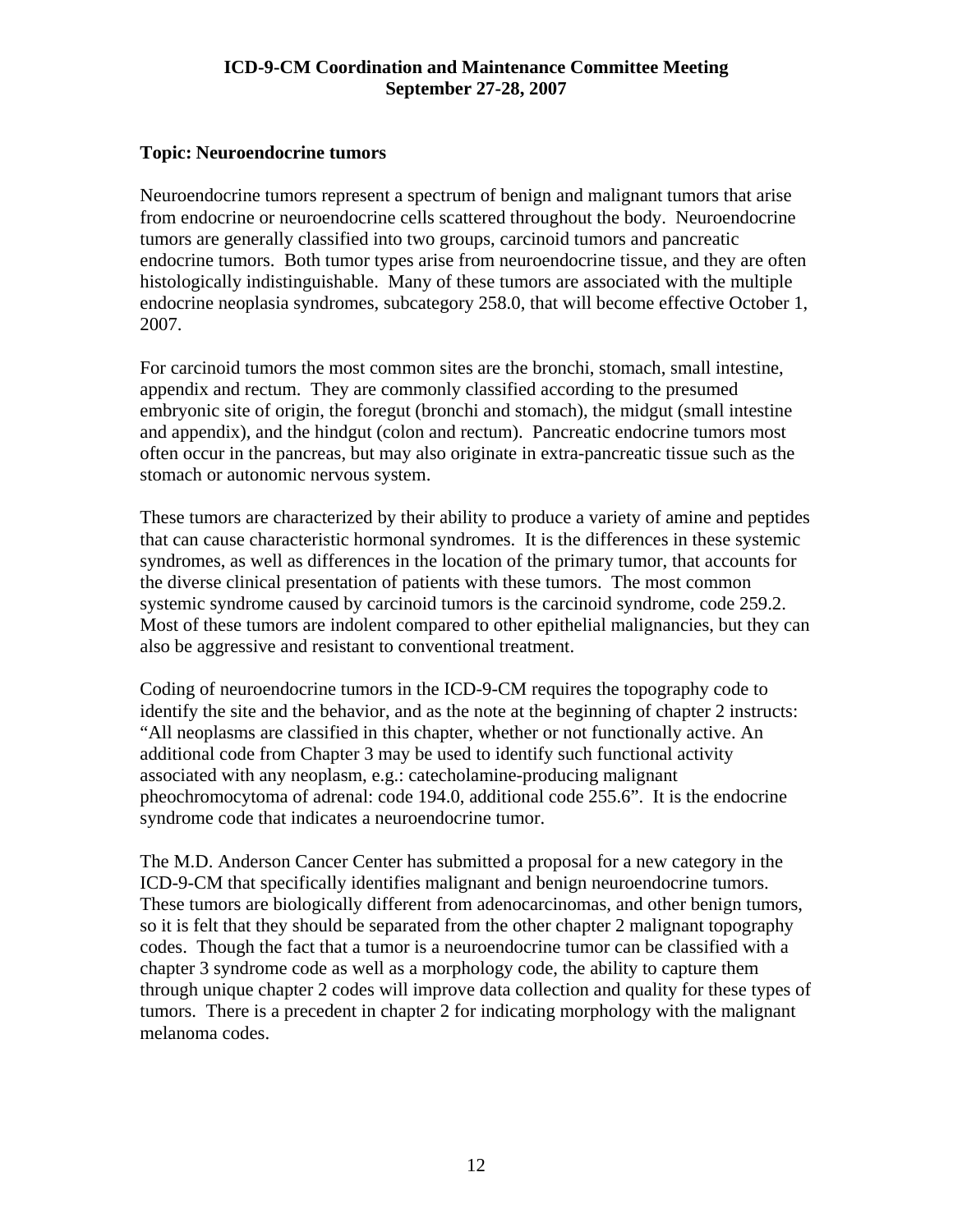### TABULAR MODIFICATONS

### 2. NEOPLASMS (140-239)

| 1. Content: |                                                                                           |                                                                                                                            |  |  |
|-------------|-------------------------------------------------------------------------------------------|----------------------------------------------------------------------------------------------------------------------------|--|--|
|             |                                                                                           | This chapter contains the following broad groups:                                                                          |  |  |
| 140-195     |                                                                                           | Malignant neoplasms, stated or presumed to be primary, of specified<br>sites, except of lymphatic and hematopoietic tissue |  |  |
|             | Malignant neoplasms, stated or presumed to be secondary, of specified<br>196-198<br>sites |                                                                                                                            |  |  |
|             | 199                                                                                       | Malignant neoplasms, without specification of site                                                                         |  |  |
|             | 200-208                                                                                   | Malignant neoplasms, stated or presumed to be primary, of lymphatic<br>and hematopoietic tissue                            |  |  |
| Add         | 209                                                                                       | Neuroendocrine tumors                                                                                                      |  |  |
|             | 151                                                                                       | Malignant neoplasm of stomach                                                                                              |  |  |
| Add         |                                                                                           | Excludes: carcinoid tumor of stomach (209.02)                                                                              |  |  |
|             | 152                                                                                       | Malignant neoplasm of small intestine, including duodenum                                                                  |  |  |
| Add         |                                                                                           | Excludes: carcinoid tumor of small intestine and duodenum (209.03,<br>209.11-209.19)                                       |  |  |
|             | 153                                                                                       | Malignant neoplasm of colon                                                                                                |  |  |
| Add         |                                                                                           | Excludes: carcinoid tumor of colon (209.14, 209.15, 209.21, 209.22)                                                        |  |  |
|             | 154                                                                                       | Malignant neoplasm of rectum, rectosigmoid junction, and anus                                                              |  |  |
| Add         |                                                                                           | Excludes: carcinoid tumor of rectum (209.23)                                                                               |  |  |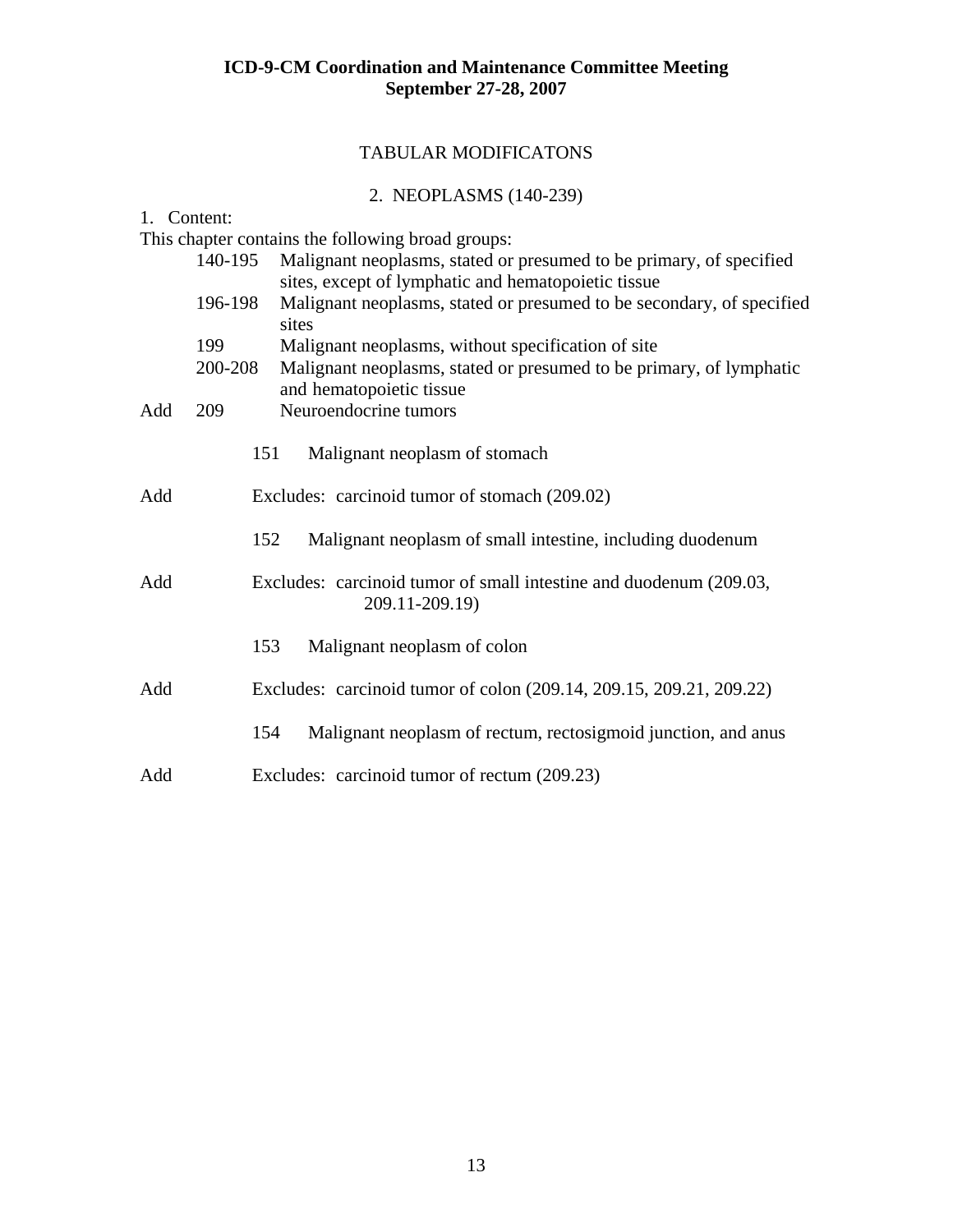|                        | 162                                                                                   |                                                                                                            |              | Malignant neoplasm of trachea, bronchus, and lung                              |  |  |  |  |
|------------------------|---------------------------------------------------------------------------------------|------------------------------------------------------------------------------------------------------------|--------------|--------------------------------------------------------------------------------|--|--|--|--|
| Add                    |                                                                                       | Excludes: carcinoid tumor of bronchus (209.01)                                                             |              |                                                                                |  |  |  |  |
|                        | 164                                                                                   |                                                                                                            |              | Malignant neoplasm of thymus, heart, and mediastinum                           |  |  |  |  |
|                        |                                                                                       |                                                                                                            | 164.0 Thymus |                                                                                |  |  |  |  |
| Add                    |                                                                                       |                                                                                                            |              | Excludes: malignant carcinoid tumor of the thymus (209.04)                     |  |  |  |  |
|                        | 194                                                                                   | structures                                                                                                 |              | Malignant neoplasm of other endocrine glands and related                       |  |  |  |  |
| Delete<br>Add          |                                                                                       | Use additional code to identify any functional activity<br>Excludes: neuroendocrine tumors (209.09-209.89) |              |                                                                                |  |  |  |  |
| New section            |                                                                                       |                                                                                                            |              | <b>NEUROENDOCRINE TUMORS (209)</b>                                             |  |  |  |  |
| <b>New</b><br>category | 209                                                                                   | Neuroendocrine tumors                                                                                      |              |                                                                                |  |  |  |  |
|                        | Code first any associated multiple endocrine neoplasia syndrome (258.01)<br>$-258.03$ |                                                                                                            |              |                                                                                |  |  |  |  |
|                        |                                                                                       | Use additional code to identify associated endocrine syndrome, such as:<br>Carcinoid syndrome (259.2)      |              |                                                                                |  |  |  |  |
|                        | Excludes: pancreatic islet cell tumors (157.4)                                        |                                                                                                            |              |                                                                                |  |  |  |  |
|                        |                                                                                       |                                                                                                            |              | 209.0 Malignant foregut carcinoid tumors                                       |  |  |  |  |
| New code               |                                                                                       |                                                                                                            | 209.01       | Malignant carcinoid tumor of the bronchus<br>Malignant carcinoid tumor of lung |  |  |  |  |
| New code               |                                                                                       |                                                                                                            | 209.02       | Malignant carcinoid tumor of the stomach                                       |  |  |  |  |
| New code               |                                                                                       |                                                                                                            | 209.03       | Malignant carcinoid tumor of the proximal<br>duodenum                          |  |  |  |  |
| New code               |                                                                                       |                                                                                                            | 209.04       | Malignant carcinoid tumor of the thymus                                        |  |  |  |  |
| New code               |                                                                                       |                                                                                                            | 209.09       | Malignant carcinoid tumor of other sites of the<br>foregut                     |  |  |  |  |
|                        |                                                                                       | 209.1                                                                                                      |              | Malignant midgut carcinoid tumors                                              |  |  |  |  |
| New code               |                                                                                       |                                                                                                            | 209.11       | Malignant carcinoid tumor of mid (second                                       |  |  |  |  |
| New code               |                                                                                       |                                                                                                            | 209.12       | portion) duodenum<br>Malignant carcinoid tumor of the jejunum                  |  |  |  |  |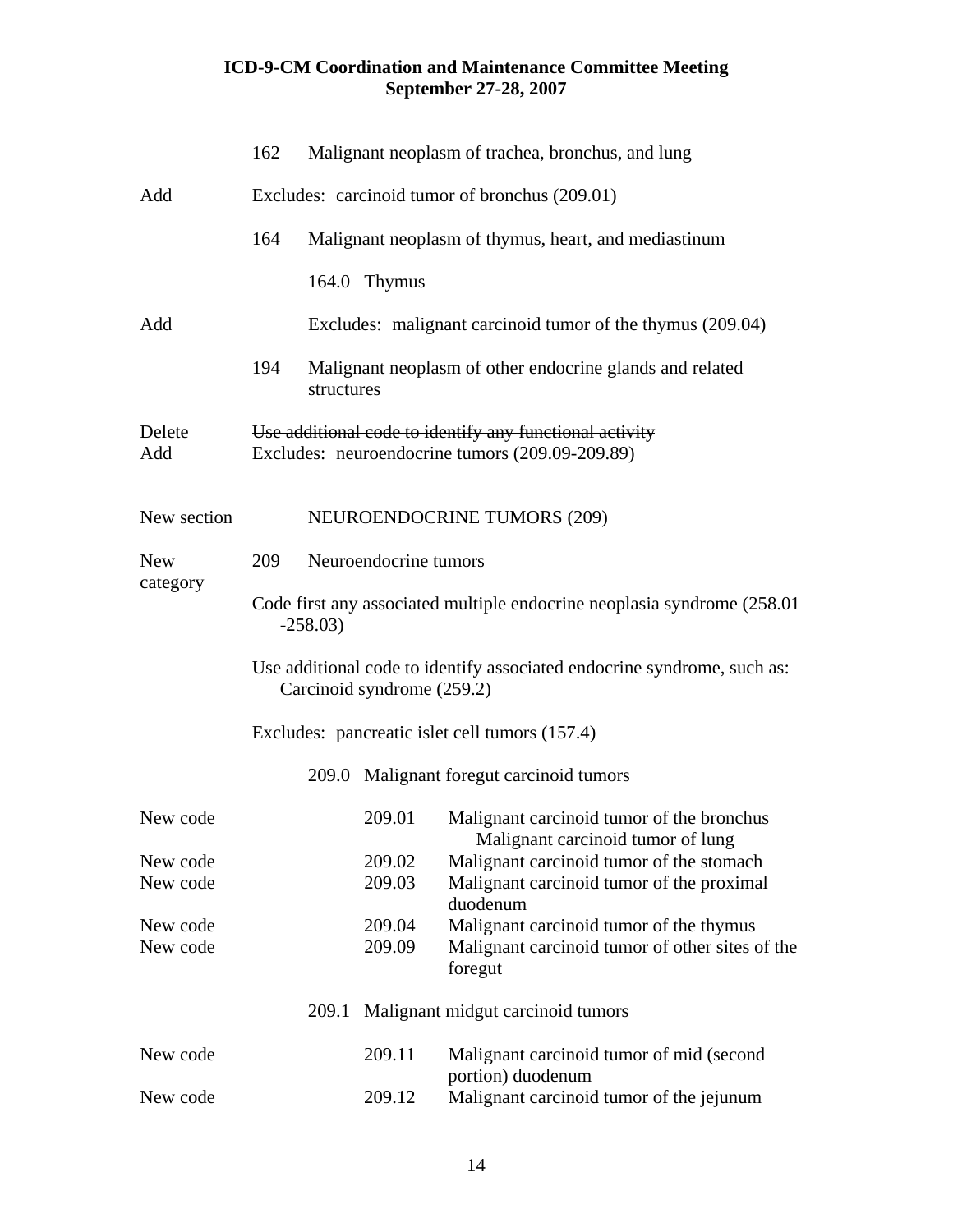| New code<br>New code<br>New code | 209.13<br>209.14<br>209.15 | Malignant carcinoid tumor of the ileum<br>Malignant carcinoid tumor of the cecum<br>Malignant carcinoid tumor of the ascending<br>colon |
|----------------------------------|----------------------------|-----------------------------------------------------------------------------------------------------------------------------------------|
| New code<br>New code             | 209.16<br>209.19           | Malignant carcinoid tumor of the appendix<br>Malignant carcinoid tumor of other sites of the<br>midgut                                  |
|                                  |                            | 209.2 Malignant hindgut carcinoid tumors                                                                                                |
| New code                         | 209.21                     | Malignant carcinoid tumor of the transverse<br>colon                                                                                    |
| New code                         | 209.22                     | Malignant carcinoid tumor of the descending<br>colon                                                                                    |
| New code                         | 209.22                     | Malignant carcinoid tumor of the sigmoid colon                                                                                          |
| New code                         | 209.23                     | Malignant carcinoid tumor of the rectum                                                                                                 |
| New code                         | 209.29                     | Malignant carcinoid tumor of other sites of the<br>hindgut                                                                              |
|                                  |                            | 209.3 Benign foregut carcinoid tumors                                                                                                   |
| New code                         | 209.31                     | Benign carcinoid tumor of the bronchus<br>Benign carcinoid tumor of lung                                                                |
| New code                         | 209.32                     | Benign carcinoid tumor of the stomach                                                                                                   |
| New code                         | 209.33                     | Benign carcinoid tumor of the proximal<br>duodenum                                                                                      |
| New code                         | 209.34                     | Benign carcinoid tumor of the thymus                                                                                                    |
| New code                         | 209.39                     | Benign carcinoid tumor of other sites of the<br>foregut                                                                                 |
|                                  |                            | 209.4 Benign midgut carcinoid tumors                                                                                                    |
| New code                         |                            | 209.41 Benign carcinoid tumor of mid (second portion)<br>duodenum                                                                       |
| New code                         | 209.42                     | Benign carcinoid tumor of the jejunum                                                                                                   |
| New code                         | 209.43                     | Benign carcinoid tumor of the ileum                                                                                                     |
| New code                         | 209.44                     | Benign carcinoid tumor of the cecum                                                                                                     |
| New code                         | 209.45                     | Benign carcinoid tumor of the ascending colon                                                                                           |
| New code                         | 209.46                     | Benign carcinoid tumor of the appendix                                                                                                  |
| New code                         | 209.49                     | Benign carcinoid tumor of other sites of the<br>midgut                                                                                  |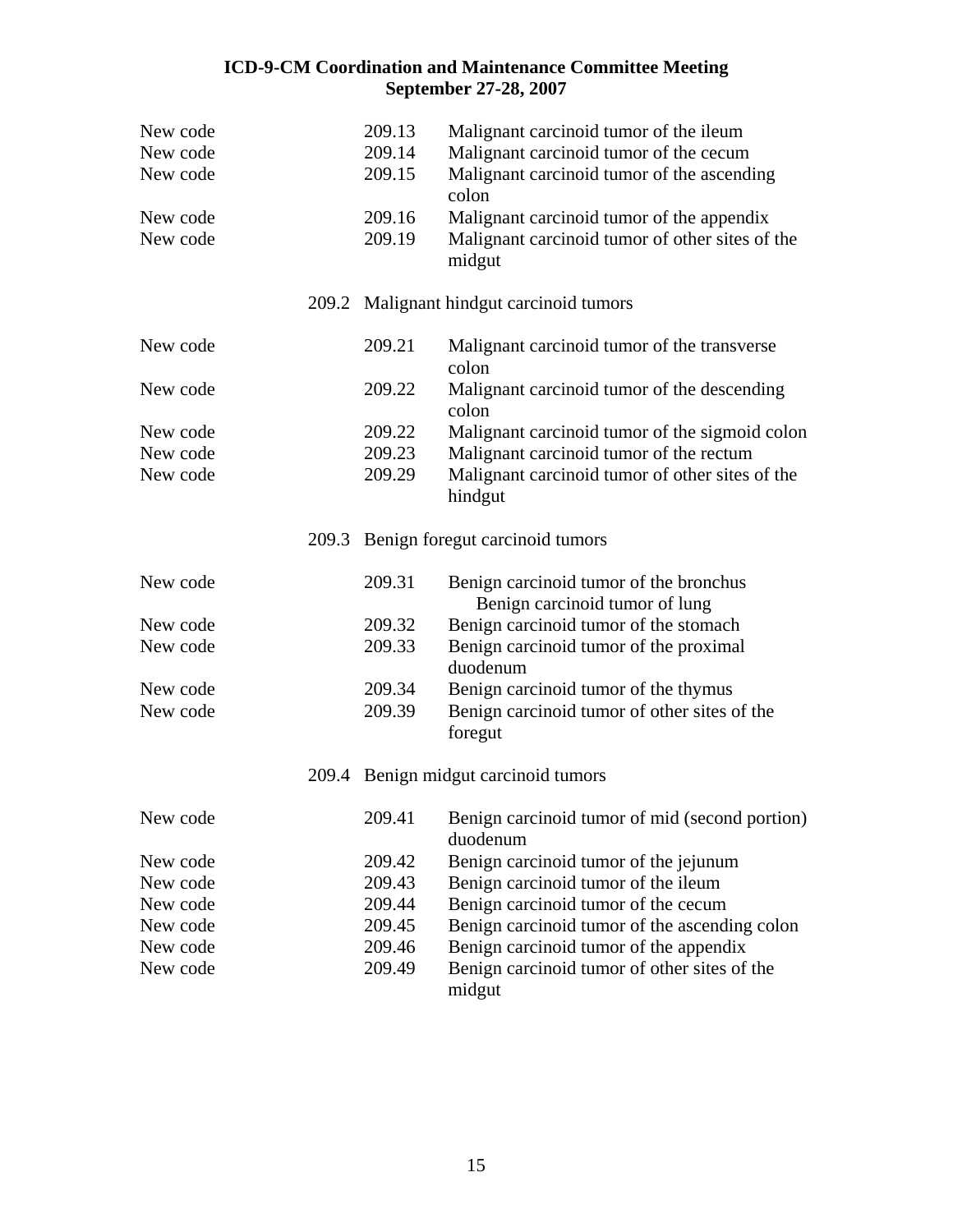|                                                          |     |                                                         |                                                | 209.5 Benign hindgut carcinoid tumors                                                                                                                                                                                                              |
|----------------------------------------------------------|-----|---------------------------------------------------------|------------------------------------------------|----------------------------------------------------------------------------------------------------------------------------------------------------------------------------------------------------------------------------------------------------|
| New code<br>New code<br>New code<br>New code<br>New code |     |                                                         | 209.51<br>209.52<br>209.52<br>209.53<br>209.59 | Benign carcinoid tumor of the transverse colon<br>Benign carcinoid tumor of the descending colon<br>Benign carcinoid tumor of the sigmoid colon<br>Benign carcinoid tumor of the rectum<br>Benign carcinoid tumor of other sites of the<br>hindgut |
|                                                          |     |                                                         |                                                | 209.8 Neuroendocrine tumor of other sites<br>Benign or malignant carcinoid tumors of other sites                                                                                                                                                   |
| New code                                                 |     |                                                         | 209.81                                         | Neuroendocrine tumor of other respiratory<br>system site                                                                                                                                                                                           |
| New code                                                 |     |                                                         | 209.82                                         | Neuroendocrine tumor of other digestive system<br>site                                                                                                                                                                                             |
| New code                                                 |     |                                                         | 209.83                                         | Neuroendocrine tumor of other endocrine<br>system site                                                                                                                                                                                             |
| New code                                                 |     |                                                         | 209.84                                         | Neuroendocrine tumor of other genitourinary<br>system site                                                                                                                                                                                         |
| New code                                                 |     |                                                         | 209.89                                         | Neuroendocrine tumor of other site.<br>Carcinoid tumor NOS<br>Neuroendocrine tumor NOS                                                                                                                                                             |
|                                                          | V10 |                                                         |                                                | Personal history of malignant neoplasm                                                                                                                                                                                                             |
| Add                                                      |     | Code first any continuing functional activity, such as: |                                                |                                                                                                                                                                                                                                                    |

Carcinoid syndrome (259.2)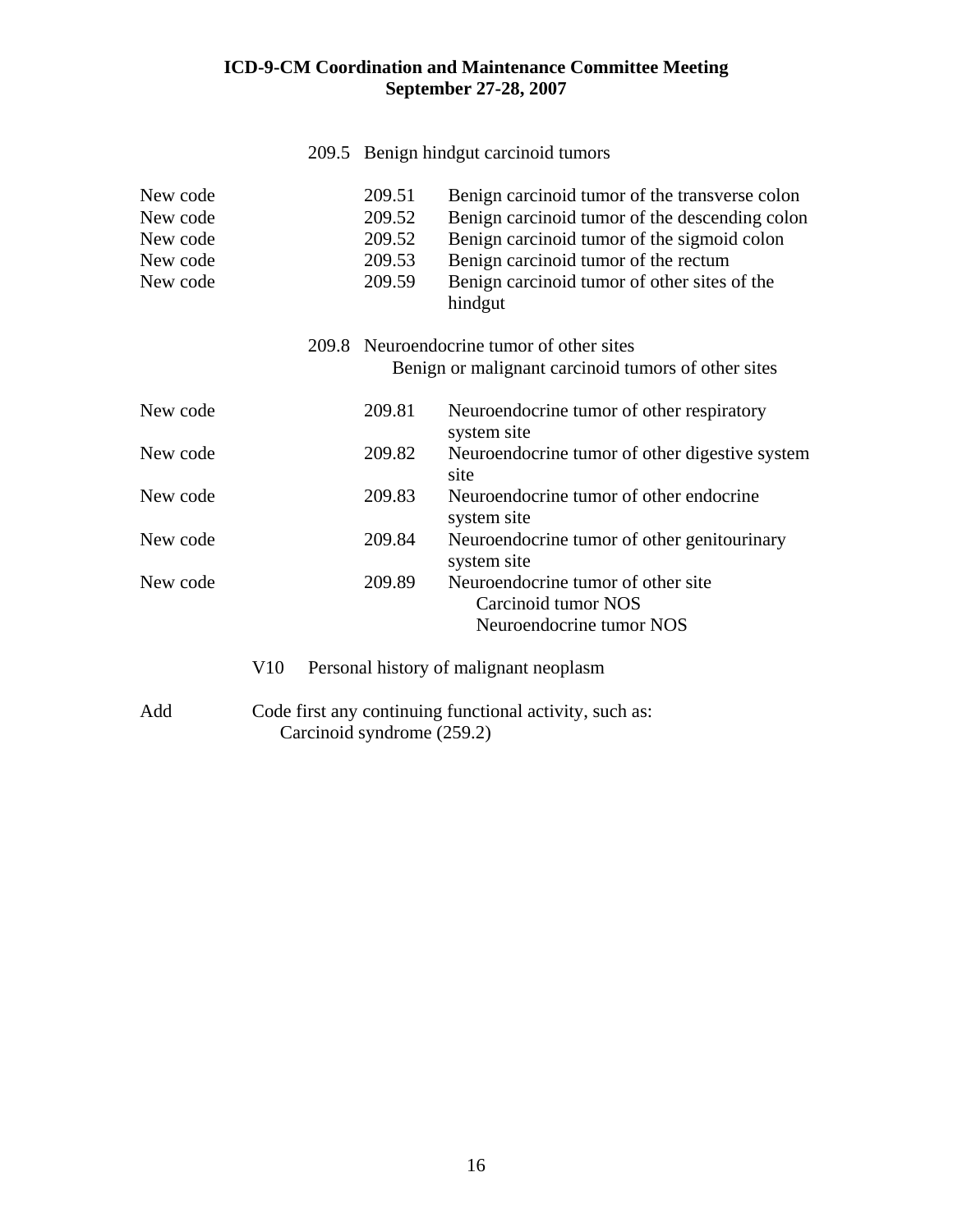#### <span id="page-16-0"></span>**Topic: Eosinophilic Gastrointestinal Disorders**

The eosinophilic gastrointestinal disorders (EGIDs) involve eosinophil accumulation in the tissues lining the gastrointestinal tract, in the absence of known causes for eosinophilia (such as drug reactions, parasitic infection, connective tissue disease, or malignancy). The EGIDs include eosinophilic esophagitis, eosinophilic gastritis, eosinophilic gastroenteritis, eosinophilic enteritis, and eosinophilic colitis. The EGIDs have some features of allergy and immune dysregulation, but do not clearly fit into the category of a true IgE mediated food allergy, cellular mediated hypersensitivity, immune disorder, or autoimmune disorder.

Eosinophilic esophagitis involves severe inflammation of the esophagus. It affects the ability to swallow, with subsequent malnutrition, and potential for failure to thrive in children.

Eosinophilic gastritis involves inflammation of the stomach, while eosinophilic enteritis involves inflammation of the small intestines. Eosinophilic gastroenteritis involves inflammation at multiple levels of the gastrointestinal tract. These forms of EGID can cause severe abdominal pain and vomiting.

Eosinophilic colitis involves inflammation of the colon. It can cause severe abdominal pain, with diarrhea, or blood in the stool. It may be misdiagnosed as irritable bowel disease or Crohn's disease.

Treatments for EGIDs can include limiting the diet (to avoid antigens that trigger disease symptoms), use of a feeding tube, treatment with steroids, and other specific therapy (such as treatment with anti-interleukin-5 antibody).

Creation of specific codes for EGIDs were proposed by the American Partnership for Eosinophilic Disease (Apfed).

**As noted in the summary of the meeting, the proposed expansion at 535.4 would be invalid since fifth digits already exist. Please refer to the revised version posted on the NCHS website** [\(http://www.cdc.gov/nchs/data/icd9/topic\\_EGID\\_Sep07.pdf](http://www.cdc.gov/nchs/data/icd9/topic_EGID_Sep07.pdf))**.**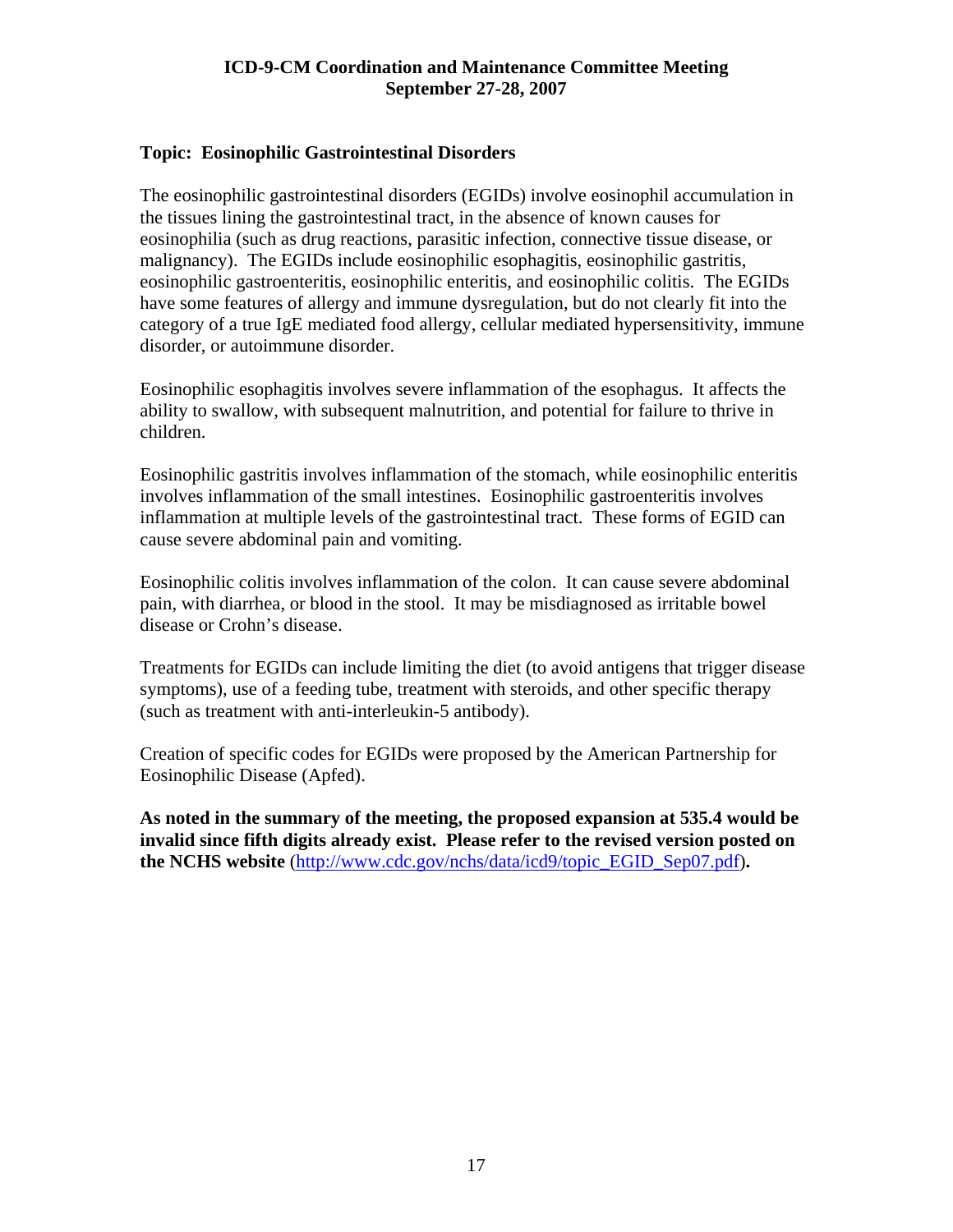|          | 530 | Diseases of esophagus    |                                                                 |  |
|----------|-----|--------------------------|-----------------------------------------------------------------|--|
|          |     | 530.1 Esophagitis        |                                                                 |  |
| New code |     | 530.13                   | Eosinophilic esophagitis                                        |  |
|          | 535 | Gastritis and duodenitis |                                                                 |  |
|          |     |                          | 535.4 Other specified gastritis                                 |  |
| New code |     | 535.41                   | Eosinophilic gastritis                                          |  |
|          |     |                          | Excludes: eosinophilic gastroenteritis (558.41)                 |  |
| New code |     | 535.49                   | Other specified gastritis                                       |  |
|          | 558 |                          | Other and unspecified noninfectious gastroenteritis and colitis |  |
|          |     |                          | 558.4 Eosinophilic gastroenteritis and colitis                  |  |
| New code |     | 558.41                   | Eosinophilic gastroenteritis<br>Eosinophilic enteritis          |  |
| New code |     | 558.42                   | Eosinophilic colitis                                            |  |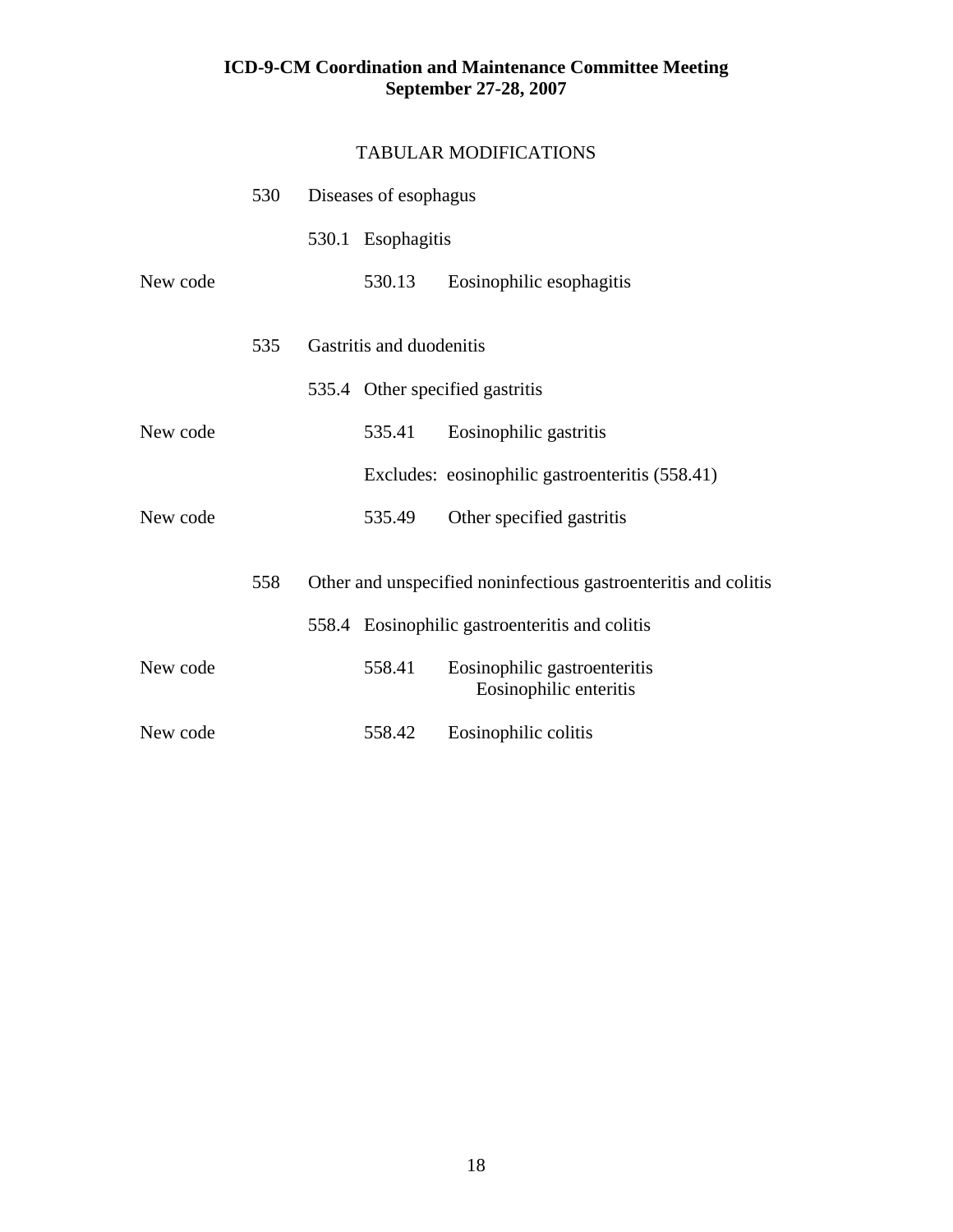#### <span id="page-18-0"></span>**Topic: Heparin-induced thrombocytopenia (HIT)**

Heparin-induced thrombocytopenia (HIT) is a distinct and relatively common lifethreatening clinical entity. Heparin is one of the most frequently prescribed medications with a trillion units used and with 12,000,000 patients having some heparin exposure in U.S. hospitals annually. Heparin usage can lead to one of the most important and devastating adverse reactions that can confront physicians. HIT will occur in 3%-5% of all patients receiving unfractionated heparin for at least 5 days (such as for treating deep vein thrombosis or unstable angina) and in about 0.5% of those receiving low molecularweight heparin. A conservative estimate of the yearly incidence of HIT is 50,000 cases, or some estimate 5 times higher. It is one of the three most common causes of iatrogenic thrombocytopenia, along with sepsis (with or without DIC) and the adverse effects of other drugs. Fifty percent or more of those with HIT will have thrombotic complications. These thromboembolic events may be either arterial or venous and can lead to limb amputation, pulmonary emboli, strokes and myocardial infarction. Without prompt recognition and appropriate treatment, limb amputation may ensue in 10%-20%, and death in as many as 20%-30% of the cases.

#### DISTINCT DIAGNOSIS

HIT is a distinct and unique clinicopathologic syndrome. It is a humoral immunemediated reaction causing an abrupt fall in platelet count and an extreme prothrombotic diathesis. The diagnosis is first clinically suspected based on a fall in platelet count by 50% or more, occurring 5-12 days after beginning heparin therapy. Although treatment should commence immediately if HIT is clinically suspected, the diagnosis must be confirmed by serologic tests for the pathogenic antibody. The serologic tests include commercially available ELISAs that detect the pathogenic antibodies to modified PF 4, or functional assays demonstrating the activation of platelets in the presence of patient serum and heparin.

#### COMPLICATIONS CLINICALLY DISTINGUISHABLE

Clinically, the thrombocytopenic syndrome that emerges is totally different from other drug-induced thrombocytopenias, such as those due to vancomycin, penicillin or quinine. The degree of thrombocytopenia is different (usually moderate), the timing different, the diagnostic tests different, but most particularly the complications and treatment are completely different. Bleeding, as seen with other iatrogenic thrombocytopenias, is not seen with HIT. Instead, half of all patients present with an arterial or venous thrombosis, sometimes devastating or fatal (DVT, PE, stroke, MI).

#### TREATMENT CLINICALLY DISTINGUISHABLE

Transfusing platelets is generally contraindicated with HIT, in contrast to other druginduced thrombocytopenia. With HIT, the initiation of an alternative anticoagulant is strongly mandated, and the FDA has approved direct thrombin inhibitors for this indication. Even patients with "isolated HIT" (HIT without a new blood clot at the time of diagnosis) must promptly receive therapeutic doses of an alternative anticoagulant or else there is more than a 50% risk for new devastating blood clot. This risk of thrombosis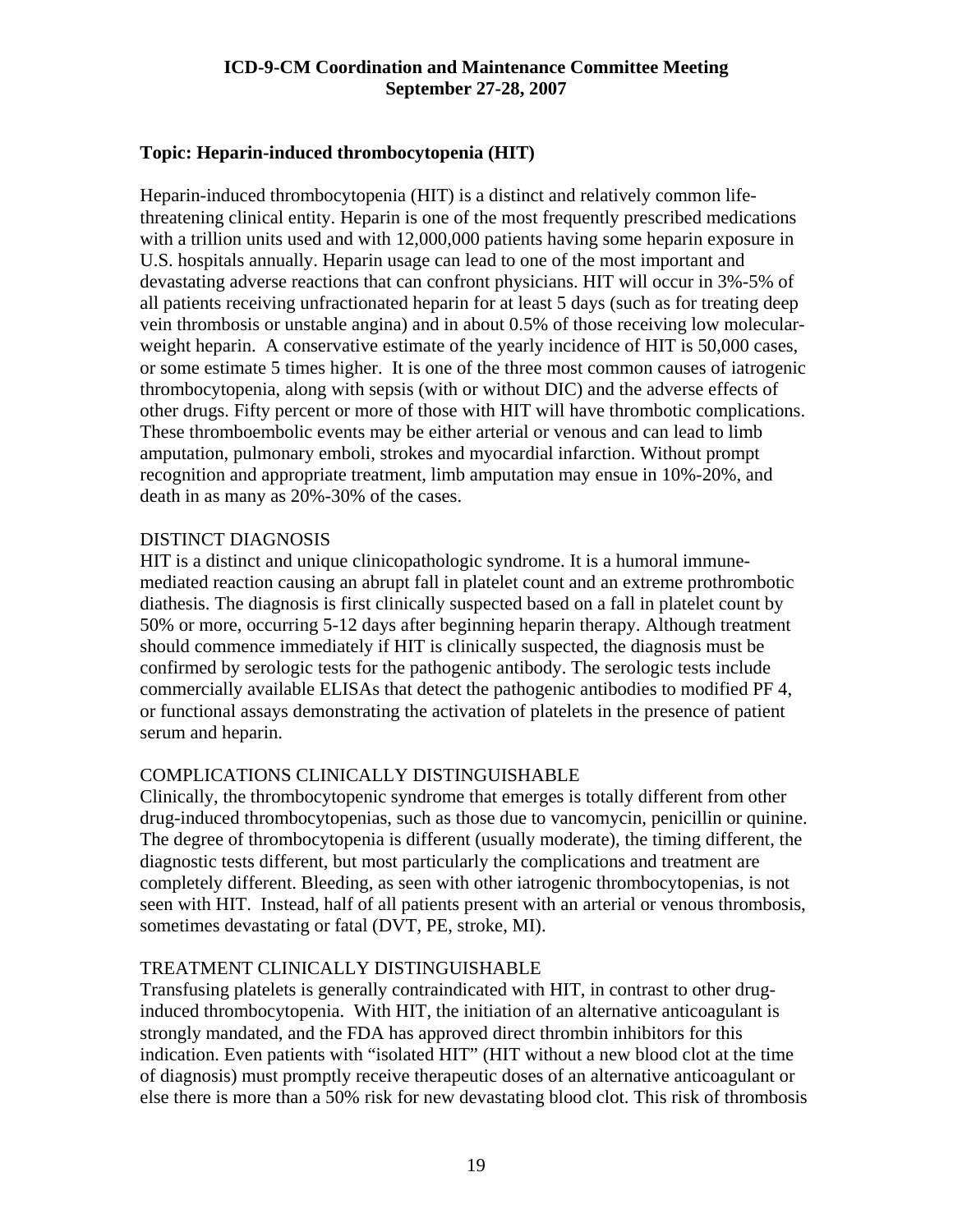remains high for more than two weeks after stopping heparin and even after the platelet count recovers to normal. Prolonged anticoagulation after recovery is essential in order to prevent thromboembolic events. Clinically, HIT with or without an accompanying thrombotic complication leads to marked prolongation of patient hospitalizations and substantially greater costs.

#### ICD-9-CM CODING

The ICD-9-CM coding for HIT currently defaults to code 287.4, Secondary thrombocytopenia. This code includes not only thrombocytopenia due to drugs (the agent being identified by an additional E code) but also the non-drug causes of thrombocytopenia due to dilution, extracorporeal circulation of blood, platelet alloimmunization and post-transfusion purpura. For HIT, heparin is designated by the Ecode E934.2, Anticoagulants, which also includes coumarin, phenindione, prothrombin synthesis inhibitor and warfarin. These other agents virtually never cause secondary thrombocytopenia but diminish the value of E934.2 as a designation for HIT.

Since there is no unique ICD-9-CM code for the HIT syndrome, patients diagnosed with HIT can be erroneously coded at discharge, based on ICD-9-CM codes that represent HIT thrombotic complications, such as DVT, VTE, CVA, limb amputation, acute MI and others. Therefore, retrospective analysis of the incidence of HIT becomes dependent on pharmacy records concerning the dispensing of anti-HIT medications. Underreporting will occur since patients with only early evidence of HIT, not requiring intervention by direct thrombin inhibitors or other therapeutic HIT agents, will not be found in the hospital pharmacy data banks. The lack of a unique code has hampered efforts to identify, study and to educate physicians about this syndrome and a climate of low awareness has contributed to delayed and missed diagnoses with corresponding tragic and poor patient outcomes.

HIT is such a catastrophic, potentially preventable, and highly treatable medical adverse event that two leading national medical organizations, the National Comprehensive Cancer Network and the American College of Chest Physicians, have developed guidelines for the early recognition, diagnosis, treatment and prevention of HIT.

In summary, HIT is more common and clinically unlike the other entities and the drug induced thrombocytopenias already coded to 287.4, and a unique code is requested to allow for more accurate and identifiable coding for this distinct thromboembolic disorder associated with profound morbidity and significant mortality.

Physicians at the Methodist Hospital/Weill Cornell Medical College, Houston, Texas have requested that a unique code be established for HIT. Below are the requested code modifications.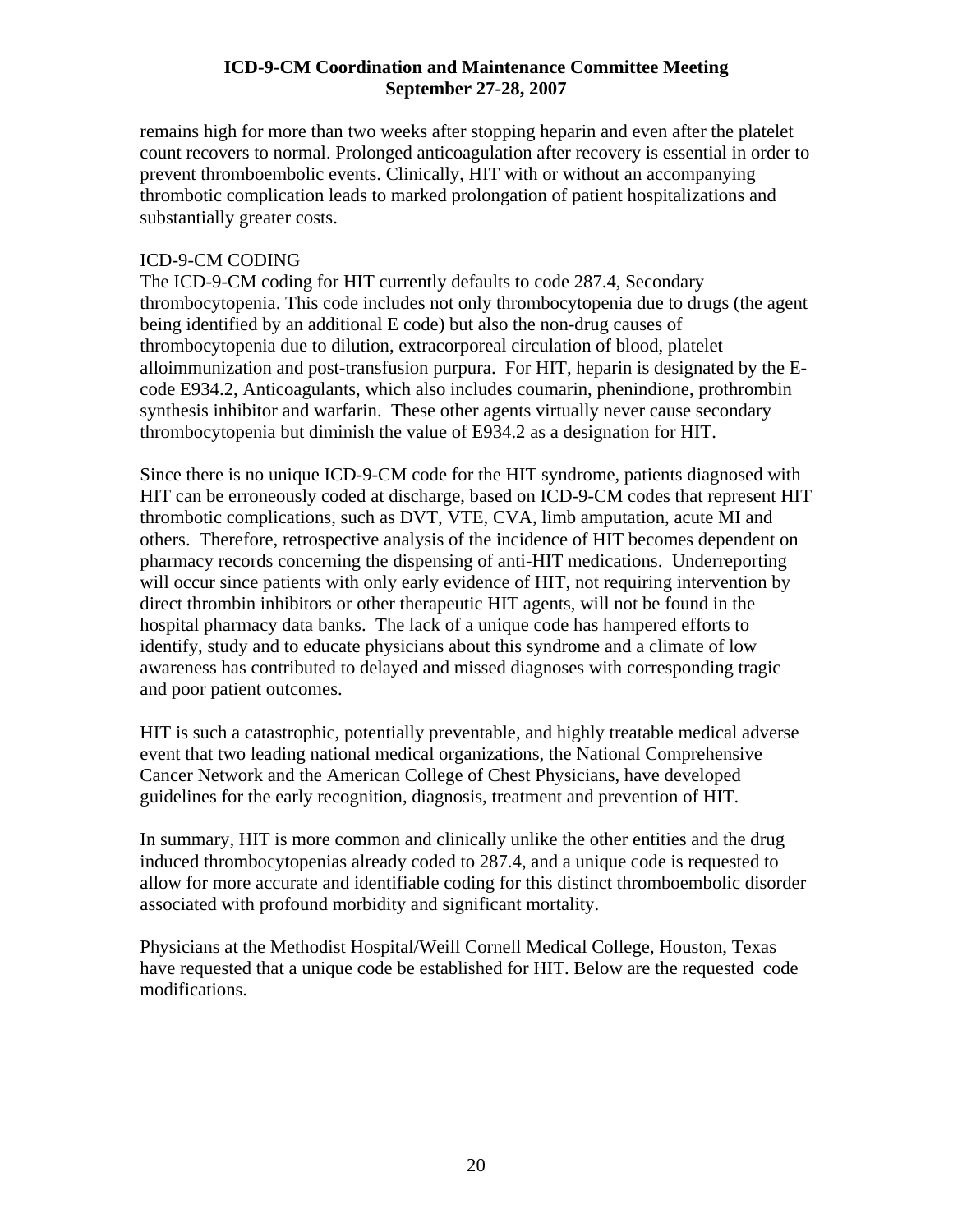|          | 287 |  |                                                           | Purpura and other hemorrhagic conditions                         |
|----------|-----|--|-----------------------------------------------------------|------------------------------------------------------------------|
|          |     |  |                                                           | 287.4 Secondary thrombocytopenia                                 |
| Revise   |     |  | Excludes: heparin-induced thrombocytopenia (HIT) (289.84) |                                                                  |
|          | 289 |  |                                                           | Other diseases of blood and blood-forming organs                 |
|          |     |  |                                                           | 289.8 Other specified diseases of blood and blood-forming organs |
|          |     |  | 289.82                                                    | Secondary hypercoagulable state                                  |
| Add      |     |  |                                                           | Excludes: heparin-induced thrombocytopenia (HIT)<br>(289.84)     |
| New Code |     |  | 289.84                                                    | Heparin-induced thrombocytopenia (HIT)                           |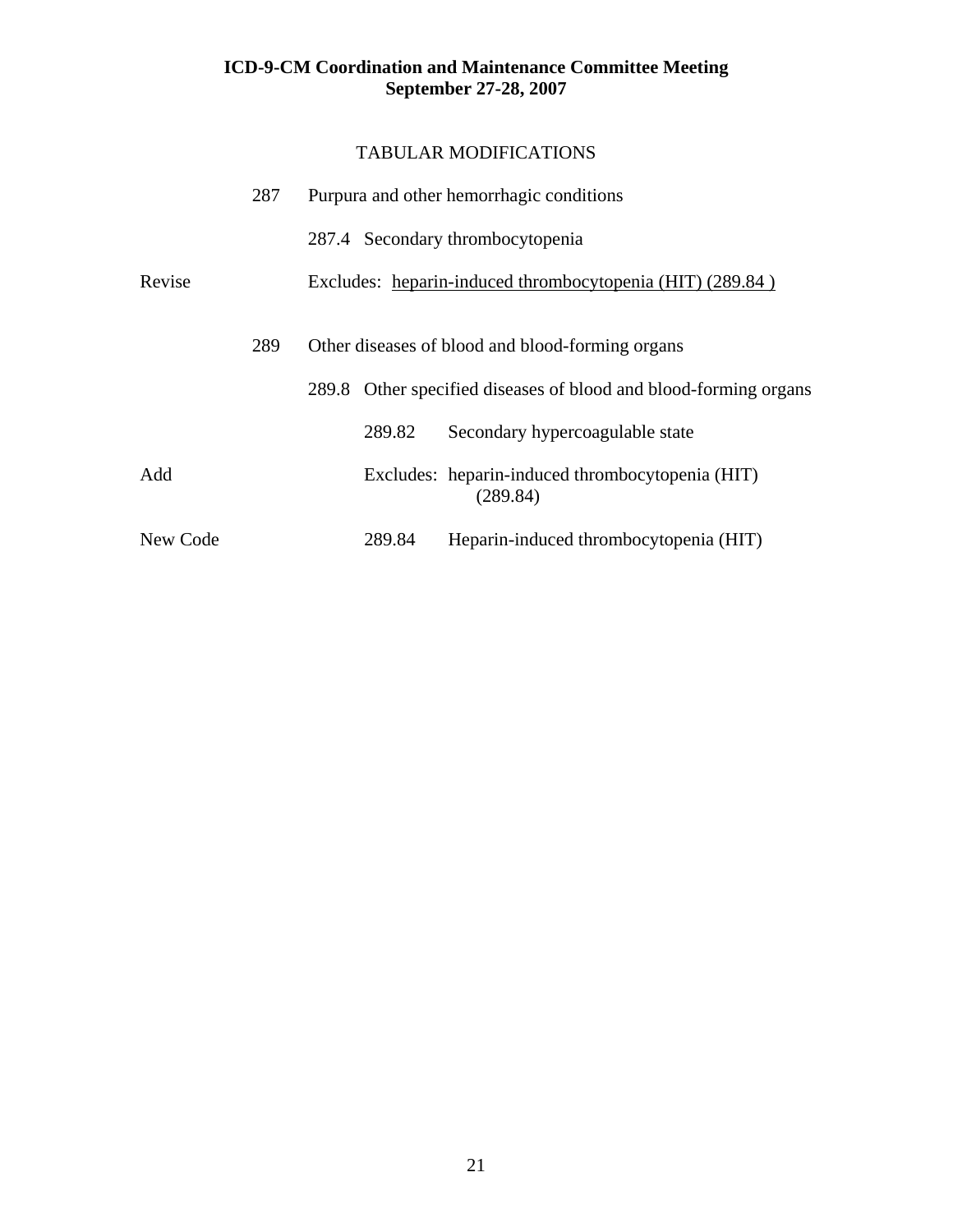#### <span id="page-21-0"></span>**Topic: Extravasation of Vesicant Chemotherapy**

Extravasation occurs when a substance passes out from a vessel or organ. This can occur for various substances, including for example blood, chyle, and urine. When a substance is given intravenously, it is possible for the substance to extravasate into tissue around the intravenous site.

Chemotherapy drugs can be classified as vesicants, with the potential to cause tissue necrosis if they extravasate, and non-vesicants, which do not cause tissue damage if they extravasate. While healthcare providers go to great care to avoid extravasation of vesicant chemotherapy, it can still sometimes occur. Some reasons may include intravenous (IV) catheters or devices moving and slipping out of veins, patients moving and dislodging their IV catheters, IV devices separating or breaking, and other causes.

Extravasation of vesicant chemotherapy can cause significant tissue damage. It can be one of the most injurious events that occurs in a physician office setting (as about 80% of these events do).

No current ICD-9-CM codes specifically capture vesicant chemotherapy extravasation. Thus, it has been proposed to create a new code to specifically capture extravasation of vesicant chemotherapy, by John L. Parsons, President of TopoTarget (manufacturer of Totect<sup> $m$ </sup>, a drug for treating anthracycline extravasation). Two options are being presented.

|           | 999 | Complications of medical care, not elsewhere classified |        |                                                         |
|-----------|-----|---------------------------------------------------------|--------|---------------------------------------------------------|
| Option 1: |     |                                                         |        |                                                         |
|           |     |                                                         |        | 999.2 Other vascular complications                      |
| Delete    |     |                                                         |        | Phlebitis following infusion, perfusion, or transfusion |
| Delete    |     |                                                         |        | Thromboembolism following infusion, perfusion, or       |
|           |     |                                                         |        | transfusion                                             |
| Delete    |     |                                                         |        | Thrombophlebitis following infusion, perfusion, or      |
|           |     |                                                         |        | transfusion                                             |
| New code  |     |                                                         | 999.21 | Extravasation of vesicant chemotherapy                  |
| New code  |     |                                                         | 999.29 | Other vascular complication                             |
|           |     |                                                         |        | Phlebitis following infusion, perfusion, or             |
|           |     |                                                         |        | transfusion                                             |
|           |     |                                                         |        | Thromboembolism following infusion,                     |
|           |     |                                                         |        | perfusion, or transfusion                               |
|           |     |                                                         |        | Thrombophlebitis following infusion,                    |
|           |     |                                                         |        | perfusion, or transfusion                               |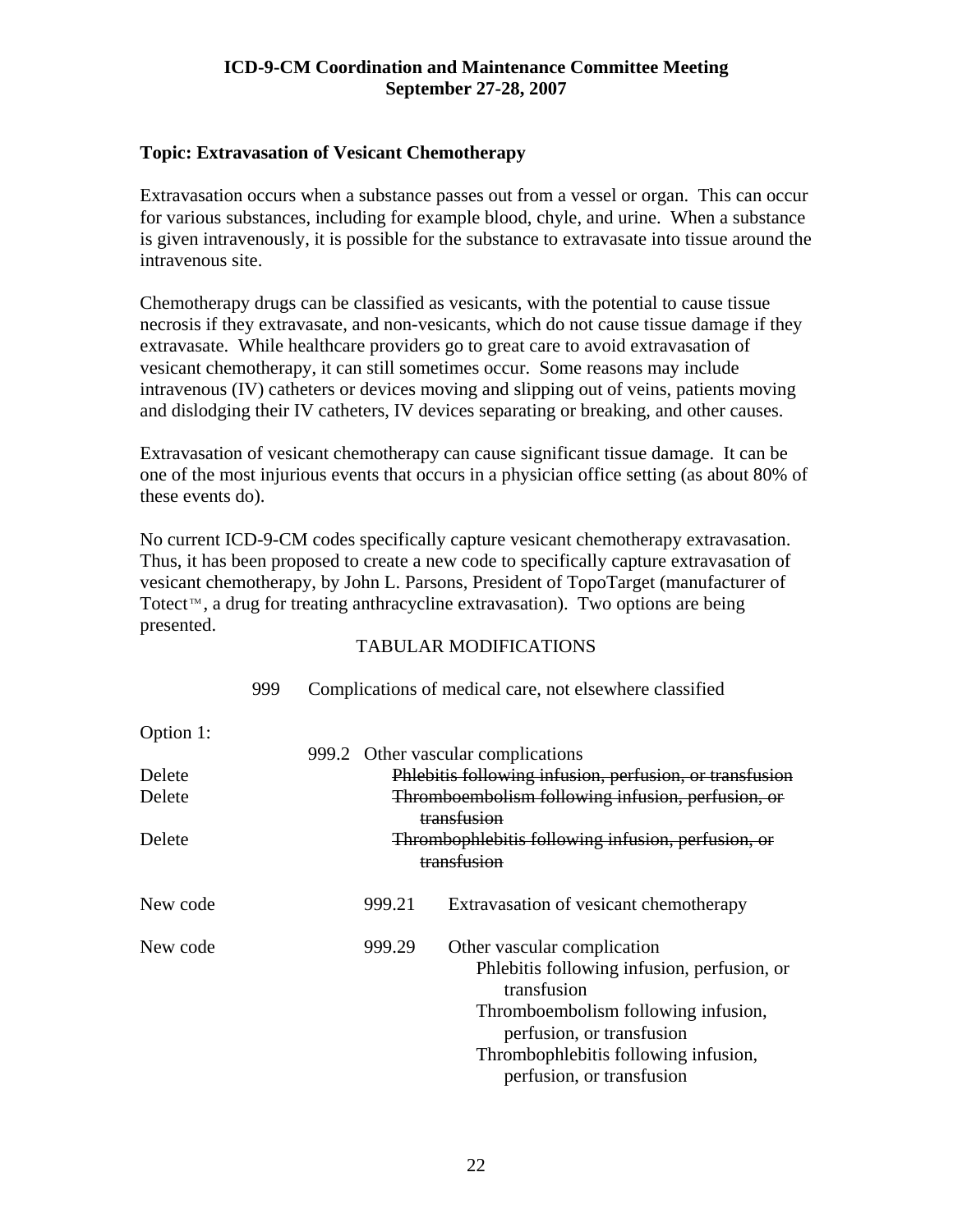Option 2:

|          | 999 | Complications of medical care, not elsewhere classified |        |                                                                                                  |
|----------|-----|---------------------------------------------------------|--------|--------------------------------------------------------------------------------------------------|
| Delete   |     | 999.8                                                   |        | Other transfusion reaction<br>Septic shock due to transfusion<br><b>Transfusion reaction NOS</b> |
| New code |     |                                                         | 999.81 | Extravasation of vesicant chemotherapy                                                           |
| New code |     |                                                         | 999.89 | Other transfusion reaction<br>Septic shock due to transfusion<br><b>Transfusion reaction NOS</b> |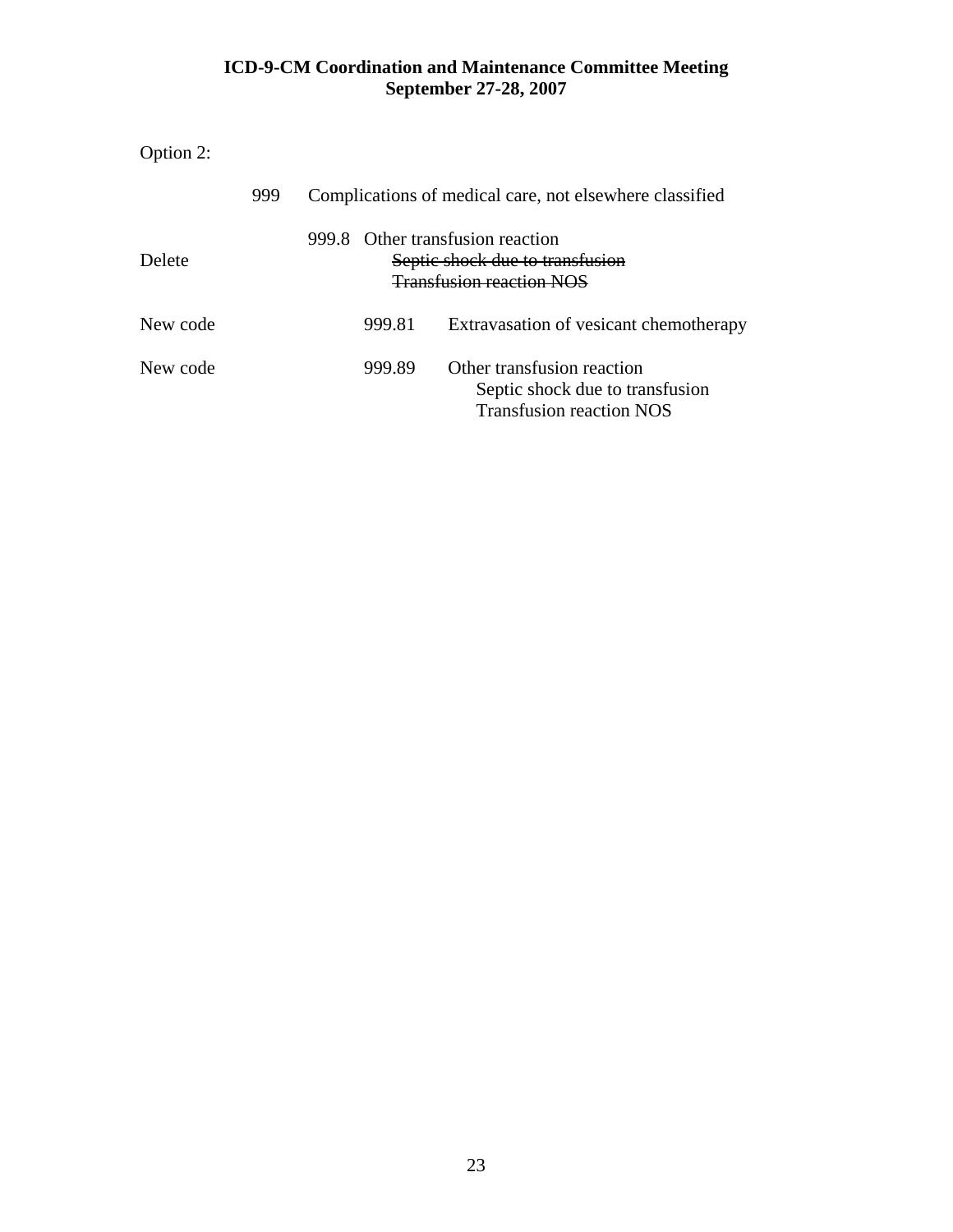#### <span id="page-23-0"></span>**Topic: Pressure [Decubitus] Ulcer Staging**

Pressure ulcers (also called "decubitus ulcers") are an especially dreaded complication of age and disability. JCAHO, CMS, CDC, nursing home provider initiatives, professional organizations, and others have aligned behind efforts to reduce the risk of onset and to accelerate healing and thereby to mitigate the suffering associated with pressure ulcers.

Clinicians ordinarily characterize pressure ulcers by location, shape, depth, and healing status. The most important element in quality measurement, workload, and clinical services is the depth of the lesion, using the following stages (for full description, see National Pressure Ulcer Advisory Panel at [http://www.npuap.org/pr2.htm\)](http://www.npuap.org/pr2.htm) :

- Stage I non-blanching erythema (a reddened area on the skin)
- Stage II abrasion, blister, shallow open crater, or other partial thickness skin loss
- Stage III full thickness skin loss involving damage or necrosis into subcutaneous soft tissues
- Stage IV full thickness skin loss with necrosis of soft tissues through to the muscle, tendons, or tissues around underlying bone
- Unstageable due to being inaccessible for evaluation (non-removable dressings, eschar, sterile blister, suspected deep injury in evolution). Staging is usually possible within a few days.

Research and quality improvement work have shown that the rates of onset of serious pressure ulcers (through the skin – Stages III or IV) can be measured reliably, are sensitive to improved practices, and correlate with suffering and extensive treatment burden. In the way that the field has developed, discoloration in the skin without ulceration is categorized as a Stage I, although the lesion is not really an "ulcer." These superficial injuries are not so reliably measured, reducing their rates is not so clearly responsive to improved practices, and they indicate higher risk of serious pressure ulcers but do not directly cause suffering or much increased treatment burden. Stage II lesions are blisters or other superficial injuries that do not extend through the skin. Detection is reliable, burden of treatment is moderate, and suffering directly imposed is usually quite limited.

The current ICD-9-CM coding classifies all stages together. There are unique codes for pressure ulcers in ICD-9-CM for the more common sites (707.05 for buttock, for example). Especially since the superficial lesions (Stages I and II) are each an order of magnitude more common than the more serious lesions (Stage III and IV), having all of them grouped together makes it difficult to use coded records as part of any quality improvement endeavor.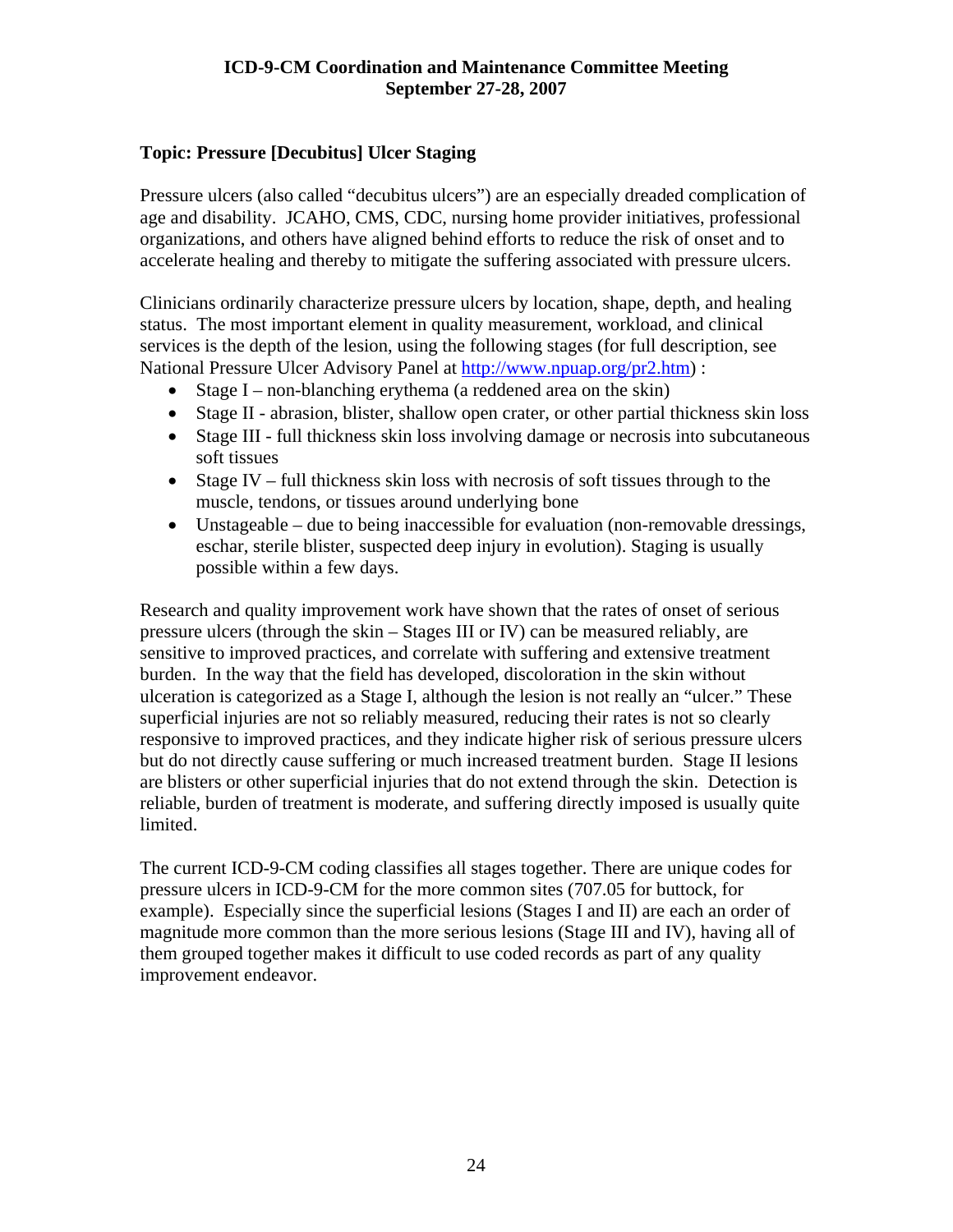Thus, CDC and CMS are jointly requesting that new codes be created to identify pressure ulcers by stage, including unstageable. CMS has guidelines for staging and recording these lesions; and reporting them has long been part of the Minimum Data Set for nursing homes and the OASIS data collection from home care agencies. Hospital quality reporting this year will include measures of pressure ulcers as well, so instructions on recording will be a matter for hospital coders' attention in the coming year.

The proposal is to create new codes as follows:

| 707             | Chronic ulcer of skin |                       |                                                                                                                                                    |
|-----------------|-----------------------|-----------------------|----------------------------------------------------------------------------------------------------------------------------------------------------|
|                 |                       | 707.0 Decubitus Ulcer |                                                                                                                                                    |
| Add             |                       |                       | Use additional code to identify pressure ulcer stage (707.2)                                                                                       |
| New subcategory |                       |                       | 707.2 Decubitus [pressure] ulcer stages                                                                                                            |
| New code        |                       | 707.20                | Decubitus ulcer, unspecified<br>Decubitus [pressure] ulcer, NOS<br>Decubitus [pressure] ulcer, unstageable                                         |
| New code        |                       | 707.21                | Stage I decubitus ulcer<br>Decubitus [pressure] pre-ulcer skin changes<br>limited to persistent focal erythema                                     |
| New code        |                       | 707.22                | Stage II decubitus ulcer<br>Decubitus [pressure] ulcer with abrasion,<br>blister, partial thickness skin loss<br>involving epidermis and/or dermis |
| New code        |                       | 707.23                | Stage III decubitus ulcer<br>Decubitus [pressure] ulcer with full<br>thickness skin loss involving damage or<br>necrosis of subcutaneous tissue    |
| New code        |                       | 707.24                | Stage IV decubitus ulcer<br>Decubitus [pressure] ulcer with necrosis of<br>soft tissues through to underlying<br>muscle, tendon, or bone           |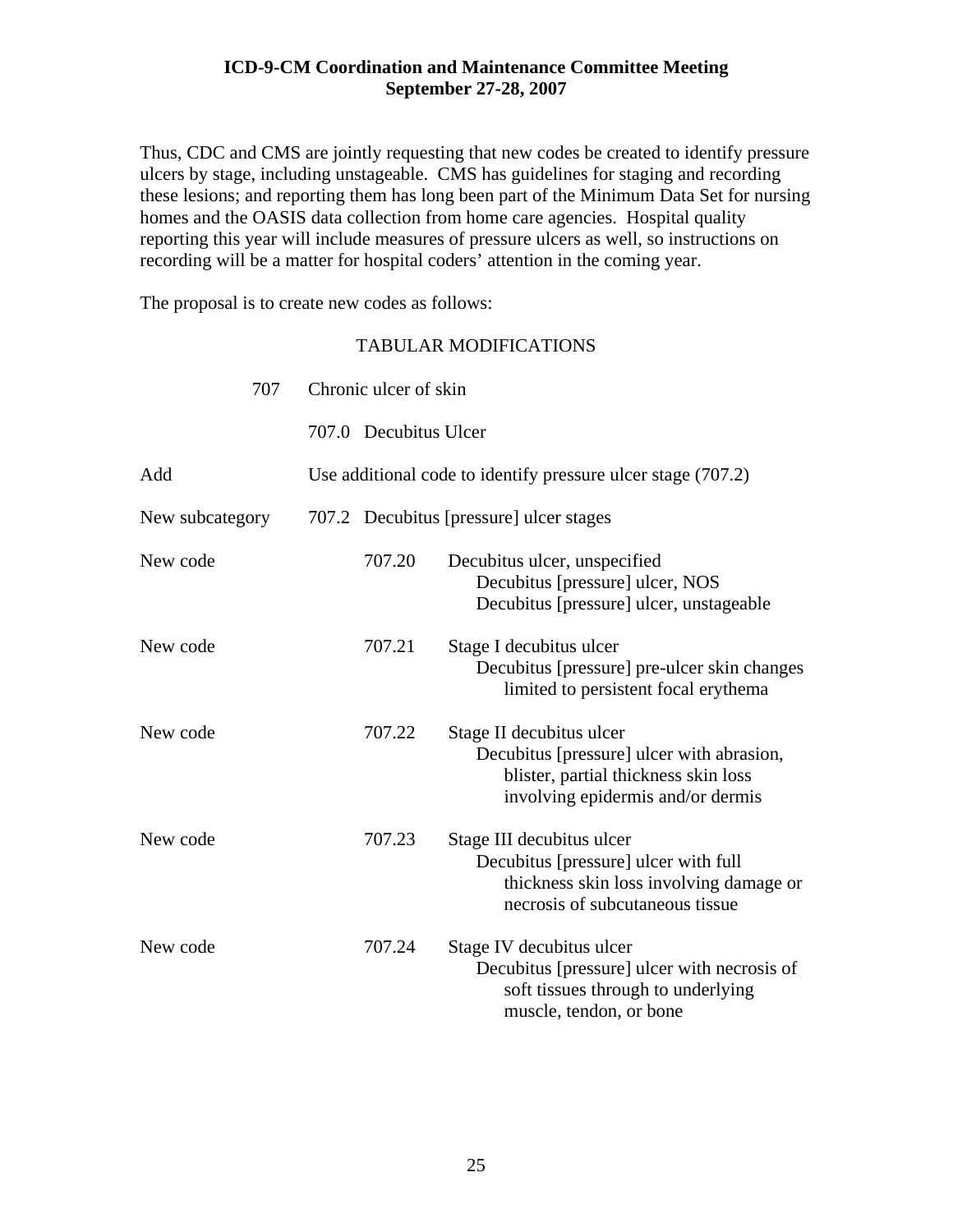#### <span id="page-25-0"></span>**Topic: Ventilator-associated pneumonia**

The second most common hospital-associated infection after catheter-associated urinary tract infections, hospital-associated pneumonia accounts for 15% of all hospitalassociated infections and 25% of all infections acquired in intensive care units (*1*). The primary risk factor for the development of hospital-associated bacterial pneumonia is mechanical ventilation (with its requisite endotracheal intubation) (*2*). Mechanical ventilators are indispensable in modern-day medical practice, particularly in intensive care units. Although mechanical ventilators provide necessary respiratory support for critically ill patients unable to breath on their own, their use puts patients at risk ventilator-associated pneumonia.

The CDC's National Nosocomial Infection Surveillance System (NNIS) reported that in 2002, the median rate of VAP per thousand ventilator-days in NNIS hospitals ranged from 2.2 in pediatric ICUs to 14.7 in trauma ICUs (*3*). In other reports, patients receiving continuous mechanical ventilation had 6-21 times the risk of developing hospitalassociated pneumonia compared with patients who were not receiving mechanical ventilation (4-6). The fatality rates for hospital-associated pneumonia in general, and VAP in particular, are high. VAP accounts for 60% of all deaths due to hospitalassociated infections (*1*). In studies in which invasive techniques were used to diagnose VAP, the crude mortality rates ranged from 4% in patients with VAP but without antecedent antimicrobial therapy (7) to 73% in patients with VAP caused by *Pseudomonas* or *Acinetobacter* spp. (*8*), and attributable mortality rates ranged from 5.8% to 13.5% (*9,10*). An estimate of the direct cost of excess hospital stay due to VAP is \$40,000 per patient (*11*).

CDC and CMS are jointly requesting that a unique code be created to specifically identify ventilator-associated pneumonia. It has been noted that The CDC, the American Thoracic Society, and the Infectious Disease Society of America have guidelines related to aspects of prevention, diagnosis, and management of ventilator associated pneumonia (1, 12). However, a unique ICD-9-CM code that identifies ventilator associated pneumonia does not currently exist. The creation of a new code will both complement and enhance CDC's surveillance activities and facilitate monitoring of success in prevention efforts.

#### References:

- 1) Tablan OC, Anderson LJ, Besser R, Bridges C, Hajjeh R. CDC. Guidelines for preventing health-care--associated pneumonia, 2003. Atlanta, GA: U.S. Department of Health and Human Services, CDC, 2004.
- 2) Jarvis WR, Edwards JR, Culver DH, et al. Nosocomial infection rates in adult and pediatric intensive care units in the United States. Am J Med 1991; 91(supp3B):185S-191S.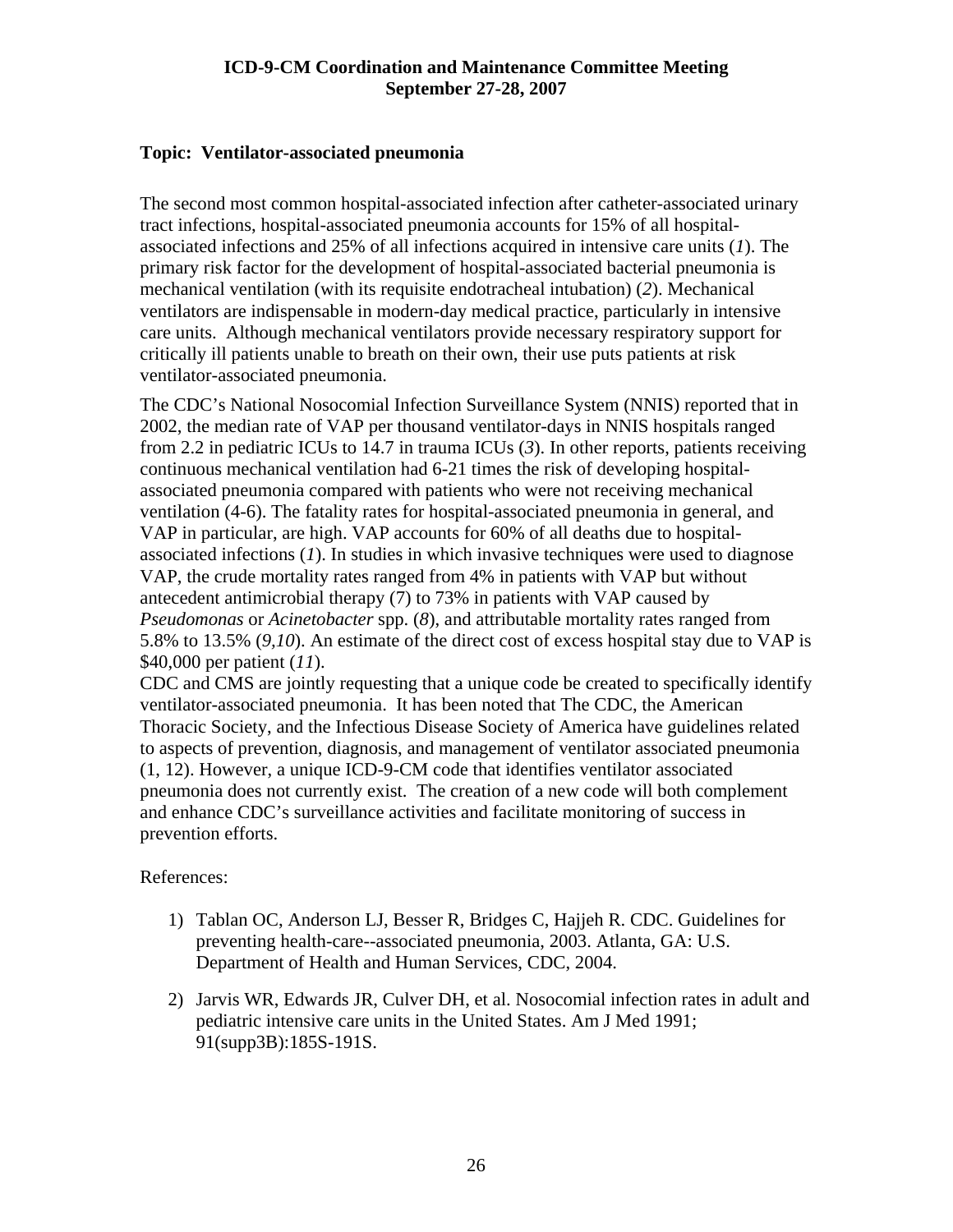- 3) CDC. National Nosocomial Infections Surveillance (NNIS) System Report, data summary from January 1992 to June 2002, issued August 2002. Am J Infect Control 2002;30:458-475.
- 4) Craven DE, Kunches LM, Lichtenberg DA, et al. Nosocomial infection and fatality in medical and surgical intensive care unit patients. Arch Intern Med 1988; 148(5):1161-1168.
- 5) Cross AS, Roup B. Role of respiratory assistance devices in endemic nosocomial pneumonia. Am J Med 1981; 70(3):681-685.
- 6) Haley RW, Hooton TM, Culver DH, et al. Nosocomial infections in U.S. hospitals, 1975-1976: estimated frequencies by selected characteristics of patients. Am J Med 1981; 70(4):947-959.
- 7) Rello J, Ausina V, Ricart M, Castella J, Prats G. Impact of previous antimicrobial therapy on the etiology and outcome of ventilator-associated pneumonia. Chest 1993; 104(4):1230-1235.
- 8) Fagon JY, Chastre J, Domart Y, Trouillet JL, Gibert C. Mortality due to ventilator-associated pneumonia or colonization with *Pseudomonas* or *Acinetobacter species*: assessment by quantitative culture of samples obtained by a protected specimen brush. Clin Infect Dis 1996;23(3):538-542.
- 9) 31. Heyland DK, Cook DJ, Griffith L, Keenan SP, Brun-Buisson C. The attributable morbidity and mortality of ventilator-associated pneumonia in the critically ill patient. The Canadian Critical Trials Group. Am J Respir Crit Care Med 1999; 159:1249-1256.
- 10) Rello J, Jubert P, Valles J, Artigas A, Rue M, Niederman MS. Evaluation of outcome for intubated patients with pneumonia due to *Pseudomonas aeruginosa*. Clin Infect Dis 1996;23(5):973-978.
- 11) Rello J, Ollendorf DA, Osler G, et al. Epidemiology and outcomes of ventilatorassociated pneumonia in a large US database. Chest 2002; 122:2115-2121.

Guidelines for the management of adults with hospital-acquired, ventilator-associated, and healthcare-associated pneumonia: Official statement of ATS and IDSA 2004. Am J Respir Crit Care Med 2005; 171:388-416.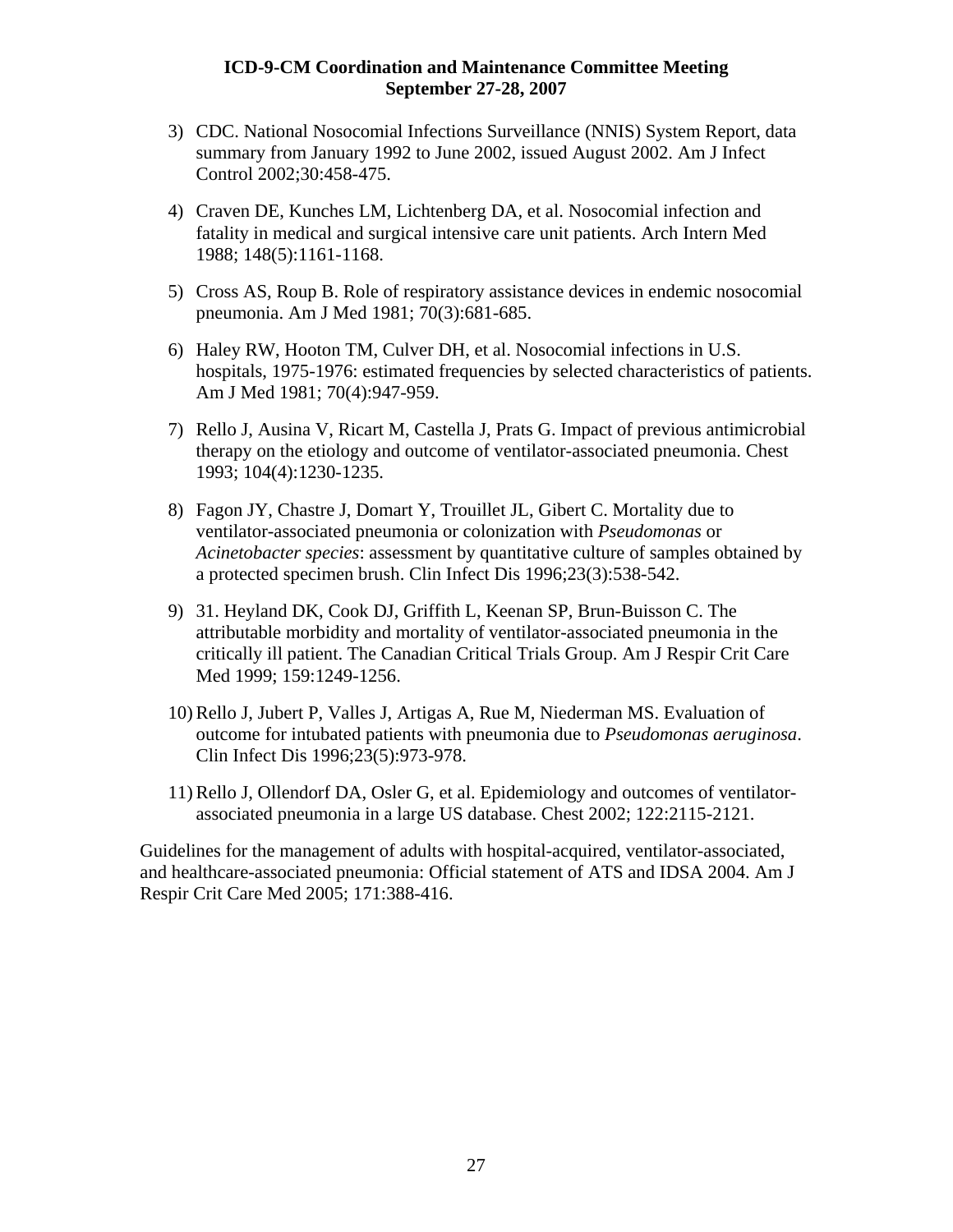## TABULAR MODIFICATIONS

## PNEUMONIA AND INFLUENZA (480-488)

| Add      |     | Excludes: pneumonia:<br>ventilator-associated (997.31) |        |                                                                                                                                               |  |  |
|----------|-----|--------------------------------------------------------|--------|-----------------------------------------------------------------------------------------------------------------------------------------------|--|--|
|          | 997 | classified                                             |        | Complications affecting specified body systems, not elsewhere                                                                                 |  |  |
| Delete   |     |                                                        |        | 997.3 Respiratory complications<br>Mendelson's syndrome resulting from a procedure<br>Pneumonia (aspiration) resulting from a procedure       |  |  |
| New code |     |                                                        | 997.31 | Ventilator-associated pneumonia                                                                                                               |  |  |
|          |     |                                                        |        | Use additional code to identify organism                                                                                                      |  |  |
| New code |     |                                                        | 997.39 | Other respiratory complications<br>Mendelson's syndrome resulting from a<br>procedure<br>Pneumonia (aspiration) resulting from a<br>procedure |  |  |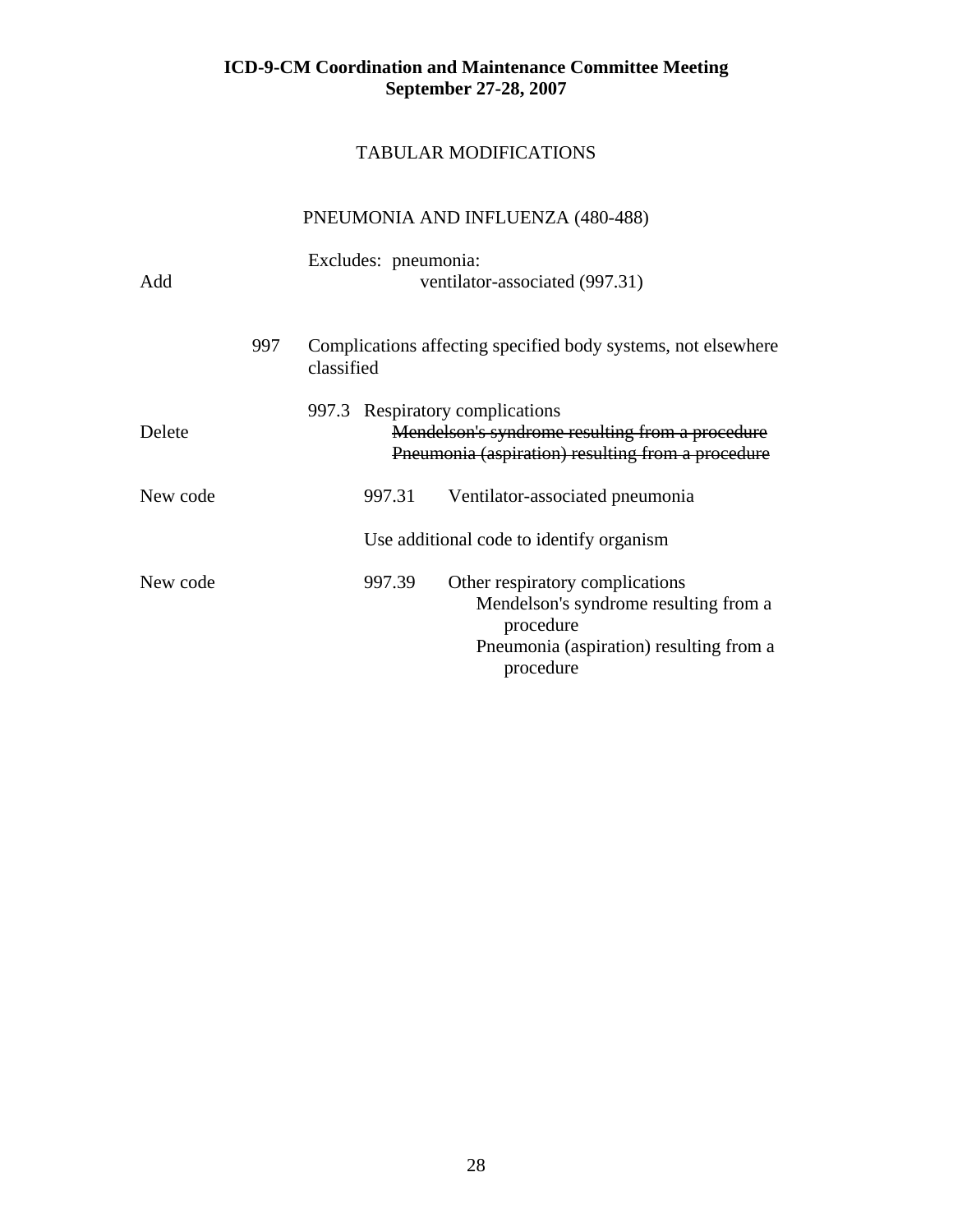#### <span id="page-28-0"></span>**Topic: Acanthamoeba keratitis/Fusarium keratitis**

Keratitis is an inflammation of the cornea, the front part of the eye. Keratitis has many causes including bacteria, viruses and fungi. Acanthamoeba keratitis is a rare but potentially blinding infection of the cornea, caused by a free-living ameba (Acanthamoeba) that is found commonly in the environment. It primarily affects otherwise healthy persons who wear contact lenses (including wearers who follow recommended contact lens-care practices). Increased risk for infection exists for persons who improperly store, handle, or disinfect their lenses (e.g., by using tap water or homemade solutions for cleaning); swim, use hot tubs, or shower while wearing lenses; come in contact with contaminated water; have minor damage to their corneas; or have previous corneal trauma. In May 2007 the U.S. Centers for Disease Control and Prevention (CDC) received reports of an increased number of cases of eye infections from Acanthamoeba possibly linked to a specific contact lens solution which was recalled while data was further assessed. No known cases of Acanthamoeba keratitis being spread from one person to another have been reported.

Symptoms of those affected by acanthamoeba keratitis may include eye pain, eye redness, blurred vision, sensitivity to light, sensation of something in the eye and excessive tearing. Because there are similarities with symptoms of other eye infections, early diagnosis is essential for effective treatment of Acanthamoeba keratitis. Several prescription eye medications are available for treatment.

Fusarium keratitis is a fungal keratitis more prevalent in warm climates. Risk factors for this infection include trauma (generally with plant material), chronic ocular surface diseases, immunodeficiencies, and rarely, contact lens use. Fusarium keratitis is not transmitted from person to person. In early 2006 CDC began receiving an increase in the number of cases of fusarium keratitis. Again, preliminary data showed a high proportion of cases attributable to use of a specific contact lens solution. The solution was voluntarily removed from the market worldwide. Signs and symptoms of this form of keratitis include unusual redness, eye pain, tearing, discharge, or sensitivity to light. It was recommended that prior to confirming diagnosis and initiating treatment that clinical specimens (e.g., corneal scrapings) should be obtained for culture.

Due to this recent increase in the number of cases noted for both of these conditions the American Academy of Ophthalmology concurred that the following tabular modifications should be proposed for proper coding of these two conditions. Neither of these conditions is currently specifically indexed in ICD-9-CM. The organism codes are indexed. Fusarium is indexed to code 118, Opportunistic mycoses. Acanthamoeba is not specifically indexed, however, code 136.2, Specific infections by free-living amebae would be appropriate.

The following changes to the tabular are proposed: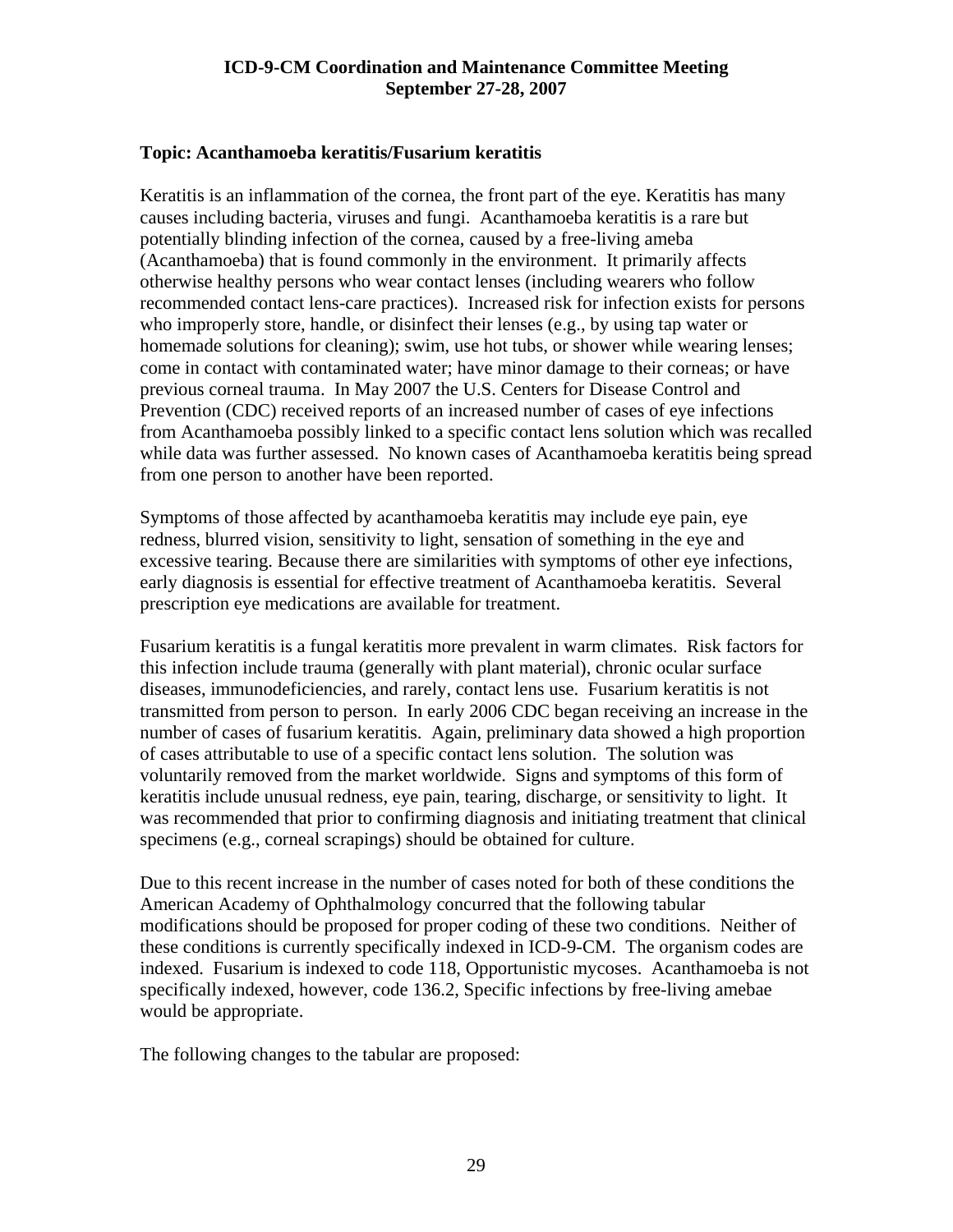|                   | 006 | Amebiasis                                                                                          |
|-------------------|-----|----------------------------------------------------------------------------------------------------|
|                   |     | 006.8 Amebic infection of other sites                                                              |
| Revise            |     | Excludes: specific infections by free-living amebae (136.21-<br>136.29)                            |
|                   | 118 | Opportunistic mycoses                                                                              |
| Add               |     | Use additional code to identify manifestation such as:<br>keratitis (370.8)                        |
|                   | 136 | Other and unspecified infectious and parasitic diseases                                            |
| Delete            |     | 136.2 Specific infections by free-living amebae<br>Meningoencephalitis due to Naegleria            |
| New code          |     | 136.21<br>Specific infection due to acanthamoeba                                                   |
|                   |     | Use additional code to identify manifestation such as:<br>keratitis (370.8)                        |
| New code          |     | 136.29<br>Other specific infections by free-living amebae<br>Meningoencephalitis due to Naegleria  |
|                   | 323 | Encephalitis, myelitis, and encephalomyelitis                                                      |
|                   |     | 323.4 Other encephalitis, myelitis, and encephalomyelitis due to<br>infection classified elsewhere |
|                   |     | Other encephalitis and encephalomyelitis due to<br>323.41<br>infection classified elsewhere        |
| Revise            |     | Excludes: meningoencephalitis due to free-living ameba<br>[Naegleria] (136.29)                     |
|                   | 370 | Keratitis                                                                                          |
|                   |     | 370.8 Other forms of keratitis                                                                     |
| Add<br>Add<br>Add |     | Code first underlying condition, such as:<br>Acanthamoeba (136.21)<br>Fusarium (118)               |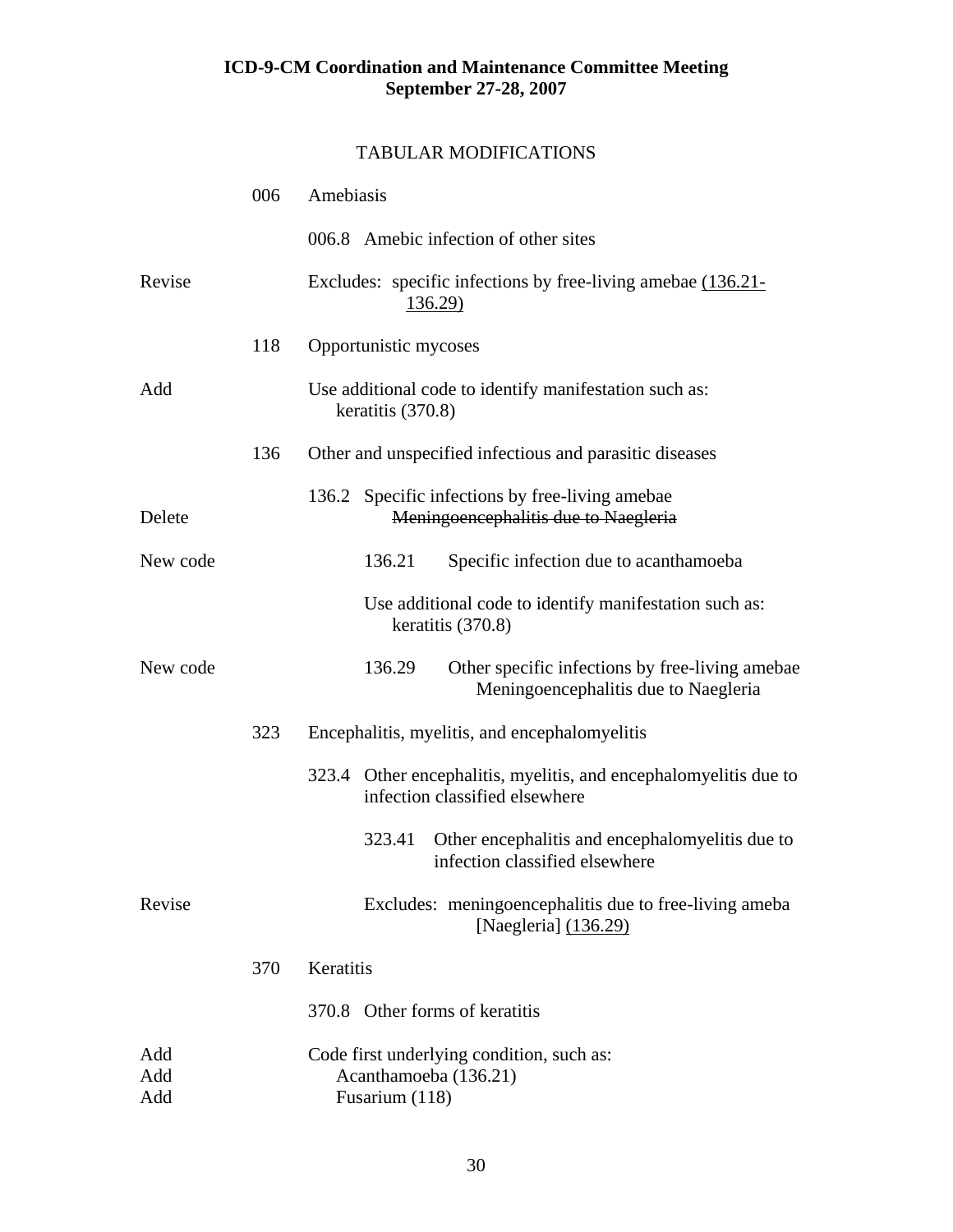### <span id="page-30-0"></span>**Topic: Lipid rich plaque**

A request has been received by InfraReDx for a unique code to identify lipid rich plaque. Real-time identification of plaque as being lipid-rich or non-lipid-rich represents important diagnostic information for the interventional cardiologist. Having this diagnostic information will help the cardiologist determine the most appropriate type of stent (drug eluting vs. bare metal) to utilize depending on the present location and amount of lipid-rich plaque.

The following modification to the tabular is proposed.

|          | 414 | Other forms of chronic ischemic heart disease           |  |  |
|----------|-----|---------------------------------------------------------|--|--|
| New code |     | 414.3 Coronary atherosclerosis due to lipid rich plaque |  |  |
|          |     | Code first coronary atherosclerosis (414.00-414.07)     |  |  |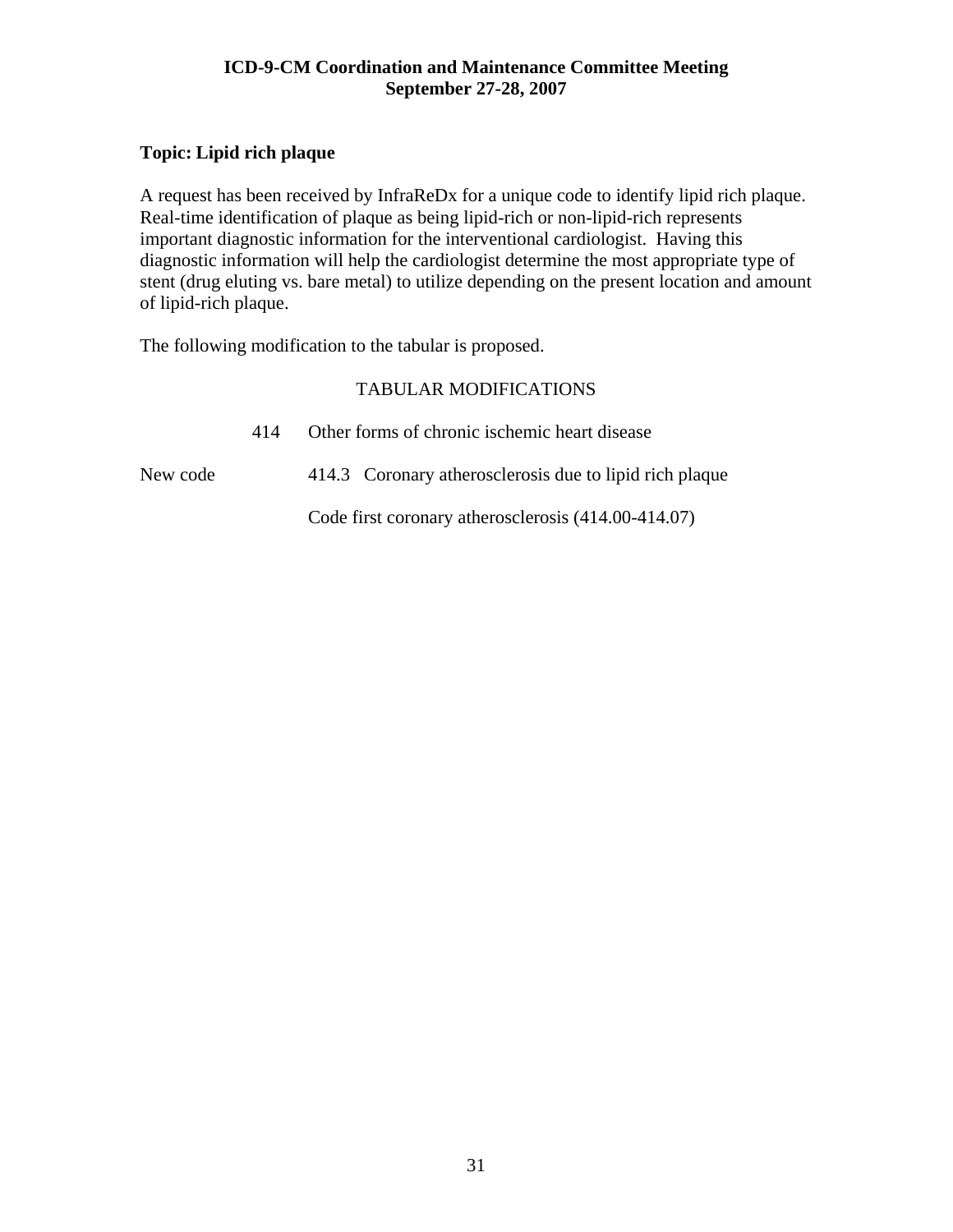#### <span id="page-31-0"></span>**Topic: Long term current use methadone**

Methadone is an opiate analgesic used to relieve moderate to severe pain that has not been relieved by non-narcotic pain relievers. It also is used to prevent withdrawal symptoms in patients who were addicted to opiate drugs and are enrolled in treatment programs in order to stop taking or continue not taking the drugs. A V code would capture this information on a person who is taking this drug for this specific long term use. If the chart documentation indicates addiction to this drug then the existing excludes note found at category V58 would direct the coder to use a code from sub-category 304.0, Opioid type dependence. Catholic Healthcare West is requesting a unique code for use of this drug.

The following options are presented to code this condition:

| <b>Option 1:</b> |                       |         | <b>TABULAR MODIFICATIONS</b>                                                                                                    |  |  |  |
|------------------|-----------------------|---------|---------------------------------------------------------------------------------------------------------------------------------|--|--|--|
|                  | V <sub>58</sub>       |         | Encounter for other and unspecified procedures and aftercare                                                                    |  |  |  |
|                  |                       |         | V58.6 Long-term (current) drug use                                                                                              |  |  |  |
| New code         |                       | V58.68  | Long term (current) use of opiate analgesic<br>Long term current use of methadone                                               |  |  |  |
| <b>Option 2:</b> | V <sub>58</sub>       |         | Encounter for other and unspecified procedures and aftercare                                                                    |  |  |  |
|                  |                       |         | V58.6 Long-term (current) drug use                                                                                              |  |  |  |
| Add              |                       | V58.69  | Long-term (current) use of other medications<br>Long term current use of methadone<br>Long term current use of opiate analgesic |  |  |  |
|                  |                       |         | <b>INDEX MODIFICATION</b>                                                                                                       |  |  |  |
|                  | Admission (encounter) |         |                                                                                                                                 |  |  |  |
|                  | for                   |         |                                                                                                                                 |  |  |  |
|                  |                       | therapy |                                                                                                                                 |  |  |  |
|                  |                       |         | long-term (current) drug use NEC V58.69                                                                                         |  |  |  |
| Add              |                       |         | methadone V58.69                                                                                                                |  |  |  |
| Add              |                       |         | opiate analgesic V58.69                                                                                                         |  |  |  |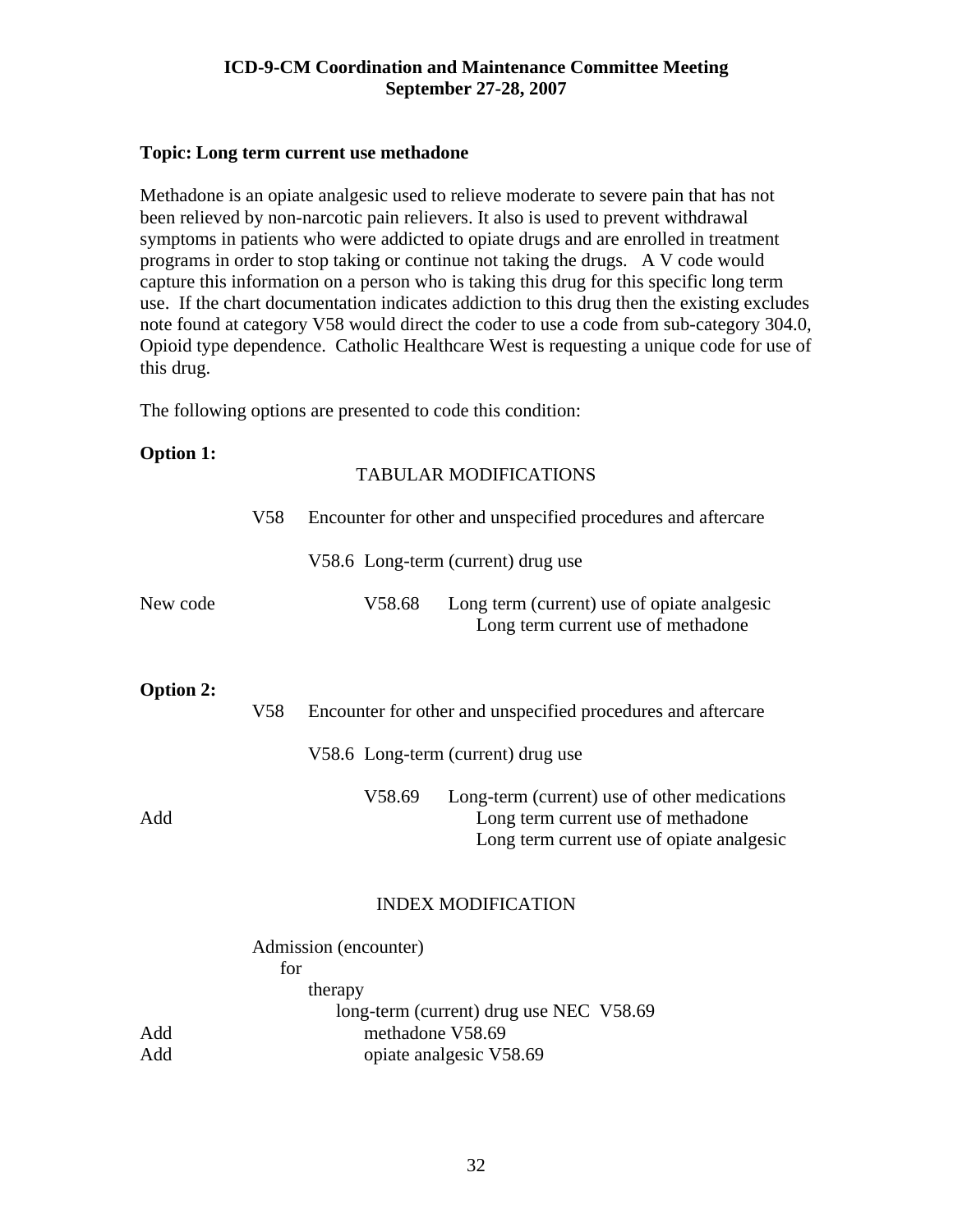#### <span id="page-32-0"></span>**Topic: Wheelchair dependence**

People who are wheelchair bound are at greater risk for a variety of medical problems and issues including but not limited to decubitus ulcer and infections. Catholic Healthcare West is requesting a unique V code to capture this status condition. The following tabular modification has been proposed.

#### TABULAR MODIFICATIONS

|          | V49 — | Other conditions influencing health status |  |                                                            |
|----------|-------|--------------------------------------------|--|------------------------------------------------------------|
|          |       |                                            |  | V49.8 Other specified conditions influencing health status |
| New code |       |                                            |  | V49.86 Wheelchair confinement status                       |

New code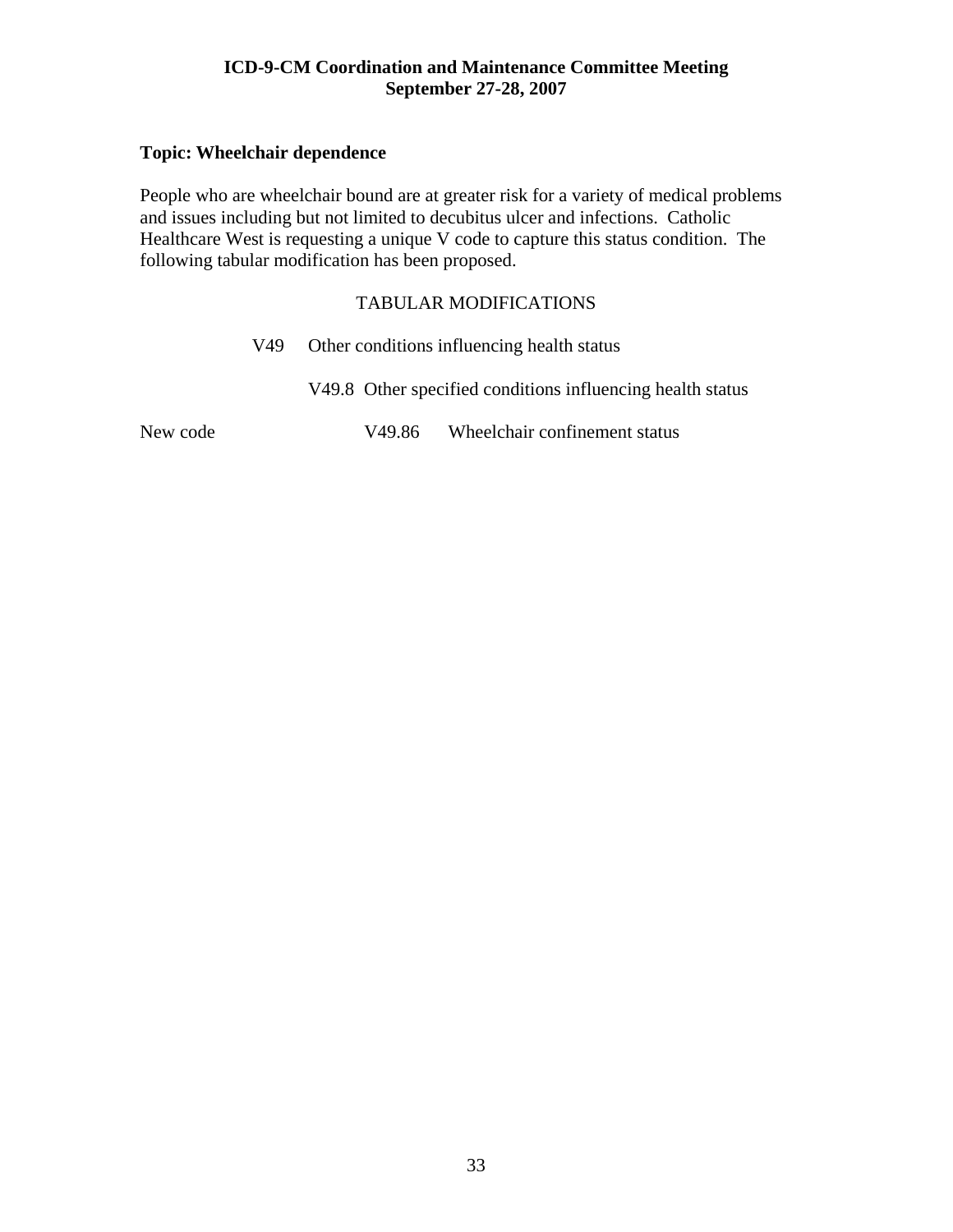#### <span id="page-33-0"></span>**Topic: Nontraumatic hematoma/post-traumatic seroma**

Patients who suffer from a large traumatic hematoma may subsequently develop a seroma in the soft tissue of the affected area. A seroma is a small collection of fluid. ICD-9-CM currently indexes a seroma complicating a procedure but not one which develops posttraumatically. Recently the Editorial Advisory Board (EAB) for Coding Clinic for ICD-9-CM received a request for coding advice for a post-traumatic seroma. It was suggested that NCHS create a new code for this condition.

The EAB also received a request for coding advice for a nontraumatic hematoma of muscle. There are many index entries in ICD-9-CM for nontraumatic hematoma of other sites and they are, for the most part, assigned to "other disorders" of that given body system. There is no code for a nontraumatic hematoma of the muscle. It was requested by the EAB that NCHS create a unique code for this condition.

The following tabular changes are proposed:

|          | 728                             | Disorders of muscle, ligament, and fascia                                                                                                                                            |
|----------|---------------------------------|--------------------------------------------------------------------------------------------------------------------------------------------------------------------------------------|
| Delete   |                                 | 728.3 Other specific muscle disorders<br>Arthrogryposis<br>Immobility syndrome (paraplegic)<br>Excludes: arthrogryposis multiplex congenita (754.89)<br>stiff-man syndrome (333.91)  |
| New code |                                 | 728.31 Nontraumatic hematoma of muscle                                                                                                                                               |
| New code |                                 | 728.39 Other specific muscle disorders<br>Arthrogryposis<br>Immobility syndrome (paraplegic)<br>Excludes: arthrogryposis multiplex congenita (754.89)<br>stiff-man syndrome (333.91) |
|          | Other disorders of soft tissues |                                                                                                                                                                                      |
|          |                                 | 729.9 Other and unspecified disorders of soft tissue                                                                                                                                 |
| New code |                                 | 729.90<br>Unspecified disorders of soft tissue                                                                                                                                       |
| New code |                                 | Post-traumatic seroma<br>729.91<br>Excludes: Seroma complicating a procedure (998.13)                                                                                                |
| New code |                                 | Other disorders of soft tissue<br>729.99                                                                                                                                             |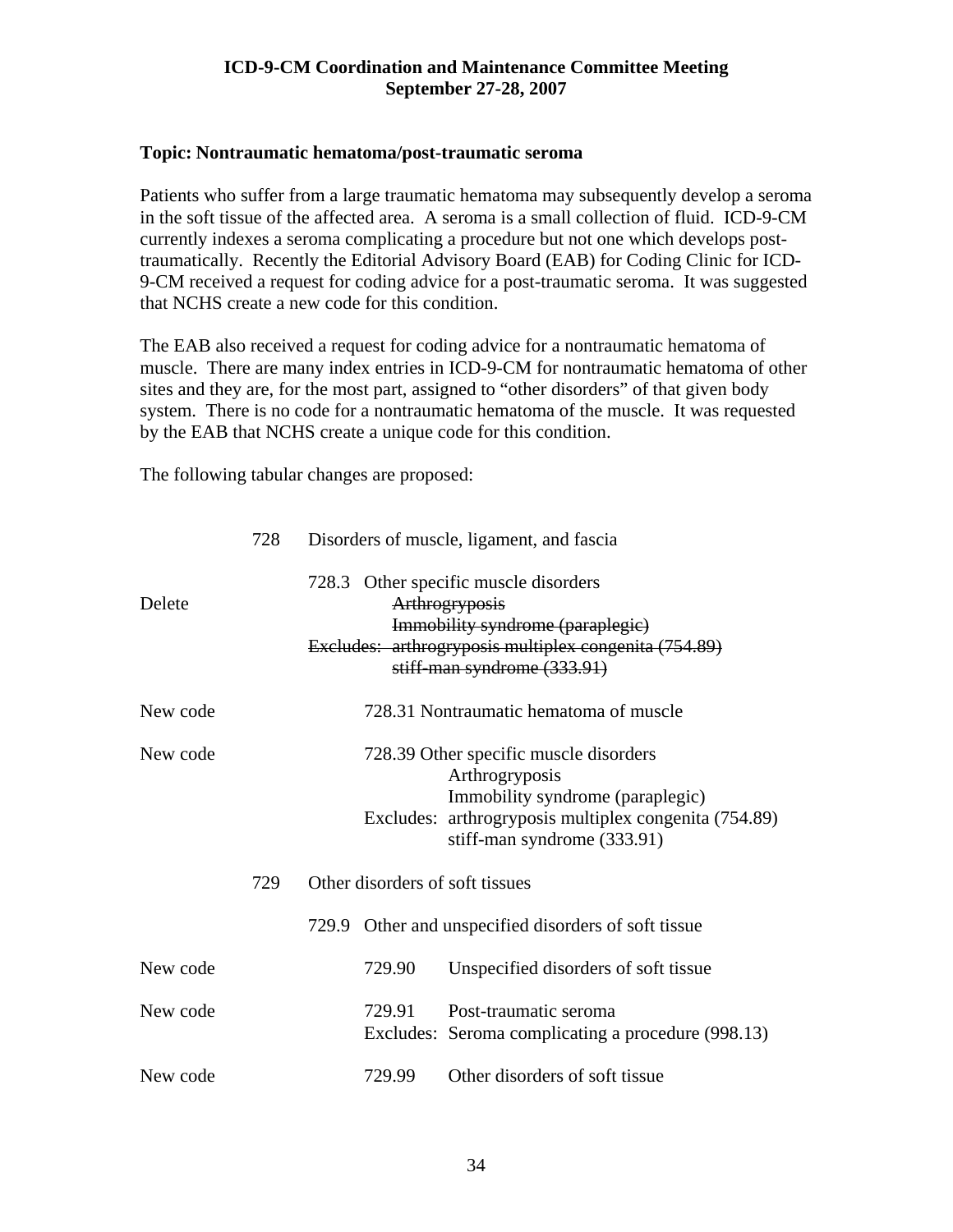#### <span id="page-34-0"></span>**Topic: Acquired absence of cervix and uterus**

Code V45.77, Acquired absence of genital organs, groups all genital organs into a single code. There is no room for expansion since this is already a  $5<sup>th</sup>$  digit code. The American College of Obstetricians and Gynecologists (ACOG) has requested a unique code for acquired absence of cervix. Such a code is important for tracking Pap smear necessity. Women who have had a full hysterectomy no longer need cervical Pap smears, but they do require vaginal smears to test for vaginal malignancies. Women with a cervical stump following a hysterectomy still require cervical Pap smears. Code V45.77 does not provide this information.

The new codes being proposed would be used in conjunction with codes V67.01, Followup vaginal pap smear, and V76.47, Special screening for malignant neoplasm of vagina, or simply as stand alone status codes.

This topic was first presented at the September 2006 C&M meeting, then again at the March 2007 meeting. It is being represented as a V code proposal.

|        | V45 | Other postprocedural states                                                                                  |  |  |  |
|--------|-----|--------------------------------------------------------------------------------------------------------------|--|--|--|
|        |     | V45.7 Acquired absence of organ                                                                              |  |  |  |
|        |     | Genital organs<br>V45.77                                                                                     |  |  |  |
| Add    |     | Excludes: acquired absence of cervix and uterus (V88.0)<br>$- V88.2$                                         |  |  |  |
|        | V67 | Follow-up examination                                                                                        |  |  |  |
|        |     | V67.0 Following surgery                                                                                      |  |  |  |
|        |     | V67.01<br>Follow-up vaginal pap smear                                                                        |  |  |  |
| Revise |     | Use additional code to identify acquired absence of uterus<br>$(\frac{V45.77}{V88.0} - \frac{V88.2}{V85.2})$ |  |  |  |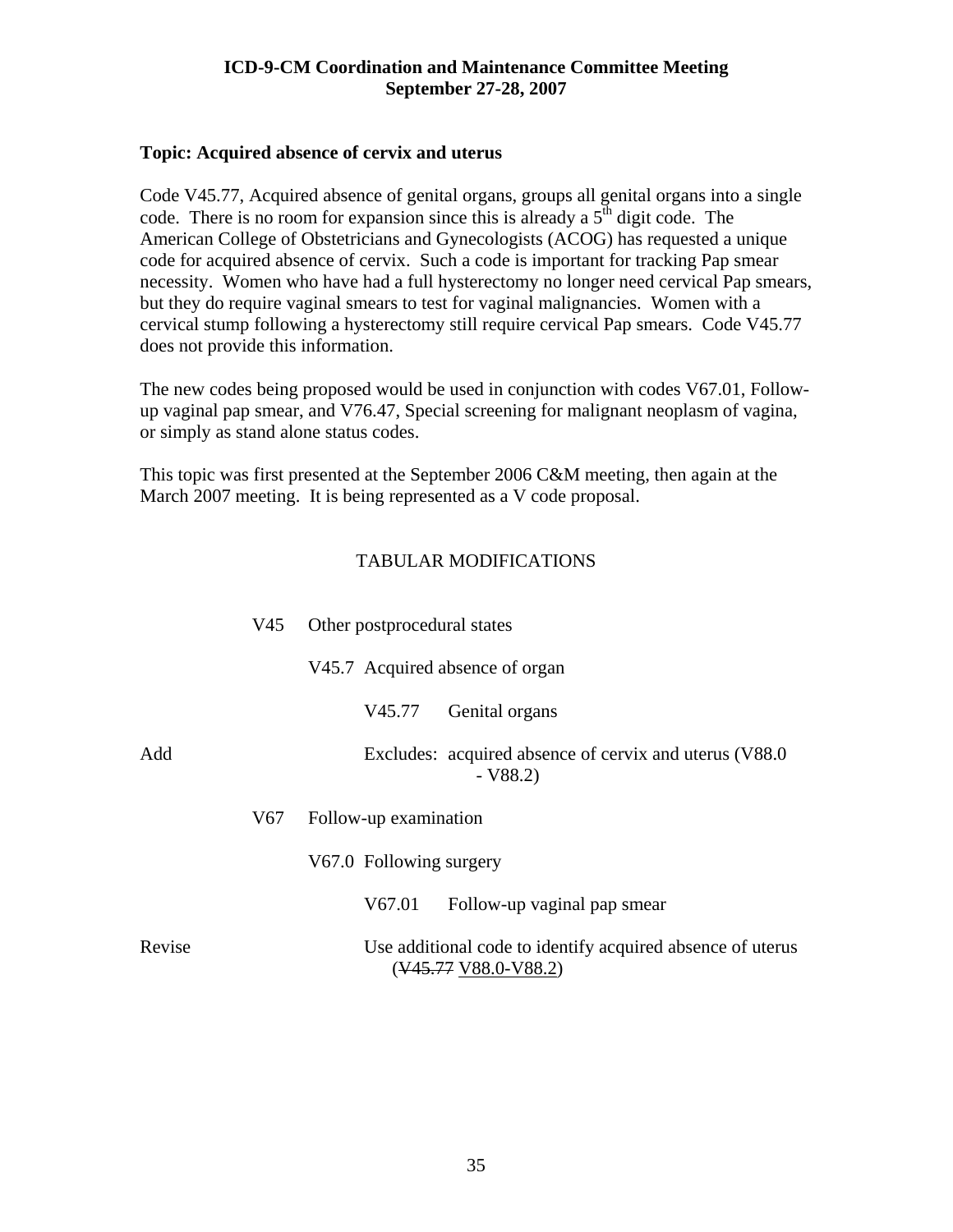| V76              | Special screening for malignant neoplasm                                                                                            |  |  |  |  |
|------------------|-------------------------------------------------------------------------------------------------------------------------------------|--|--|--|--|
|                  | V76.4 Other sites                                                                                                                   |  |  |  |  |
|                  | V76.47<br>Vagina                                                                                                                    |  |  |  |  |
| Revise           | Use additional code to identify acquired absence of uterus<br>$(\frac{V45.77}{V88.0} - \frac{V88.2}{V85.2})$                        |  |  |  |  |
| New category V88 | Acquired absence of cervix and uterus                                                                                               |  |  |  |  |
| New code         | V88.0 Acquired absence of both cervix and uterus<br>Acquired absence of uterus NOS<br>Status post total hysterectomy                |  |  |  |  |
| New code         | V88.1 Acquired absence of uterus with remaining cervical stump<br>Status post partial hysterectomy with remaining<br>cervical stump |  |  |  |  |
| New code         | V88.2 Acquired absence of cervix with remaining uterus                                                                              |  |  |  |  |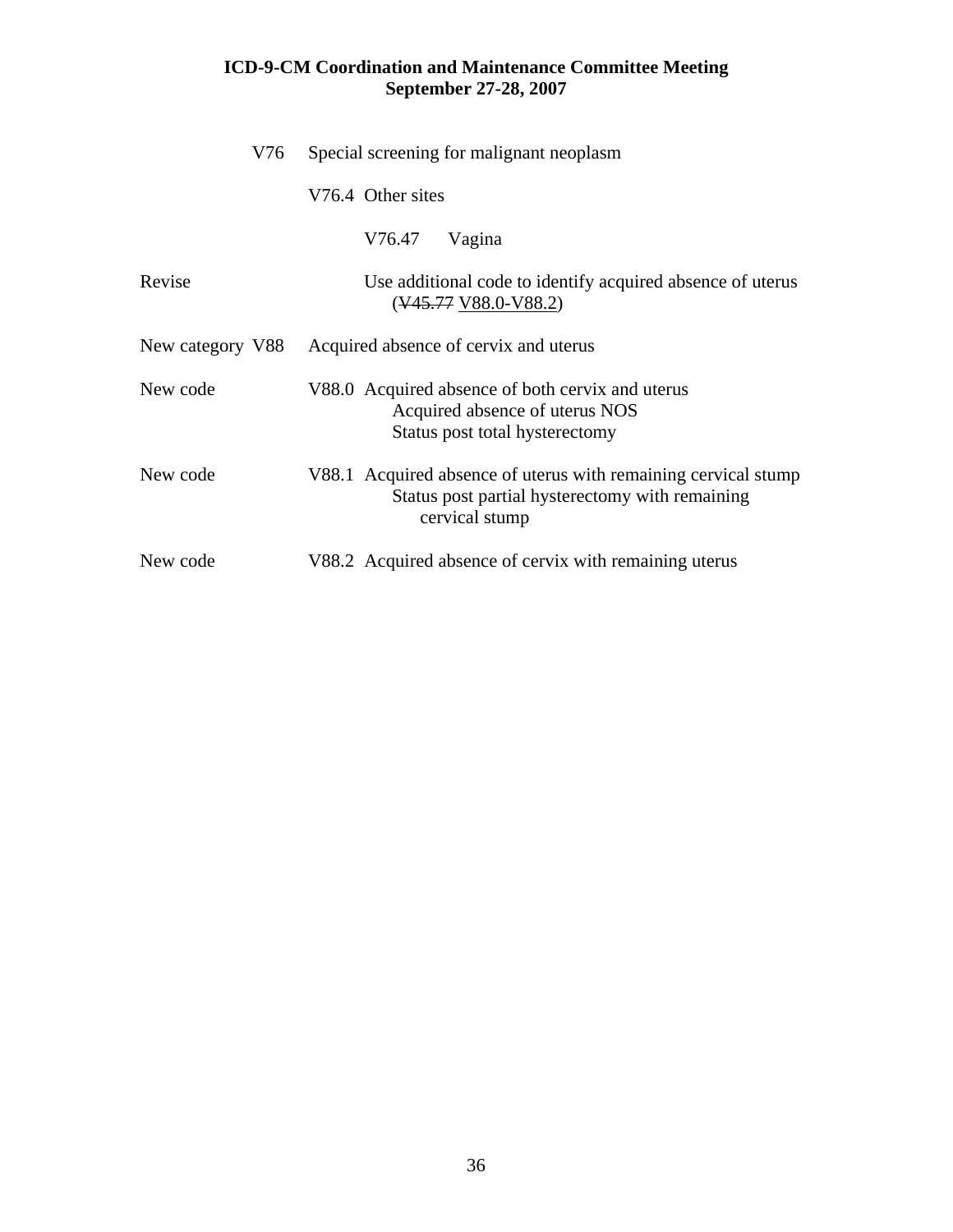### **Topic: Prophylactic use of agents affecting estrogen receptors and estrogen levels**

At the March 2006 ICD-9-CM Coordination and Maintenance Committee meeting a new code for long term use of antiestrogen agents, such as Tamoxifen and Raloxifene, was proposed to address the need to capture data on the many women who receive these drugs following breast cancer treatment. After review of comments received, and upon further research on this topic, it became apparent that new codes for other existing prophylactic agents used for treatment of estrogen receptor positive breast cancer should also be considered.

At the March 2007 ICD-9-CM Coordination and Maintenance Committee meeting the topic was brought back for reconsideration with an expanded proposal that provided new codes for the different classes of drugs that are used for this type of therapy. This proposal had a new subcategory titled prophylactic use of agents affecting estrogen receptors.

A comment from the American College of Obstetricians and Gynecologists (ACOG) pointed out that one of the classes of drugs included in the March 2007 proposal, aromatase inhibitors, do not affect estrogen receptors, but work to reduce estrogen levels. They are estrogen deprivators. For this reason, ACOG requested that the new subcategory be retitled to read, prophylactic use of agents affecting estrogen receptors and estrogen levels. This change makes the title of the subcategory not only more precise, it allows for the addition of new classes of drugs to be included in the future.

The discussions regarding the creation of new codes for the long term use of these types of agents have included their use in relationship to the coding of malignant neoplasms and the neoplasm guidelines. The ICD-9-CM distinguishes between current cases of cancer and personal history of cancer. The use of long term prophylactic agents to prevent recurrence of disease raises questions as to when treatment is actually complete. This issue was raised with Gyn-oncologists at ACOG. These agents are used to prevent recurrence and metastasis, so classifying their use as prophylactic is valid, regardless of whether a cancer code or a V code for history of cancer is used. The use additional code notes included on the proposal instruct that a personal history of cancer is allowed with a code from V07.5.

From a guideline perspective, the cancer code could be used with a code from proposed subcategory V07.5 throughout the course of treatment, including during routine chemotherapy and radiation therapy. A V07.5 code could also be used once the patient qualifies as having a history of cancer, a V10 code, that is, following completion of all treatment. The long term use of a drug that falls under subcategory V07.5 would not require the continued use of the cancer code. A code from subcategory V07.5 could also be used with a V67 follow-up code. These instructions would be added to the ICD-9-CM Official coding guidelines for neoplasm coding concurrent with the implementation of these new codes.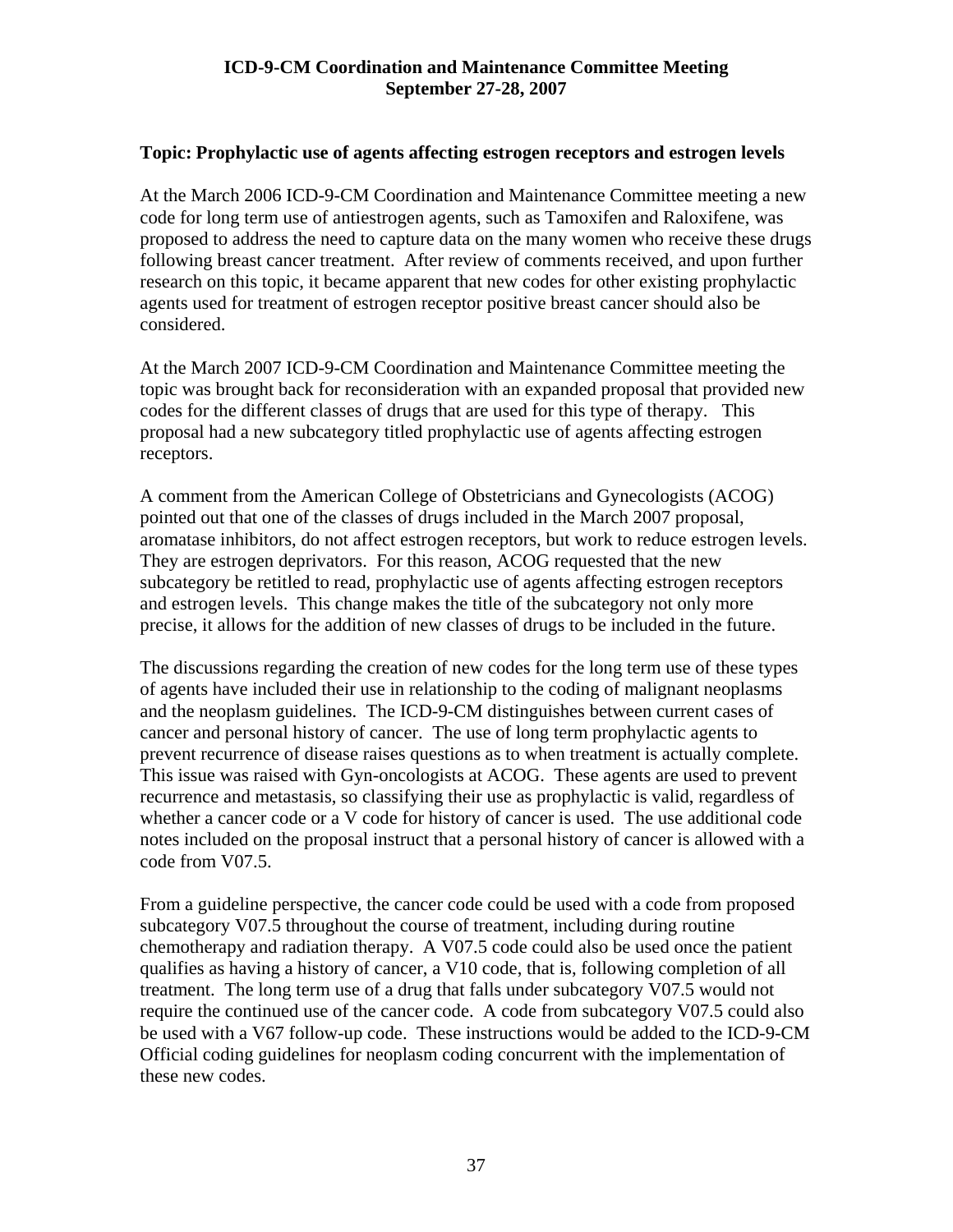| V <sub>07</sub> |                                                                                      | Need for isolation and other prophylactic measures                                                                                                                                                                                                                                                                                       |  |
|-----------------|--------------------------------------------------------------------------------------|------------------------------------------------------------------------------------------------------------------------------------------------------------------------------------------------------------------------------------------------------------------------------------------------------------------------------------------|--|
| New subcategory | V07.5 Prophylactic use of agents affecting estrogen receptors and<br>estrogen levels |                                                                                                                                                                                                                                                                                                                                          |  |
|                 | Use additional code to identify:                                                     | estrogen receptor positive status (V86.0)<br>family history of breast cancer (V16.3)<br>genetic susceptibility to cancer (V84.01-V84.09)<br>personal history of breast cancer (V10.3)<br>postmenopausal status (V49.81)                                                                                                                  |  |
|                 |                                                                                      | Excludes: hormone replacement therapy (postmenopausal)<br>(V07.4)                                                                                                                                                                                                                                                                        |  |
| New code        | V07.51                                                                               | Prophylactic use of selective estrogen receptor<br>modulators (SERMs)<br>Prophylactic use of:<br>raloxifene (Evista)<br>tamoxifen (Nolvadex)<br>toremifene (Fareston)                                                                                                                                                                    |  |
| New code        | V07.52                                                                               | Prophylactic use of aromatase inhibitors<br>Prophylactic use of:<br>anastrozole (Arimidex)<br>exemestar (Aromasin)<br>letrozole (Femara)                                                                                                                                                                                                 |  |
| New code        | V07.59                                                                               | Prophylactic use of other agents affecting<br>estrogen receptors and estrogen levels<br>Prophylactic use of:<br>estrogen receptor downregulators<br>fulvestrant (Faslodex)<br>gonadotropin-releasing hormone<br>(GnRH) agonist<br>goserelin acetate (Zoladex)<br>leuprolide acetate (leuprorelin) (Lupron)<br>megestrol acetate (Megace) |  |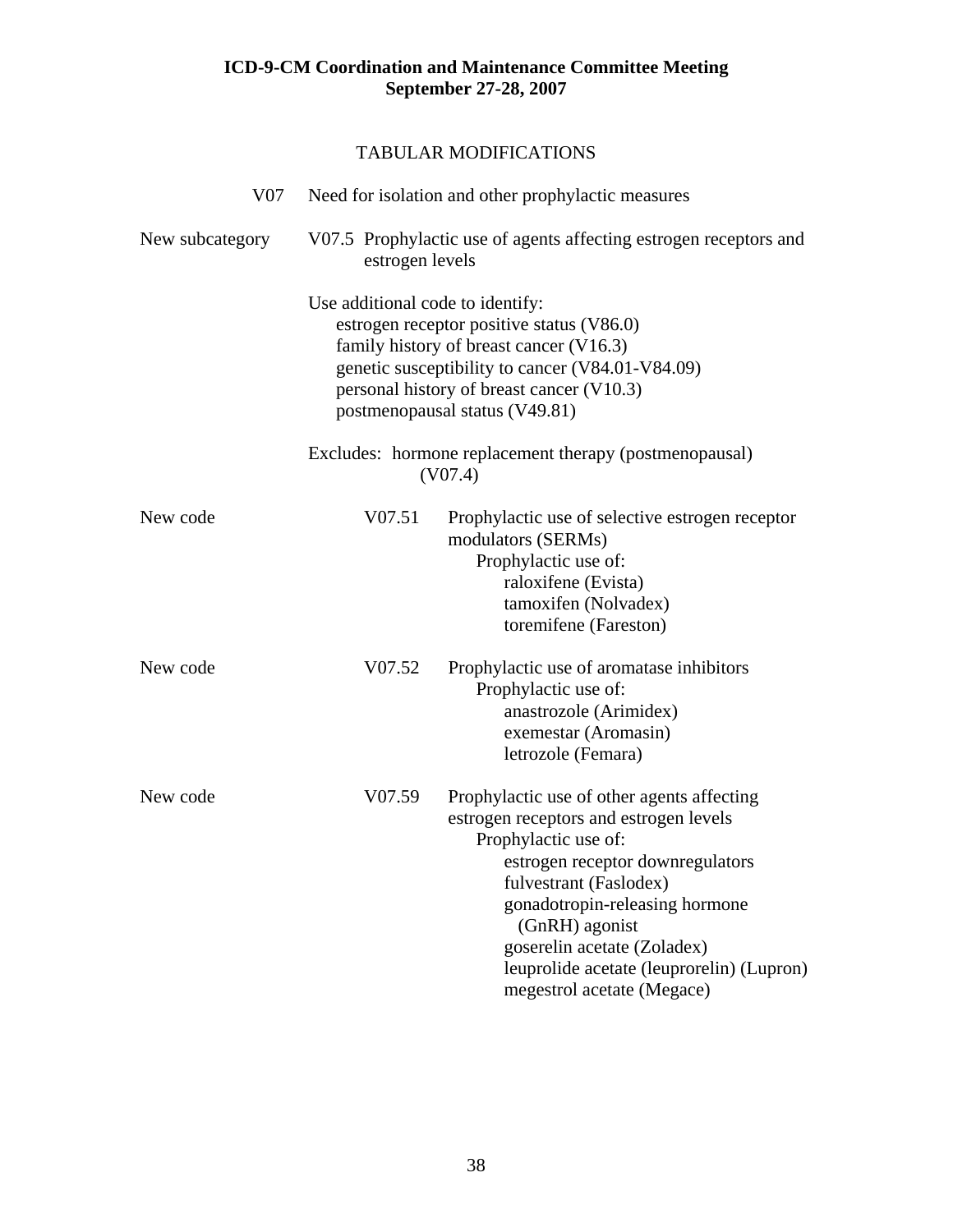|     | V58 | Encounter for other and unspecified procedures and aftercare                                               |
|-----|-----|------------------------------------------------------------------------------------------------------------|
|     |     | V58.6 Long-term (current) drug use                                                                         |
| Add |     | Excludes: prophylactic use of agents affecting estrogen receptors<br>and estrogen levels $(V07.51-V07.59)$ |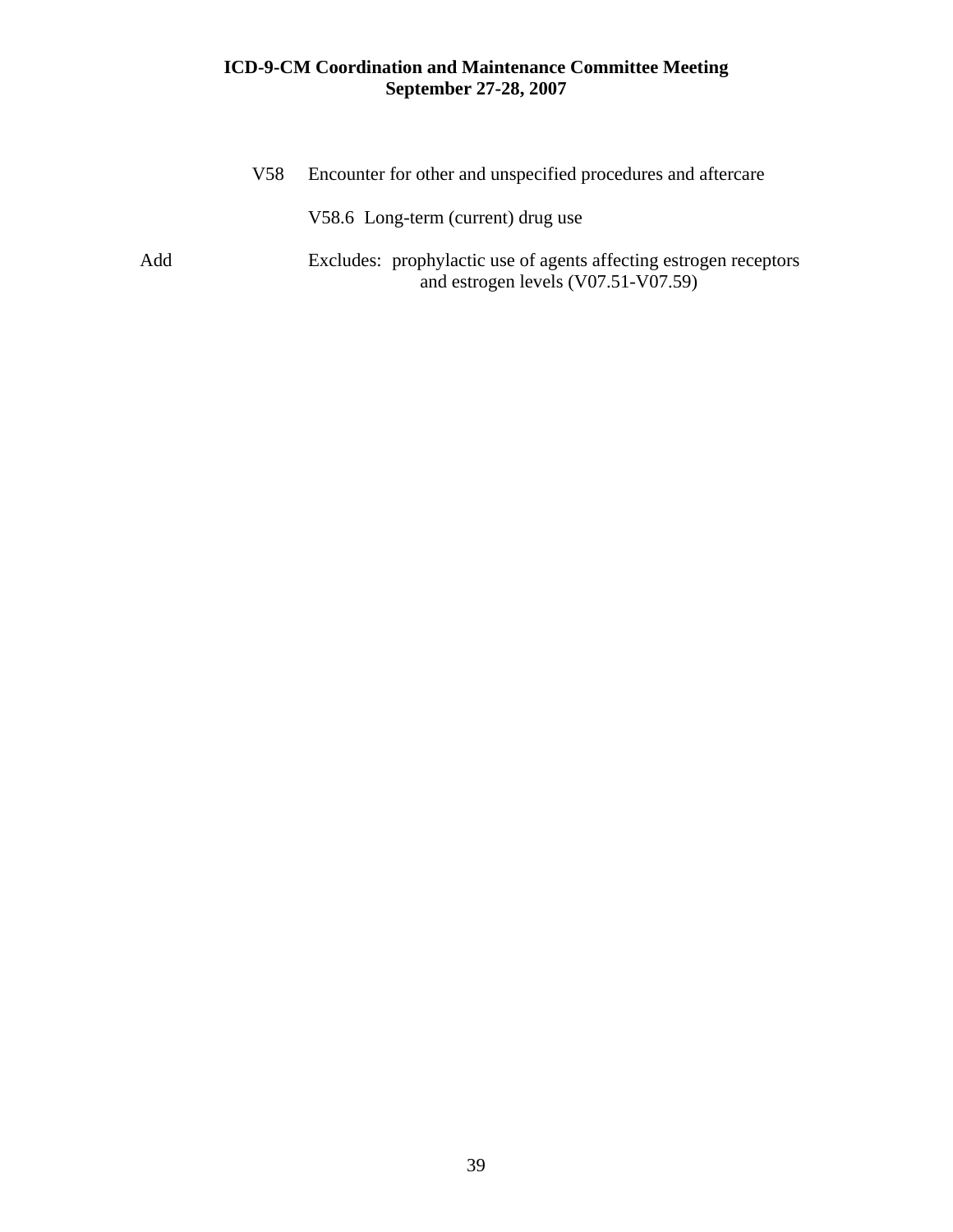#### **Topic: Staged breast reconstruction**

Staged breast reconstruction following full or partial mastectomy for breast disease or breast trauma usually takes place over the course of months or years. In addition to tissue expanders, implants and grafts, revisions to the reconstructed breast may be needed to correct irregularities, the native breast may need to be balanced against the reconstructed breast, and the areola and nipple may need to be restored through grafting or tattooing. Some of the required procedures may be performed together during the same operative episode, and some may take place during separate encounters. For example, it is common to remove a tissue expander and replace it with a permanent implant in a single operation. Nipple reconstruction is sometimes performed with revision of the reconstructed breast or with a balancing procedure to the native breast, or it may be performed as a solo procedure.

Current diagnosis codes do not clearly identify the various stages for which a breast reconstruction encounter may occur, or between the disorders of reconstructed breasts and native breasts. Requests have been submitted to NCHS for new codes to properly identify the reason for an encounter involving breast reconstruction. Linda Holtzman, of Clarity Coding, submitted one of the proposals and will be presenting it today.

There are a few options to consider for this proposal. The first is to simply add various inclusion terms under code V45.71, Acquired absence of breast, that cover all components of the reconstruction process. Or, a new single code under V51, Aftercare involving the use of plastic surgery, could be created for encounter for breast reconstruction. These options do not provide any detail, but that detail could be provided with the procedure codes. Another option is to expand code V51 to provide codes for each possible stage of reconstruction. This option would allow for much greater detail, but the guidelines for the use of these codes, and their relationship to codes V50.1, Other plastic surgery for unacceptable cosmetic appearance, and V52.4, Fitting and adjustment of breast prosthesis and implant, would have to be determined. Historically, code V51 has had very limited applicability due to excludes notes that accompany it.

The tabular modifications proposed includes all options, as well as modifications that would be necessary to accompany any new encounter for reconstruction codes.

The official coding guidelines would need to be modified to include instruction on the proper coding of staged breast reconstruction. The modification option selected would determine how the guidelines are written. Should any changes to V51 be selected, the use of code V45.71 would have to de decided. Whichever option is selected, additional codes for history of breast cancer or breast trauma would also be required to explain the reason for the breast reconstruction. Instructional notes for these codes would need to be added to the modifications.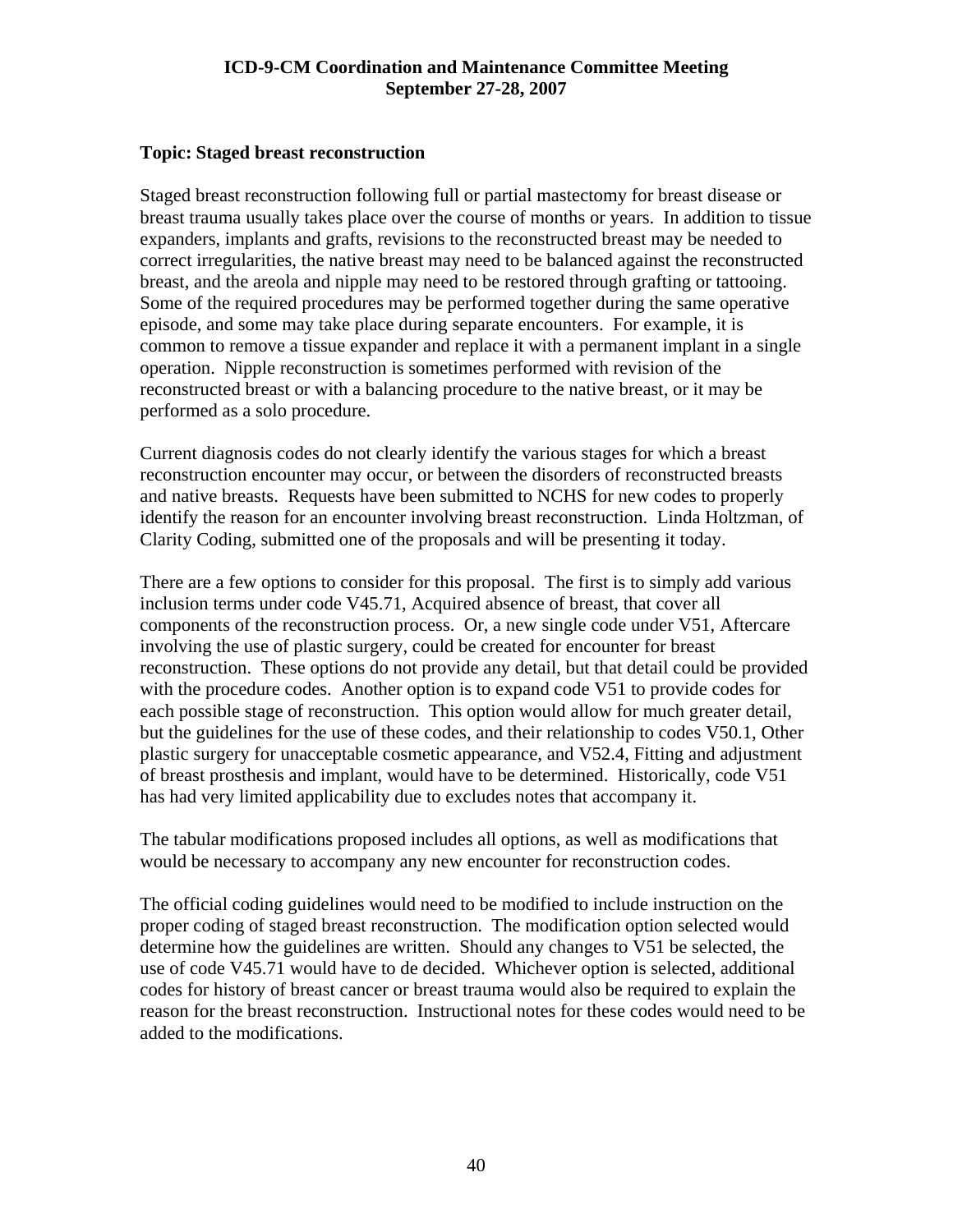| <b>Option 1:</b>  | V45             | Other postprocedural states     |                                                                                                                                                                                                                  |
|-------------------|-----------------|---------------------------------|------------------------------------------------------------------------------------------------------------------------------------------------------------------------------------------------------------------|
|                   |                 | V45.7 Acquired absence of organ |                                                                                                                                                                                                                  |
| Revise<br>Add     |                 | V45.71                          | Acquired absence of breast and nipple<br>Encounter for exchange of tissue expander<br>for staged breast reconstruction                                                                                           |
| Add               |                 |                                 | Encounter for insertion of tissue expander<br>for staged breast reconstruction                                                                                                                                   |
| Add<br>Add        |                 |                                 | Encounter for nipple reconstruction<br>Encounter for reconstruction of breast<br>mound                                                                                                                           |
| Add               |                 |                                 | Encounter for tissue flaps or grafts for breast<br>reconstruction                                                                                                                                                |
| Add               |                 |                                 | Excludes: cosmetic breast surgery (V50.1)<br>deformity and disproportion of reconstructed<br>breast $(612.0, 612.1)$<br>fitting and adjustment of breast prosthesis and<br>implant for cosmetic purposes (V52.4) |
|                   | V <sub>51</sub> |                                 | Aftercare involving the use of plastic surgery<br>Plastic surgery following healed injury or operation                                                                                                           |
| Add               |                 |                                 | Excludes: breast reconstruction following mastectomy (V45.71)<br>cosmetic plastic surgery (V50.1)                                                                                                                |
| Revise            |                 |                                 | plastic surgery as treatment for current condition or injury -<br>code to condition or injury<br>repair of scar tissue-code to scar                                                                              |
| <b>Options 2:</b> |                 |                                 |                                                                                                                                                                                                                  |
|                   | V <sub>51</sub> |                                 | Aftercare involving the use of plastic surgery                                                                                                                                                                   |
| New code          |                 |                                 | V51.0 Encounter for breast reconstruction following mastectomy                                                                                                                                                   |
| New code          |                 |                                 | V51.8 Other aftercare involving the use of plastic surgery                                                                                                                                                       |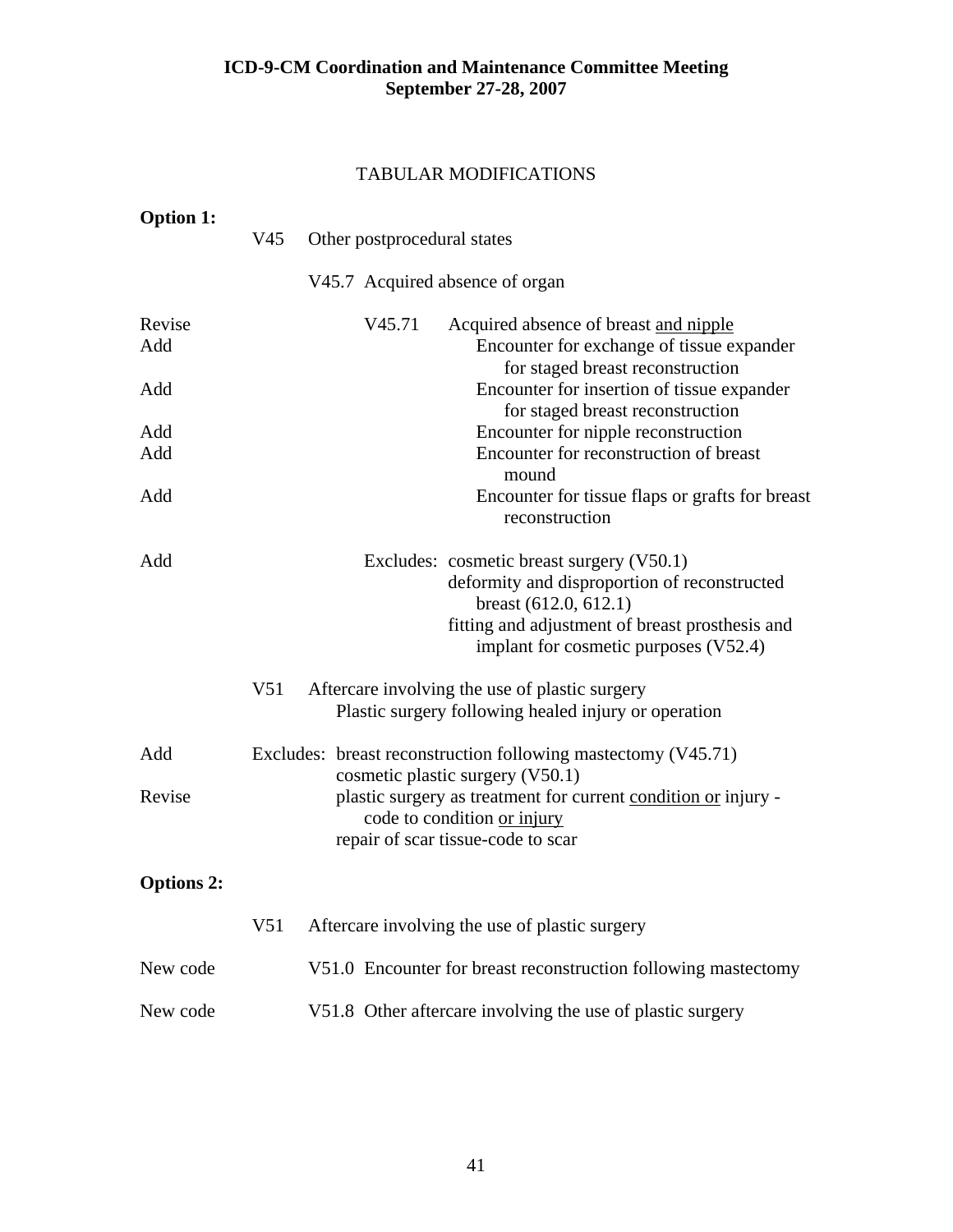# **Option 3:**

| V50             |        | Elective surgery for purposes other than remedying health states                                                                                                                                                                                                                                                            |
|-----------------|--------|-----------------------------------------------------------------------------------------------------------------------------------------------------------------------------------------------------------------------------------------------------------------------------------------------------------------------------|
|                 |        | V50.1 Other plastic surgery for unacceptable cosmetic appearance                                                                                                                                                                                                                                                            |
| Revise          |        | Excludes: plastic surgery following healed injury or operation<br>$(V51.01-V51.8)$                                                                                                                                                                                                                                          |
| V51             |        | Aftercare involving the use of plastic surgery                                                                                                                                                                                                                                                                              |
| New subcategory |        | V51.0 Encounter for breast reconstruction following mastectomy                                                                                                                                                                                                                                                              |
|                 |        | Excludes: encounter for breast augmentation surgery (V50.1)<br>encounter for breast surgery for breast deformity of<br>condition - code to deformity or condition<br>deformity and disproportion of reconstructed breast<br>(612.0, 612.1)<br>fitting and adjustment of cosmetic breast prosthesis and<br>implant $(V52.4)$ |
| New code        | V51.01 | Encounter for tissue flaps or grafts for breast<br>reconstruction following mastectomy<br>Encounter for reconstruction of breast<br>mound                                                                                                                                                                                   |
| New code        | V51.02 | Encounter for insertion of tissue expander for<br>staged breast reconstruction following<br>mastectomy                                                                                                                                                                                                                      |
|                 |        | Excludes: encounter for exchange of tissue expander for<br>permanent breast implant for staged breast<br>reconstruction following mastectomy<br>(V51.03)                                                                                                                                                                    |
| New code        | V51.03 | Encounter for exchange or removal of tissue<br>expander for staged breast reconstruction<br>following mastectomy<br>Encounter for exchange of tissue expander<br>for permanent breast implant for staged<br>breast reconstruction following<br>mastectomy                                                                   |
| New code        | V51.04 | Encounter for nipple reconstruction for staged<br>breast reconstruction following mastectomy                                                                                                                                                                                                                                |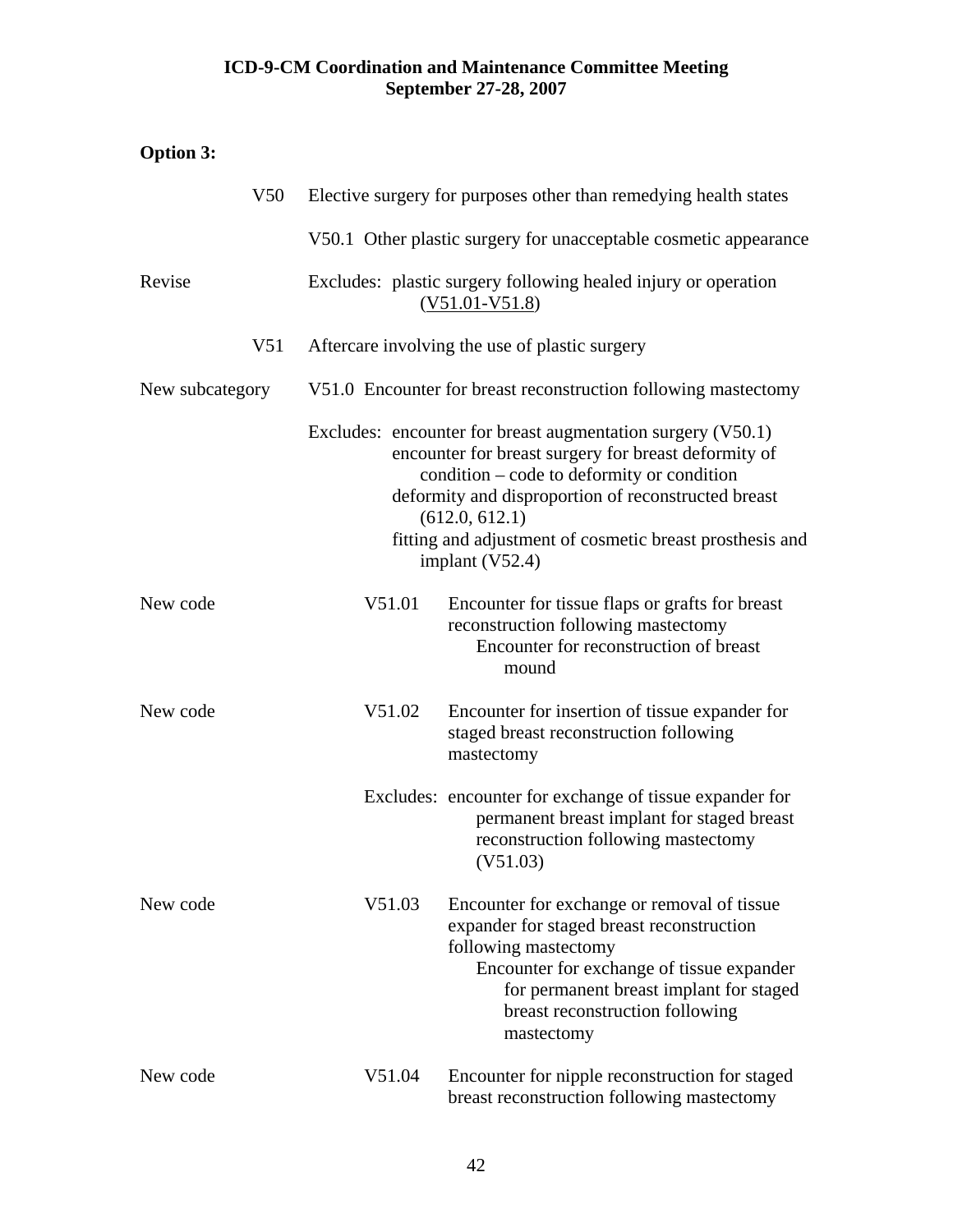| New code                               |                              | V51.8 Other aftercare involving the use of plastic surgery                                                                                                                                          |
|----------------------------------------|------------------------------|-----------------------------------------------------------------------------------------------------------------------------------------------------------------------------------------------------|
| <b>Other associated modifications:</b> |                              |                                                                                                                                                                                                     |
| 611                                    | Other disorders of breast    |                                                                                                                                                                                                     |
|                                        | 611.1 Hypertrophy of breast  |                                                                                                                                                                                                     |
| Add                                    |                              | Excludes: disproportion of reconstructed breast (612.1)                                                                                                                                             |
|                                        | 611.3 Fat necrosis of breast |                                                                                                                                                                                                     |
| Add                                    |                              | Code first breast necrosis due to breast graft (996.79)                                                                                                                                             |
| Delete                                 |                              | 611.8 Other specified disorders of breast<br>Hematoma (nontraumatic) of breast<br><b>Infarction of breast</b><br>Occlusion of breast duct<br>Subinvolution of breast (postlactational) (postpartum) |
| New code                               | 611.81                       | Ptosis of breast                                                                                                                                                                                    |
|                                        |                              | Excludes: ptosis of native breast in relation to<br>reconstructed breast (612.1)                                                                                                                    |
| New code                               | 611.82                       | Hypoplasia of breast<br>Micromastia                                                                                                                                                                 |
|                                        |                              | Excludes: hypoplasia of native breast in relation to<br>reconstructed breast (612.1)                                                                                                                |
| New code                               | 611.83                       | Capsular contracture of breast implant                                                                                                                                                              |
| New code                               | 611.89                       | Other specified disorders of breast<br>Hematoma (nontraumatic) of breast<br>Infarction of breast<br>Occlusion of breast duct<br>Subinvolution of breast (postlactational)<br>(postpartum)           |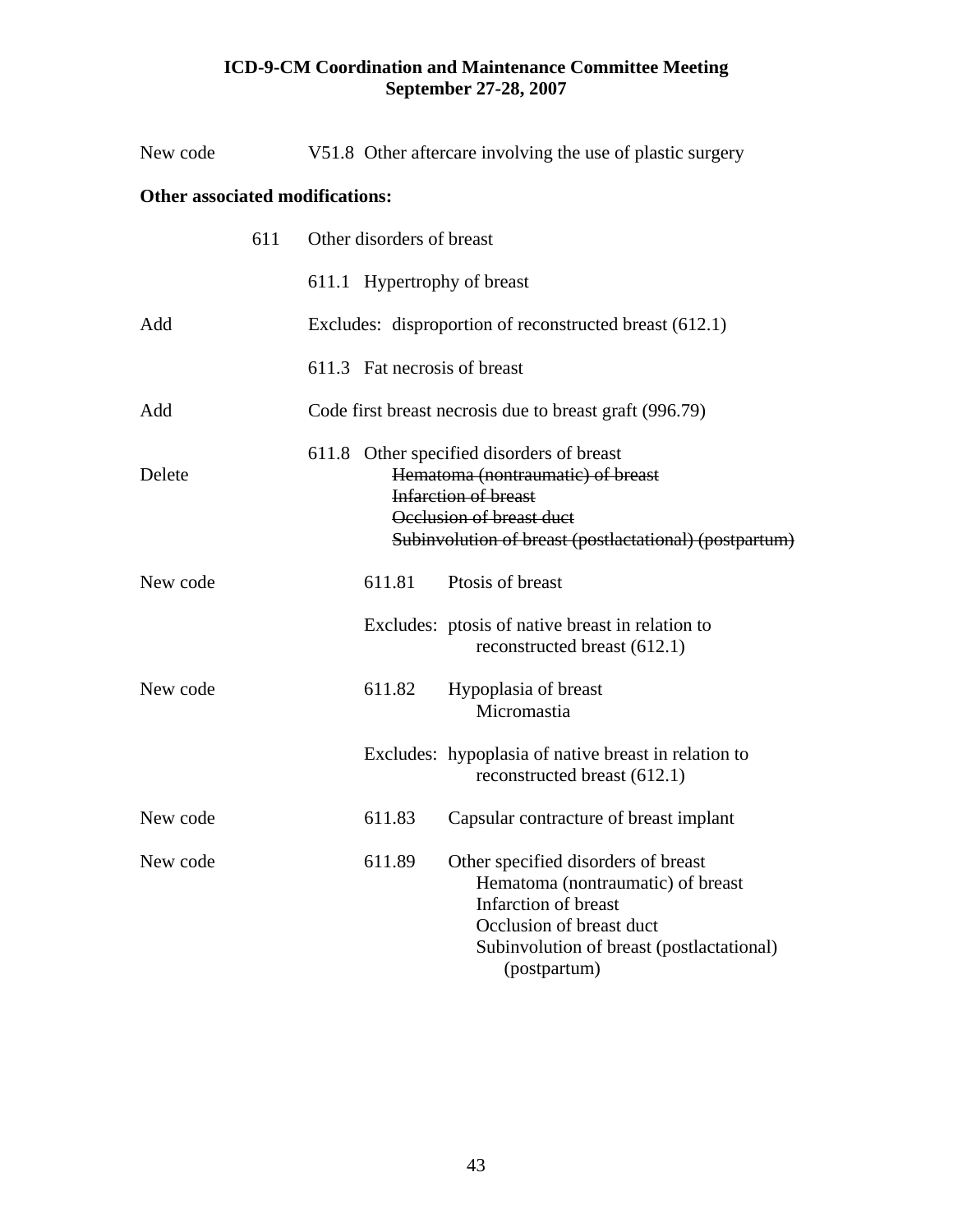| <b>New</b><br>category | 612                                                       | Deformity and disproportion of reconstructed breast                                                                                                                                     |
|------------------------|-----------------------------------------------------------|-----------------------------------------------------------------------------------------------------------------------------------------------------------------------------------------|
| New code               |                                                           | 612.0 Deformity of reconstructed breast<br>Contour irregularity in reconstructed breast<br>Excess tissue in reconstructed breast<br>Misshapen reconstructed breast                      |
| New code               |                                                           | 612.1<br>Disproportion of reconstructed breast<br>Breast asymmetry between native breast and<br>reconstructed breast<br>Disproportion between native breast and reconstructed<br>breast |
|                        | 757                                                       | Congenital anomalies of the integument                                                                                                                                                  |
| Delete                 |                                                           | 757.6 Specified anomalies of breast<br><b>Hypoplasia of breast</b>                                                                                                                      |
| Add                    |                                                           | Excludes: hypoplasia of breast (611.82)                                                                                                                                                 |
|                        | 996                                                       | Complications peculiar to certain specified procedures                                                                                                                                  |
| Add                    | Excludes: capsular contracture of breast implant (611.83) |                                                                                                                                                                                         |
|                        | V <sub>45</sub>                                           | Other postprocedural states                                                                                                                                                             |
|                        |                                                           | V45.7 Acquired absence of organ                                                                                                                                                         |
| Add                    |                                                           | V45.71<br>Acquired absence of breast<br>Acquired absence of breast and nipple<br>(will add regardless of which option selected)                                                         |
|                        | V <sub>50</sub>                                           | Elective surgery for purposes other than remedying health states                                                                                                                        |
|                        |                                                           | V50.1 Other plastic surgery for unacceptable cosmetic appearance                                                                                                                        |
| Add                    |                                                           | Excludes: encounter for breast reduction (611.1)                                                                                                                                        |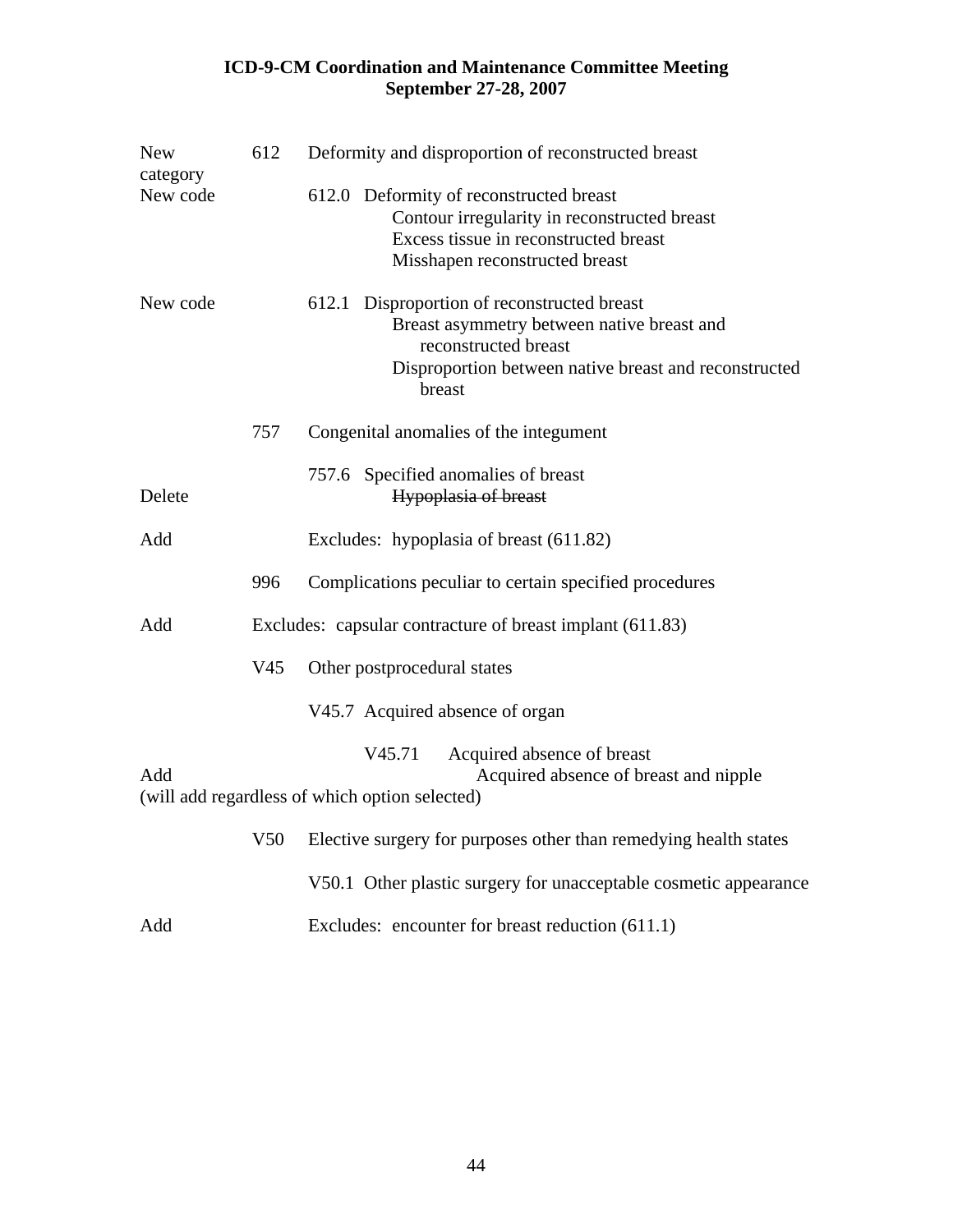|        | V <sub>52</sub> | Fitting and adjustment of prosthetic device and implant                                                                             |  |
|--------|-----------------|-------------------------------------------------------------------------------------------------------------------------------------|--|
|        |                 | V52.4 Breast prosthesis and implant                                                                                                 |  |
| Add    |                 | Elective implant exchange (different material)<br>(different size)                                                                  |  |
| Add    |                 | Removal of tissue expander without synchronous<br>insertion of permanent implant                                                    |  |
| Revise |                 | Excludes: admission for <u>initial</u> breast implant insertion <u>for</u><br>breast augmentation $(V50.1)$                         |  |
| Add    |                 | complications of breast implant (996.54, 996.69,<br>996.79)                                                                         |  |
| Add    |                 | encounter for staged breast reconstruction following<br>mastectomy ( $V45.71$ or $V51.0x$ ) (depending on<br>which option selected) |  |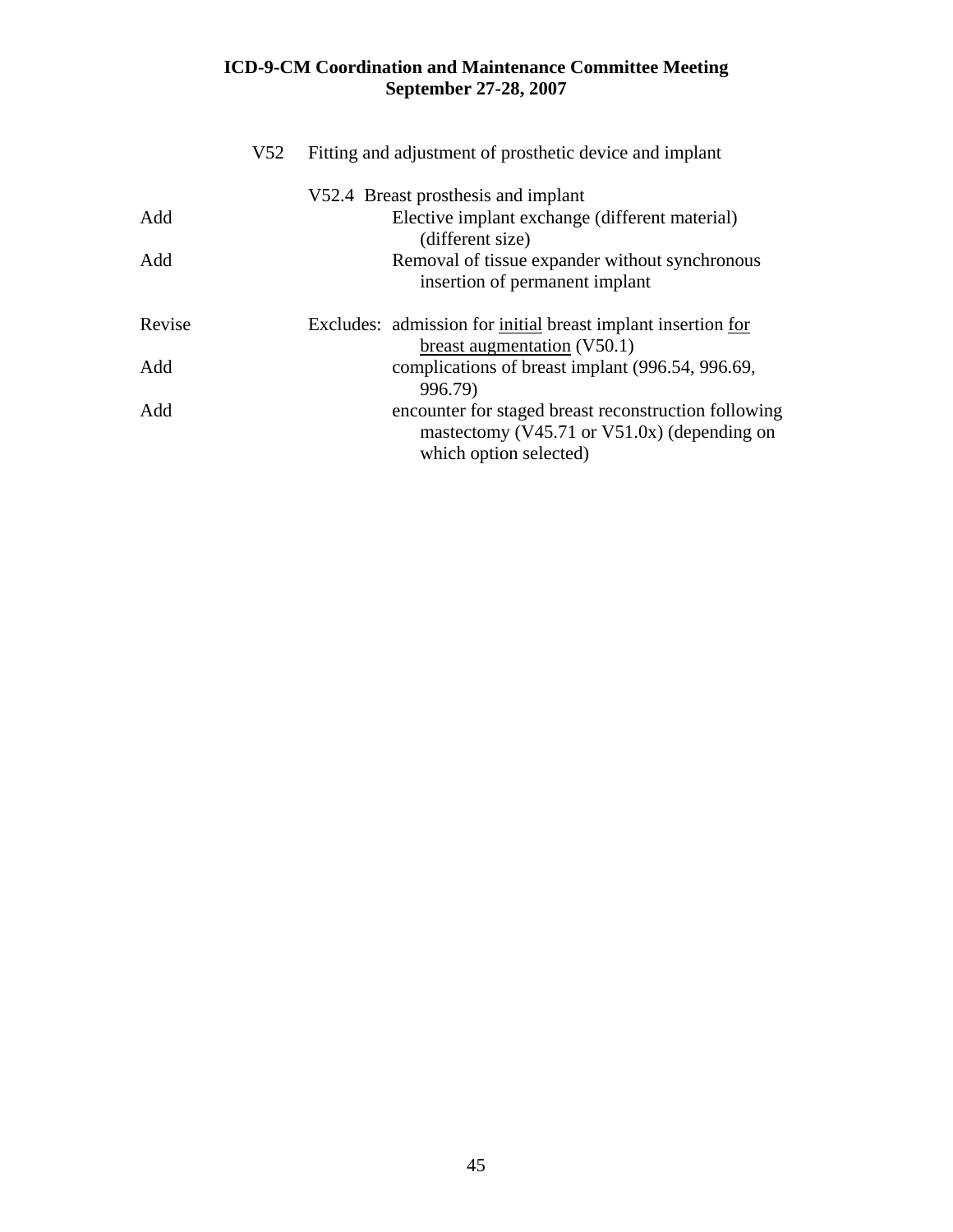# **Topic: Leukemia in relapse**

Despite the best efforts of clinicians, patients with leukemia may have a relapse of their disease. Relapse is different than the primary disease that is not in remission, and may require a whole new set of interventions and treatments that may be similar to the initial induction therapy or more aggressive therapy, with greater risk of additional morbidity and mortality. Currently, there is no way to identify these patients in the ICD-9-CM. The American Academy of Pediatrics (AAP) proposes that a new fifth digit be added to the hematopoietic neoplasm code categories 203-208 that will allow for the classification of leukemia in relapse. It is also being proposed that the title of fifth digit 0 for these categories be modified to make the intent of the digit clearer. These fifth digits will result in 20 new codes.

|        | 203            | Multiple myeloma and immunoproliferative neoplasms                        |
|--------|----------------|---------------------------------------------------------------------------|
|        |                | The following fifth-digit subclassification is for use with category 203: |
| Revise | $\theta$       | without mention of having achieved remission                              |
|        | 1              | in remission                                                              |
| Add    | 2              | in relapse                                                                |
|        | 204            | Lymphoid leukemia                                                         |
|        |                | The following fifth-digit subclassification is for use with category 204: |
| Revise | $\theta$       | without mention of having achieved remission                              |
|        | 1              | in remission                                                              |
| Add    | $\overline{2}$ | in relapse                                                                |
|        | 205            | Myeloid leukemia                                                          |
|        |                | The following fifth-digit subclassification is for use with category 205: |
| Revise | $\theta$       | without mention of having achieved remission                              |
|        | 1              | in remission                                                              |
| Add    | 2              | in relapse                                                                |
|        | 206            | Monocytic leukemia                                                        |
|        |                | The following fifth-digit subclassification is for use with category 206: |
| Revise | $\overline{0}$ | without mention of having achieved remission                              |
|        | 1              | in remission                                                              |
| Add    | 2              | in relapse                                                                |
|        |                |                                                                           |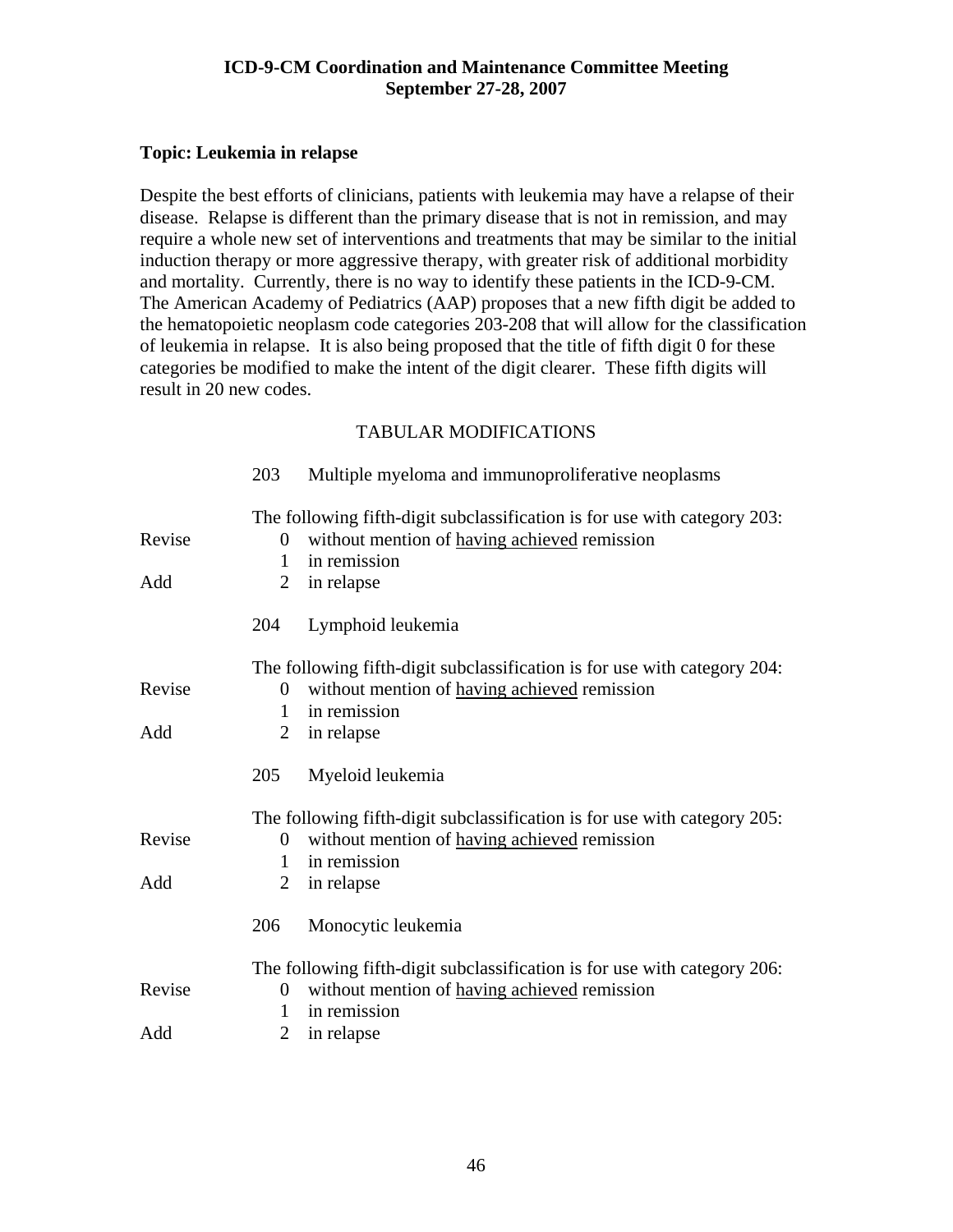|        | 207         | Other specified leukemia                                                                                                                  |
|--------|-------------|-------------------------------------------------------------------------------------------------------------------------------------------|
| Revise | $\theta$    | The following fifth-digit subclassification is for use with category 207:<br>without mention of having achieved remission<br>in remission |
| Add    | $2^{\circ}$ | in relapse                                                                                                                                |
|        | 208         | Leukemia of unspecified cell type                                                                                                         |
|        |             | The following fifth-digit subclassification is for use with category 208:                                                                 |
| Revise | $\theta$    | without mention of having achieved remission                                                                                              |
|        | 1           | in remission                                                                                                                              |
| Add    |             | in relapse                                                                                                                                |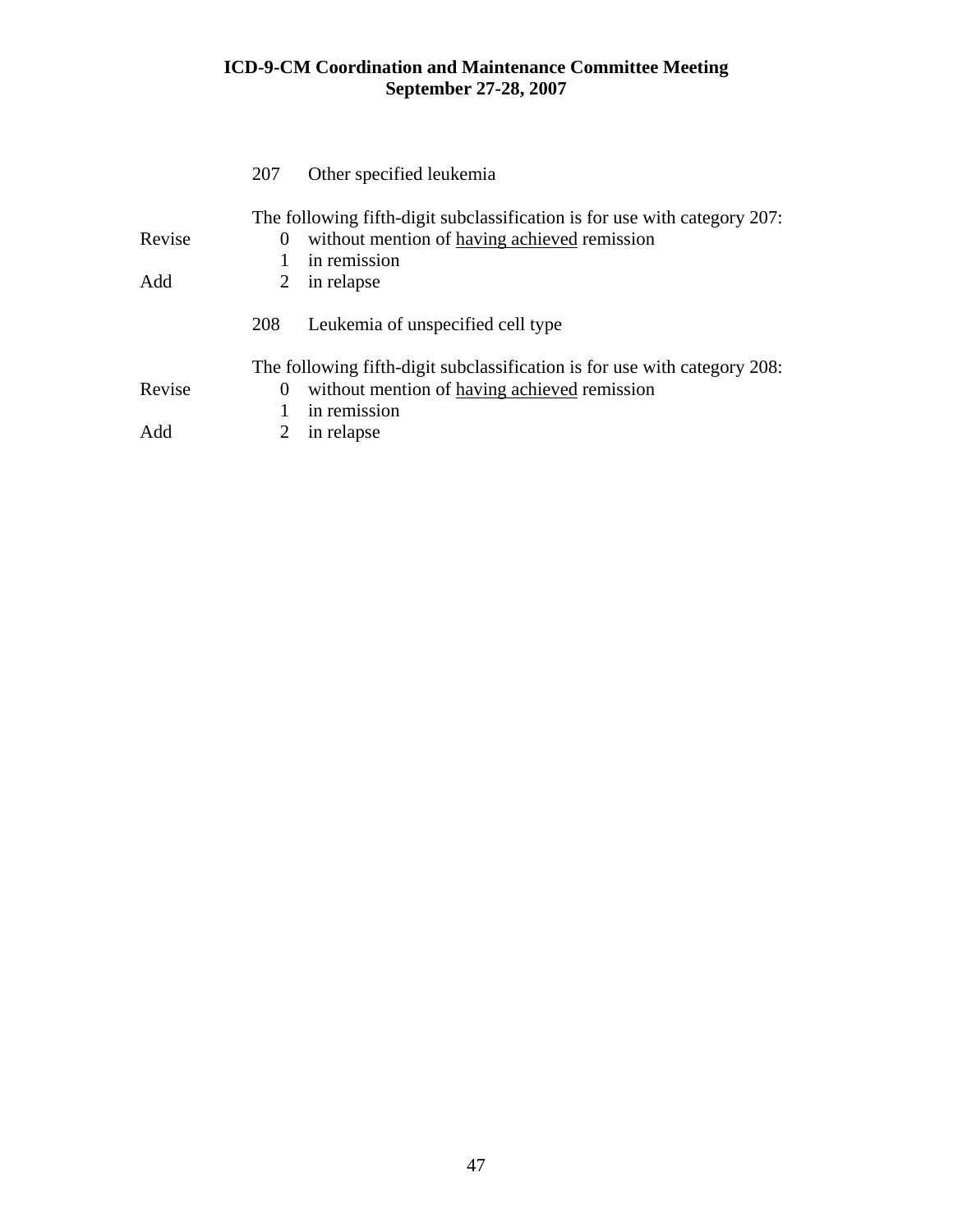# **Topic: Fever presenting with conditions classified elsewhere**

While inherent in a number of conditions, fever is considered a significant complication when associated with many chronic conditions, such as leukemia and sickle cell disease. The current generic fever code does not convey well that fever may be a presenting complication that requires specific evaluation. The code first note now under code 780.6, Fever, is not considered sufficient to show the connection between the underlying condition and the fever. The American Academy of Pediatrics (AAP) is requesting a new code for fever presenting with other conditions.

A new code is also being proposed for postprocedural fever.

|          | 288 | Diseases of white blood cells                                                                                                                                                                                        |
|----------|-----|----------------------------------------------------------------------------------------------------------------------------------------------------------------------------------------------------------------------|
|          |     | 288.0 Neutropenia                                                                                                                                                                                                    |
| Revise   |     | Use additional code for any associated fever $(780.61)$                                                                                                                                                              |
|          | 780 | General symptoms                                                                                                                                                                                                     |
| Delete   |     | 780.6 Fever<br>Chills with fever<br>Fever NOS<br>Fever of unknown origin (FUO)<br>Hyperpyrexia NOS<br>Pyrexia NOS<br>Pyrexia of unknown origin                                                                       |
| Delete   |     | Code first underlying condition when associated fever is present,<br>such as with:<br>leukemia (codes from categories 204, 205, 206, 207, 208)<br>neutropenia (288.00-288.09)<br>sickle-cell disease (282.60-282.69) |
| New code |     | 780.60<br>Fever, unspecified<br>Chills with fever<br><b>Fever NOS</b><br>Fever of unknown origin (FUO)<br>Hyperpyrexia NOS<br>Pyrexia NOS<br>Pyrexia of unknown origin                                               |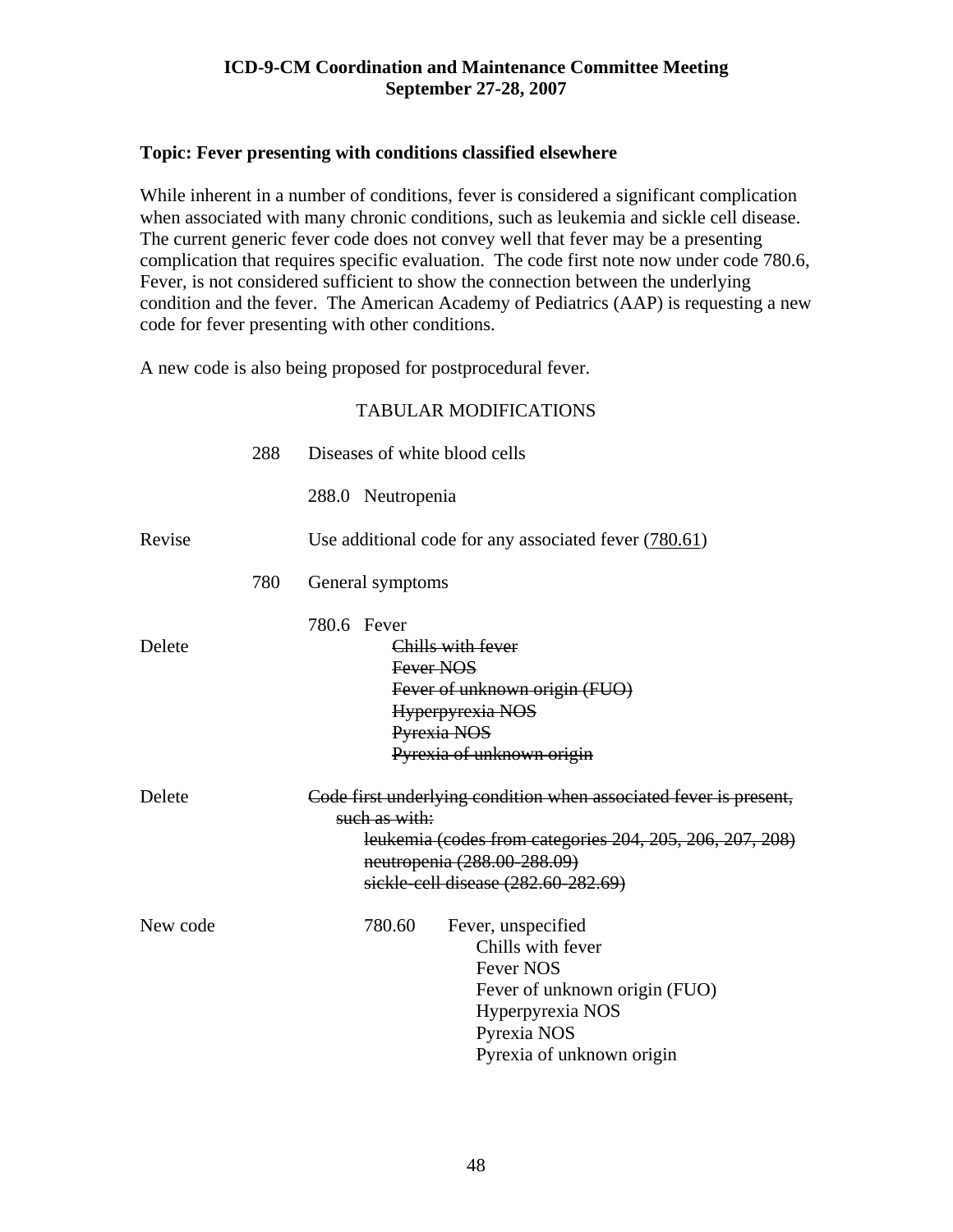| New code | 780.61<br>Fever presenting with conditions classified<br>elsewhere |                                                                                                                                                                                                                         |  |  |
|----------|--------------------------------------------------------------------|-------------------------------------------------------------------------------------------------------------------------------------------------------------------------------------------------------------------------|--|--|
|          |                                                                    | Code first underlying condition when associated fever is<br>present, such as with:<br>leukemia (codes from categories 204, 205, 206,<br>207, 208)<br>neutropenia (288.00-288.09)<br>sickle-cell disease (282.60-282.69) |  |  |
| New code | 780.62                                                             | Postprocedural fever                                                                                                                                                                                                    |  |  |
|          |                                                                    | Excludes: fever associated with confirmed infection $-\text{code}$<br>to infection (exclude 998.59 also?)                                                                                                               |  |  |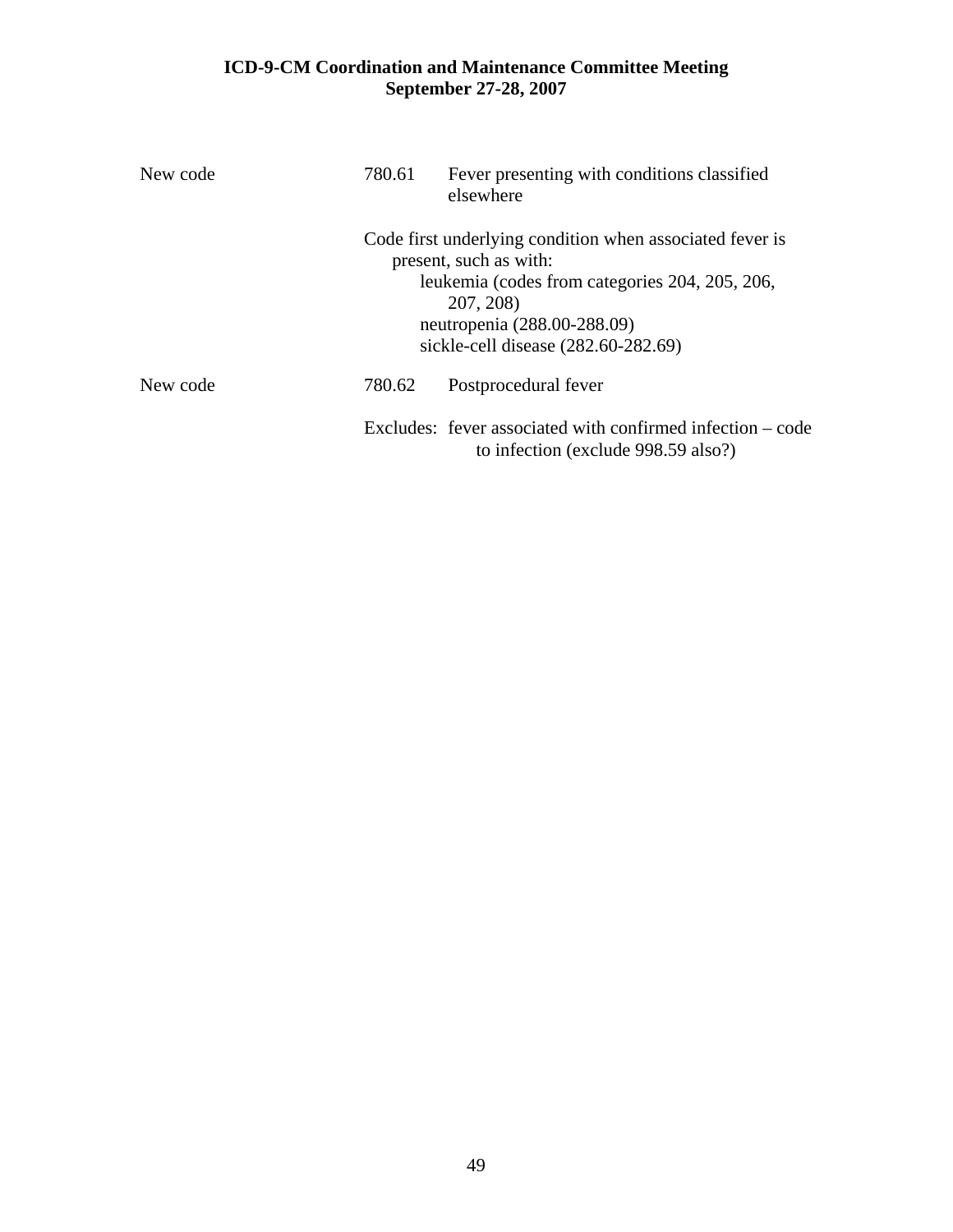### **Topic: Abnormal anal cytologies and anal intraepithelial neoplasia (AIN)**

Since the creation of new codes for abnormal cytologic smears of the cervix, and the presentation of proposed new codes for abnormal cytologic smears of the vagina and vaginal intraepithelial neoplasia (VAIN) at the March 2007 C&M meeting, a new request has been submitted by Nora Laver, M.D., of Tufts New England Medical Center for similar codes for the anus. Anal cytologic smears are reported exactly the same way as those for the cervix. The correlation between abnormal cytologic smears and the risk of dysplasia and carcinoma is the same for the anus as it is for the cervix.

There are only two subcategories left, 795.1, and 795.9, under category 795, Other and nonspecific abnormal cytological, histological, immunological and DNA test findings, the category under which abnormal cervix Pap smears are classified. For the March proposal for abnormal vaginal smears, the use of 795.1 was proposed. Generally, a code with a  $4<sup>th</sup>$  character 9 is used as an unspecified code, so code 795.9 is not ideal for expansion. For this reason, a new set of codes for abnormal cytologies of the anus is being proposed under category 796, Other nonspecific abnormal findings.

In creating this new set of codes it is also necessary to make modifications to the existing abnormal cervical cytology codes, as well to the abnormal vaginal cytology codes as presented in March. The cervix and the anus both have transformation zones where the mucosa becomes squamous. Preferably, a cytologic sample will contain cells from this transitional zone. A sample may be considered satisfactory, (for example, a postmenopausal woman may lack endocervical cells present in the transformation zone because of normal physiologic changes), but a code is needed to indicate that a sample is lacking the transitional zone. There is no such code for the cervical smear subcategory. It is included with this proposal. The vagina and vulva do not have a transitional zone, they are only composed of a squamous cell lining. Due to the lack of available codes, and the similarity in the histology of the vagina and vulva, the proposed new subcategory 795.1 is being re-presented as abnormal smear of the vagina and vulva.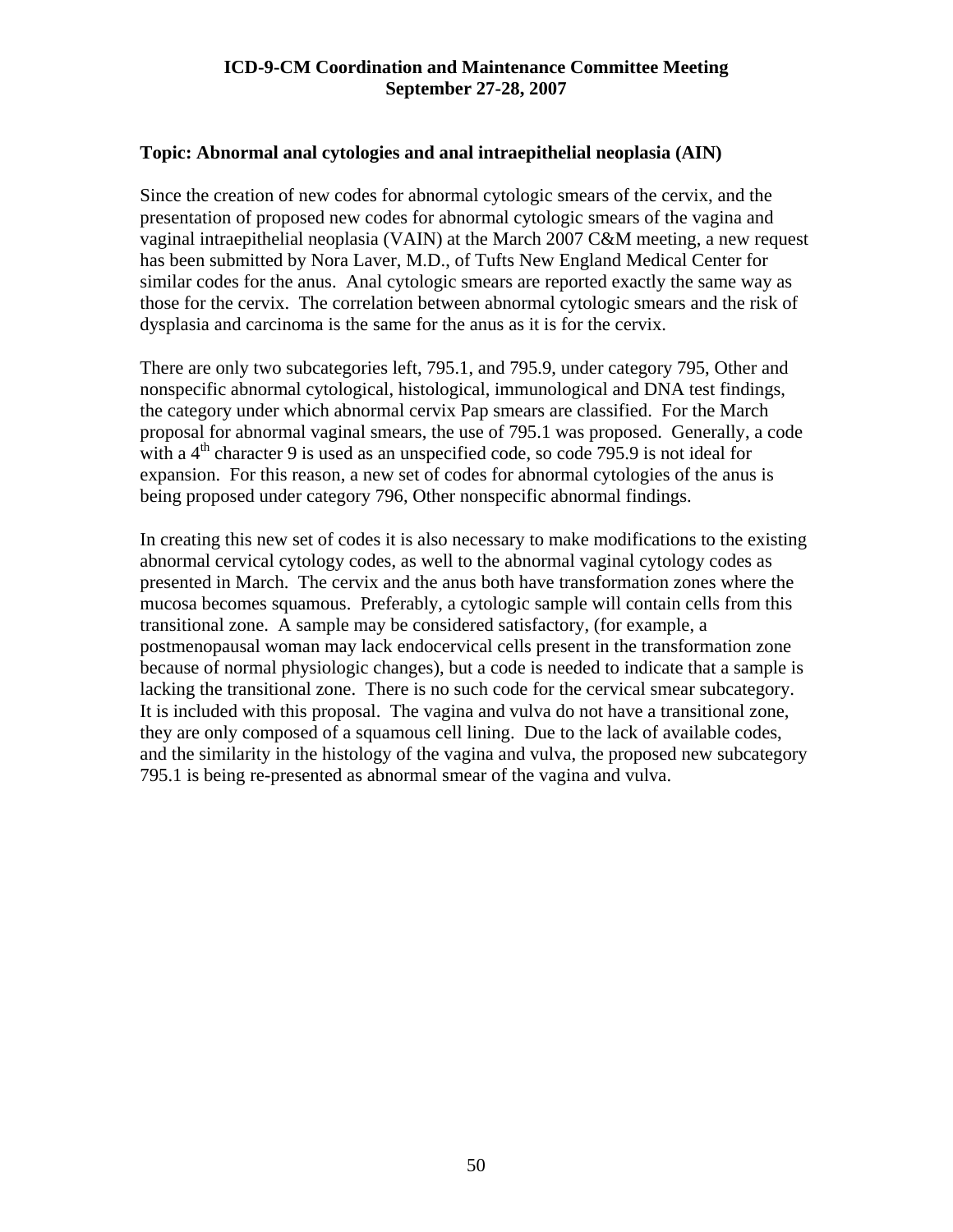|          | 569 | Other disorders of intestines                                                                                                                                                                                                                                                              |  |
|----------|-----|--------------------------------------------------------------------------------------------------------------------------------------------------------------------------------------------------------------------------------------------------------------------------------------------|--|
|          |     | 569.4 Other specified disorders of rectum and anus                                                                                                                                                                                                                                         |  |
| New code |     | 569.44<br>Dysplasia of anus<br>Anal intraepithelial neoplasia I and II (AIN I<br>and II) (histologically confirmed)<br>Dysplasia of anus NOS<br>Mild and moderate dysplasia of anus<br>(histologically confirmed)                                                                          |  |
|          |     | Excludes: abnormal results from anal cytologic<br>examination without histologic confirmation<br>$(796.70 - 796.79)$<br>anal intraepithelial neoplasia III (230.5, 230.6)<br>carcinoma in-situ of anus (230.5, 230.6)<br>HGSIL of anus (796.74)<br>severe dysplasia of anus (230.5, 230.6) |  |
|          | 622 | Noninflammatory disorders of cervix                                                                                                                                                                                                                                                        |  |
|          |     | 622.1 Dysplasia of cervix (uteri)                                                                                                                                                                                                                                                          |  |
| Add      |     | Excludes: HGSIL of cervix (795.04)                                                                                                                                                                                                                                                         |  |
|          | 623 | Noninflammatory disorders of vagina                                                                                                                                                                                                                                                        |  |
| Add      |     | 623.0 Dysplasia of vagina<br>Mild and moderate dysplasia of vagina                                                                                                                                                                                                                         |  |
| Add      |     | Excludes: abnormal results from vaginal cytological examination<br>without histologic confirmation (795.10-795.19)<br>HGSIL of vagina (795.14)                                                                                                                                             |  |
|          | 624 | Noninflammatory disorders of vulva and perineum                                                                                                                                                                                                                                            |  |
|          |     | 624.0 Dystrophy of vulva                                                                                                                                                                                                                                                                   |  |
| Add      |     | Excludes: abnormal results from vulva cytological examination<br>without histologic confirmation (795.10-795.19)<br>HGSIL of vulva (795.14)                                                                                                                                                |  |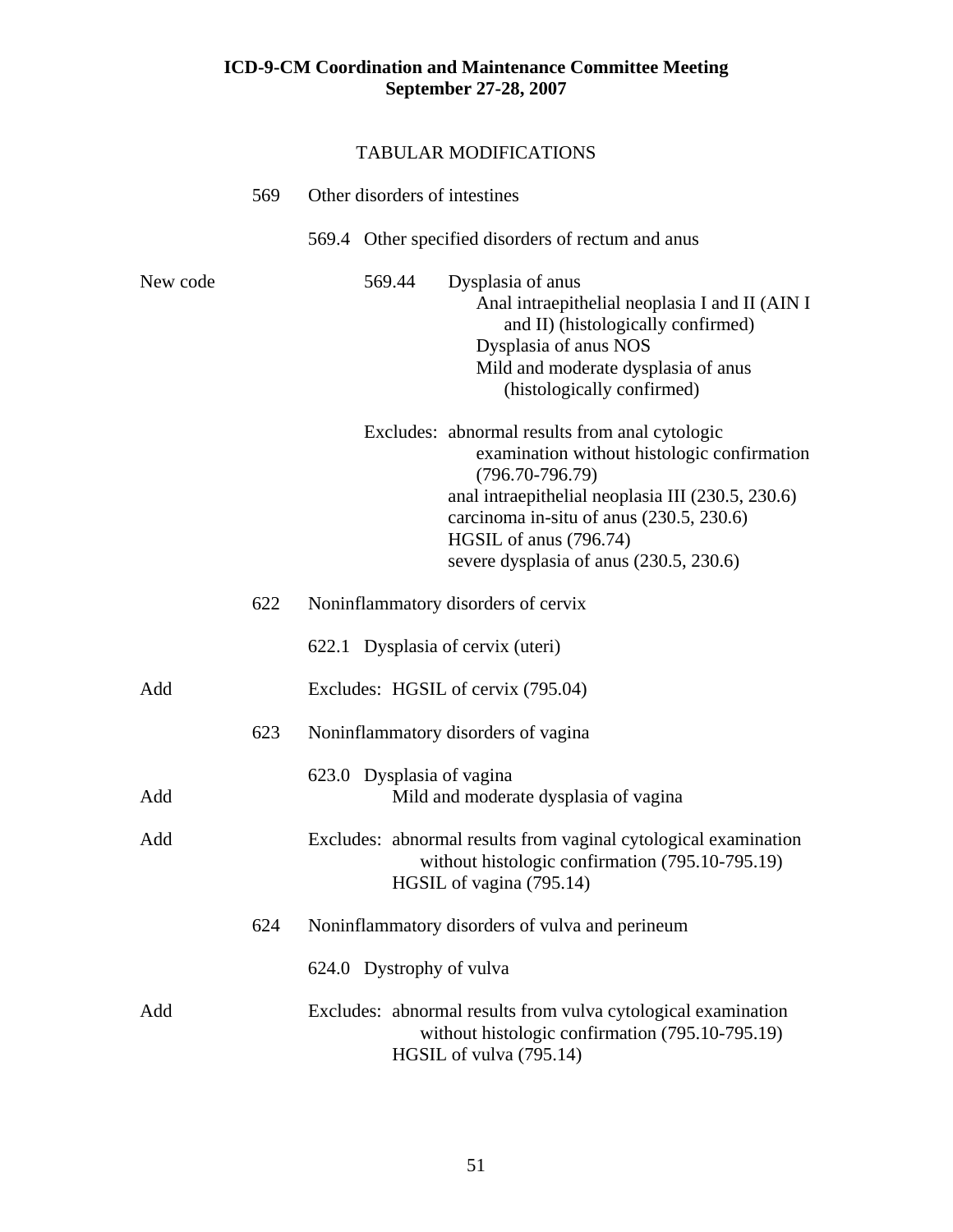|                  | 795 |       |                     | Other and nonspecific abnormal cytological, histological,<br>immunological and DNA test findings      |
|------------------|-----|-------|---------------------|-------------------------------------------------------------------------------------------------------|
| Add              |     |       | $(796.70 - 796.79)$ | Excludes: abnormal cytologic smear of anus and anal HPV                                               |
|                  |     |       |                     | 795.0 Abnormal Papanicolaou smear of cervix and cervical HPV                                          |
| Add              |     |       |                     | Excludes: abnormal cytologic smear of vagina and vulva and<br>vaginal and vulvar HPV (795.10-795.19)  |
| Revise           |     |       |                     | mild cervical dysplasia (histologically confirmed)<br>(622.11)                                        |
| Revise           |     |       |                     | moderate cervical dysplasia (histologically confirmed)<br>(622.12)                                    |
| Revise           |     |       |                     | severe cervical dysplasia (histologically confirmed)<br>(233.1)                                       |
|                  |     |       | 795.00              | Abnormal glandular Papanicolaou smear of<br>cervix                                                    |
| Revise           |     |       |                     | Atypical cervical glandular cells NOS                                                                 |
| New code         |     |       | 795.07              | Satisfactory cervical smear but lacking<br>transformation zone                                        |
| Revise<br>Revise |     |       | 795.08              | Unsatisfactory cervical cytology smear<br>Inadequate cervical cytology sample                         |
| Revise           |     | 795.1 |                     | Abnormal Papanicolaou smear of vagina and vulva and<br>vaginal and vulvar HPV                         |
| Add              |     |       |                     | Use additional code to identify acquired absence of uterus and<br>cervix, if applicable (V88.0-V88.2) |
| Add              |     |       |                     | Excludes: abnormal cytologic smear of cervix and cervical HPV<br>$(795.00 - 795.09)$                  |
|                  |     |       |                     | carcinoma in-situ of vagina (233.31)                                                                  |
|                  |     |       |                     | carcinoma in-situ of vulva (233.32)                                                                   |
|                  |     |       |                     | dysplasia (histologically confirmed) of vagina NOS<br>(623.0, 233.31)                                 |
|                  |     |       |                     | dysplasia (histologically confirmed) of vulva NOS<br>(624.01, 624.02, 233.32)                         |
|                  |     |       |                     | mild vaginal dysplasia (histologically confirmed)<br>(623.0)                                          |
|                  |     |       |                     | mild vulvar dysplasia (histologically confirmed)<br>(624.01)                                          |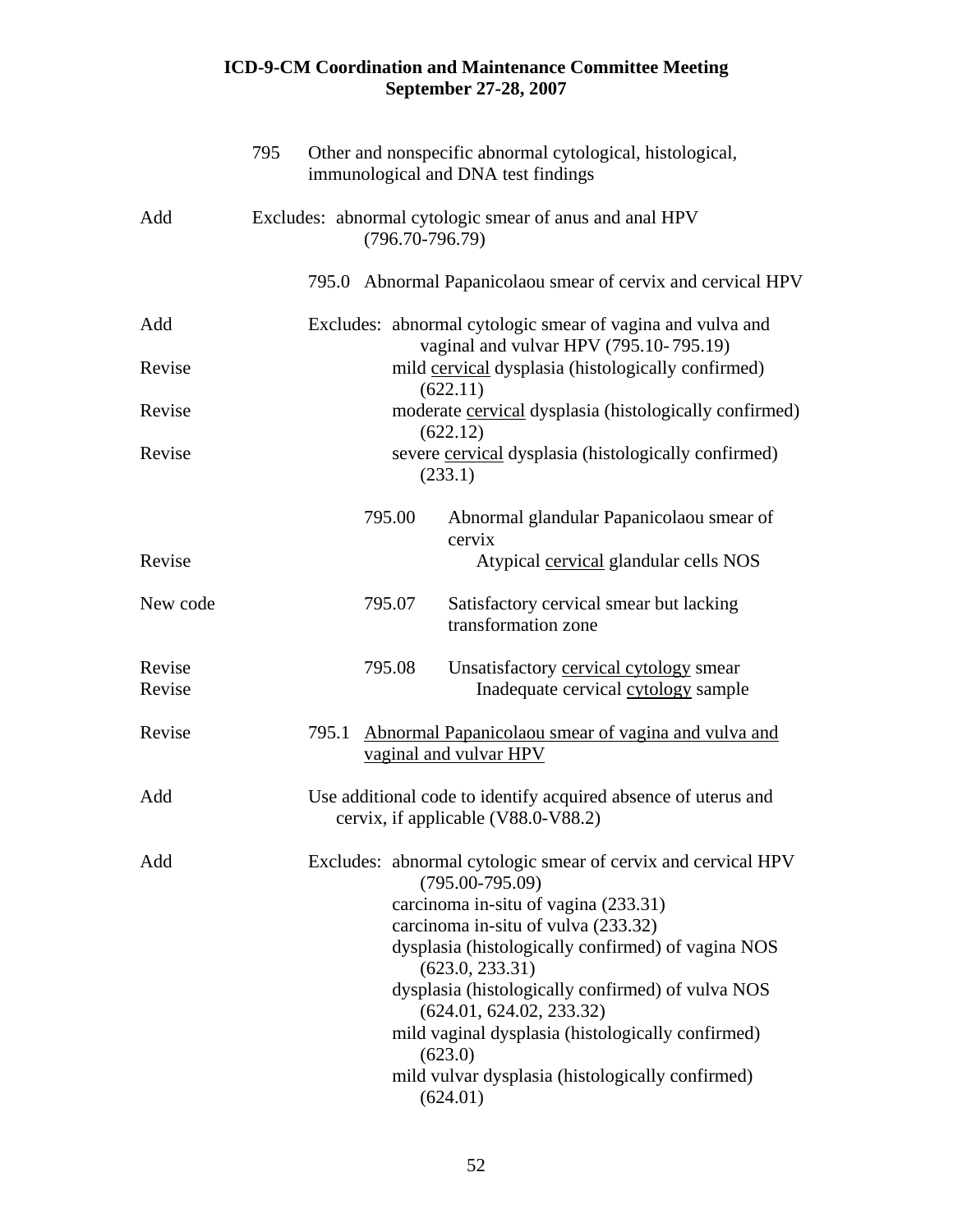|          |        | moderate vaginal dysplasia (histologically confirmed)<br>(623.0)                                                                                                                                                                                                                                                                                       |
|----------|--------|--------------------------------------------------------------------------------------------------------------------------------------------------------------------------------------------------------------------------------------------------------------------------------------------------------------------------------------------------------|
|          |        | moderate vulvar dysplasia (histologically confirmed)<br>(624.02)                                                                                                                                                                                                                                                                                       |
|          |        | severe vaginal dysplasia (histologically confirmed)                                                                                                                                                                                                                                                                                                    |
|          |        | (233.31)<br>severe vulvar dysplasia (histologically confirmed)                                                                                                                                                                                                                                                                                         |
|          |        | (233.32)                                                                                                                                                                                                                                                                                                                                               |
|          |        | vaginal intraepithelial neoplasia I (VAIN I) (623.0)<br>vaginal intraepithelial neoplasia II (VAIN II) (623.0)<br>vaginal intraepithelial neoplasia III (VAIN III) (233.31)<br>vulvar intraepithelial neoplasia I (VIN I) (624.01)<br>vulvar intraepithelial neoplasia II (VIN II) (624.02)<br>vulvar intraepithelial neoplasia III (VIN III) (233.32) |
| New code | 795.10 | Abnormal glandular Papanicolaou smear of<br>vagina and vulva                                                                                                                                                                                                                                                                                           |
|          |        | Abnormal thin preparation smear of vagina<br><b>NOS</b>                                                                                                                                                                                                                                                                                                |
|          |        | Abnormal thin preparation smear of vulva<br><b>NOS</b>                                                                                                                                                                                                                                                                                                 |
|          |        | Abnormal vaginal cytology NOS<br>Abnormal vulvar cytology NOS                                                                                                                                                                                                                                                                                          |
|          |        | Atypical vaginal glandular cells NOS<br>Atypical vulvar glandular cells NOS                                                                                                                                                                                                                                                                            |
| New code | 795.11 | Papanicolaou smear of vagina and vulva with<br>atypical squamous cells of undetermined<br>significance (ASC-US)                                                                                                                                                                                                                                        |
| New code | 795.12 | Papanicolaou smear of vagina and vulva with<br>atypical squamous cells cannot exclude high<br>grade squamous intraepithelial lesion (ASC-H)                                                                                                                                                                                                            |
| New code | 795.13 | Papanicolaou smear of vagina and vulva with<br>low grade squamous intraepithelial lesion<br>(LGSIL)                                                                                                                                                                                                                                                    |
| New code | 795.14 | Papanicolaou smear of vagina and vulva with<br>high grade squamous intraepithelial lesion<br>(HGSIL)                                                                                                                                                                                                                                                   |
| New code | 795.15 | Vaginal and vulva high risk human<br>papillomavirus (HPV) DNA test positive                                                                                                                                                                                                                                                                            |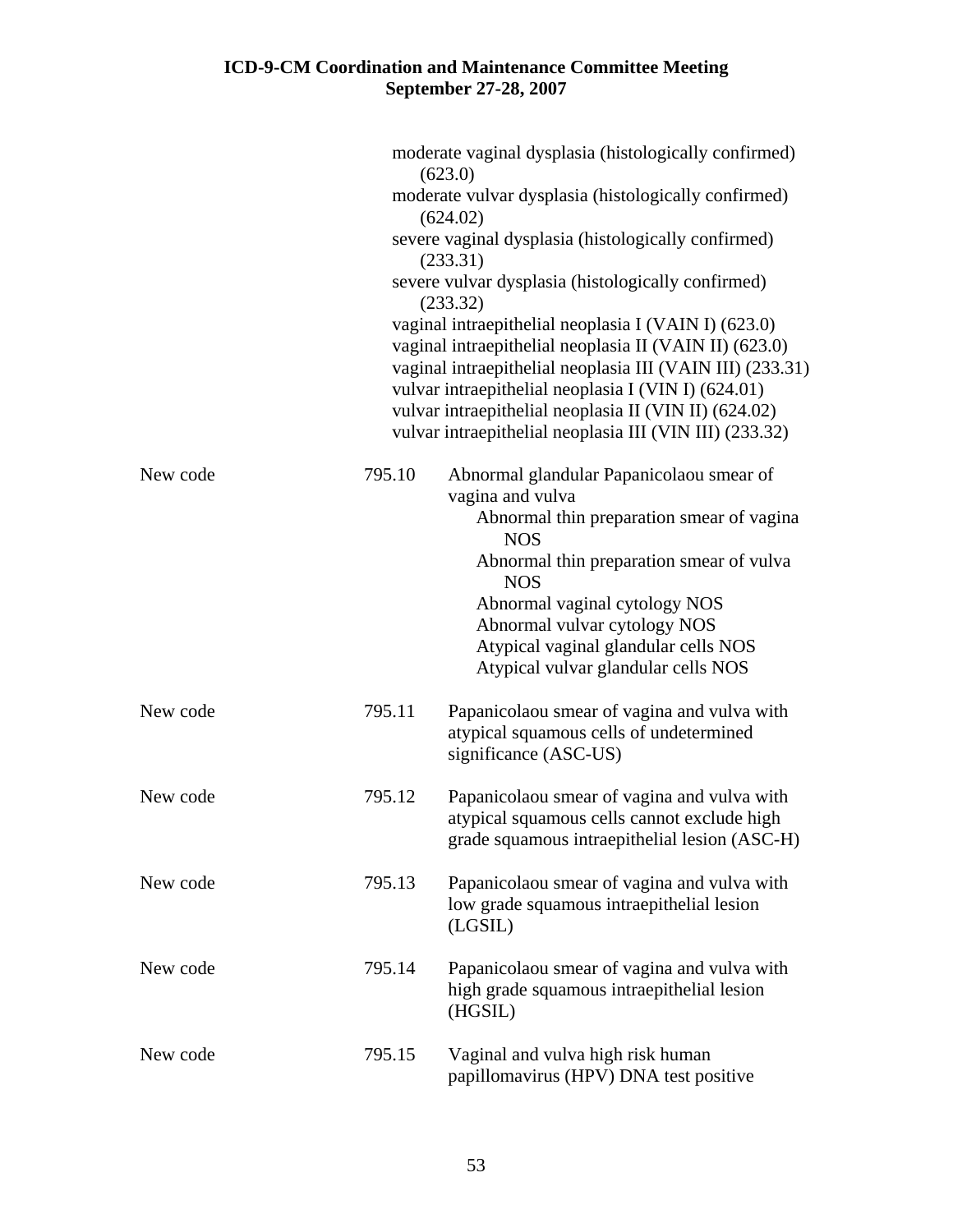| New code        | 795.16  | Papanicolaou smear of vagina and vulva with<br>cytologic evidence of malignancy                                                                                                                                                                                                                                                                                                                                                                                                                                                                                                                                                                                           |
|-----------------|---------|---------------------------------------------------------------------------------------------------------------------------------------------------------------------------------------------------------------------------------------------------------------------------------------------------------------------------------------------------------------------------------------------------------------------------------------------------------------------------------------------------------------------------------------------------------------------------------------------------------------------------------------------------------------------------|
| New code        | 795.18  | Unsatisfactory vaginal and vulvar smear<br>Inadequate vaginal vulvar sample                                                                                                                                                                                                                                                                                                                                                                                                                                                                                                                                                                                               |
| New code        | 795.19  | Other abnormal Papanicolaou smear of vagina<br>and vulva and vaginal and vulvar HPV<br>Vaginal low risk human papillomavirus<br>(HPV) DNA test positive<br>Vulvar low risk human papillomavirus<br>(HPV) DNA test positive                                                                                                                                                                                                                                                                                                                                                                                                                                                |
|                 | (079.4) | Use additional code for associated human papillomavirus                                                                                                                                                                                                                                                                                                                                                                                                                                                                                                                                                                                                                   |
| 796             |         | Other nonspecific abnormal findings                                                                                                                                                                                                                                                                                                                                                                                                                                                                                                                                                                                                                                       |
| New subcategory |         | 796.7 Abnormal cytologic smear of anus and anal HPV                                                                                                                                                                                                                                                                                                                                                                                                                                                                                                                                                                                                                       |
|                 |         | Excludes: abnormal cytologic smear of cervix and cervical HPV<br>$(795.00 - 795.09)$<br>abnormal cytologic smear of vagina and vulva and<br>vaginal and vulvar HPV (795.10-795.19)<br>anal intraepithelial neoplasia I (AIN I) (569.43)<br>anal intraepithelial neoplasia II (AIN II) (569.43)<br>anal intraepithelial neoplasia III (AIN III) (230.5,<br>230.6)<br>carcinoma in-situ of anus (230.5, 230.6)<br>dysplasia (histologically confirmed) of anus NOS<br>(569.43)<br>mild anal dysplasia (histologically confirmed) (569.43)<br>moderate anal dysplasia (histologically confirmed)<br>(569.43)<br>severe anal dysplasia (histologically confirmed)<br>(569.43) |
| New code        | 796.70  | Abnormal glandular Papanicolaou smear of<br>anus<br>Atypical anal glandular cells NOS                                                                                                                                                                                                                                                                                                                                                                                                                                                                                                                                                                                     |
| New code        | 796.71  | Papanicolaou smear of anus with atypical<br>squamous cells of undetermined significance<br>$(ASC-US)$                                                                                                                                                                                                                                                                                                                                                                                                                                                                                                                                                                     |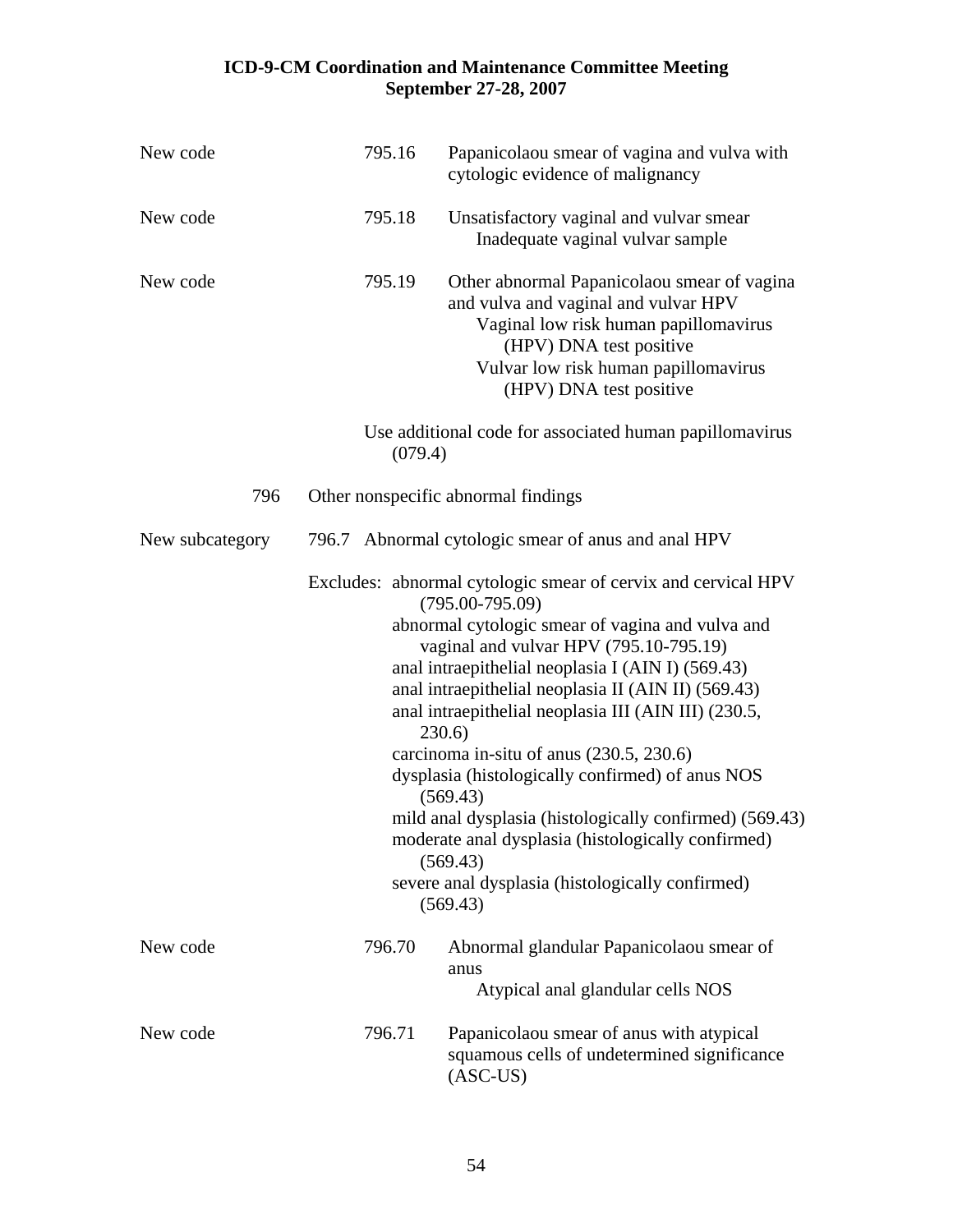| New code | 796.72  | Papanicolaou smear of anus with atypical<br>squamous cells cannot exclude high grade<br>squamous intraepithelial lesion (ASC-H) |
|----------|---------|---------------------------------------------------------------------------------------------------------------------------------|
| New code | 796.73  | Papanicolaou smear of anus with low grade<br>squamous intraepithelial lesion (LGSIL)                                            |
| New code | 796.74  | Papanicolaou smear of anus with high grade<br>squamous intraepithelial lesion (HGSIL)                                           |
| New code | 796.75  | Anal high risk human papillomavirus (HPV)<br>DNA test positive                                                                  |
| New code | 796.76  | Papanicolaou smear of anus with cytologic<br>evidence of malignancy                                                             |
| New code | 796.77  | Satisfactory anal smear but lacking<br>transformation zone                                                                      |
| New code | 796.78  | Unsatisfactory anal cytology smear<br>Inadequate anal cytology sample                                                           |
| New code | 796.79  | Other abnormal Papanicolaou smear of anus and<br>anal HPV<br>Anal low risk human papillomavirus (HPV)<br>DNA test positive      |
|          | (079.4) | Use additional code for associated human papillomavirus                                                                         |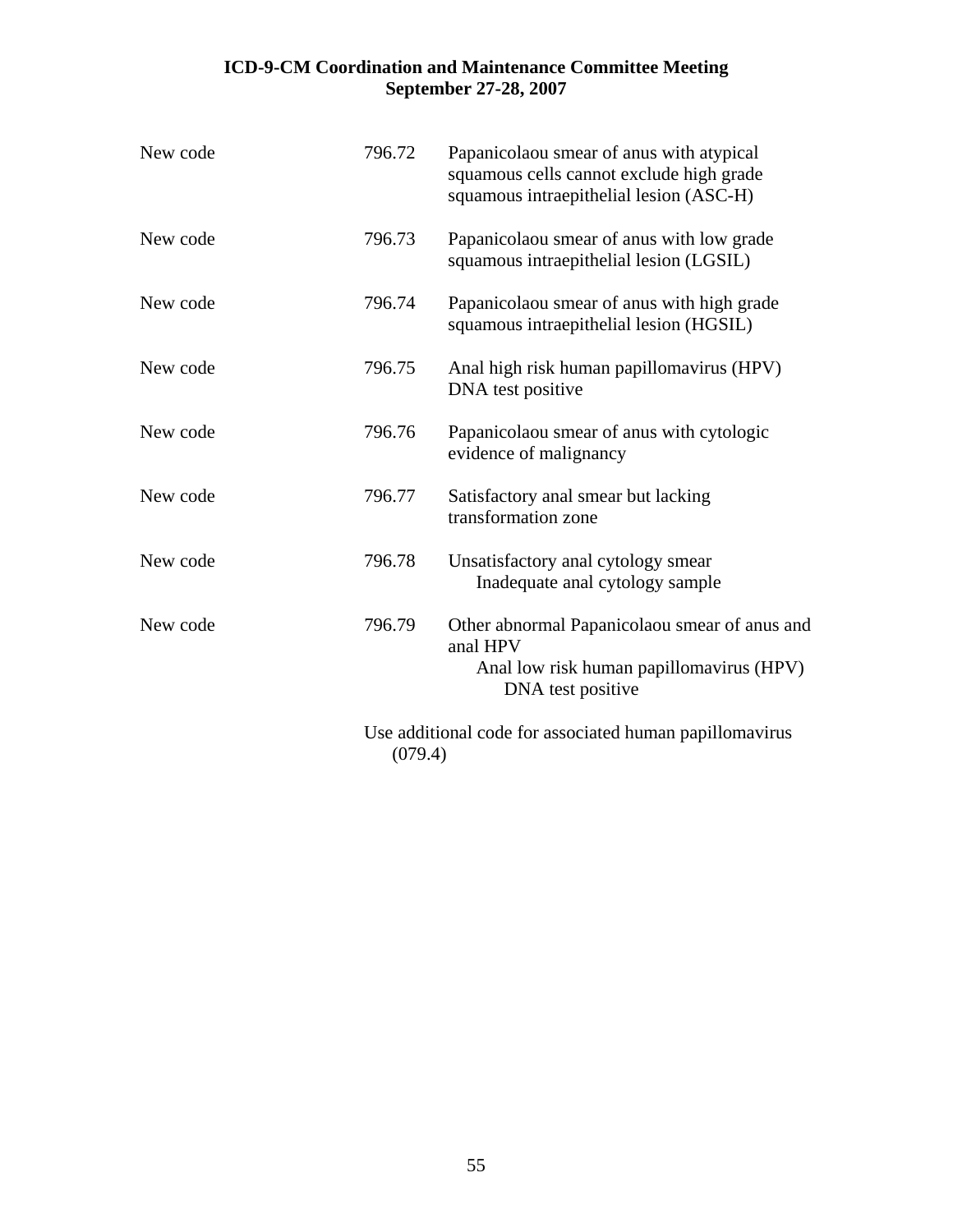# **Topic: Functional urinary incontinence and functional quadriplegia**

Functional urinary incontinence is defined as leakage of urine related to an irreversible impairment in cognitive functioning which leads to an impairment in the individual's ability to exercise volitional control over bladder function. This type of urinary incontinence is most common in settings which provide care for older adults suffering from dementia. This type of incontinence is unique in terms of its progression, approaches to treatment, and expected outcomes. Management strategies revolve around controlling the complications, such as urinary tract infections, and skin breakdown. The ability to classify this condition is important due to its increasing prevalence.

Skilled nursing facilities are a current focus of Centers for Medicare and Medicaid Services (CMS) continence management, and a comprehensive continence care program in any long term care facility must include appropriate management of incontinence caused by advancing dementia.

The International Continence Society's Nursing Education Subcommittee submitted a request for a unique ICD-9-CM code for functional urinary incontinence. This proposal is supported by the American Urological Association.

Additionally, a new ICD-9-CM code for functional quadriplegia is also being proposed. A code for this condition has been included in the ICD-10-CM at the request of the long term care community. It is felt that a similar code in ICD-9-CM would also be useful.

|            | 780 | General symptoms                                                                                                            |
|------------|-----|-----------------------------------------------------------------------------------------------------------------------------|
|            |     | 780.7 Malaise and fatigue                                                                                                   |
| New code   |     | 780.72<br>Functional quadriplegia                                                                                           |
|            |     | Excludes: hysterical paralysis (300.11)<br>immobility syndrome (728.3)<br>neurologic quadriplegia (344.00-344.09)           |
|            | 788 | Symptoms involving urinary system                                                                                           |
|            |     | 788.3 Urinary incontinence                                                                                                  |
| Add<br>Add |     | Excludes: functional urinary incontinence (788.91)<br>urinary incontinence associated with cognitive<br>impairment (788.91) |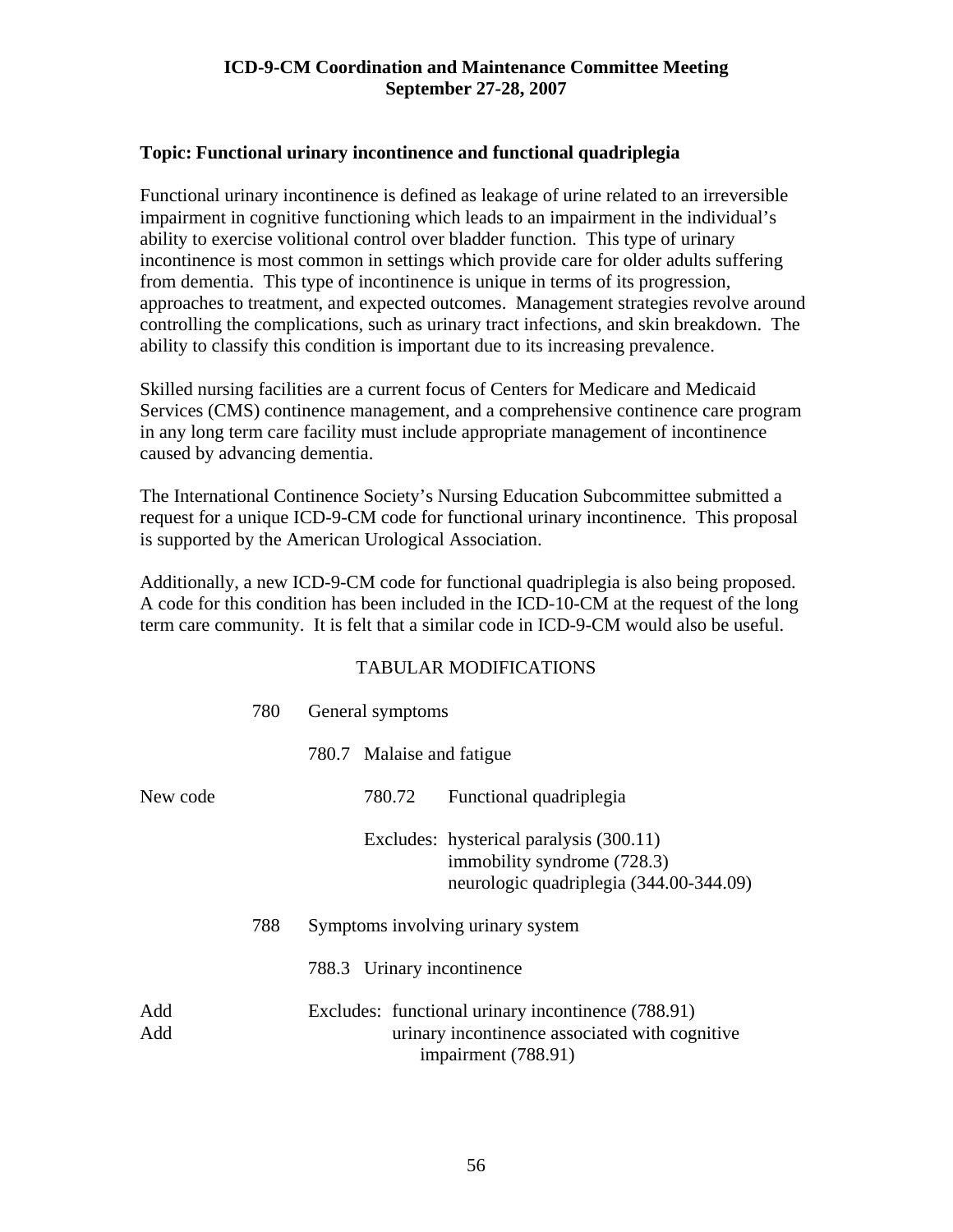| Delete   | Vesical:<br>pain | 788.9 Other symptoms involving urinary system<br>Extrarenal uremia<br>tenesmus               |
|----------|------------------|----------------------------------------------------------------------------------------------|
| New code | 788.91           | Functional urinary incontinence<br>Urinary incontinence due to cognitive<br>impairment       |
|          |                  | Excludes: urinary incontinence due to physiologic<br>condition (788.30-788.39)               |
| New code | 788.99           | Other symptoms involving urinary system<br>Extrarenal uremia<br>Vesical:<br>pain<br>tenesmus |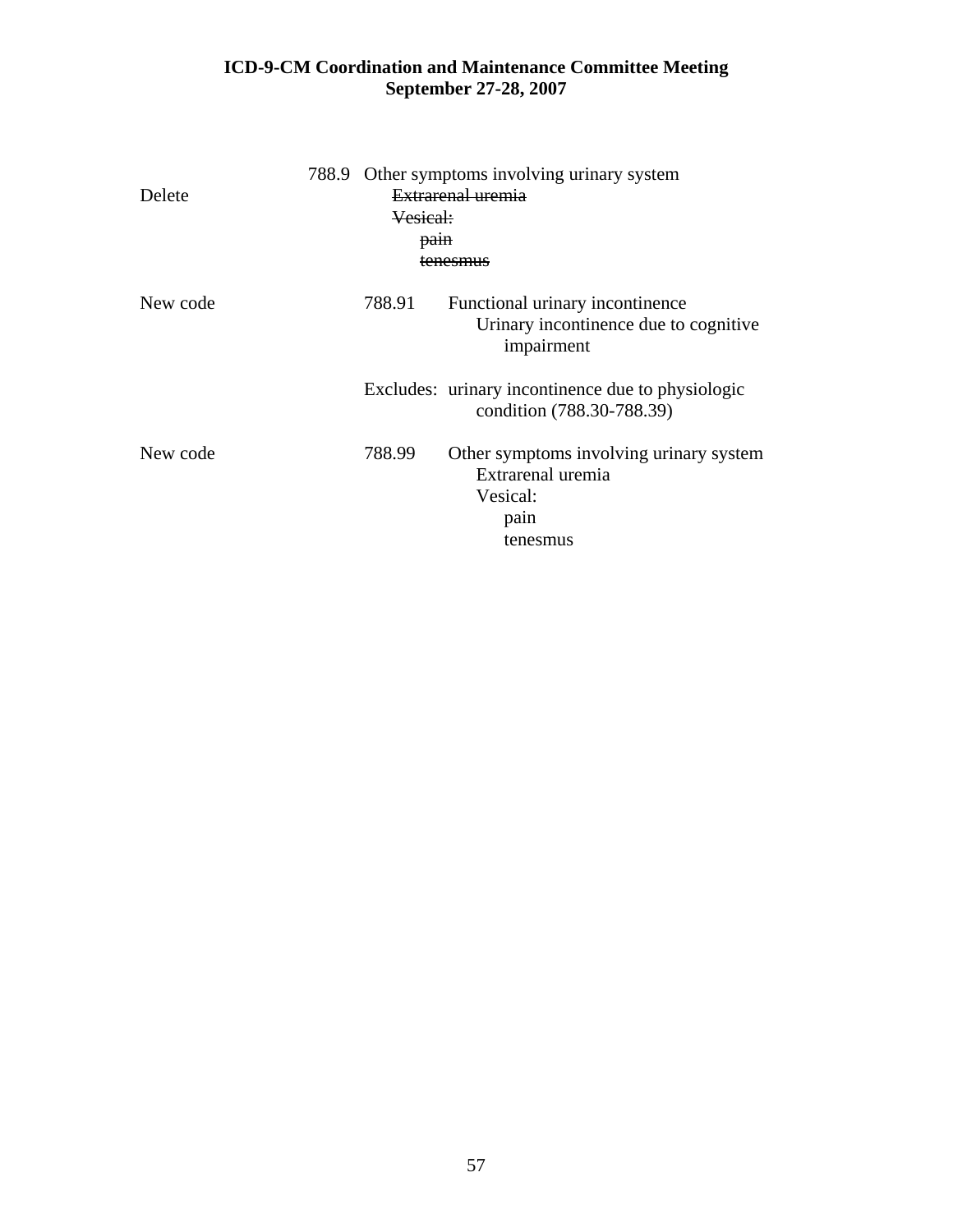### **Topic: Vulvar vestibulitis and other vulvodynia**

At the March 2007 C&M meeting a proposal for a new code for vulvodynia was presented. Comments received at NCHS from the American College of Obstetricians and Gynecologists (ACOG) on this proposal indicated that it did not provide sufficient detail for the different types of vulvodynia, specifically, that no new code for vulvar vestibulitis was include with the proposal. A more detailed proposal for vulvodynia is now being proposed.

Vulvodynia is a syndrome of unexplained vulvar pain that is frequently accompanied by physical and psychological disability, limitation of daily activities, and sexual dysfunction. Vulvar vestibulitis is a subtype of vulvodynia characterized by distinct tenderness, and at times, erythema in the vestibule. The cause of vulvar vestibulitis and other vulvodynia is unknown, but it has been determined not to be associated with human papillomavirus or other sexually transmitted infections, and is generally not associated with vulvar malignancies. Vulvodynia is distinct from vulvar pain due to specific conditions such as yeast infections. Treatment varies, and includes topical anesthetic agents, antidepressants and anticonvulsants.

| 616             | Inflammatory disease of cervix, vagina, and vulva             |
|-----------------|---------------------------------------------------------------|
|                 | 616.1 Vaginitis and vulvovaginitis                            |
| Add             | Excludes: vulvar vestibulitis (625.71)                        |
| 625             | Pain and other symptoms associated with female genital organs |
| New subcategory | 625.7 Vulvodynia                                              |
| New code        | Vulvar vestibulitis<br>625.71                                 |
| New code        | 625.79<br>Other vulvodynia<br>Vulvodynia NOS                  |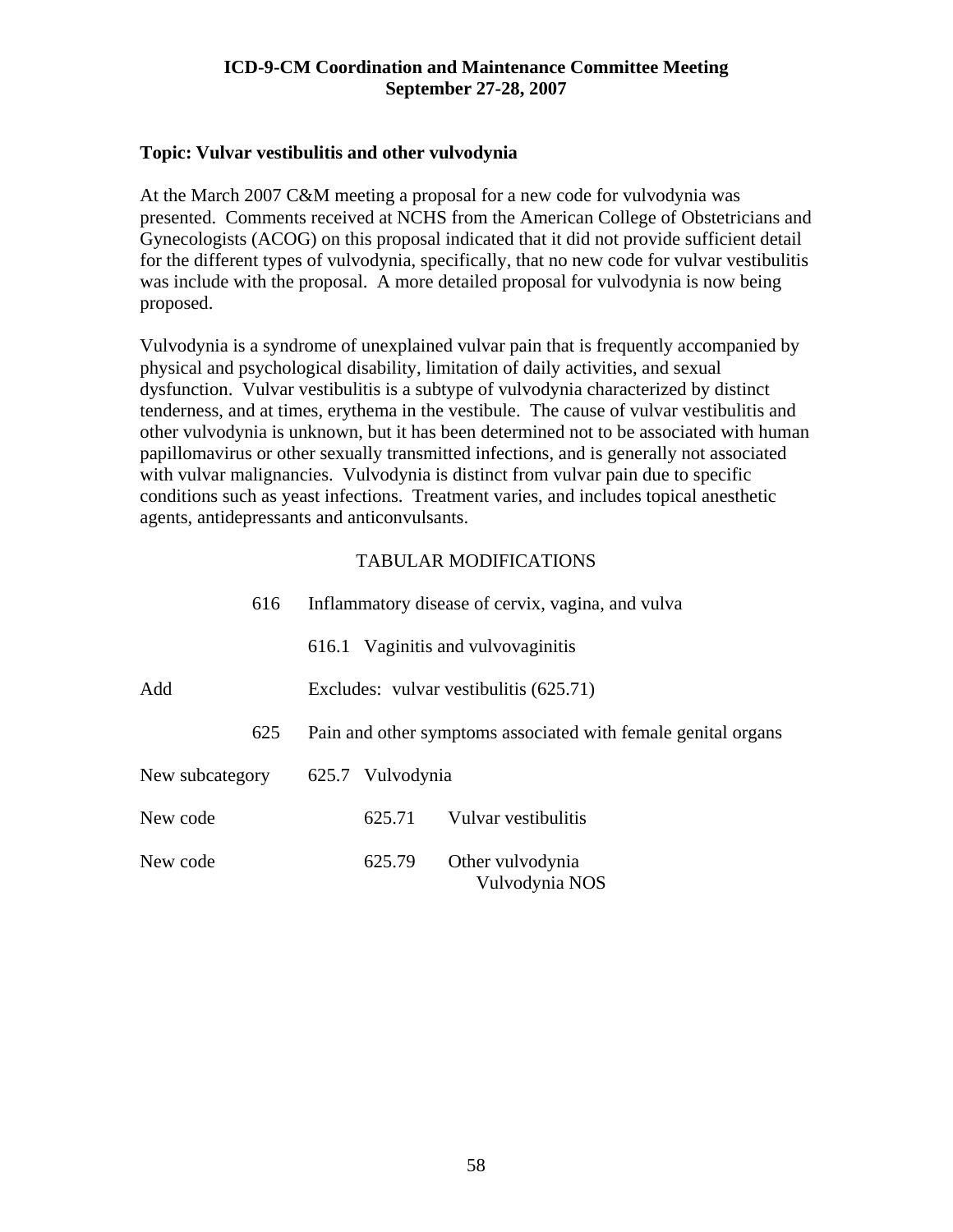### **Topic: External cause for overexertion, strenuous and repetitive movements**

The U.S. Department of Defense (DOD) would like to better capture the cause of common injuries of military personnel. Military physical training and combat duties can be very rigorous and lead to injuries. The DOD has requested that external cause category E927 Overexertion and strenuous movements, be expanded to allow for the identification of the type of movement (mechanism) associated with an injury. It may be possible for more than one of the new codes to be used together if the injury is the result of multiple causes within the category.

At the March 2008 C&M meeting an accompanying proposal for activities codes will be presented.

|                  | 994  |                                                                                                                                                                                                                                       | Effects of other external causes                                                                                                                |  |
|------------------|------|---------------------------------------------------------------------------------------------------------------------------------------------------------------------------------------------------------------------------------------|-------------------------------------------------------------------------------------------------------------------------------------------------|--|
| Revise           |      |                                                                                                                                                                                                                                       | 994.5 Exhaustion due to excessive exertion<br>Exhaustion due to overexertion                                                                    |  |
| Revise<br>Delete | E927 | Overexertion and strenuous and repetitive movements or loads<br><b>Excessive physical exercise</b><br>Overexertion (from):<br>lifting<br>pulling<br>pushing<br>Strenuous movements in:<br>recreational activities<br>other activities |                                                                                                                                                 |  |
| New code         |      | E927.0                                                                                                                                                                                                                                | Overexertion from sudden strenuous movement<br>Sudden trauma from strenuous movement                                                            |  |
| New code         |      | E927.1                                                                                                                                                                                                                                | Overexertion from prolonged static position<br>Overexertion from maintaining prolonged positions,<br>such as:<br>Holding<br>Sitting<br>Standing |  |
| New code         |      | E927.2                                                                                                                                                                                                                                | Excessive physical exertion                                                                                                                     |  |
| New code         |      | E927.3                                                                                                                                                                                                                                | Cumulative trauma from repetitive motion<br>Cumulative trauma from repetitive movements                                                         |  |
| New code         |      | E927.4                                                                                                                                                                                                                                | Cumulative trauma from repetitive impact                                                                                                        |  |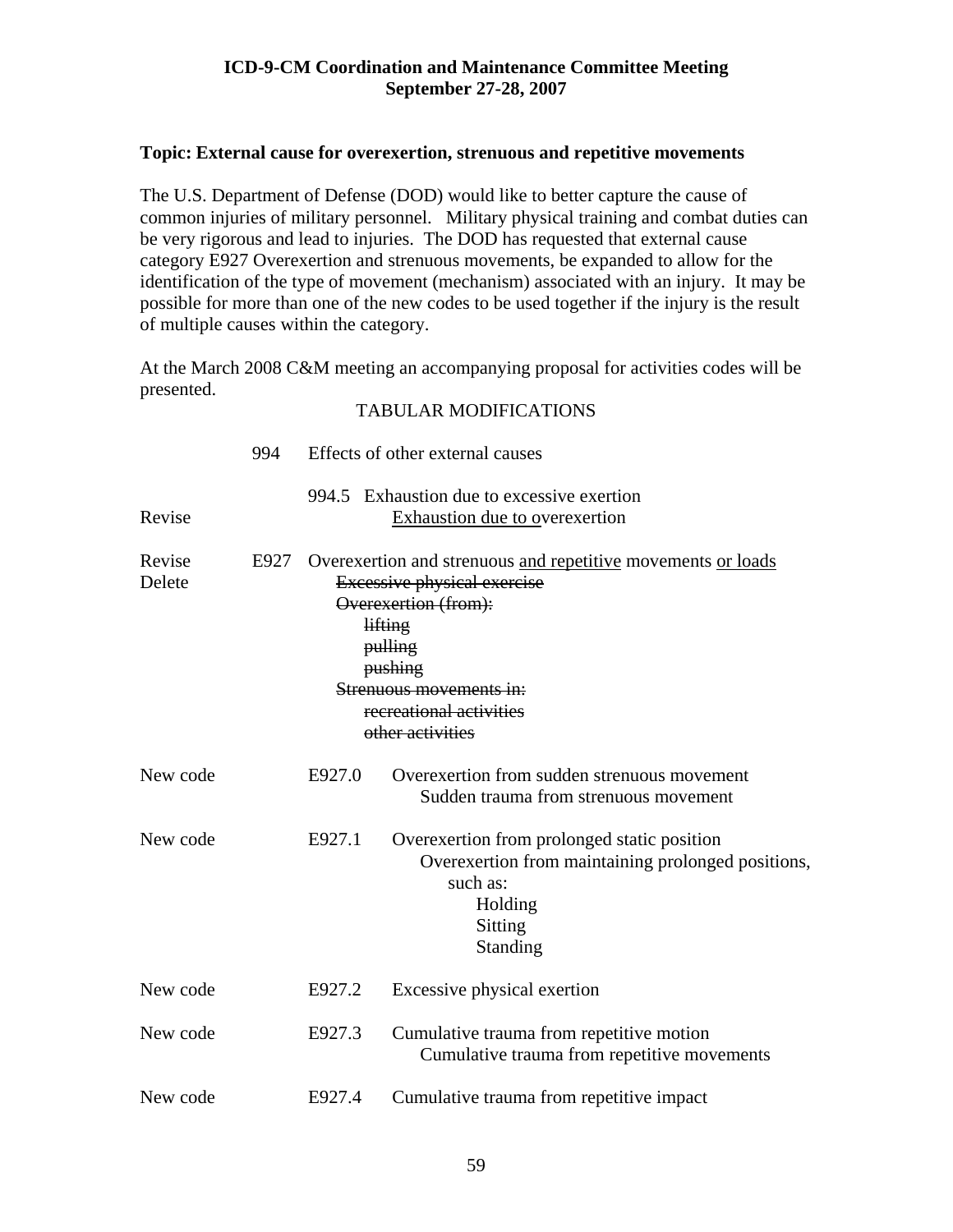# **Topic: Personal history of antineoplastic chemotherapy and monoclonal drug therapy**

Exposure to potent medicinal agents, such as antineoplastic chemotherapies, especially at a young age, increases the risk of developing other malignancies and other serious conditions at a later age. This is particularly true for patients who have been treated for childhood leukemias. A personal history code for this exposure has been requested. Use of such a personal history code, along with a personal history code for the condition treated, would be helpful in collecting data on the incidence of future disease due to previous treatment.

At the March 2007 C&M meeting a proposal for a new category for exposure to potentially hazardous substances was presented, V87. Additional codes for personal history of antineoplastic chemotherapy and monoclonal drugs are being proposed within this possible new category, the title of which would be modified to allow for a broader range of codes.

|                        | V15 |                                                                                                |        | Other personal history presenting hazards to health           |
|------------------------|-----|------------------------------------------------------------------------------------------------|--------|---------------------------------------------------------------|
| Add                    |     | Excludes: other specified personal exposures and history presenting<br>hazards to health (V87) |        |                                                               |
| <b>New</b><br>Category | V87 | Other specified personal exposures and history presenting hazards<br>to health                 |        |                                                               |
| New subcategory        |     |                                                                                                |        | V87.1 Personal history of antineoplastic therapy              |
| New code               |     |                                                                                                | V87.11 | Personal history of antineoplastic chemotherapy               |
| New code               |     |                                                                                                | V87.12 | Personal history of antineoplastic monoclonal<br>drug therapy |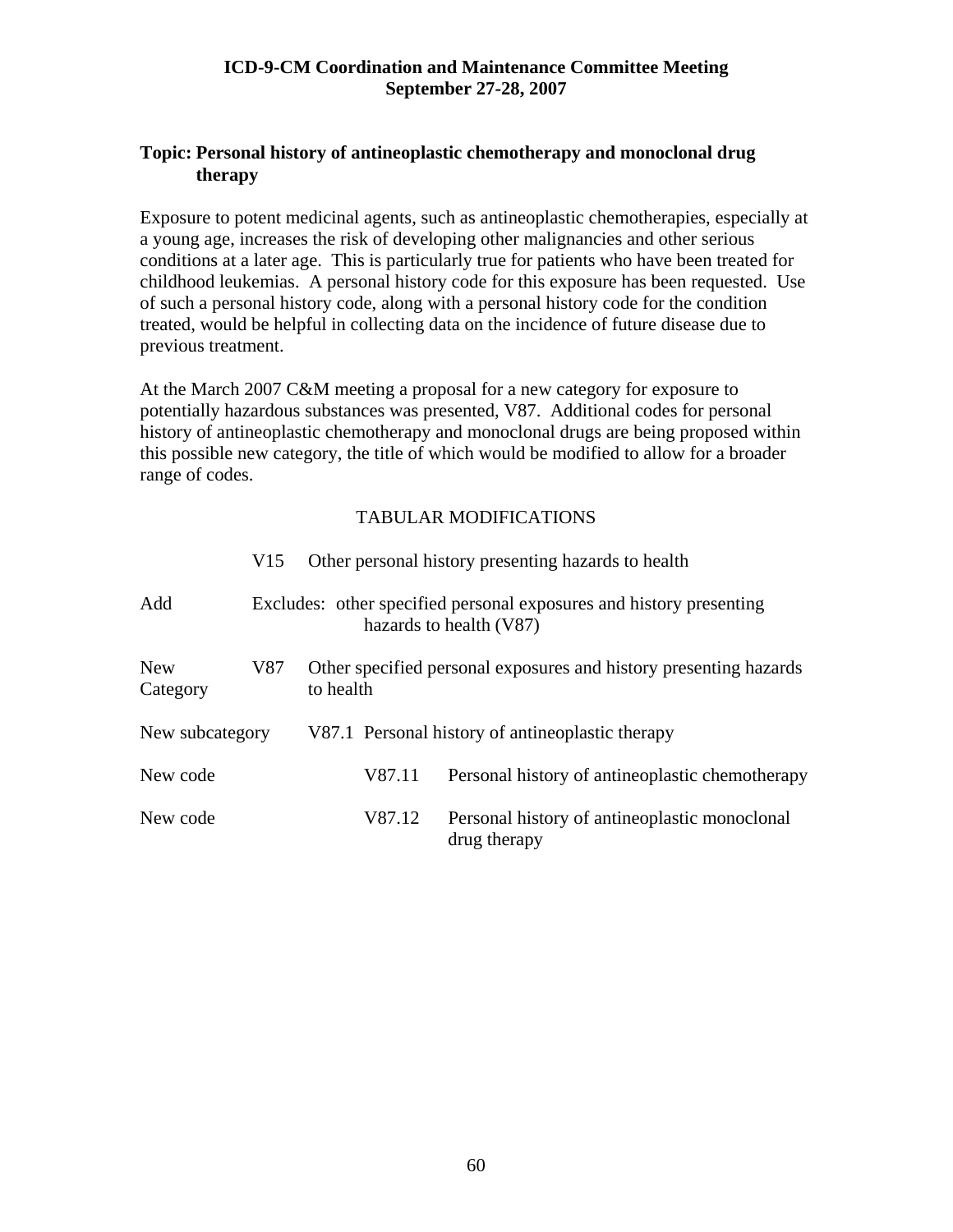# **Topic: Contact with and exposure to mold**

See separate handout posted on the NCHS Classifications of Diseases and Functioning & Disability web site ([http://www.cdc.gov/nchs/data/icd9/topic\\_Mold\\_Sep07.pdf](http://www.cdc.gov/nchs/data/icd9/topic_Mold_Sep07.pdf)).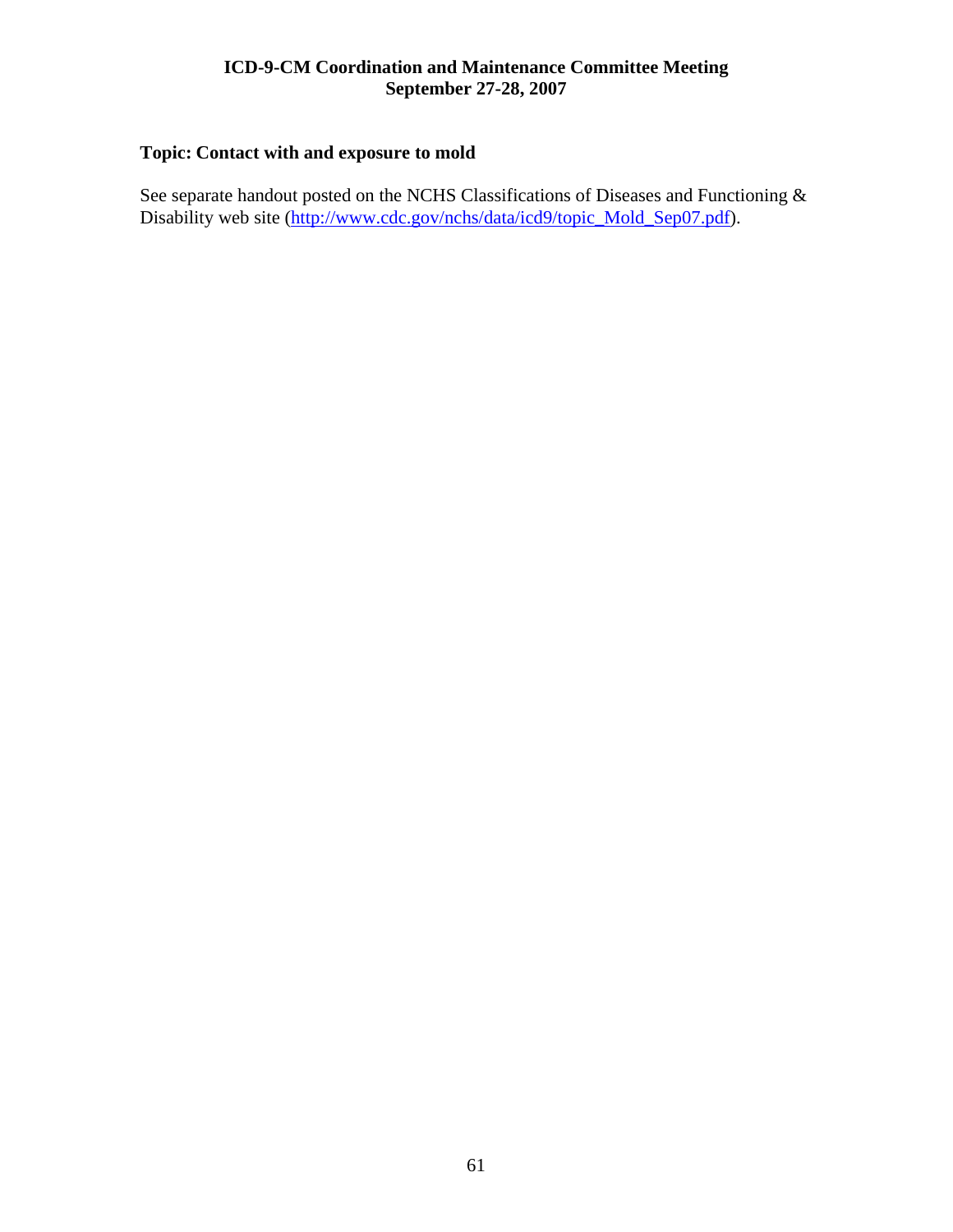# **Topic: Suspected fetal conditions not found and antenatal screening**

At both the September 2006 and the March 2007 C&M meetings proposals for fetal medicine were presented. Two of the proposals, codes for suspected fetal conditions not found, and modifications to the antenatal screening codes are being brought back for additional discussion.

Pregnant patients are referred to maternal-fetal specialists for detailed ultrasounds when an initial screening ultrasound indicates a possible abnormality. In many cases the detailed exam shows no abnormality. There has been support for codes to identify suspected conditions not found, but previous proposals have suggested codes within the OB chapter. Comments received have recommended that such codes be placed in the V code section. That suggestion is being presented at this time.

Concurrent with the need to identify suspected fetal conditions not found is the need to add instructional notes to the tabular and the guidelines for the use of codes from category V28, Encounter for antenatal screening of mother.

| Revise                | 656 |                                      | Other known or suspected fetal and placental problems affecting<br>management of mother                                                                               |  |  |  |
|-----------------------|-----|--------------------------------------|-----------------------------------------------------------------------------------------------------------------------------------------------------------------------|--|--|--|
| <b>New</b><br>Section |     |                                      | SUSPECTED FETAL CONDITIONS NOT FOUND V89                                                                                                                              |  |  |  |
| <b>New</b>            | V89 | Suspected fetal conditions not found |                                                                                                                                                                       |  |  |  |
| Category              |     |                                      | Excludes: known or suspected fetal anomalies affecting<br>management of mother, not ruled out (655.00-655.93)<br>newborn and perinatal conditions – code to condition |  |  |  |
| New code              |     |                                      | V89.0 Suspected problem with amniotic cavity and membrane not<br>found<br>Suspected oligohydramnios not found<br>Suspected polyhydramnios not found                   |  |  |  |
| New code              |     |                                      | V89.1 Suspected placental problem not found                                                                                                                           |  |  |  |
| New code              |     |                                      | V89.2 Suspected fetal anomaly not found                                                                                                                               |  |  |  |
| New code              |     |                                      | V89.3 Suspected problem with fetal growth not found                                                                                                                   |  |  |  |
| New code              |     |                                      | V89.4 Other suspected fetal condition not found                                                                                                                       |  |  |  |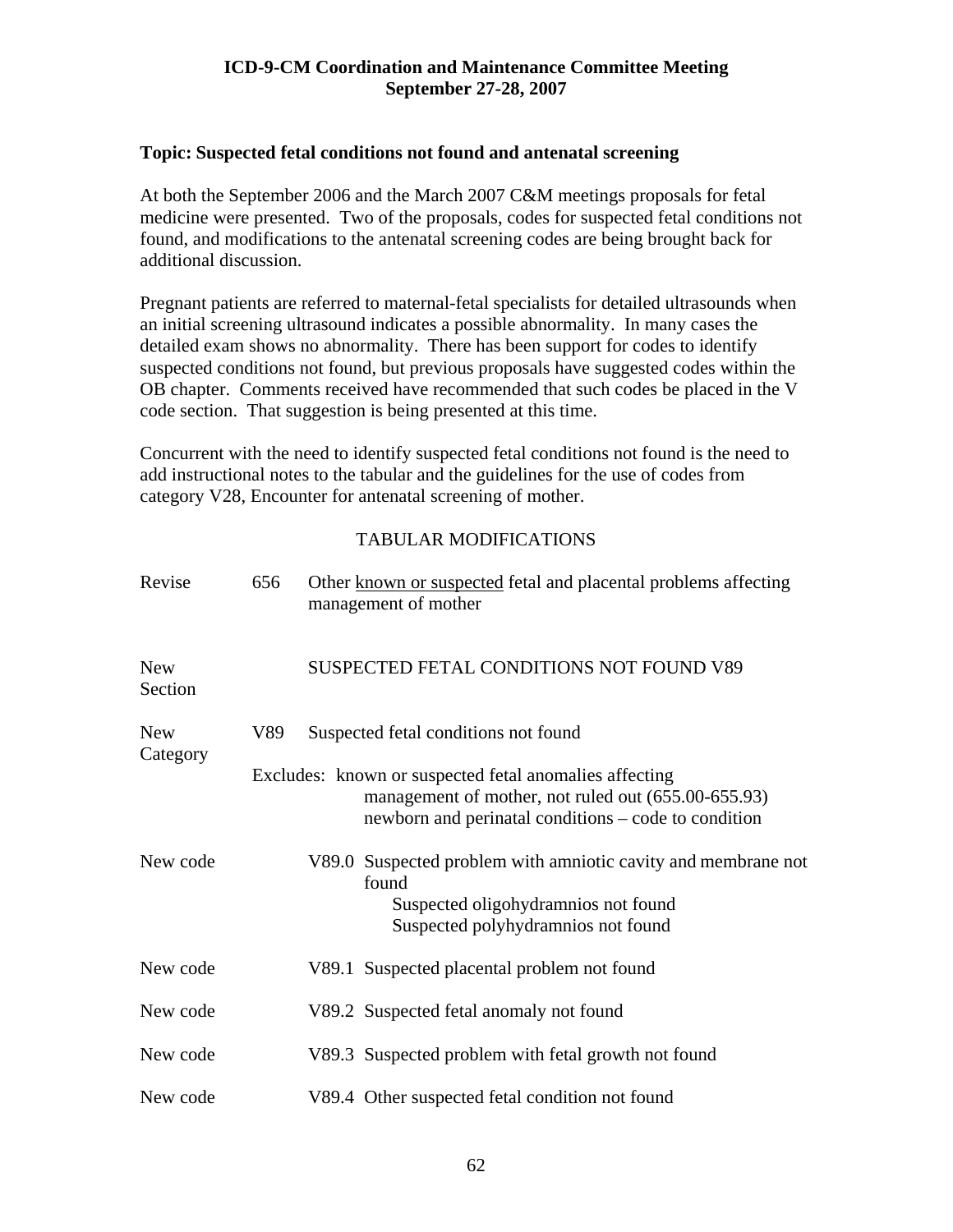|        | Encounter for antenatal screening of mother<br>V28                                                                                   |
|--------|--------------------------------------------------------------------------------------------------------------------------------------|
| Add    | Excludes: suspected fetal conditions affecting management of pregnancy<br>$(655.00 - 655.93, 656.00 - 656.93, 653, 658.00 - 658.93)$ |
| Add    | suspected fetal conditions not found (V89.0-V89.4)                                                                                   |
| Revise | V28.3 Encounter for routine screening for malformation using<br>ultrasonics                                                          |
| Add    | Encounter for routine fetal ultrasound NOS                                                                                           |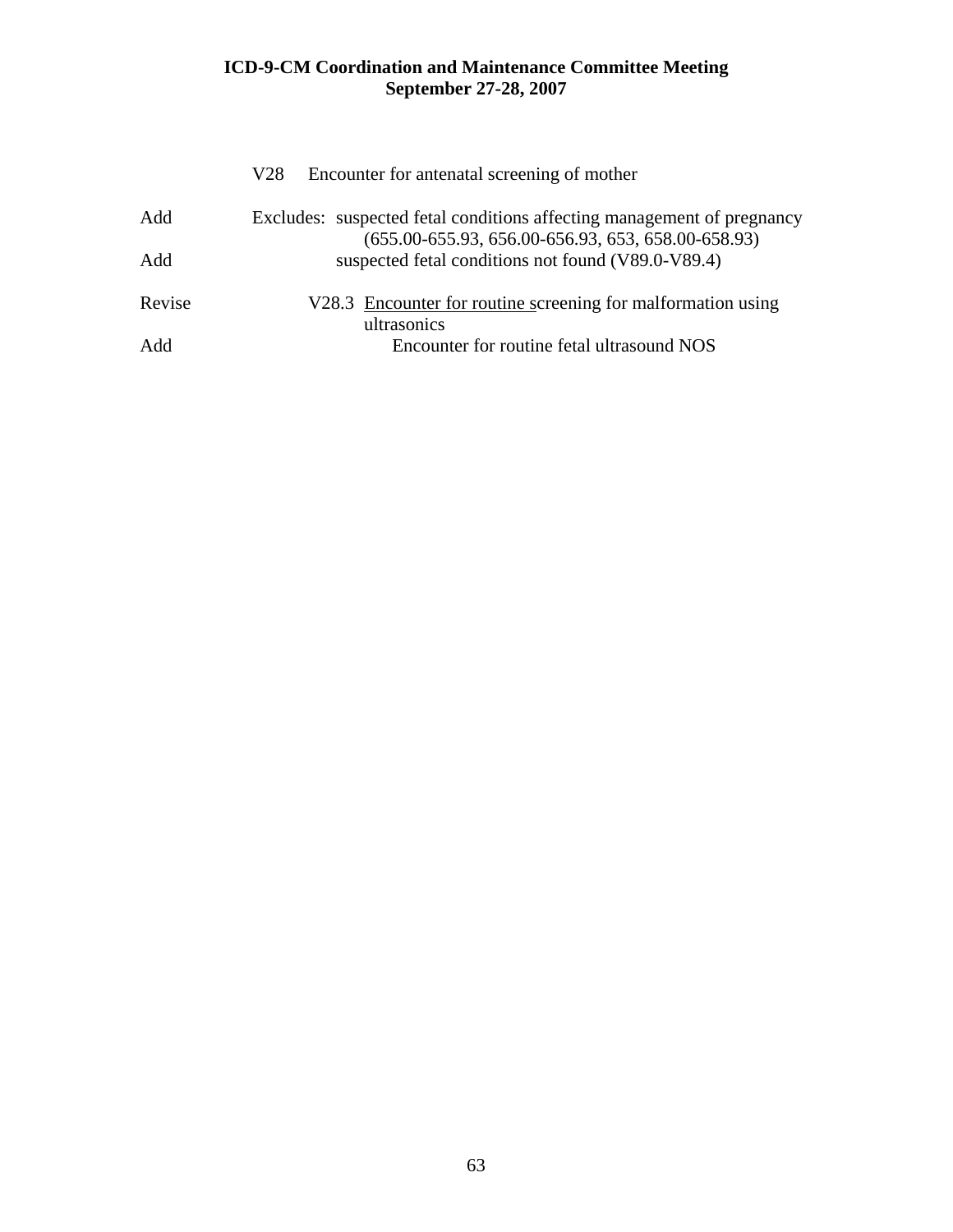# **Topic: Cervical shortening**

A short cervix in the second trimester of pregnancy appears to be a warning sign of impending premature birth among woman who have previously given birth prematurely. Research has found that women whose cervixes have shortened to less than 25 millimeters in length by the  $16<sup>th</sup>$  week of pregnancy are 3 times more likely to deliver prematurely.

Classic cervical insufficiency is a diagnosis bases on an obstetric history of recurrent second or early third trimester fetal loss, following painless cervical dilatation, prolapse or rupture of the membranes, and expulsion of a live fetus despite minimal uterine activity. In the absence of recurrence of second or early third trimester fetal loss, it is incorrect to use the term cervical insufficiency in connection with a short or traumatized cervix alone.

The term cervical shortening is not indexed in the ICD-9-CM. Though there are a number of other codes that may be used to represent cervical shortening, such as 654.5, Cervical incompetence complicating pregnancy, 654.6, Other congenital or acquired abnormality of cervix, and 644.1 Other threatened labor, none of these codes is precise in classifying cervical shortening. Cervical shortening may cause pre-term labor, but not absolutely, and it may be due to several factors.

The term cervical incompetence may also be used for non-pregnant patients. It is a general term that can represent a number of different conditions and may impact on a woman's future ability to conceive and carry a fetus to term. There is an ICD-9-CM code for this, 622.5.

A unique code for cervical shortening complicating pregnancy is being proposed. The American College of Obstetrician and Gynecologists supports this proposal. It is also being proposed that the term cervical shortening for non-pregnant patients be indexed to 622.5 for acquired cases, and 752.49, Other anomalies of cervix, vagina, and external female genitalia, for congenital cases.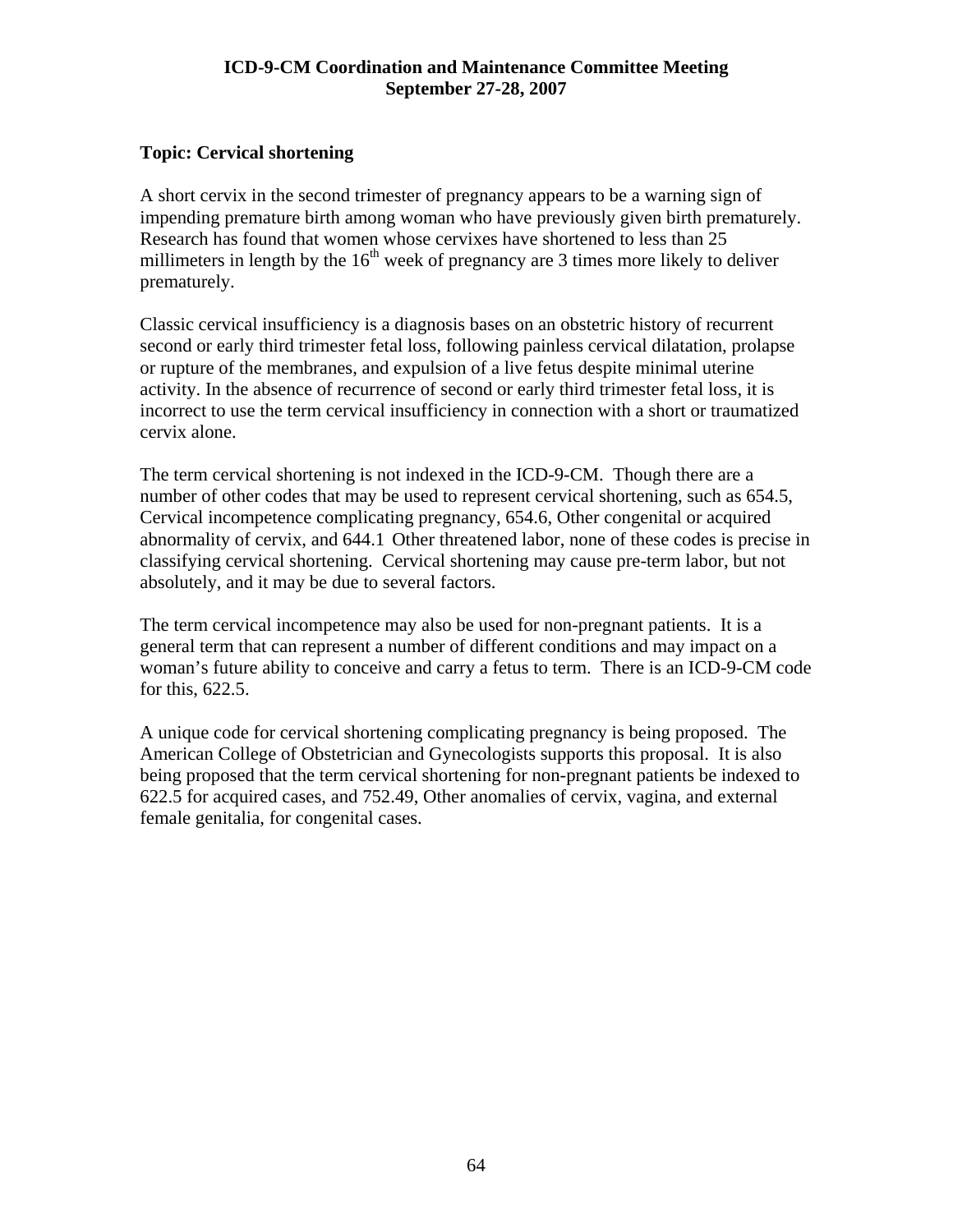# TABULAR MODIFICATIONS

|          | 649 | Other conditions or status of the mother complicating pregnancy,<br>childbirth, or the puerperium |
|----------|-----|---------------------------------------------------------------------------------------------------|
| New code |     | 649.7 Cervical shortening<br>[0,1,3]                                                              |
|          | 654 | Abnormality of organs and soft tissues of pelvis                                                  |
|          |     | 654.5 Cervical incompetence                                                                       |
| Add      |     | Excludes: cervical shortening (649.7)                                                             |
|          |     | 654.6 Other congenital or acquired abnormality of cervix                                          |
| Add      |     | Excludes: cervical shortening (649.7)                                                             |

Sample index modifications:

| Short, shortening, shortness |
|------------------------------|
| cervical, cervix 649.7       |
| gravid uterus 649.7          |
| non-gravid uterus 622.5      |
| acquired 622.5               |
| congenital 752.49            |
|                              |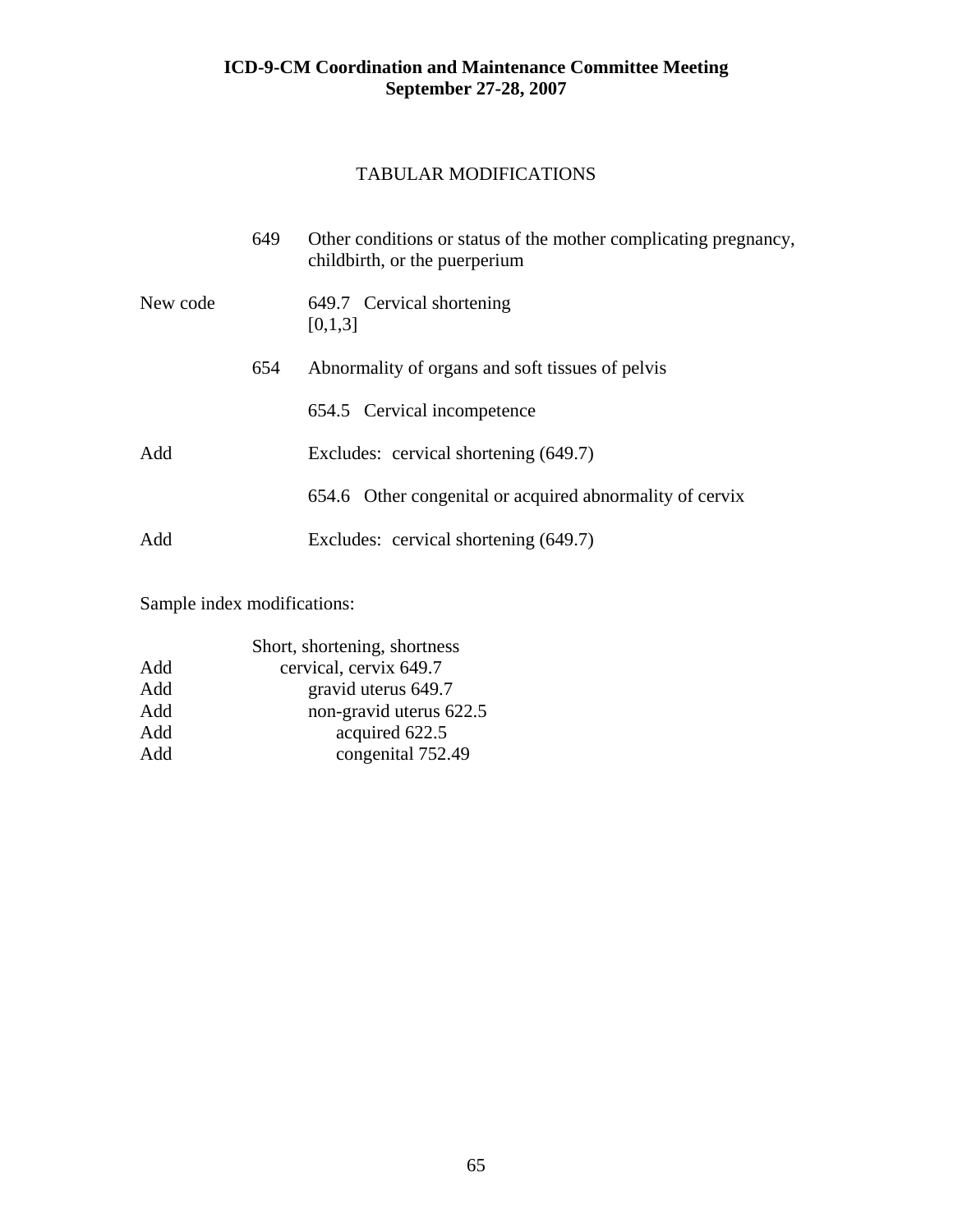### **Topic: Secondary diabetes mellitus**

In April 2004, the American Association of Pediatrics (AAP) requested a code to identify secondary diabetes mellitus specifically for cystic fibrosis (CF) patients who develop diabetes mellitus as a result of the CF. Diabetes mellitus can also result from other specific disease processes (such as Cushing's syndrome, malignant neoplasm, and certain genetic disorders) or be a late effect of poisoning. Three additional proposals to create new codes have been presented over the past few years, none of which achieved consensus.

Since the March 2007 meeting, NCHS has consulted with the Endocrine Society regarding new codes for secondary diabetes. The Endocrine Society supports the creation of separate codes for secondary diabetes, codes that clinicians will find straightforward and easy to use. They have recommended adding one new category, 249.xx.

The Endocrine Society also noted that while previous proposals did not include use of fifth digits, they have recommended that fifth digits for controlled and uncontrolled be required for the new codes. They noted that physicians should continue to be allowed, as they are now, to use their professional judgment to determine a patient's level of control, as control differs from patient to patient. Further, they believe it would be inappropriate to use a specific measure, such as the hemoglobin A1C to classify level of control.

At this time a revised proposal is being presented for a new category for secondary diabetes which takes into consideration the recommendations of the Endocrine Society and those from prior meetings. Category 249 parallels category 250 and all of the manifestation codes that apply to category 250 would also apply to 249. Code first notes have been dropped.

Sequencing of code 249 will be dependent on the documentation in the medical record and the official coding guidelines.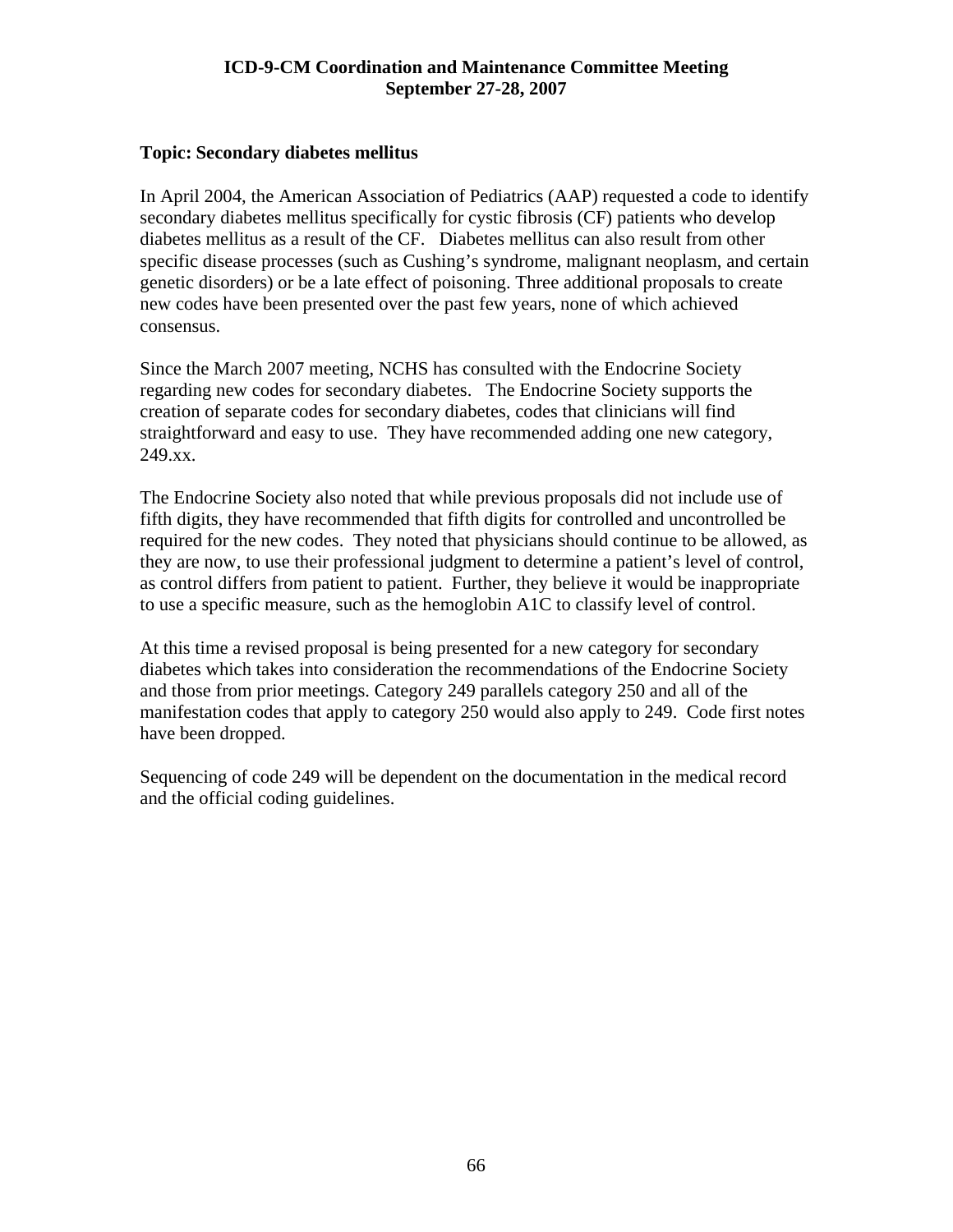| <b>New</b><br>Category | 249                                                                                                                              |       | Secondary diabetes mellitus                                                                                                                                                                                                                       |  |  |
|------------------------|----------------------------------------------------------------------------------------------------------------------------------|-------|---------------------------------------------------------------------------------------------------------------------------------------------------------------------------------------------------------------------------------------------------|--|--|
|                        | Includes: diabetes mellitus (due to) (in) (secondary) (with):<br>drug-induced or chemical induced<br>endocrinopathy<br>infection |       |                                                                                                                                                                                                                                                   |  |  |
|                        |                                                                                                                                  |       | Excludes: gestational diabetes (648.8)<br>hyperglycemia NOS (790.29)<br>neonatal diabetes mellitus (775.1)<br>nonclinical diabetes (790.29)<br>Type I diabetes $-$ see category 250<br>Type II diabetes $-$ see category 250                      |  |  |
|                        |                                                                                                                                  |       | Note: Codes 249.0-249.9 do not require a fifth-digit                                                                                                                                                                                              |  |  |
|                        |                                                                                                                                  |       | Use additional code to identify any associated insulin use (V58.67)                                                                                                                                                                               |  |  |
|                        |                                                                                                                                  |       | Use additional E code to identify cause, if drug or chemical induced                                                                                                                                                                              |  |  |
| New code               |                                                                                                                                  |       | 249.0 Secondary diabetes mellitus without mention of<br>complication<br>Secondary diabetes mellitus without mention of<br>complication or manifestation classifiable to 249.1-<br>249.9<br>Secondary diabetes mellitus NOS                        |  |  |
| New code               |                                                                                                                                  | 249.1 | Secondary diabetes mellitus with ketoacidosis<br>Secondary diabetes mellitus with diabetic acidosis<br>without mention of coma<br>Secondary diabetes mellitus with diabetic ketosis<br>without mention of coma                                    |  |  |
| New code               |                                                                                                                                  |       | 249.2 Secondary diabetes mellitus with hyperosmolarity<br>Secondary diabetes mellitus with hyperosmolar<br>(nonketotic) coma                                                                                                                      |  |  |
| New code               |                                                                                                                                  |       | 249.3 Secondary diabetes mellitus with other coma<br>Secondary diabetes mellitus with diabetic coma (with<br>ketoacidosis)<br>Secondary diabetes mellitus with diabetic<br>hypoglycemic coma<br>Secondary diabetes mellitus with insulin coma NOS |  |  |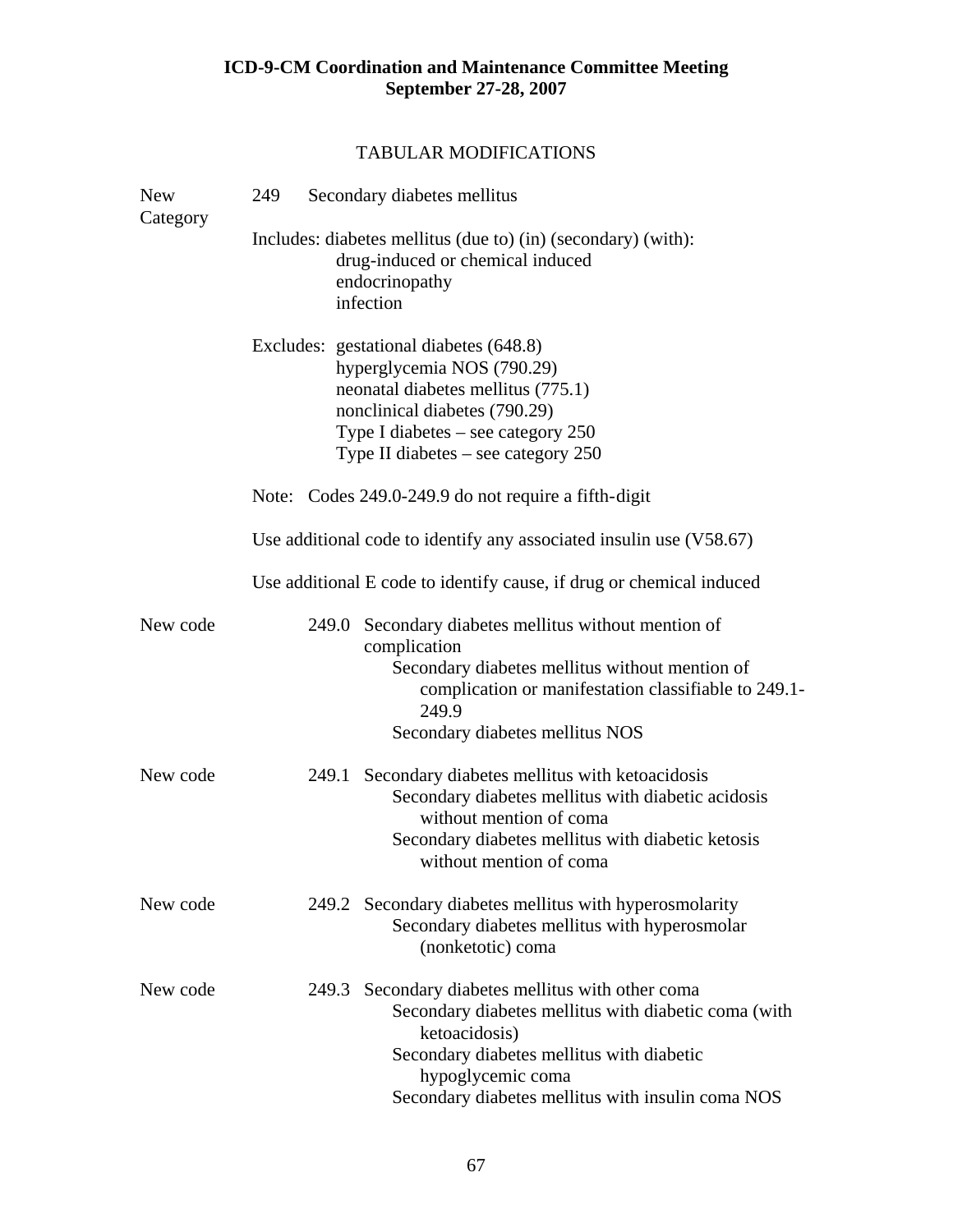|          | Excludes: secondary diabetes mellitus with hyperosmolar coma<br>(249.2)                                   |  |  |  |
|----------|-----------------------------------------------------------------------------------------------------------|--|--|--|
|          | 249.4 Secondary diabetes mellitus with renal manifestations                                               |  |  |  |
|          | Use additional code to identify manifestation, as:<br>chronic kidney disease (585.1-585.9)                |  |  |  |
|          | diabetic nephropathy NOS (583.81)                                                                         |  |  |  |
|          | diabetic nephrosis (581.81)                                                                               |  |  |  |
|          | intercapillary glomerulosclerosis (581.81)                                                                |  |  |  |
|          | Kimmelstiel-Wilson syndrome (581.81)                                                                      |  |  |  |
| New code | 249.5 Secondary mellitus with ophthalmic manifestations                                                   |  |  |  |
|          | Use additional code to identify manifestation, as:                                                        |  |  |  |
|          | diabetic blindness (369.00-369.9)                                                                         |  |  |  |
|          | diabetic cataract (366.41)                                                                                |  |  |  |
|          | diabetic glaucoma (365.44)                                                                                |  |  |  |
|          | diabetic macular edema (362.07)                                                                           |  |  |  |
|          | diabetic retinal edema (362.07)                                                                           |  |  |  |
|          | diabetic retinopathy $(362.01-362.07)$                                                                    |  |  |  |
| New code | 249.6 Secondary diabetes mellitus with neurological                                                       |  |  |  |
|          | manifestations                                                                                            |  |  |  |
|          | Use additional code to identify manifestation, as:                                                        |  |  |  |
|          | diabetic amyotrophy (353.1)                                                                               |  |  |  |
|          | diabetic gastroparalysis (536.3)                                                                          |  |  |  |
|          | diabetic gastroparesis (536.3)                                                                            |  |  |  |
|          | diabetic mononeuropathy (354.0-355.9)                                                                     |  |  |  |
|          | diabetic neurogenic arthopathy (713.5)                                                                    |  |  |  |
|          | diabetic peripheral autonomic neuropathy (337.1)                                                          |  |  |  |
|          | diabetic polyneuropathy (357.2)                                                                           |  |  |  |
| New code | Secondary diabetes mellitus with peripheral circulatory<br>249.7<br>disorders                             |  |  |  |
|          | Use additional code to identify manifestation, as:<br>diabetic gangrene (785.4)                           |  |  |  |
|          | diabetic peripheral angiopathy (443.81)                                                                   |  |  |  |
| New code | 249.8 Secondary diabetes mellitus with other specified<br>manifestations                                  |  |  |  |
|          | Secondary diabetic hypoglycemia in diabetes mellitus<br>Secondary hypoglycemic shock in diabetes mellitus |  |  |  |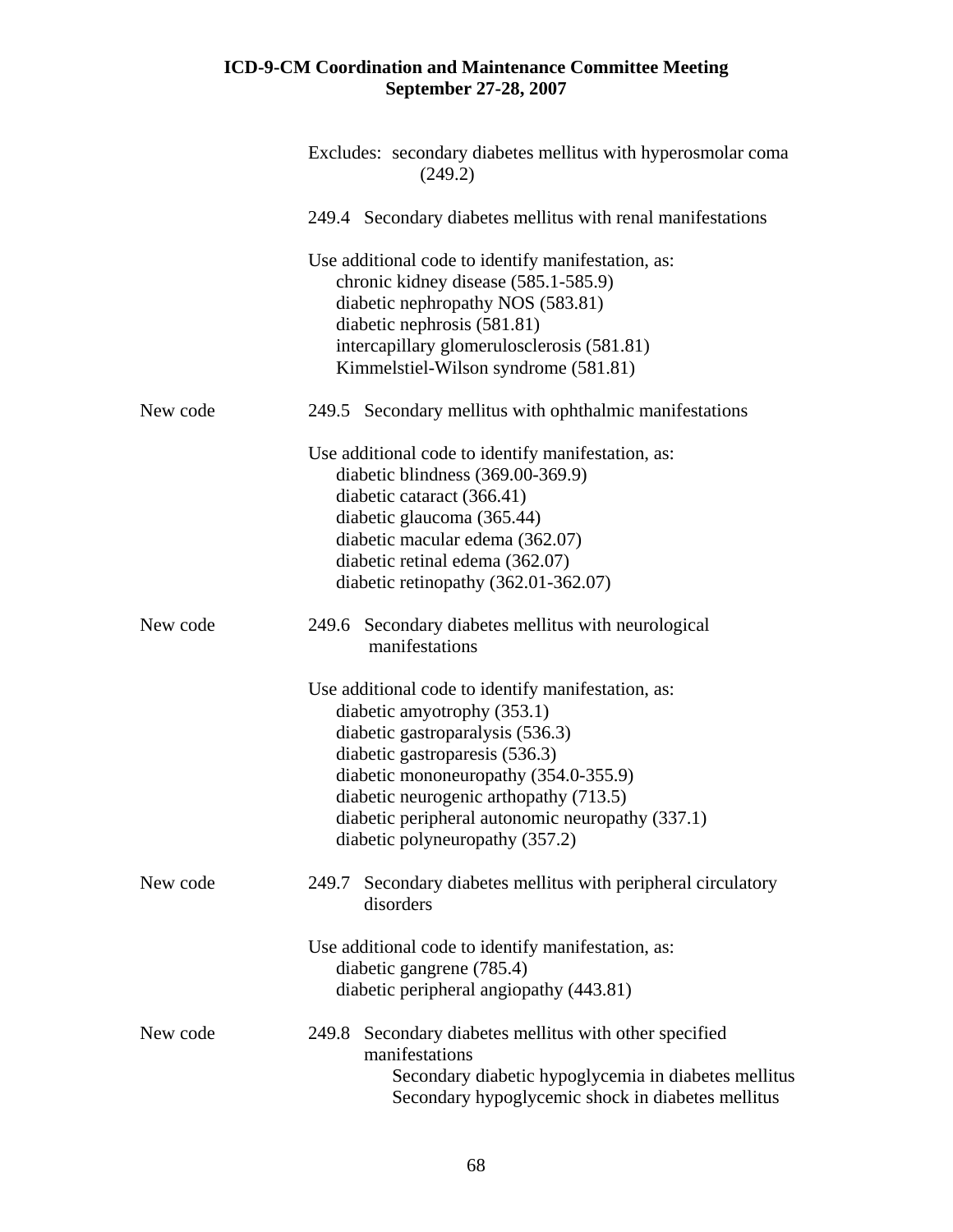|                  |     | Use additional code to identify manifestation, as:<br>any associated ulceration (707.10-707.9)<br>diabetic bone changes (731.8) |
|------------------|-----|---------------------------------------------------------------------------------------------------------------------------------|
| New code         |     | 249.9 Secondary diabetes mellitus with unspecified complication                                                                 |
|                  | 250 | Diabetes mellitus                                                                                                               |
| Add              |     | Excludes: secondary diabetes (249.0-249.9)                                                                                      |
| Revise<br>Revise |     | 250.8 Diabetes with other specified manifestations<br>Diabetic hypoglycemia NOS<br>Hypoglycemic shock NOS                       |
| Delete           |     | Use additional E code to identify cause, if drug-induced                                                                        |
|                  | 251 | Other disorders of pancreatic internal secretion                                                                                |
|                  |     | 251.0 Hypoglycemic coma                                                                                                         |
| Revise           |     | Excludes: hypoglycemic coma in diabetes mellitus (249.3,<br>250.3)                                                              |
|                  |     | 251.1 Other specified hypoglycemia                                                                                              |
| Revise           |     | Excludes: hypoglycemia:<br>in diabetes mellitus $(249.8, 250.8)$                                                                |
|                  |     | 251.2 Hypoglycemia, unspecified                                                                                                 |
| Revise           |     | Exclude:<br>hypoglycemia in diabetes mellitus $(249.8, 250.8)$                                                                  |
|                  | 271 | Disorders of carbohydrate transport and metabolism                                                                              |
| Revise           |     | Excludes: diabetes mellitus (249.0-249.9, 250.0-250.9)                                                                          |
|                  | 337 | Disorders of the autonomic nervous system                                                                                       |
|                  |     | Peripheral autonomic neuropathy in disorders classified<br>337.1<br>elsewhere                                                   |
| Revise           |     | Code first underlying disease, as:<br>diabetes (249.6, 250.6)                                                                   |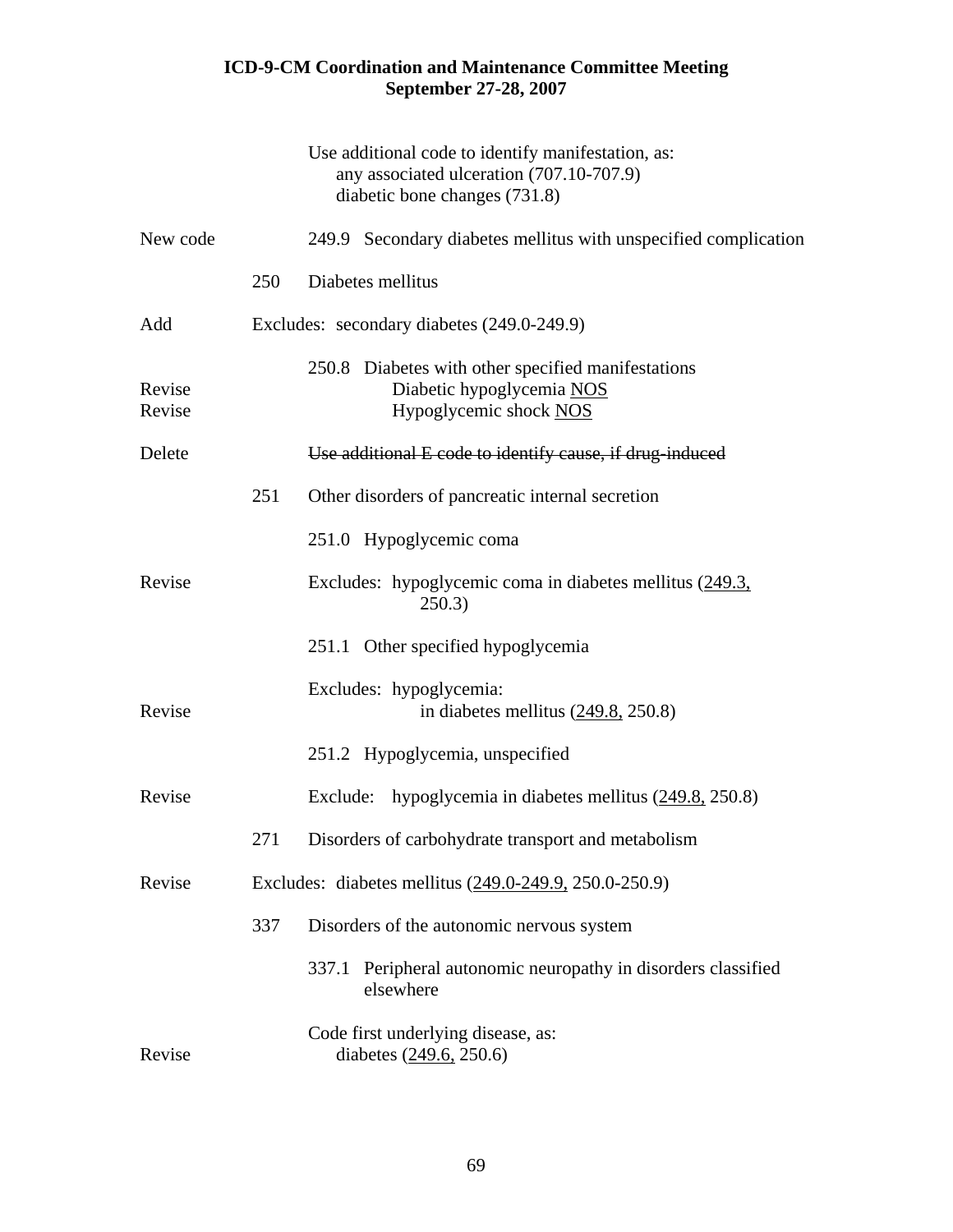|        | 353 | Nerve root and plexus disorders                                                              |
|--------|-----|----------------------------------------------------------------------------------------------|
|        |     | 353.5 Neuralgic amyotrophy                                                                   |
| Add    |     | Code first any associated underlying disease, such as:<br>diabetes mellitus $(249.6, 250.6)$ |
|        | 357 | Inflammatory and toxic neuropathy                                                            |
|        |     | 357.2 Polyneuropathy in diabetes                                                             |
| Revise |     | Code first underlying disease $(249.6, 250.6)$                                               |
|        | 362 | Other retinal disorders                                                                      |
|        |     | 362.0 Diabetic retinopathy                                                                   |
| Revise |     | Code first diabetes $(249.5, 250.5)$                                                         |
|        | 366 | Cataract                                                                                     |
|        |     | 366.4 Cataract associated with other disorders                                               |
|        |     | 366.41<br>Diabetic cataract                                                                  |
| Revise |     | Code first diabetes $(249.5, 250.5)$                                                         |
|        | 443 | Other peripheral vascular disease                                                            |
|        |     | 443.8 Other specified peripheral vascular diseases                                           |
|        |     | Peripheral angiopathy in diseases classified<br>443.81<br>elsewhere                          |
| Revise |     | Code first underlying disease, as:<br>diabetes mellitus $(249.7, 250.7)$                     |
|        | 536 | Disorders of function of stomach                                                             |
|        |     | 536.3 Gastroparesis                                                                          |
| Revise |     | Code first underlying disease, such as:<br>diabetes mellitus $(249.6, 250.6)$                |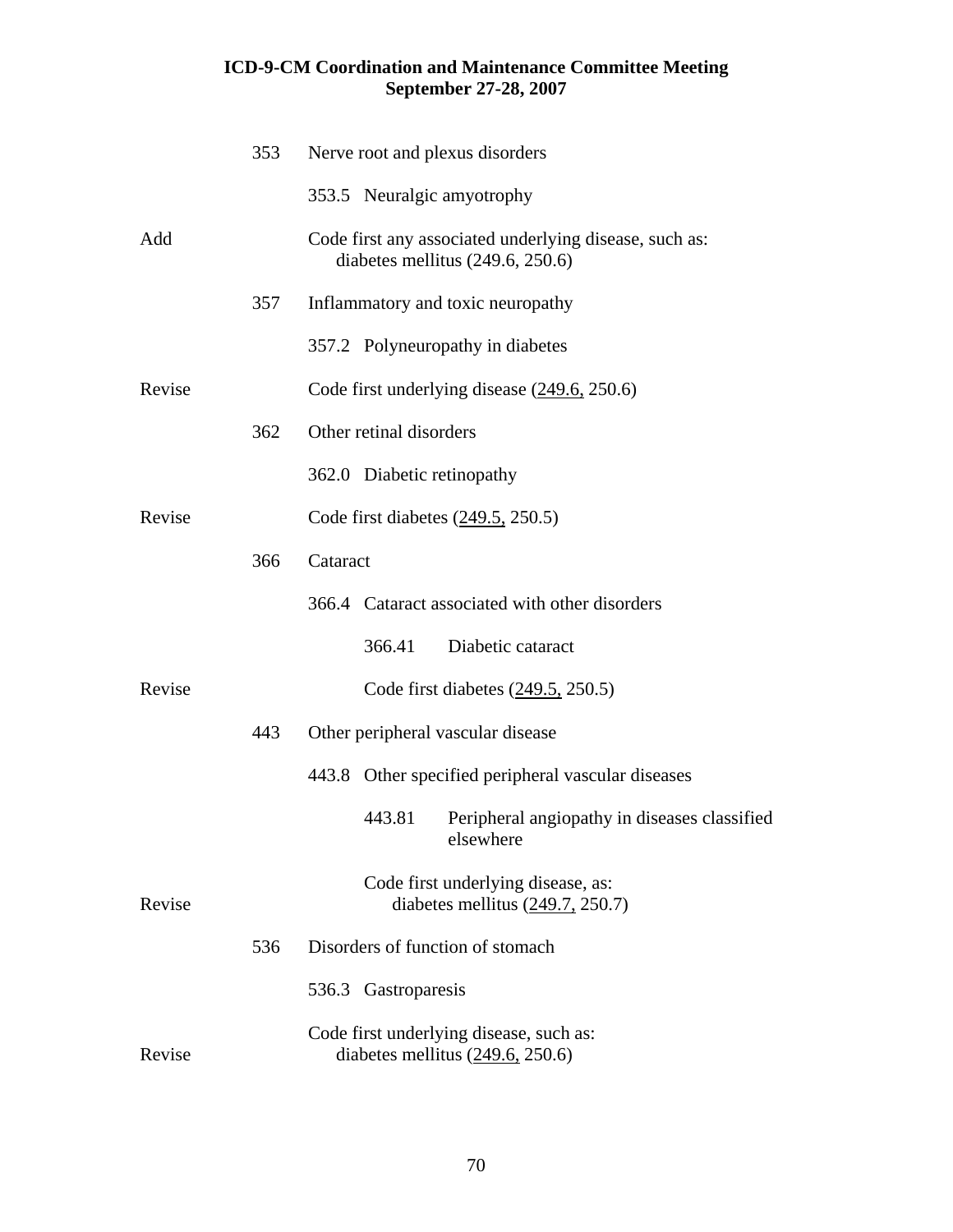|        | 581 | Nephrotic syndrome      |                                                                                                                             |
|--------|-----|-------------------------|-----------------------------------------------------------------------------------------------------------------------------|
|        |     |                         | 581.8 With other specified pathological lesion in kidney                                                                    |
|        |     | 581.81                  | Nephrotic syndrome in diseases classified<br>elsewhere                                                                      |
| Revise |     |                         | Code first underlying disease, as:<br>diabetes mellitus $(249.4, 250.4)$                                                    |
|        | 583 |                         | Nephritis and nephropathy, not specified as acute or chronic                                                                |
|        |     |                         | 583.8 With other specified pathological lesion in kidney                                                                    |
|        |     | 583.81                  | Nephritis and nephropathy, not specified as<br>acute or chronic, in diseases classified<br>elsewhere                        |
| Revise |     |                         | Code first underlying disease, as:<br>diabetes mellitus $(249.4, 250.4)$                                                    |
|        | 648 |                         | Other current conditions in the mother classifiable elsewhere, but<br>complicating pregnancy, childbirth, or the puerperium |
| Revise |     | 648.0 Diabetes mellitus | Conditions classifiable to 249, 250                                                                                         |
|        | 707 | Chronic ulcer of skin   |                                                                                                                             |
|        |     |                         | 707.1 Ulcer of lower limbs, except decubitus                                                                                |
| Revise |     |                         | Code, if applicable, any causal condition first:<br>diabetes mellitus (249.8, 250.80-250.83)                                |
|        | 713 |                         | Arthropathy associated with other disorders classified elsewhere                                                            |
|        |     |                         | 713.5 Arthropathy associated with neurologic disorders                                                                      |
| Revise |     |                         | Code first underlying disease as:<br>neuropathic joint disease [Charcots's joints]:<br>diabetic (249.6, 250.6)              |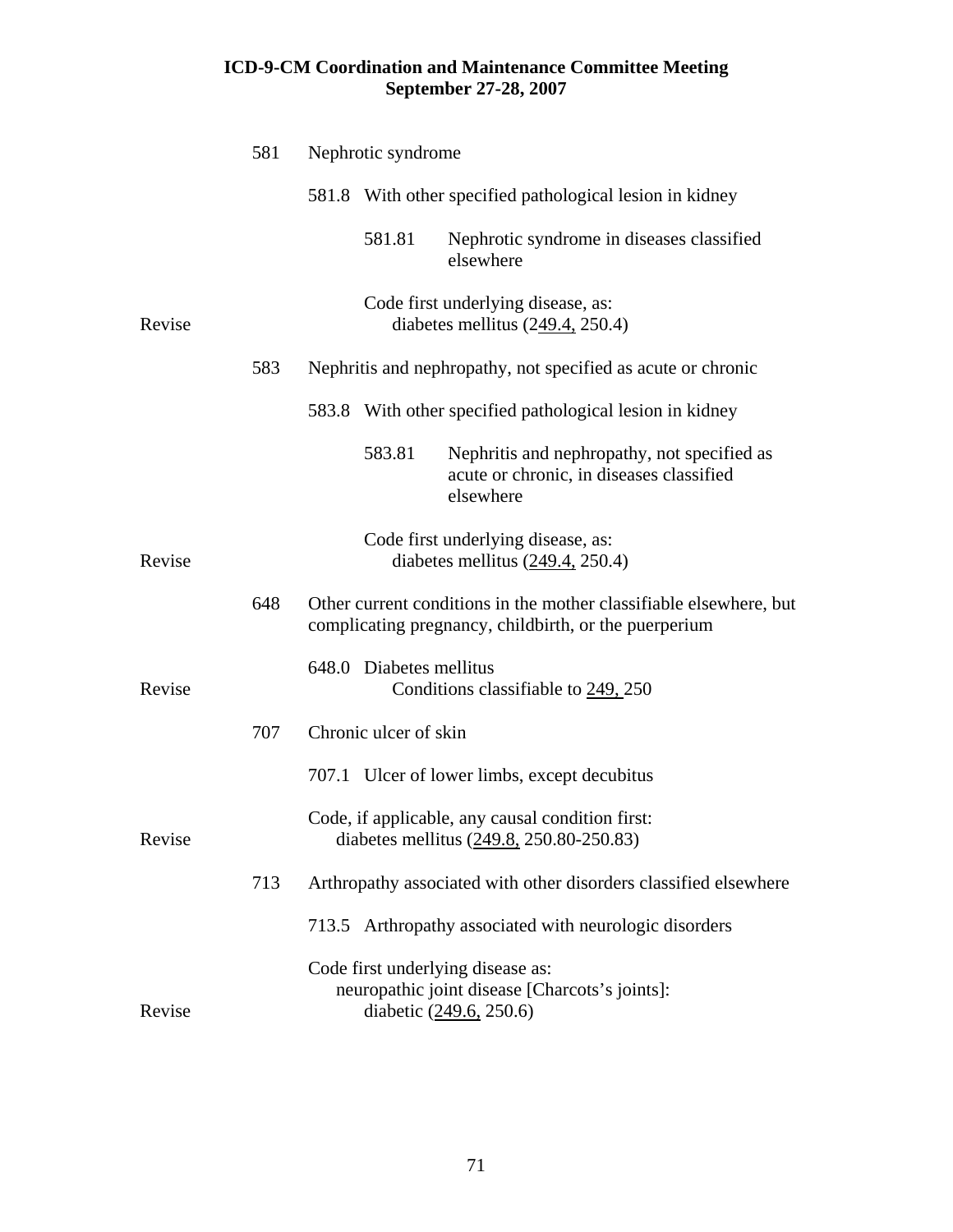|                  | 731 | Osteitis deformans and osteopathies associated with other<br>disorders classified elsewhere |
|------------------|-----|---------------------------------------------------------------------------------------------|
|                  |     | 731.8 Other bone involvement in diseases classified elsewhere                               |
| Revise           |     | Code first underlying disease as:<br>diabetes mellitus $(249.8, 250.8)$                     |
|                  | 751 | Other congenital anomalies of digestive system                                              |
|                  |     | 751.7 Anomalies of pancreas                                                                 |
| Revise<br>Delete |     | Excludes: diabetes mellitus: $(250.0-250.9)$<br>congenital (250.0-250.9)                    |
|                  | 790 | Nonspecific findings on examination of blood                                                |
|                  |     | 790.2 Abnormal glucose                                                                      |
| Revise           |     | Excludes: diabetes mellitus (249.0-249.9, 250.00-<br>250.93)                                |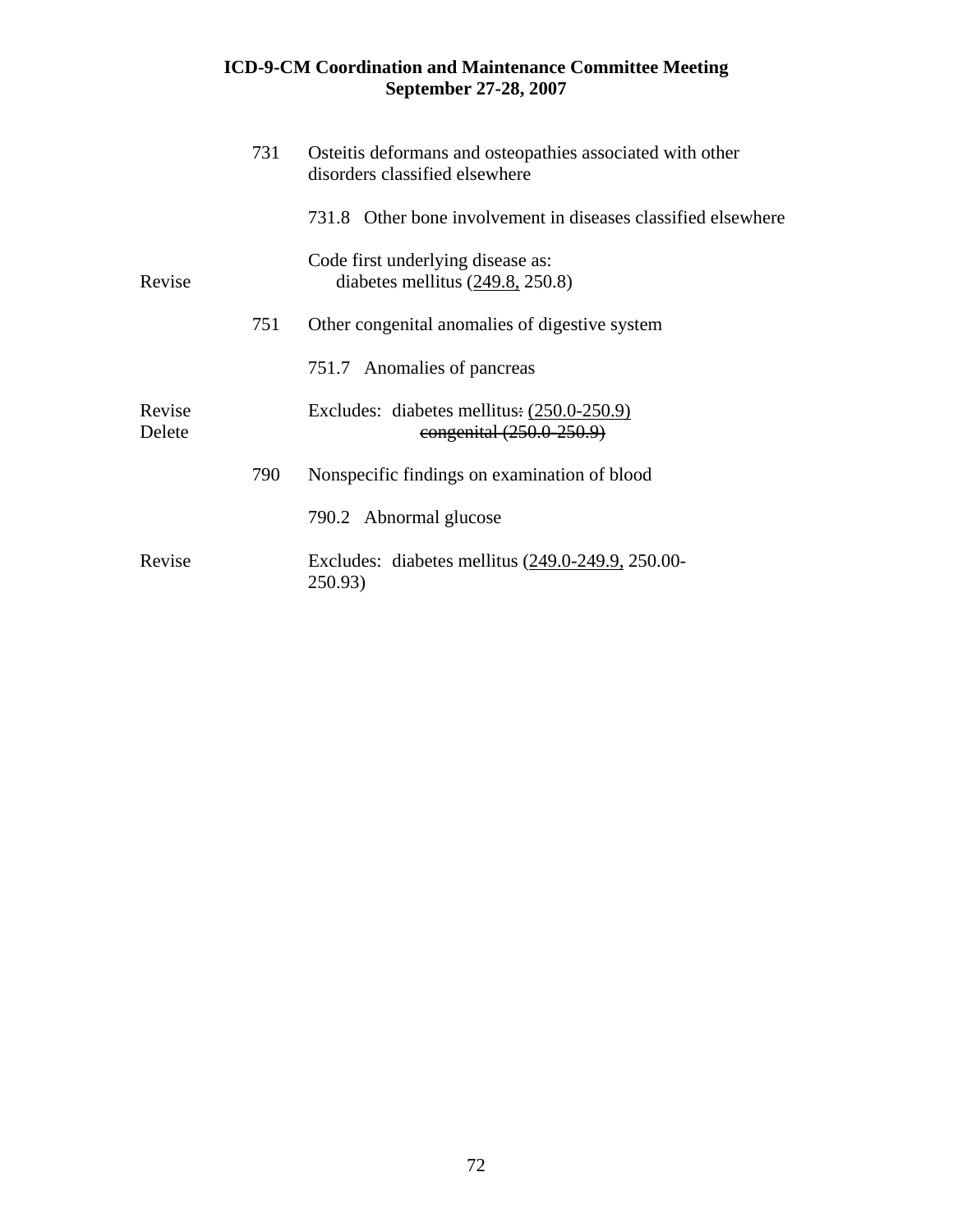### **Topic: Newborn Post-discharge Health Check**

The American Academy of Pediatrics (AAP) recommends that all otherwise healthy newborns that are discharged from the hospital less then 48 hours from delivery should be examined by their primary care provider within 2 days of that discharge.

The purpose of the follow-up visit is to:

• Weigh the infant; assess the infant's general health, hydration, and degree of jaundice; identify any new problems; review feeding pattern and technique, including observation of breastfeeding for adequacy of position, latch-on, and swallowing; and obtain historical evidence of adequate urination and defecation patterns for the infant.

• Assess quality of mother-infant interaction and details of infant behavior.

• Reinforce maternal or family education in infant care, particularly regarding infant feeding.

• Review the outstanding results of laboratory tests performed before discharge.

• Perform screening tests in accordance with state regulations and other tests that are clinically indicated, such as serum bilirubin.

• Verify the plan for health care maintenance, including a method for obtaining emergency services, preventive care and immunizations, periodic evaluations and physical examinations, and necessary screenings.

AAP raised the concern that existing codes do not adequately describe the reason for the encounter, including codes for the well child exam (V20.2), observation for other specified condition (V29.8) and other specified aftercare (V58.89). Therefore, AAP has asked that a new specific code be established for this type of visit.

|          | V20 |        | Health supervision of infant or child                                     |
|----------|-----|--------|---------------------------------------------------------------------------|
| Revise   |     |        | V20.2 Routine infant or child health checks                               |
| New code |     | V20.21 | Routine health check for newborn under 72<br>hours old                    |
| New code |     | V20.22 | Routine health check for newborn over 72 hours<br>old through 28 days old |
| New code |     | V20.29 | Other routine infant or child health check                                |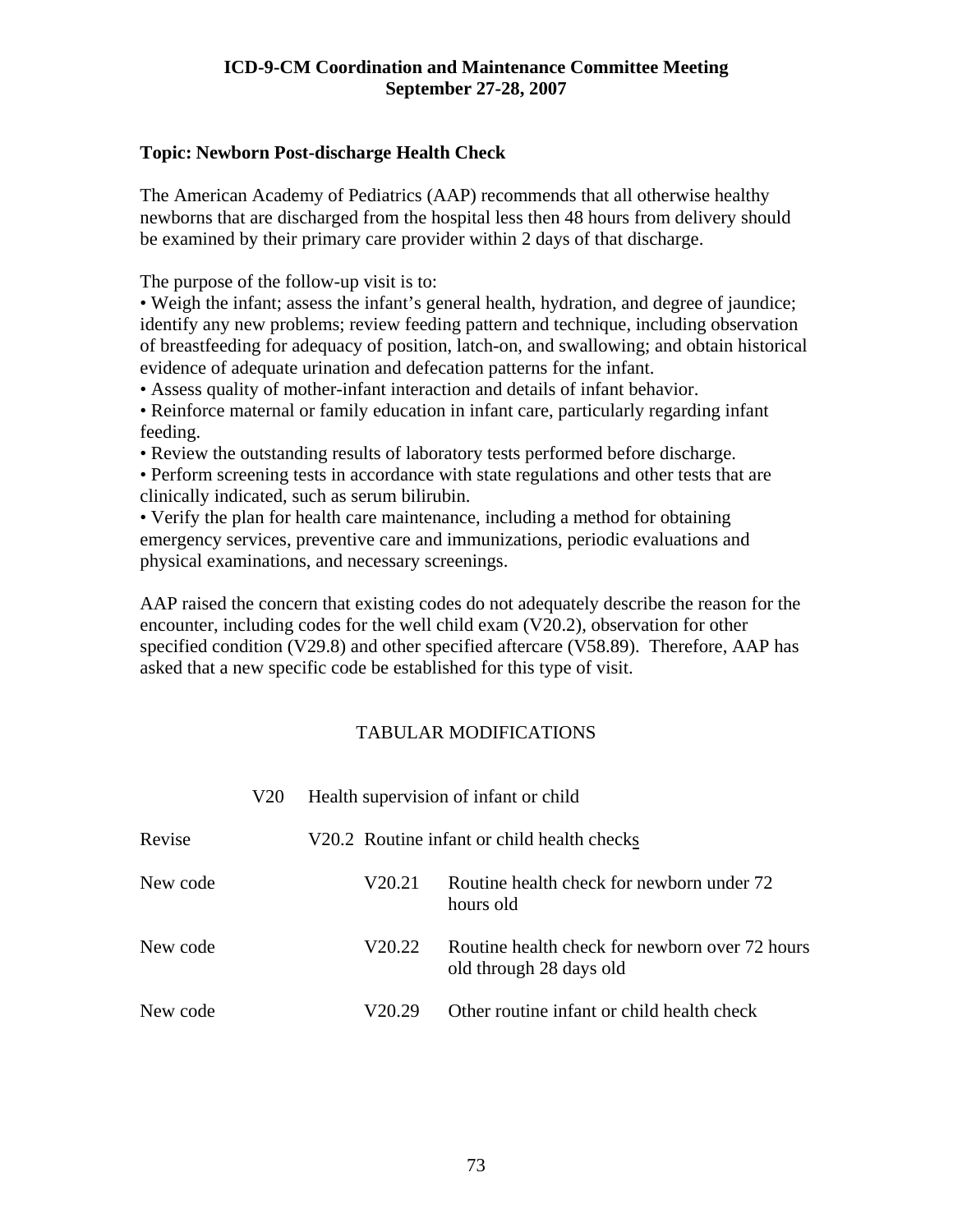#### **Topic: Androgen insensitivity syndromes**

The androgen insensitivity syndromes (AIS) are the most common reasons for male pseudohermaphroditism. All cases have an XY chromosome genotype. The range of presentation is from phenotypic female, to cases with ambiguous genitalia, incomplete virilization with hypospadias, and cases with small phallus and testes and infertility.

Complete androgen insensitivity syndrome has also been called testicular feminization, or Goldberg-Maxwell syndrome. Affected individuals frequently develop as normal females through childhood, and to adult appearance. In general, a vagina is present, but no uterus, and there is no menarche. This may be the first sign of this disorder. The testes may be undescended, or may descend to the inguinal area and be detected there. There is risk for testicular cancer, so the testes must be surgically removed.

In partial AIS there can be wide variety in presentation, ranging from severe hypospadias, and bifid scrotum, to essentially normal male phenotype with infertility, or there can be extreme undervirilization with apparently female phenotype, but potentially with appearance of clitoromegaly and labial fusion. Reifenstein syndrome is one form of partial AIS, with hypospadias, gynecomastia, and hypogonadism, along with postpuberty testicular atrophy and azoospermia.

This topic was proposed by the American Academy of Pediatrics. The current code for androgen insensitivity syndrome became effective October 2005. However, since the lack of androgen response may be partial or complete, AAP noted that it would be of value to further expand this code, to differentiate these conditions.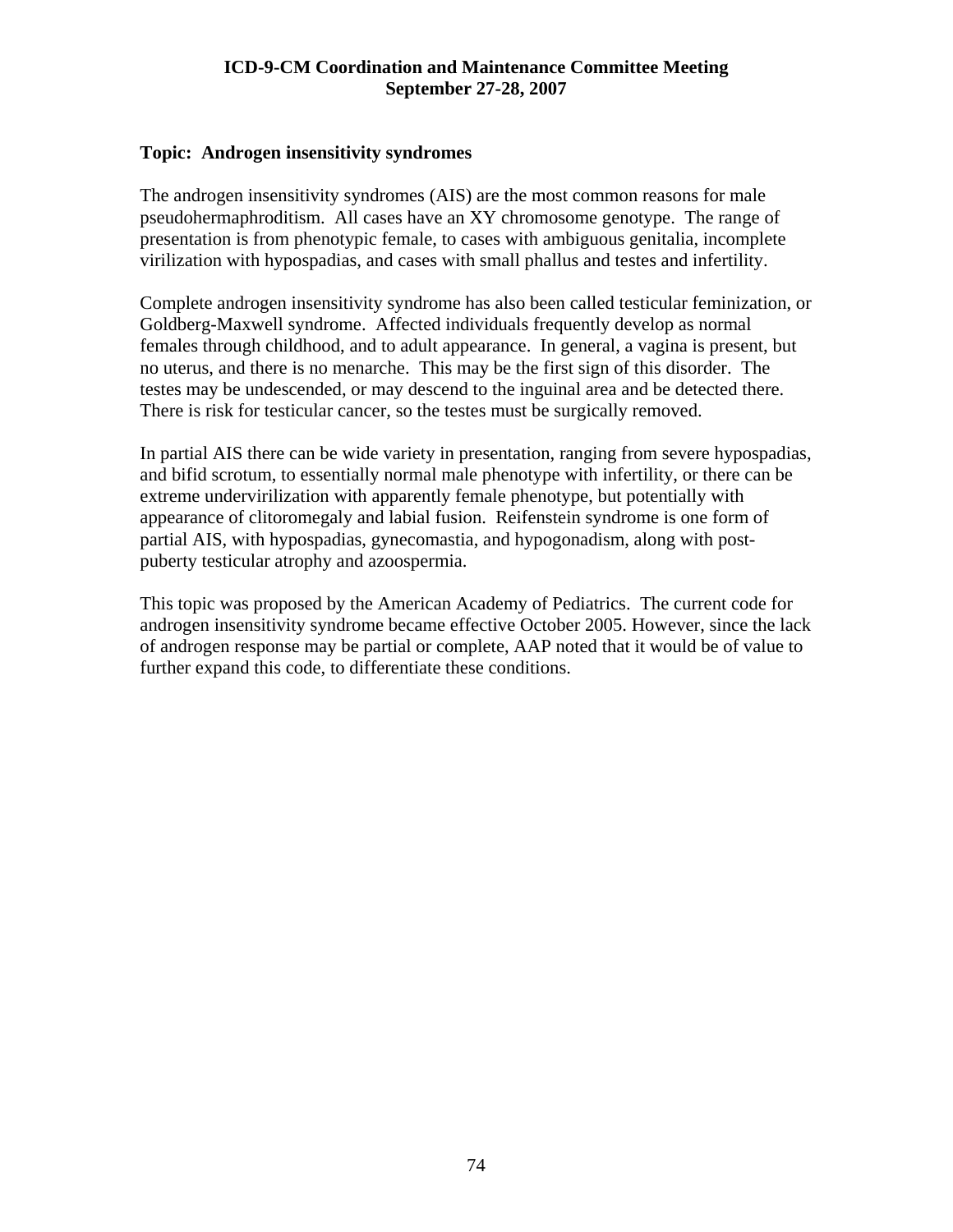|          | 257 | <b>Testicular dysfunction</b> |                                                                                                                           |
|----------|-----|-------------------------------|---------------------------------------------------------------------------------------------------------------------------|
|          |     |                               | 257.8 Other testicular dysfunction                                                                                        |
| Revise   |     |                               | Excludes: androgen insensitivity syndromes (259.50-259.52)                                                                |
|          | 259 | Other endocrine disorders     |                                                                                                                           |
| Delete   |     |                               | 259.5 Androgen insensitivity syndrome<br>Partial androgen insensitivity<br>Reifenstein syndrome                           |
| New code |     | 259.50                        | Androgen insensitivity, unspecified                                                                                       |
| New code |     | 259.51                        | Androgen insensitivity syndrome<br>Complete androgen insensitivity<br>de Quervain's syndrome<br>Goldberg-Maxwell Syndrome |
| New code |     | 259.52                        | Partial androgen insensitivity<br>Partial androgen insensitivity syndrome<br>Reifenstein syndrome                         |
|          | 752 |                               | Congenital anomalies of genital organs                                                                                    |
| Delete   |     |                               | Excludes: testicular feminization syndrome (259.5)                                                                        |
|          |     |                               | 752.7 Indeterminate sex and pseudohermaphroditism                                                                         |
| Add      |     |                               | Excludes: androgen insensitivity (259.50-259.52)<br>pseudohermaphroditism:                                                |
| Revise   |     |                               | testicular feminization syndrome $(259.50-259.52)$                                                                        |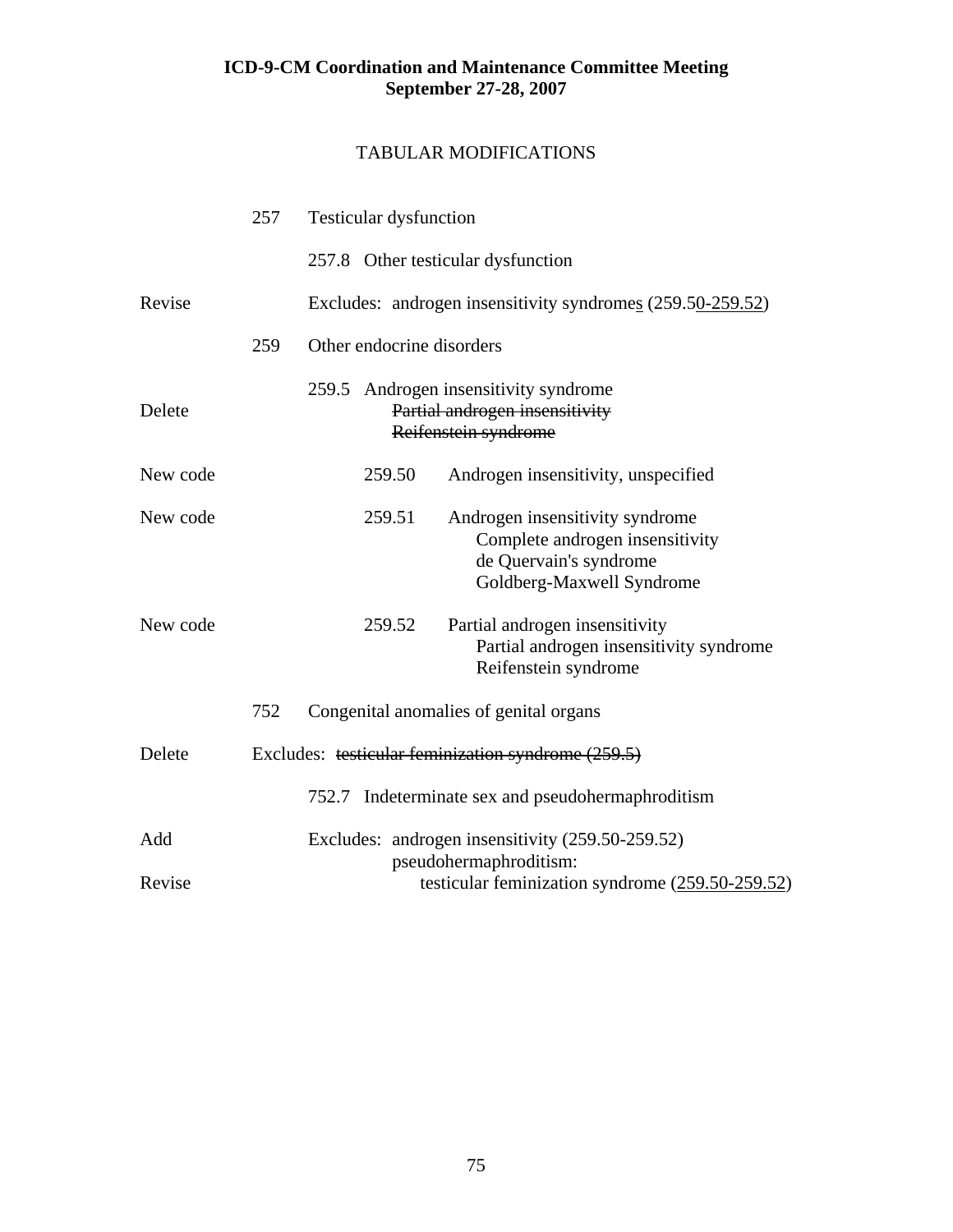### **Topic: Hungry bone syndrome**

Hungry bone syndrome occurs commonly after parathyroidectomy, for either primary or secondary hyperparathyroidism. It is characterized by hypocalcemia, and may also have hypophosphatemia and hypomagnesemia. The hypocalcemia usually resolves within 3 weeks, but in some cases can last for much longer, even years.

The pathophysiology of hungry bone syndrome is thought to usually involve an extended history of previously elevated levels of parathyroid hormone, with some related bone demineralization, potentially with osteoporosis. The subsequent change in parathyroid hormone levels to low or normal then result in the bone sequestering calcium ("hungry bone"), with resulting increased density of bone. The hungry bone syndrome may also occur after treatment for thyrotoxicosis.

This topic was raised subsequent to questions that came to the Editorial Advisory Board for Coding Clinic.

|          | 252 | Disorders of parathyroid gland           |
|----------|-----|------------------------------------------|
| Add      |     | Excludes: hungry bone syndrome $(275.5)$ |
|          | 275 | Disorders of mineral metabolism          |
| New code |     | 275.5 Hungry bone syndrome               |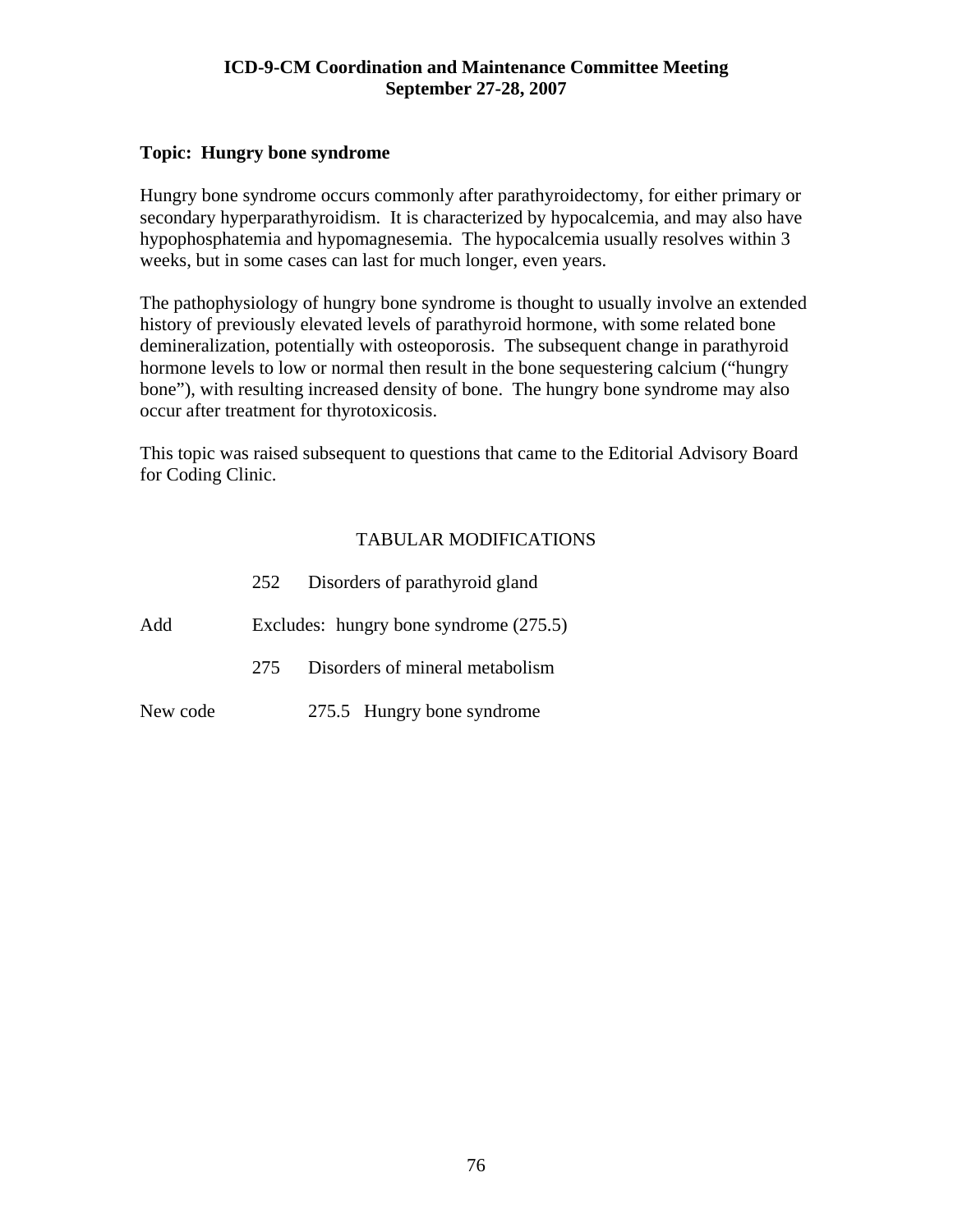## **Topic: Isolated Systolic Hypertension and Isolated Diastolic Hypertension**

Isolated systolic hypertension has been recognized to be critically important to treat and control. It is the leading cause of uncontrolled hypertension in people over 50 years old. The systolic blood pressure is the most significant predictor of cardiovascular mortality.

Essential hypertension commonly is the mixed systolic/diastolic form, where both the systolic and diastolic blood pressure is elevated. It could be helpful to explicitly identify where mixed systolic/diastolic essential hypertension occurs, and to differentiate it from cases with isolated systolic or isolated diastolic hypertension.

It can also be important to identify isolated diastolic hypertension. More recent studies have found it to relate to lower risk of cardiac disease.

The proposal to be able to identify isolated systolic hypertension, isolated diastolic hypertension, and mixed systolic/diastolic hypertension was from Steven A. Yarows, MD, FACP, the president elect of the Midwest chapter of the American Society of Hypertension. He also raised concerns about the misleading nature of code 401.1, Benign, essential hypertension, on the basis that it can have significant contribution to cardiac mortality.

Specific codes would make it much easier to determine the rate of control for hypertension, in its various different guises. It would increase the effectiveness of societies that work to teach practicing physicians the importance of controlling this deadly disease. Two options are being proposed.

| Option 1: | 401 |       | <b>Essential hypertension</b>                                                                  |
|-----------|-----|-------|------------------------------------------------------------------------------------------------|
| Revise    |     |       | 401.0 Malignant essential hypertension                                                         |
| Revise    |     | 401.1 | Benign essential hypertension                                                                  |
| New code  |     |       | 401.2 Isolated systolic essential hypertension<br>Isolated systolic hypertension               |
| New code  |     |       | 401.3 Isolated diastolic essential hypertension<br>Isolated diastolic hypertension             |
| New code  |     |       | 401.4 Mixed systolic/diastolic essential hypertension<br>Mixed systolic/diastolic hypertension |
| Revise    |     | 401.9 | Unspecified essential hypertension                                                             |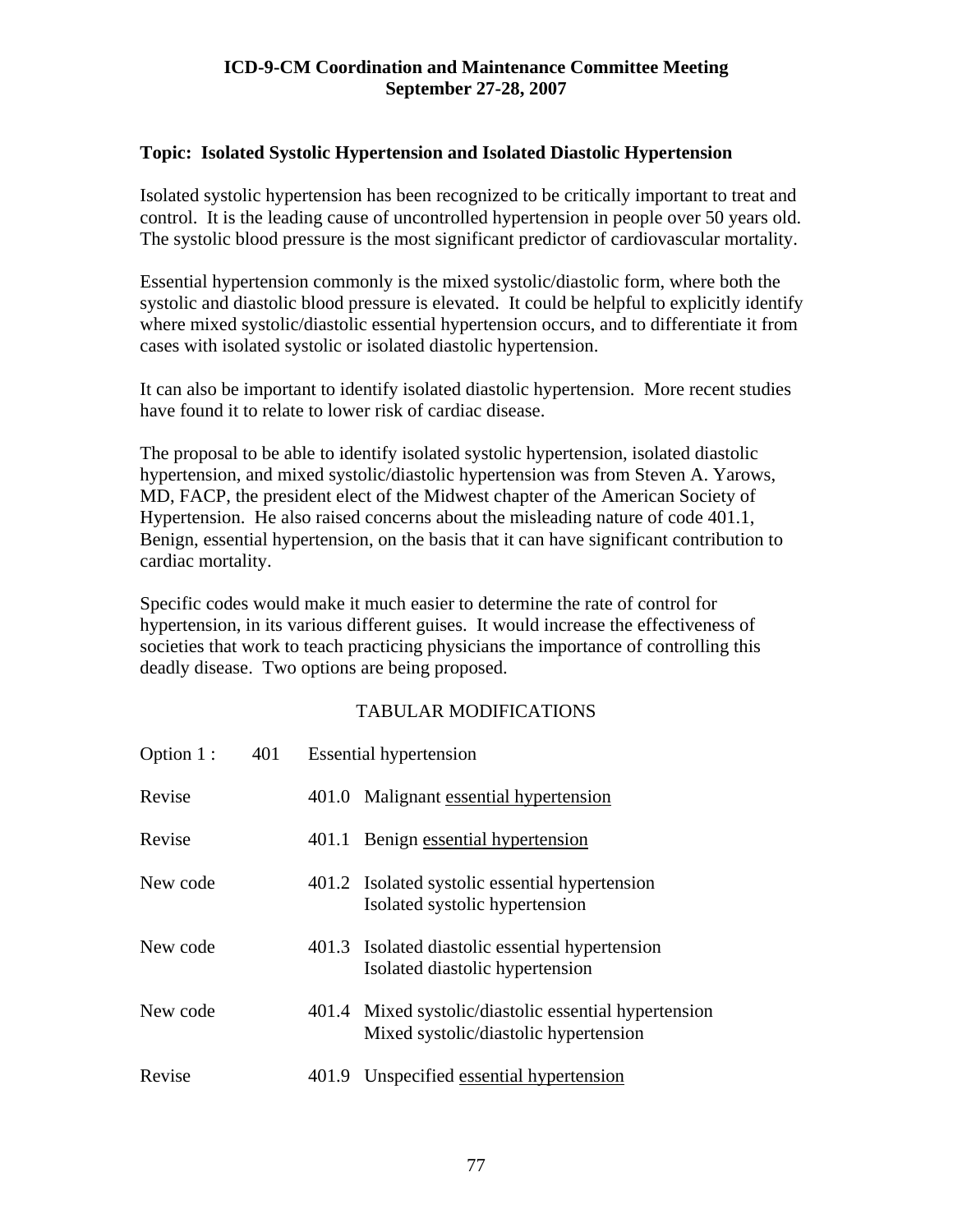| Option 2:              |     |       |                                                                                                                                                                                                                                       |
|------------------------|-----|-------|---------------------------------------------------------------------------------------------------------------------------------------------------------------------------------------------------------------------------------------|
| <b>New</b><br>category | 406 |       | Isolated and mixed hypertension                                                                                                                                                                                                       |
|                        |     |       | Code first the type of hypertension,<br>essential hypertension (401.0-401.9)<br>hypertensive heart disease (402-00-402.91)<br>hypertensive heart and chronic kidney disease (404.00-404.90)<br>secondary hypertension (405.01-405.99) |
| New code               |     | 406.1 | Isolated systolic hypertension                                                                                                                                                                                                        |
| New code               |     |       | 406.2 Isolated diastolic hypertension                                                                                                                                                                                                 |
| New code               |     | 406.3 | Mixed systolic/diastolic hypertension                                                                                                                                                                                                 |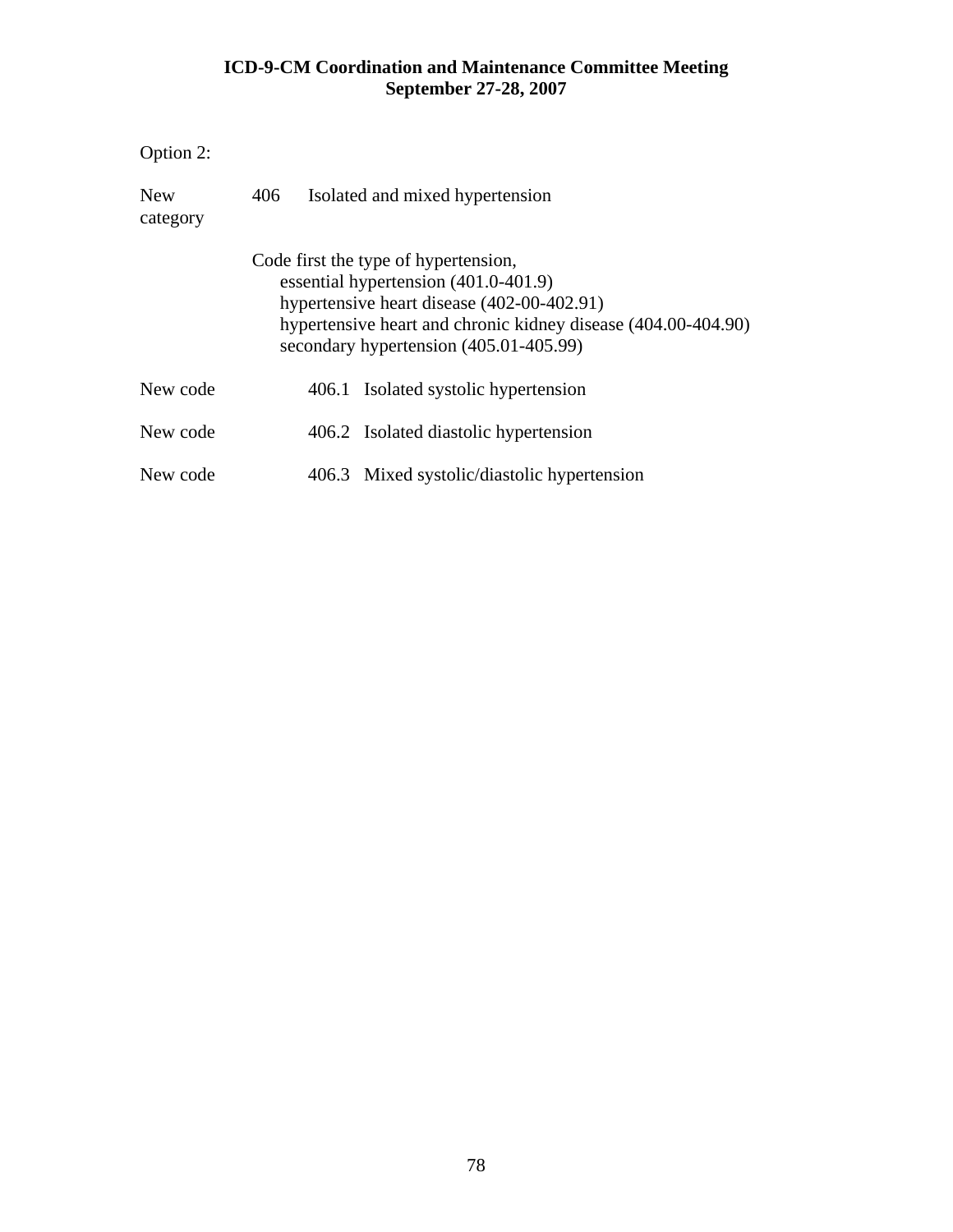# **Addenda**

## **Tabular**

|        | 151       | Malignant neoplasm of stomach                                                                                                |
|--------|-----------|------------------------------------------------------------------------------------------------------------------------------|
| Delete |           | Excludes: malignant stromal tumor of stomach (171.5)                                                                         |
|        | 152       | Malignant neoplasm of small intestine, including duodenum                                                                    |
| Delete |           | Excludes: malignant stromal tumor of small intestine (171.5)                                                                 |
| Delete | 171       | Malignant neoplasm of connective and other soft tissue<br>Includes: blood vessel<br>malignant stromal tumors                 |
| Revise | Excludes: | internal organs (except stromal tumors) - code to malignant neoplasm<br>of the site [e.g., leiomyosarcoma of stomach, 151.9] |
|        | 233       | Carcinoma in situ of breast and genitourinary system                                                                         |
| Revise |           | 233.1 Cervix uteri<br>Cervical intraepithelial glandular neoplasia grade III                                                 |
|        | 238       | Neoplasm of uncertain behavior of other and unspecified sites and<br>tissues                                                 |
|        |           | 238.7 Other lymphatic and hematopoietic tissues                                                                              |
| Delete |           | Excludes: myelofibrosis (289.83)                                                                                             |
|        | 250       | Diabetes mellitus                                                                                                            |
|        |           | 250.6 Diabetes with neurological manifestations                                                                              |
|        |           | Use additional code to identify manifestation, as:<br>diabetic                                                               |
| Revise |           | amyotrophy $(353.5)$                                                                                                         |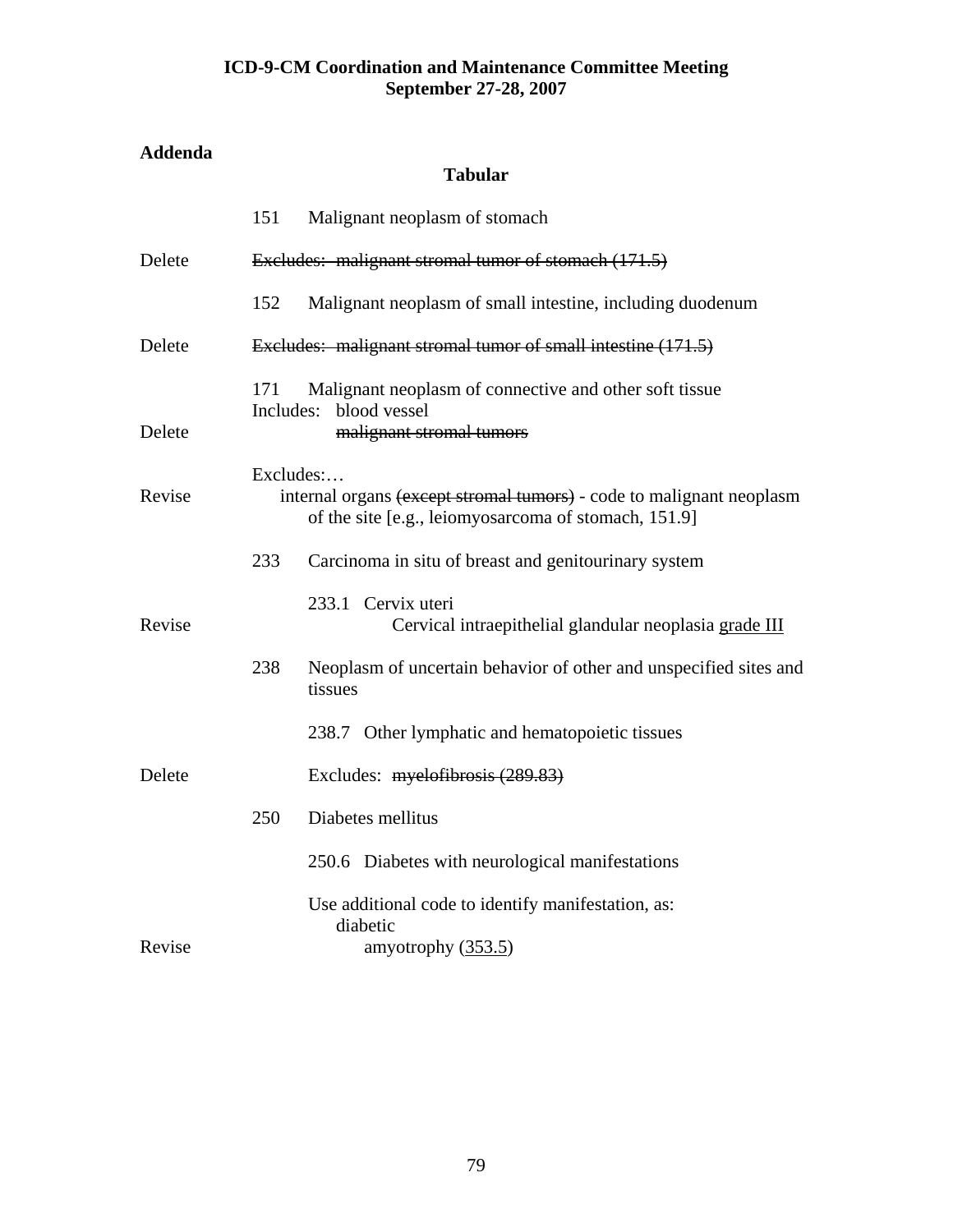|                  | 289 | Other diseases of blood and blood-forming organs                                                                                                         |
|------------------|-----|----------------------------------------------------------------------------------------------------------------------------------------------------------|
|                  |     | 289.8 Other specified diseases of blood and blood-forming organs                                                                                         |
|                  |     | 289.83<br>Myelofibrosis                                                                                                                                  |
| Add              |     | Use additional code for associated therapy-related<br>myelodysplastic syndrome, if applicable (238.72,<br>238.73)                                        |
| Add              |     | Use additional external cause code if due to anti-neoplastic<br>chemotherapy (E933.1)                                                                    |
|                  | 302 | Sexual and gender identity disorders                                                                                                                     |
| Revise           |     | 302.5 Trans-sexualism (errata for CD)                                                                                                                    |
|                  | 315 | Specific delays in development                                                                                                                           |
|                  |     | 315.3 Developmental speech or language disorder                                                                                                          |
| New code         |     | 315.34<br>Speech and language developmental delay due<br>to hearing loss                                                                                 |
| Delete           |     | Use additional code to identify type of hearing loss<br>$(389.00 - 389.9)$                                                                               |
|                  | 331 | Other cerebral degenerations                                                                                                                             |
| Revise<br>Revise |     | Use additional code, where applicable, to identify:<br>dementia with behavioral disturbance (294.11)<br>dementia without behavioral disturbance (294.10) |
|                  | 337 | Disorders of the autonomic nervous system                                                                                                                |
|                  |     | 337.2 Reflex sympathetic dystrophy                                                                                                                       |
| Add              |     | 337.20<br>Reflex sympathetic dystrophy, unspecified<br>Complex regional pain syndrome type I,<br>unspecified                                             |
| Add              |     | 337.21<br>Reflex sympathetic dystrophy of the upper limb<br>Complex regional pain syndrome type I of<br>the upper limb                                   |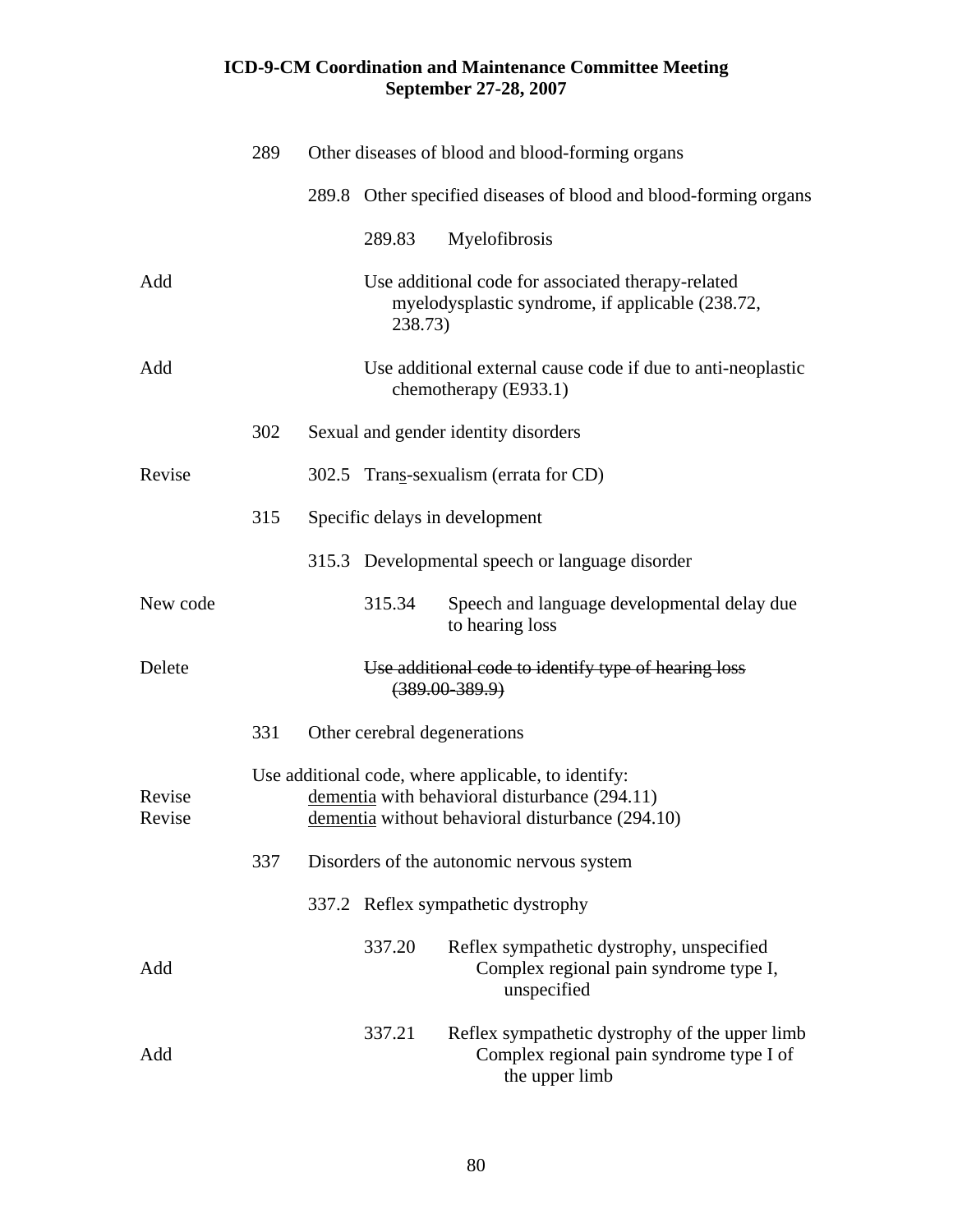| Add               |     | 337.22<br>Reflex sympathetic dystrophy of the lower limb<br>Complex regional pain syndrome type I of<br>the lower limb                |
|-------------------|-----|---------------------------------------------------------------------------------------------------------------------------------------|
| Add               |     | 337.29<br>Reflex sympathetic dystrophy of other specified<br>site<br>Complex regional pain syndrome type I of<br>other specified site |
|                   | 353 | Nerve root and plexus disorders                                                                                                       |
|                   |     | 353.1 Lumbosacral plexus lesions                                                                                                      |
| Delete            |     | Code first, if applicable, associated diabetes mellitus (250.6)                                                                       |
|                   |     | 353.5 Neuralgic amyotrophy                                                                                                            |
| Add               |     | Code first, if applicable, associated diabetes mellitus (250.6)                                                                       |
|                   | 354 | Mononeuritis of upper limb and mononeuritis multiplex                                                                                 |
| Add               |     | 354.4 Causalgia of upper limb<br>Complex regional pain syndrome type II of the upper<br>limb                                          |
| Add               |     | Excludes: complex regional pain syndrome type II of the lower<br>limb $(355.71)$                                                      |
|                   | 355 | Mononeuritis of lower limb                                                                                                            |
|                   |     | 355.7 Other mononeuritis of lower limb                                                                                                |
|                   |     | 355.71 Causalgia of lower limb                                                                                                        |
| Add               |     | Excludes: complex regional pain syndrome of upper limb<br>(354.4)                                                                     |
| Add               |     | Mononeuritis of unspecified site<br>355.9<br>Complex regional pain syndrome NOS                                                       |
| Add<br>Add<br>Add |     | Excludes: complex regional pain syndrome<br>lower limb $(355.71)$<br>upper limb $(354.4)$                                             |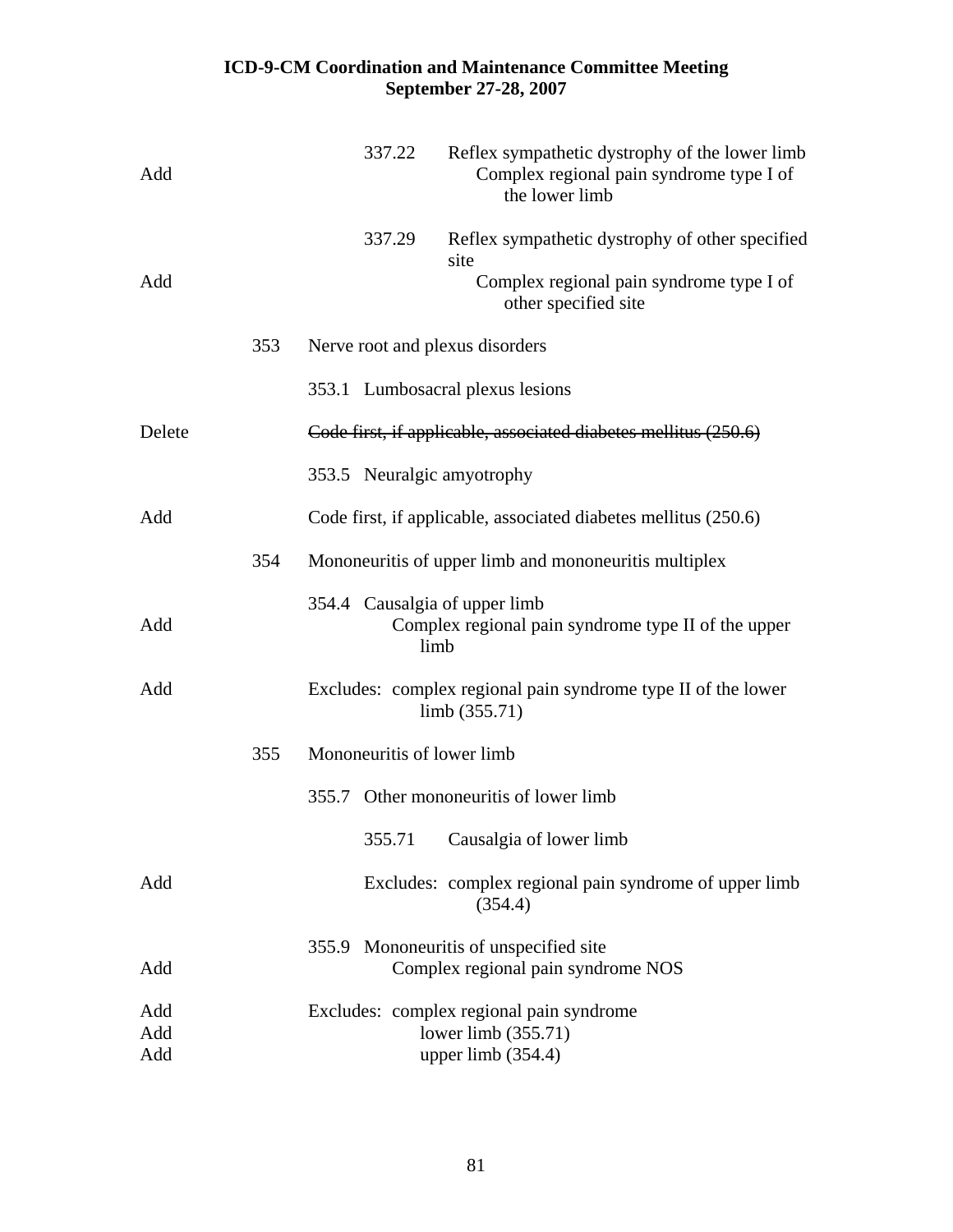|        | 358 |          | Myoneural disorders |                                                                                                             |
|--------|-----|----------|---------------------|-------------------------------------------------------------------------------------------------------------|
|        |     |          |                     | 358.1 Myasthenic syndromes in diseases classified elsewhere                                                 |
| Revise |     |          |                     | Code first underlying disease, as:<br>botulism (005.1, 040.41, 040.42)                                      |
|        | 365 | Glaucoma |                     |                                                                                                             |
|        |     |          |                     | 365.4 Glaucoma associated with congenital anomalies,<br>dystrophies, and systemic syndromes                 |
|        |     |          | 365.41              | Glaucoma associated with chamber angle<br>anomalies                                                         |
| Delete |     |          |                     | Code first associated disorder, as:<br>Axenfeld's anomaly (743.44)<br>Rieger's anomaly or syndrome (743.44) |
|        |     |          | 365.42              | Glaucoma associated with anomalies of iris                                                                  |
| Delete |     |          |                     | Code first associated disorder, as:<br>aniridia (743.45)                                                    |
|        |     |          |                     | essential iris atrophy (364.51)                                                                             |
|        |     |          | 365.43              | Glaucoma associated with other anterior<br>segment anomalies                                                |
| Delete |     |          |                     | Code first associated disorder, as:<br>microcornea (743.41)                                                 |
|        |     | 365.5    |                     | Glaucoma associated with disorders of the lens                                                              |
|        |     |          | 365.51              | Phacolytic glaucoma                                                                                         |
| Delete |     |          | (366.18)            | Use additional code for associated hypermature cataract                                                     |
|        |     |          | 365.52              | Pseudoexfoliation glaucoma                                                                                  |
| Delete |     |          |                     | Use additional code for associated pseudoexfoliation of<br>eapsule (366.11)                                 |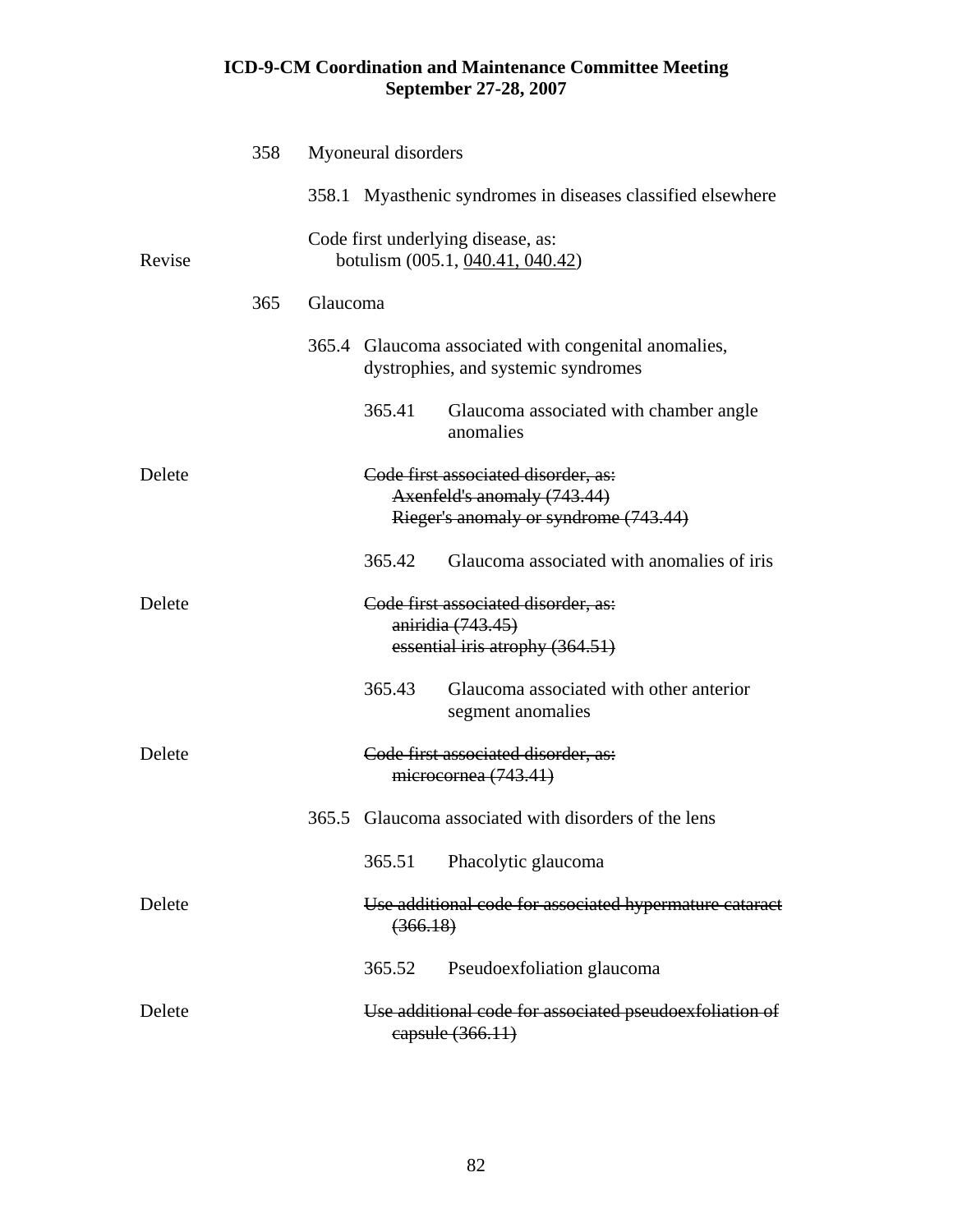|        |     |          | 365.59 | Glaucoma associated with other lens disorders                                                                                                              |
|--------|-----|----------|--------|------------------------------------------------------------------------------------------------------------------------------------------------------------|
| Delete |     |          |        | Use additional code for associated disorder, as:<br>dislocation of lens (379.33-379.34)<br>spherophakia (743.36)                                           |
|        |     |          |        | 365.6 Glaucoma associated with other ocular disorders                                                                                                      |
|        |     |          | 365.61 | Glaucoma associated with pupillary block                                                                                                                   |
| Delete |     |          |        | Use additional code for associated disorder, as:<br>seclusion of pupil [iris bombé] (364.74)                                                               |
|        |     |          | 365.62 | Glaucoma associated with ocular inflammations                                                                                                              |
| Delete |     |          |        | Use additional code for associated disorder, as:<br>glaucomatocyclitic crises (364.22)<br>iridocyclitis (364.0-364.3)                                      |
|        |     |          | 365.63 | Glaucoma associated with vascular disorders                                                                                                                |
| Delete |     |          |        | Use additional code for associated disorder, as:<br>central retinal vein occlusion (362.35)<br>hyphema (364.41)                                            |
|        |     |          | 365.64 | Glaucoma associated with tumors or cysts                                                                                                                   |
| Delete |     |          |        | Use additional code for associated disorder, as:<br>benign neoplasm $(224.0-224.9)$<br>epithelial down-growth (364.61)<br>malignant neoplasm (190.0-190.9) |
|        |     |          |        | 365.65 Glaucoma associated with ocular trauma                                                                                                              |
| Delete |     |          |        | Use additional code for associated condition, as:<br>contusion of globe (921.3)<br>recession of chamber angle (364.77)                                     |
|        | 366 | Cataract |        |                                                                                                                                                            |
|        |     |          |        | 366.4 Cataract associated with other disorders                                                                                                             |
|        |     |          | 366.43 | Myotonic cataract                                                                                                                                          |
| Revise |     |          |        | Code first underlying disorder (359.21-359.29)                                                                                                             |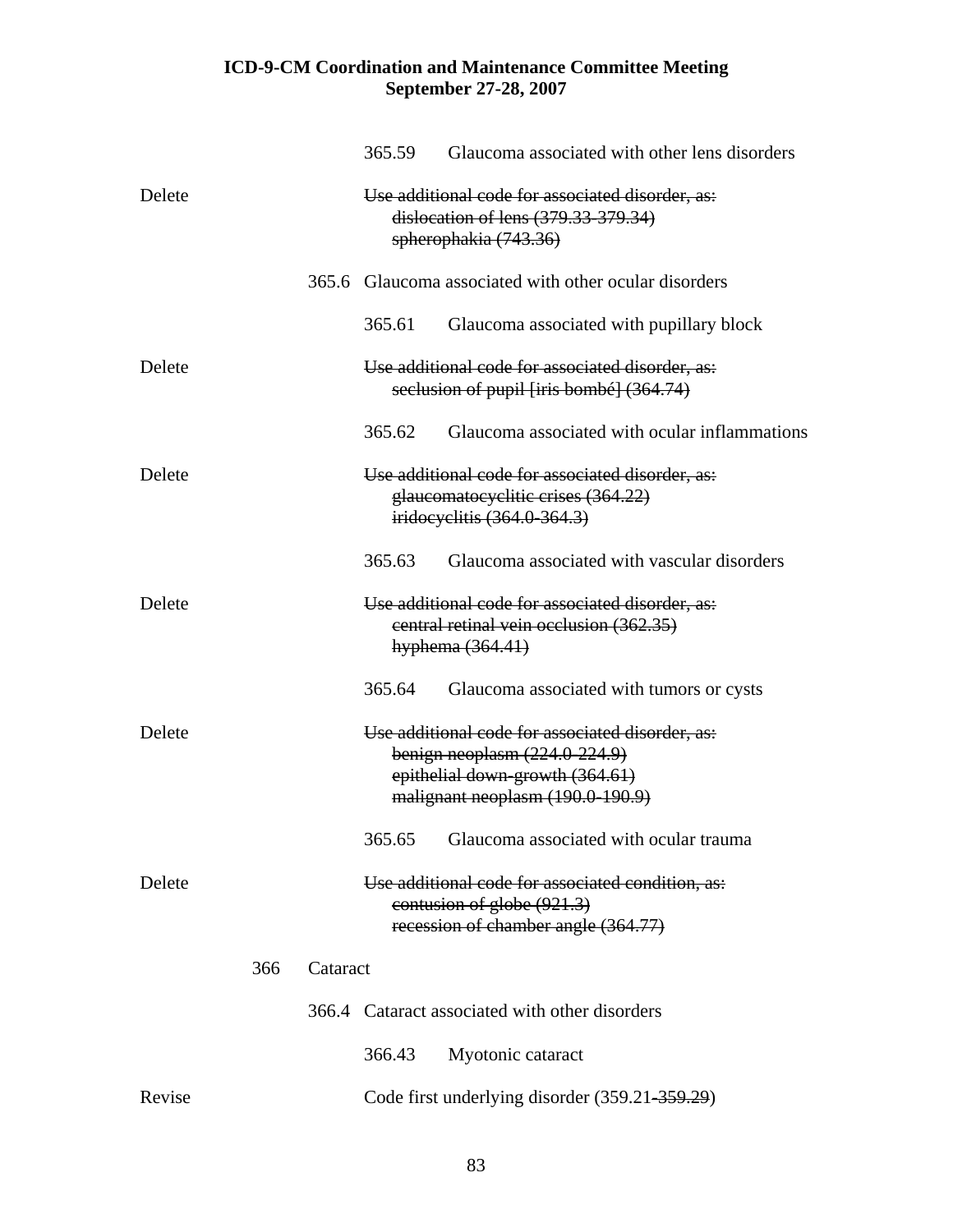|                   | 386 | Vertiginous syndromes and other disorders of vestibular system                                                                                                                                                |
|-------------------|-----|---------------------------------------------------------------------------------------------------------------------------------------------------------------------------------------------------------------|
| Revise<br>Revise  |     | 386.0 Ménière's disease<br>Ménière's syndrome or vertigo                                                                                                                                                      |
| Revise<br>Revise  |     | 386.00<br>Ménière's disease, unspecified<br>Ménière's disease (active)                                                                                                                                        |
| Revise            |     | 386.01<br>Active Ménière's disease, cochleovestibular                                                                                                                                                         |
| Revise            |     | 386.02<br>Active Ménière's disease, cochlear                                                                                                                                                                  |
| Revise            |     | 386.03<br>Active Ménière's disease, vestibular                                                                                                                                                                |
| Revise<br>Revise  |     | 386.04<br>Inactive Ménière's disease<br>Ménière's disease in remission                                                                                                                                        |
|                   | 415 | Acute pulmonary heart disease                                                                                                                                                                                 |
|                   |     | 415.11<br>Iatrogenic pulmonary embolism and infarction                                                                                                                                                        |
| Add               |     | Use additional code for associated septic pulmonary embolism, if<br>applicable, 415.12                                                                                                                        |
|                   | 525 | Other diseases and conditions of the teeth and supporting<br>structures                                                                                                                                       |
|                   |     | 525.7 Endosseous dental implant failure                                                                                                                                                                       |
| Add<br>Add<br>Add |     | Osseointegration failure of dental implant<br>525.71<br>Failure of dental implant due to infection<br>Failure of dental implant due to<br>unintentional loading<br>Failure of dental implant osseointegration |
| Add               |     | due to premature loading<br>Failure of dental implant to osseointegrate                                                                                                                                       |
| Add               |     | prior to intentional prosthetic loading<br>Post-osseointegration biological failure of dental<br>525.72<br>implant<br>Failure of dental implant to osseointegrate                                             |
| Add               |     | prior to intentional prosthetic loading<br>525.73<br>Post-osseointegration mechanical failure of<br>dental implant<br>Mechanical failure of dental implant NOS                                                |
|                   |     |                                                                                                                                                                                                               |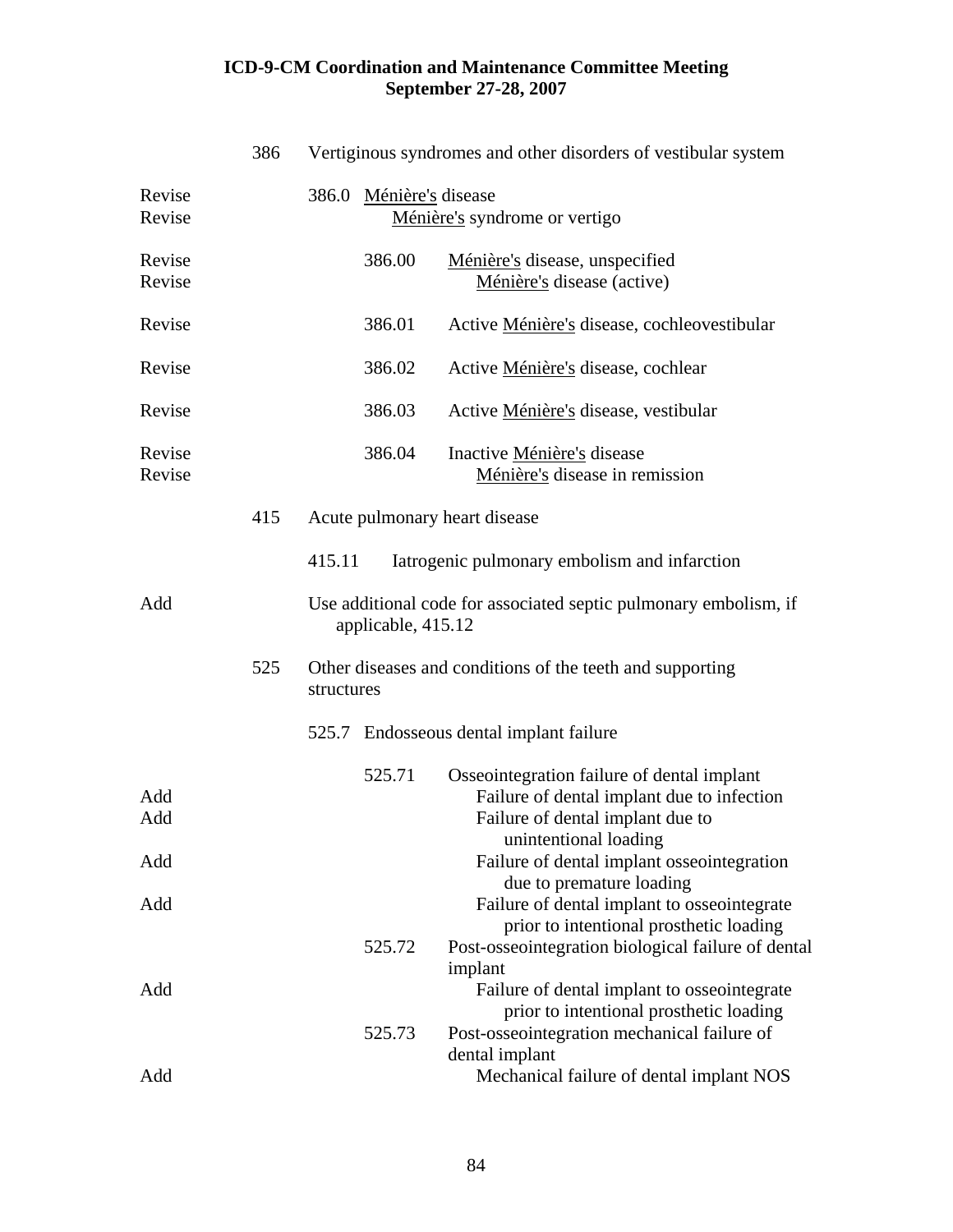|        | 584 | Acute renal failure                                                                                                                      |
|--------|-----|------------------------------------------------------------------------------------------------------------------------------------------|
| Revise |     | 584.9 Acute renal failure, with unspecified type of lesion                                                                               |
|        | 640 | Hemorrhage in early pregnancy                                                                                                            |
| Revise |     | Requires fifth digit; valid digits are in [brackets] under each code. See<br>beginning of section 640-649 for definitions.               |
|        | 641 | Antepartum hemorrhage, abruptio placentae, and placenta previa                                                                           |
| Revise |     | Requires fifth digit; valid digits are in [brackets] under each code. See<br>beginning of section 640-649 for definitions.               |
|        | 642 | Hypertension complicating pregnancy, childbirth, and the<br>puerperium                                                                   |
| Revise |     | Requires fifth digit; valid digits are in [brackets] under each code. See<br>beginning of section $640-649$ for definitions.             |
|        | 643 | Excessive vomiting in pregnancy                                                                                                          |
| Revise |     | Requires fifth digit; valid digits are in [brackets] under each code. See<br>beginning of section 640-649 for definitions.               |
|        | 644 | Early or threatened labor                                                                                                                |
| Revise |     | Requires fifth digit; valid digits are in [brackets] under each code. See<br>beginning of section 640-649 for definitions.               |
|        | 645 | Late pregnancy                                                                                                                           |
| Revise |     | Requires fifth digit; valid digits are in [brackets] under each code. See<br>beginning of section 640-649 for definitions.               |
|        | 646 | Other complications of pregnancy, not elsewhere classified                                                                               |
| Revise |     | Requires fifth digit; valid digits are in [brackets] under each code. See<br>beginning of section $640-649$ for definitions.             |
|        | 647 | Infectious and parasitic conditions in the mother classifiable<br>elsewhere, but complicating pregnancy, childbirth, or the              |
| Revise |     | puerperium<br>Requires fifth digit; valid digits are in [brackets] under each code. See<br>beginning of section 640-649 for definitions. |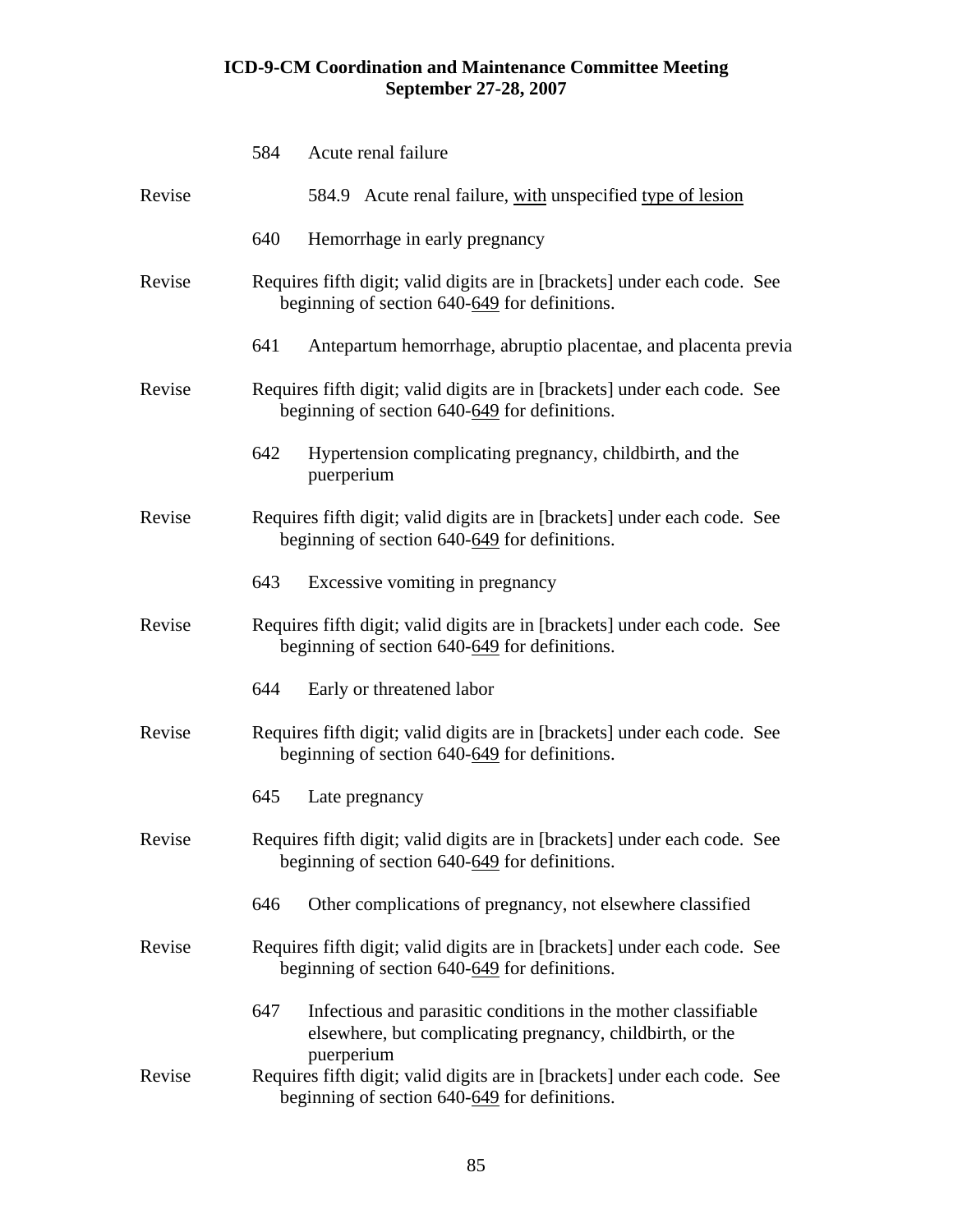|                          | 648 | Other current conditions in the mother classifiable elsewhere, but<br>complicating pregnancy, childbirth, or the puerperium                                  |
|--------------------------|-----|--------------------------------------------------------------------------------------------------------------------------------------------------------------|
| Revise                   |     | Requires fifth digit; valid digits are in [brackets] under each code. See<br>beginning of section 640-649 for definitions.                                   |
|                          | 649 | Other conditions or status of the mother complicating pregnancy,<br>childbirth, or the puerperium                                                            |
| Add                      |     | Requires fifth digit; valid digits are in [brackets] under each code. See<br>beginning of section 640-649 for definitions.                                   |
|                          | 746 | Other congenital anomalies of heart                                                                                                                          |
|                          |     | 746.8 Other specified anomalies of heart                                                                                                                     |
| Add                      |     | 746.84<br>Obstructive anomalies of heart, NEC<br>Shone's syndrome                                                                                            |
| Add<br>Add<br>Add<br>Add |     | Use additional code for associated anomalies, such as:<br>coarctation of aorta (747.10)<br>congenital mitral stenosis (746.5)<br>subaortic stenosis (746.81) |
|                          | 771 | Infections specific to the perinatal period                                                                                                                  |
|                          |     | 771.8 Other infections specific to the perinatal period                                                                                                      |
|                          |     | 771.81 Septicemia [sepsis] of newborn                                                                                                                        |
| Add                      |     | Use additional codes to identify severe sepsis (995.92) and<br>any associated acute organ dysfunction                                                        |
| Add                      | 797 | Senility without mention of psychosis<br>Frailty                                                                                                             |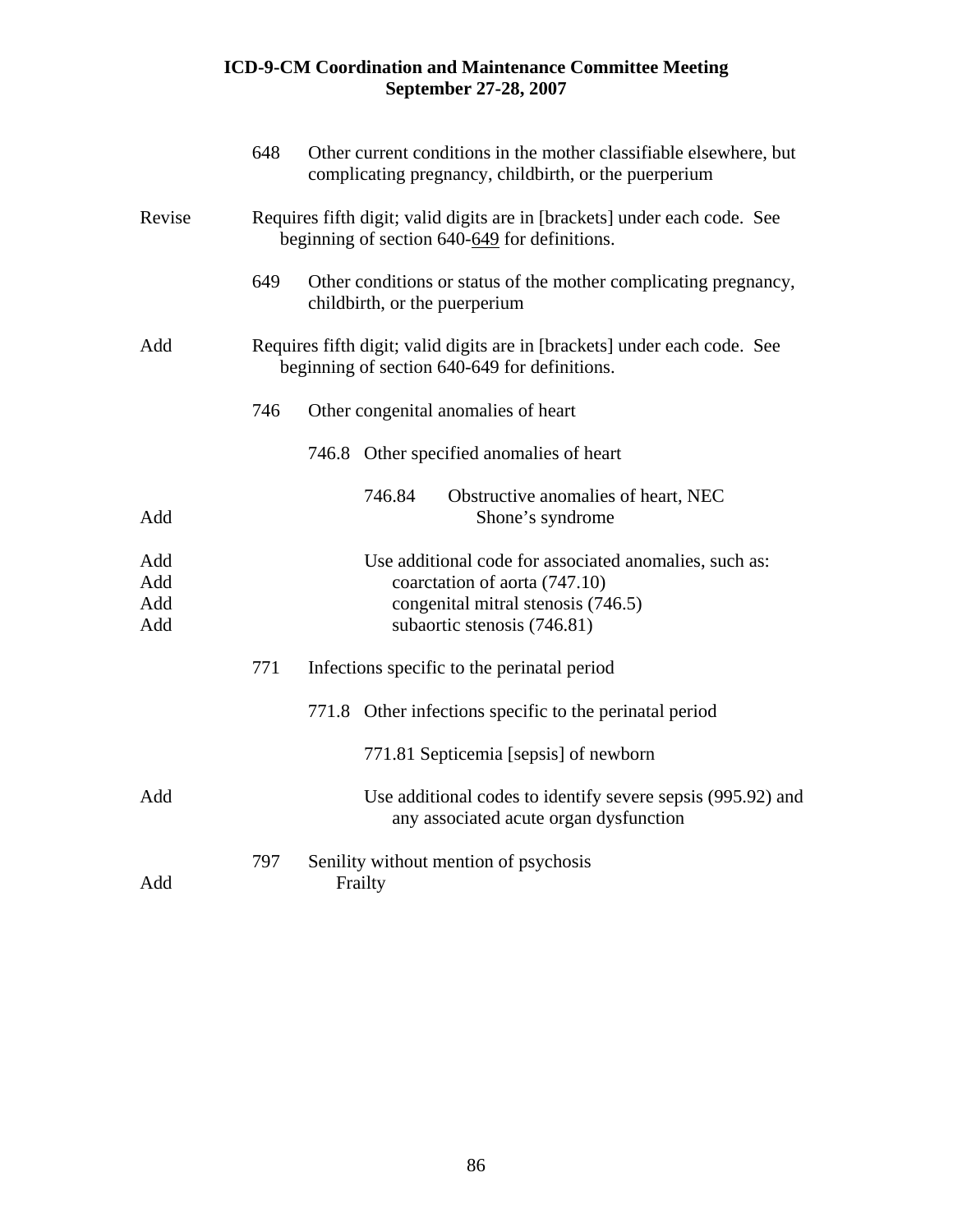|                   | 995 |                       |          | Certain adverse effects not elsewhere classified                                                                                |
|-------------------|-----|-----------------------|----------|---------------------------------------------------------------------------------------------------------------------------------|
|                   |     |                       |          | 995.9 Systemic inflammatory response syndrome (SIRS)                                                                            |
|                   |     |                       | 995.92   | Severe sepsis                                                                                                                   |
|                   |     |                       | such as: | Use additional code to specify acute organ dysfunction,                                                                         |
| Add<br>Add<br>Add |     |                       |          | acute respiratory insufficiency (518.82)<br>acute vascular insufficiency of intestine (557.0)<br>necrosis of intestines (557.0) |
|                   |     |                       | 995.94   | Systemic inflammatory response syndrome due<br>to non-infectious process with acute organ<br>dysfunction                        |
|                   |     |                       | such as: | Use additional code to specify acute organ dysfunction,                                                                         |
| Add<br>Add<br>Add |     |                       |          | acute respiratory insufficiency (518.82)<br>acute vascular insufficiency of intestine (557.0)<br>necrosis of intestines (557.0) |
|                   | 996 |                       |          | Complications peculiar to certain specified procedures                                                                          |
|                   |     |                       |          | 996.6 Infection and inflammatory reaction due to internal<br>prosthetic device, implant, and graft                              |
|                   |     |                       | 996.62   | Due to vascular device, implant and graft                                                                                       |
| Add               |     |                       |          | Excludes: infection due to:<br>umbilical venous catheter (999.31)                                                               |
|                   | 998 |                       |          | Other complications of procedures, NEC                                                                                          |
| Add               |     |                       |          | 998.3 Disruption of operation wound<br>Disruption of postprocedural wound closure or post-<br>traumatic wound repair            |
|                   | 999 |                       |          | Complications of medical care, not elsewhere classified                                                                         |
|                   |     | 999.3 Other infection | 999.31   | Infection due to central venous catheter                                                                                        |
| Revise            |     |                       |          | Catheter-related bloodstream infection<br>(CRBSI) NOS                                                                           |
| Add               |     |                       |          | Umbilical venous catheter                                                                                                       |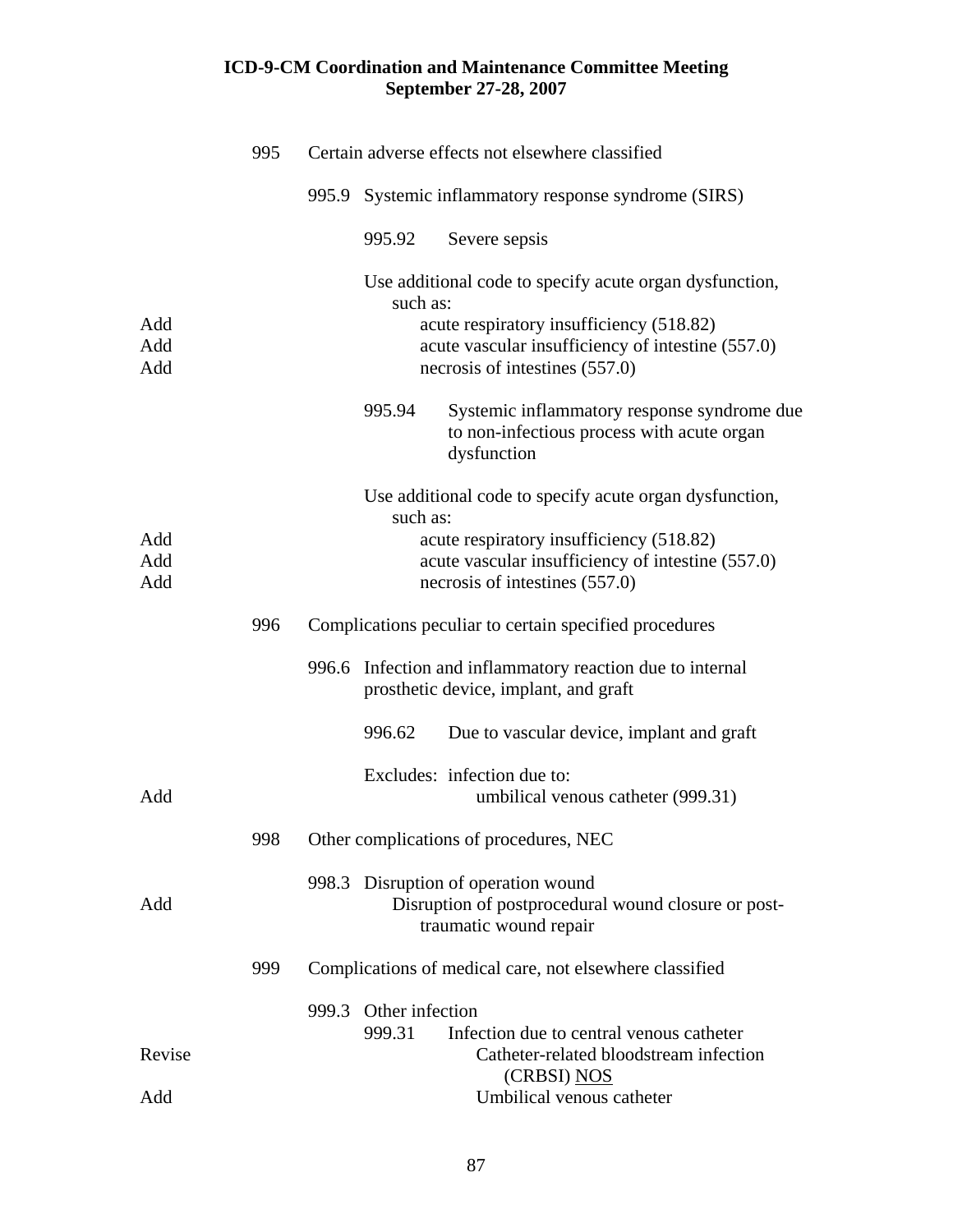| Revise |     |             |        | PERSONS WITH POTENTIAL HEALTH HAZARDS RELATED TO<br>PERSONAL AND FAMILY HISTORY (V10-V19)            |
|--------|-----|-------------|--------|------------------------------------------------------------------------------------------------------|
|        | V15 |             |        | Other personal history presenting hazards to health                                                  |
| Revise |     |             |        | V15.2 Surgery to other major organs                                                                  |
|        | V64 | carried out |        | Persons encountering health services for specific procedures, not                                    |
|        |     |             |        | V64.0 Vaccination not carried out                                                                    |
|        |     |             | V64.05 | Vaccination not carried out because of caregiver<br>refusal                                          |
| Add    |     |             |        | Excludes: vaccination not carried out because of caregiver<br>refusal for religious reasons (V64.07) |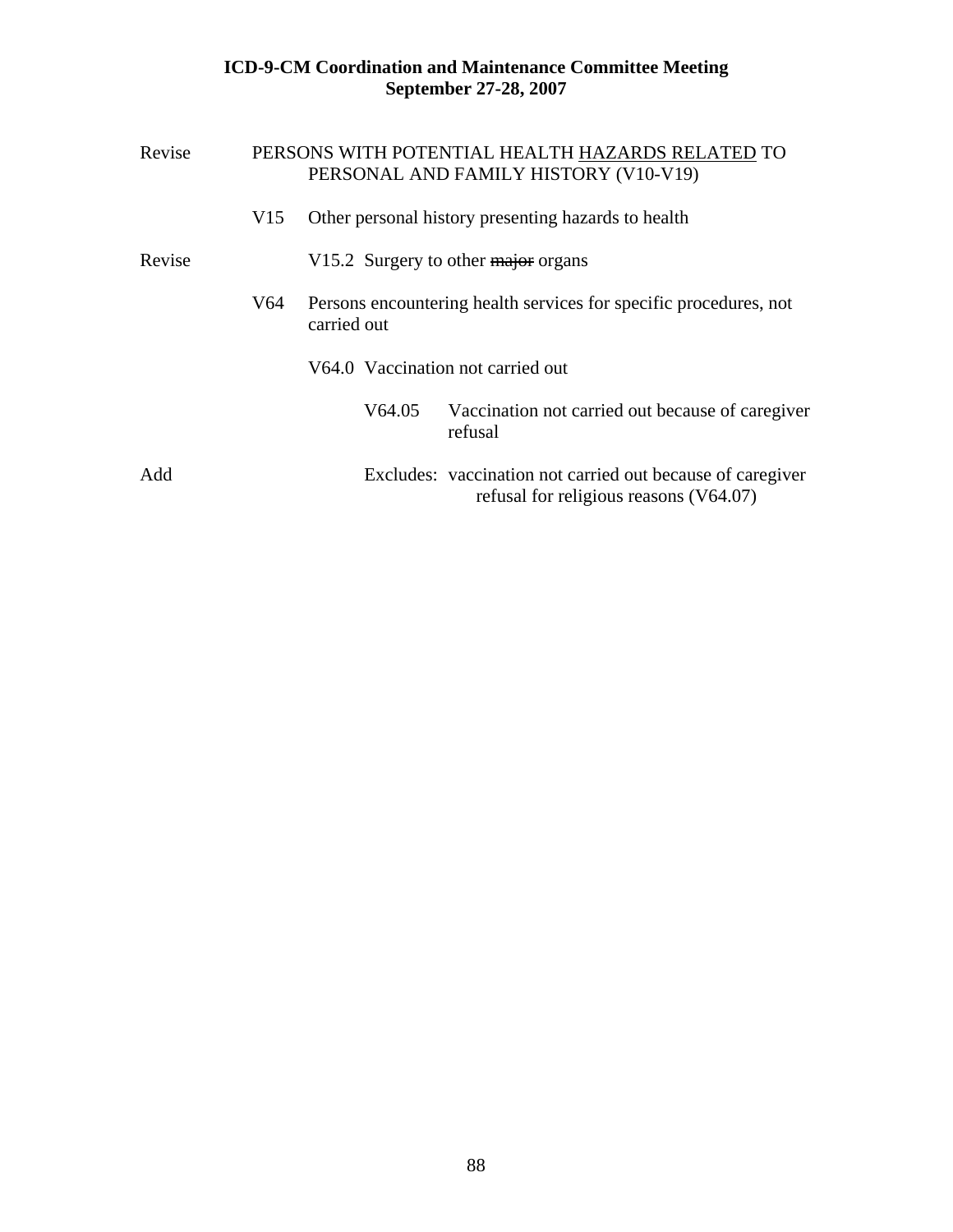General tabular modifications:

Common fifth digit subclassification- identify each code affected, for example:

The following fifth-digit subclassification is for use with categories 010-018:

- 0 unspecified
- 1 bacteriological or histological examination not done
- 2 bacteriological or histological examination unknown (at present)
- 3 tubercle bacilli found (in sputum) by microscopy
- 4 tubercle bacilli not found (in sputum) by microscopy, but found by bacterial culture
- 5 tubercle bacilli not found by bacteriological examination, but tuberculosis confirmed histologically
- 6 tubercle bacilli not found by bacteriological or histological examination, but tuberculosis confirmed by other methods [inoculation of animals]
- 010 Primary tuberculous infection

Requires fifth digit. See beginning of section 010-018 for codes and definitions.

010.0 Primary tuberculous infection

Add  $[0-6]$ 

Categories affected (not every code in every category affected):

010-018, 045, 070, 115, 200-208, 242, 250, 295, 296, 299, 303-305, 312, 342, 345, 346, 403,404, 410, 433, 434, 493, 531-535, 550, 574, 634-637, 741, 764, 765, 789, 800, 801, 803-805, 807, 810, 811, 814-816, 823, 831-835, 838, 851-854, 864-866, 868, 880-881, 941-945 (there are notes and brackets in the OB chapter and certain 700 codes, and 948), V30

This can be done with the external cause codes are well, transport accidents.  $4<sup>th</sup>$  digit subdivisions.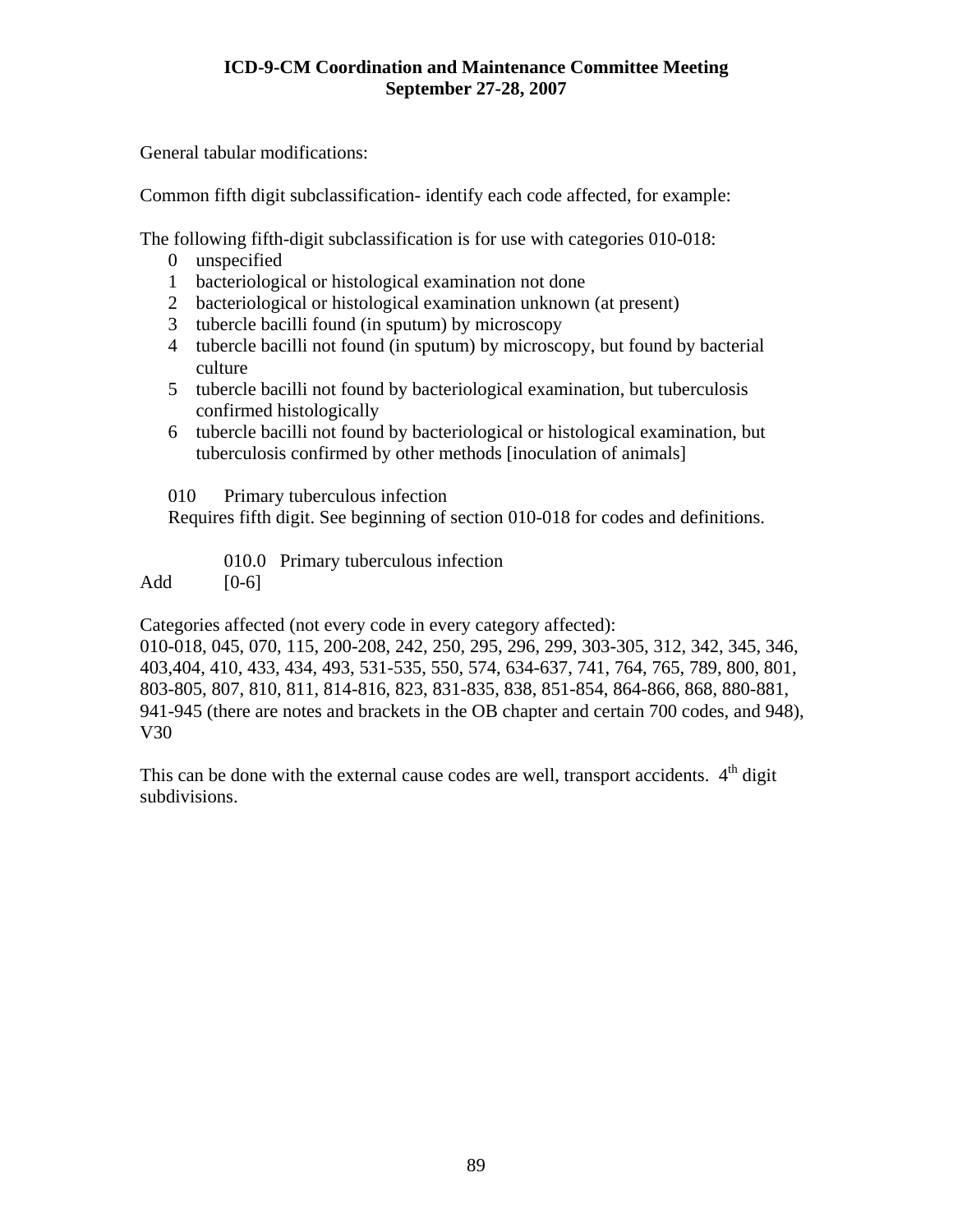## **INDEX**

| due to drug – see Anemia, by type (see also Table of Drugs and |
|----------------------------------------------------------------|
|                                                                |
|                                                                |
|                                                                |
|                                                                |
|                                                                |
|                                                                |
|                                                                |
|                                                                |
|                                                                |
|                                                                |
|                                                                |
|                                                                |
|                                                                |
|                                                                |
|                                                                |
|                                                                |
|                                                                |
|                                                                |
|                                                                |
|                                                                |
|                                                                |
|                                                                |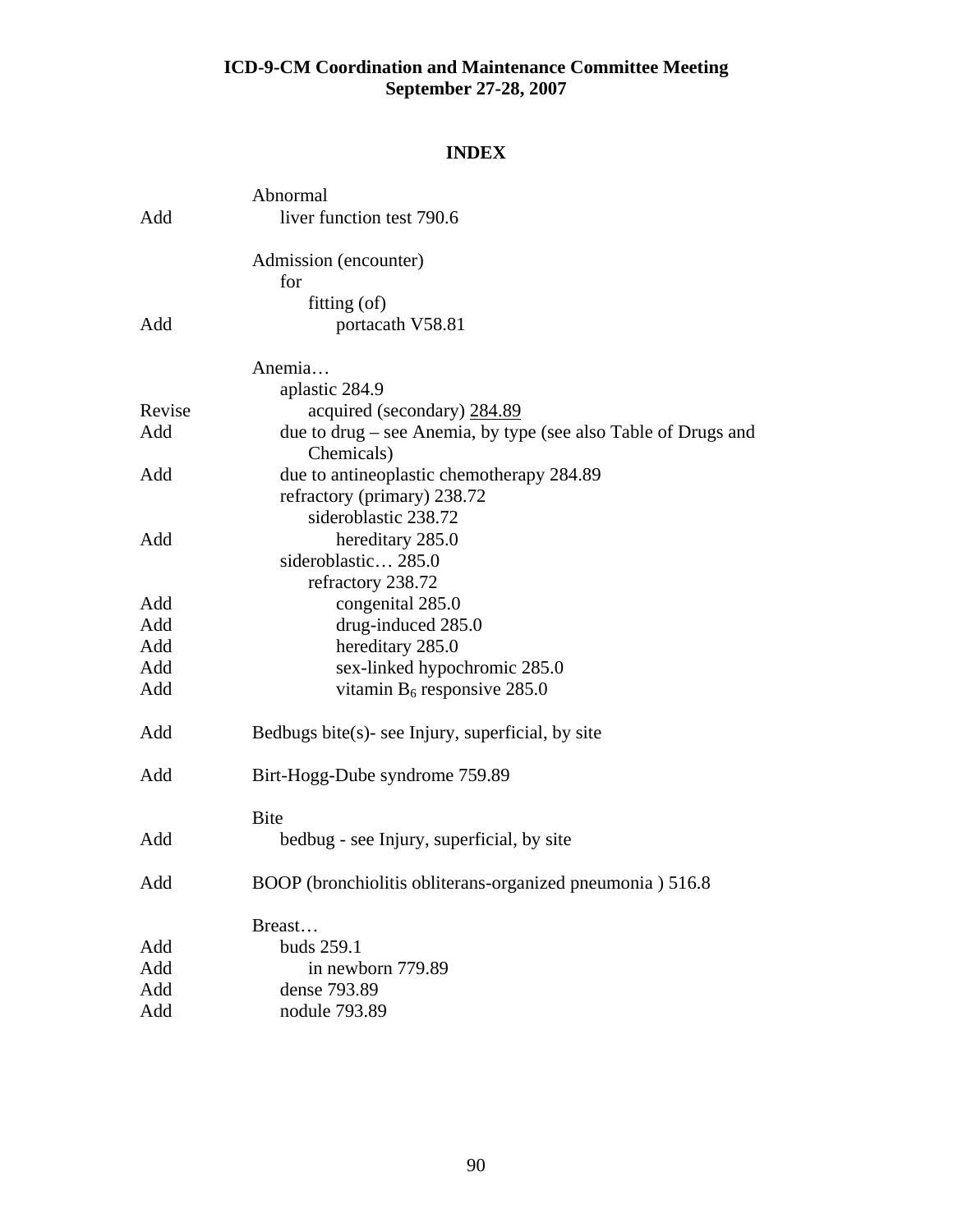| Delete<br>Add | Bronchiolitis (acute) (infectious) (subacute) 466.19<br>obliterans 491.8<br>with organizing pneumonia (B.O.O.P.) 516.8<br>with organizing pneumonia (BOOP) 516.8 |
|---------------|------------------------------------------------------------------------------------------------------------------------------------------------------------------|
|               | Bronchitis<br>acute or subacute                                                                                                                                  |
| Add           | with<br>bronchiectasis 494.1                                                                                                                                     |
| Add           | <b>Buds</b>                                                                                                                                                      |
| Add<br>Add    | breast 259.1<br>in newborn 779.89                                                                                                                                |
| Add           | Cryofibrinogenemia 273.2                                                                                                                                         |
|               | Cyst                                                                                                                                                             |
| Add           | paralabral                                                                                                                                                       |
| Add           | hip 718.85                                                                                                                                                       |
| Add           | shoulder 840.7                                                                                                                                                   |
| Add           | Deficit<br>cognitive 294.9                                                                                                                                       |
| Add           | Degeneration<br>anterior labral 840.8                                                                                                                            |
| Add           | Delay, delayed<br>vaccination V64.09                                                                                                                             |
| Add           | Dense                                                                                                                                                            |
| Add           | breast(s) $793.89$                                                                                                                                               |
| Revise        | Dermatitis<br>stasis 454.1                                                                                                                                       |
|               | Disease                                                                                                                                                          |
| Revise        | valve, valvular - see also Endocarditis                                                                                                                          |
| Add           | congenital NEC (see also Anomaly, heart, valve) 746.9                                                                                                            |
| Add           | pulmonary 746.00                                                                                                                                                 |
| Add           | specified type NEC 746.89                                                                                                                                        |
|               | Dysplasia                                                                                                                                                        |
| Add           | skin 709.8                                                                                                                                                       |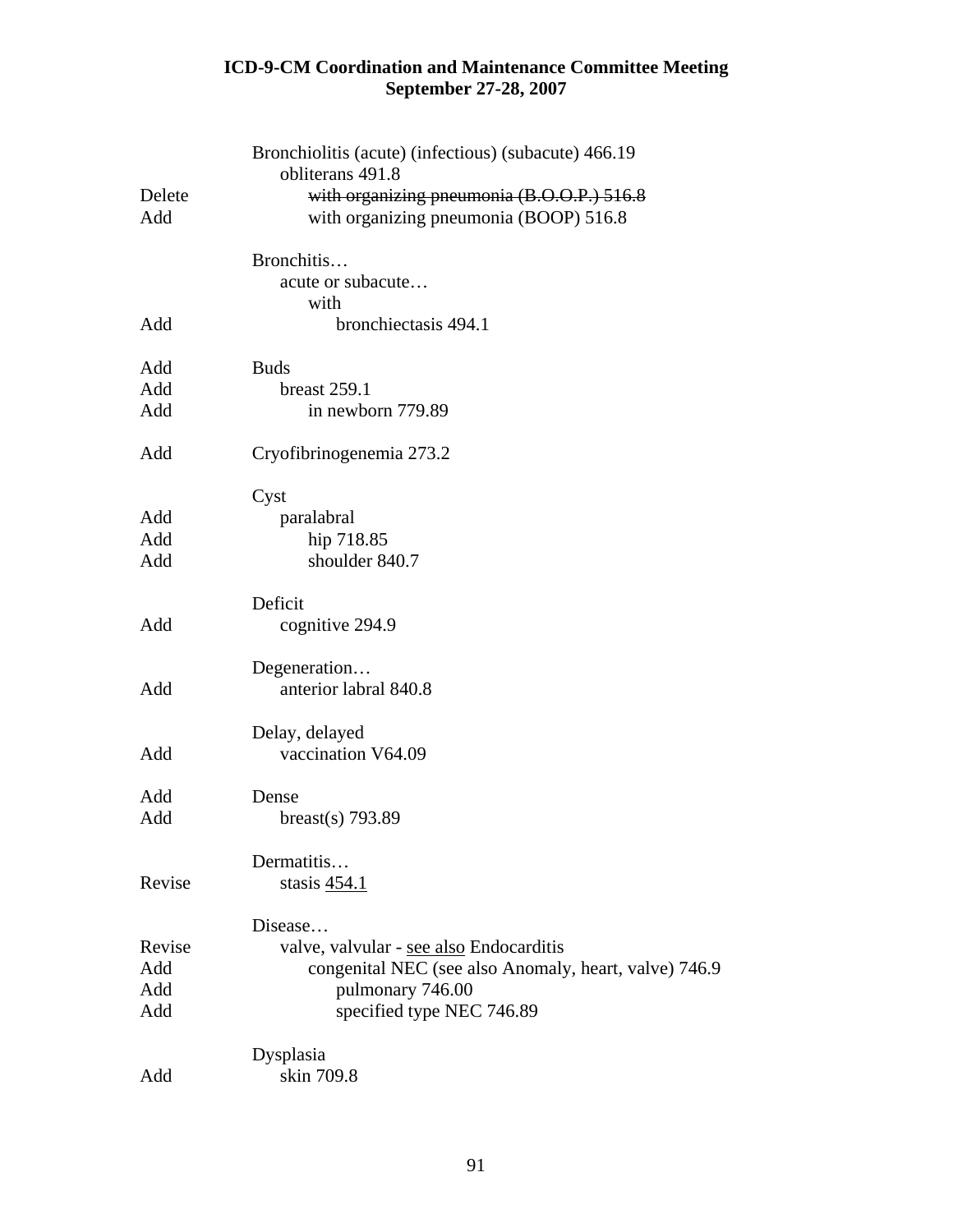|        | Dystrophy                                                                                                                                                             |
|--------|-----------------------------------------------------------------------------------------------------------------------------------------------------------------------|
| Add    | reflex neuromuscular – see Dystrophy, sympathetic                                                                                                                     |
|        | Elevation                                                                                                                                                             |
|        | cholesterol 272.0                                                                                                                                                     |
| Revise | with high triglycerides 272.2                                                                                                                                         |
|        | triglycerides 272.1                                                                                                                                                   |
| Revise | with high cholesterol 272.2                                                                                                                                           |
|        | Embolism                                                                                                                                                              |
|        | postoperative NEC 997.2                                                                                                                                               |
|        | pulmonary 415.11                                                                                                                                                      |
| Revise | septic 415.11                                                                                                                                                         |
| Add    | End of life                                                                                                                                                           |
| Add    | artificial heart valve 996.02                                                                                                                                         |
| Add    | pacemaker lead or battery V53.31                                                                                                                                      |
| Add    | joint prosthesis 996.47                                                                                                                                               |
| Revise | Endocarditis (chronic) (indeterminate) (interstitial) (marantic)<br>(nonbacterial thrombotic) (residual) (sclerotic) (sclerous) (senile)<br>$\left($ valvular) 424.90 |
|        | Fracture                                                                                                                                                              |
| Add    | Hill-Sachs 812.09                                                                                                                                                     |
|        | Gastroenteritis                                                                                                                                                       |
|        | due to                                                                                                                                                                |
| Add    | antineoplastic chemotherapy 558.9                                                                                                                                     |
|        | Glaucoma                                                                                                                                                              |
|        | in or with                                                                                                                                                            |
| Delete | aniridia 743.45 [365.42]                                                                                                                                              |
|        | Axenfeld's anomaly 743.44 [365.41]                                                                                                                                    |
|        | concussion of globe 921.3 [365.65]                                                                                                                                    |
|        | dislocation of lens                                                                                                                                                   |
|        | anterior 379.33 [365.59]                                                                                                                                              |
|        | posterior 379.34 [365.59]                                                                                                                                             |
|        | epithelial down-growth 364.61 [365.64]<br>glaucomatocyclitic crisis 364.22 [365.62]                                                                                   |
|        | hypermature cataract 366.18 [365.51]                                                                                                                                  |
|        | hyphema 364.41 [365.63]                                                                                                                                               |
|        | iridocyclitis 364.3 [365.62]                                                                                                                                          |
|        | iris                                                                                                                                                                  |
|        | anomalies NEC 743.46 [365.42]                                                                                                                                         |
|        |                                                                                                                                                                       |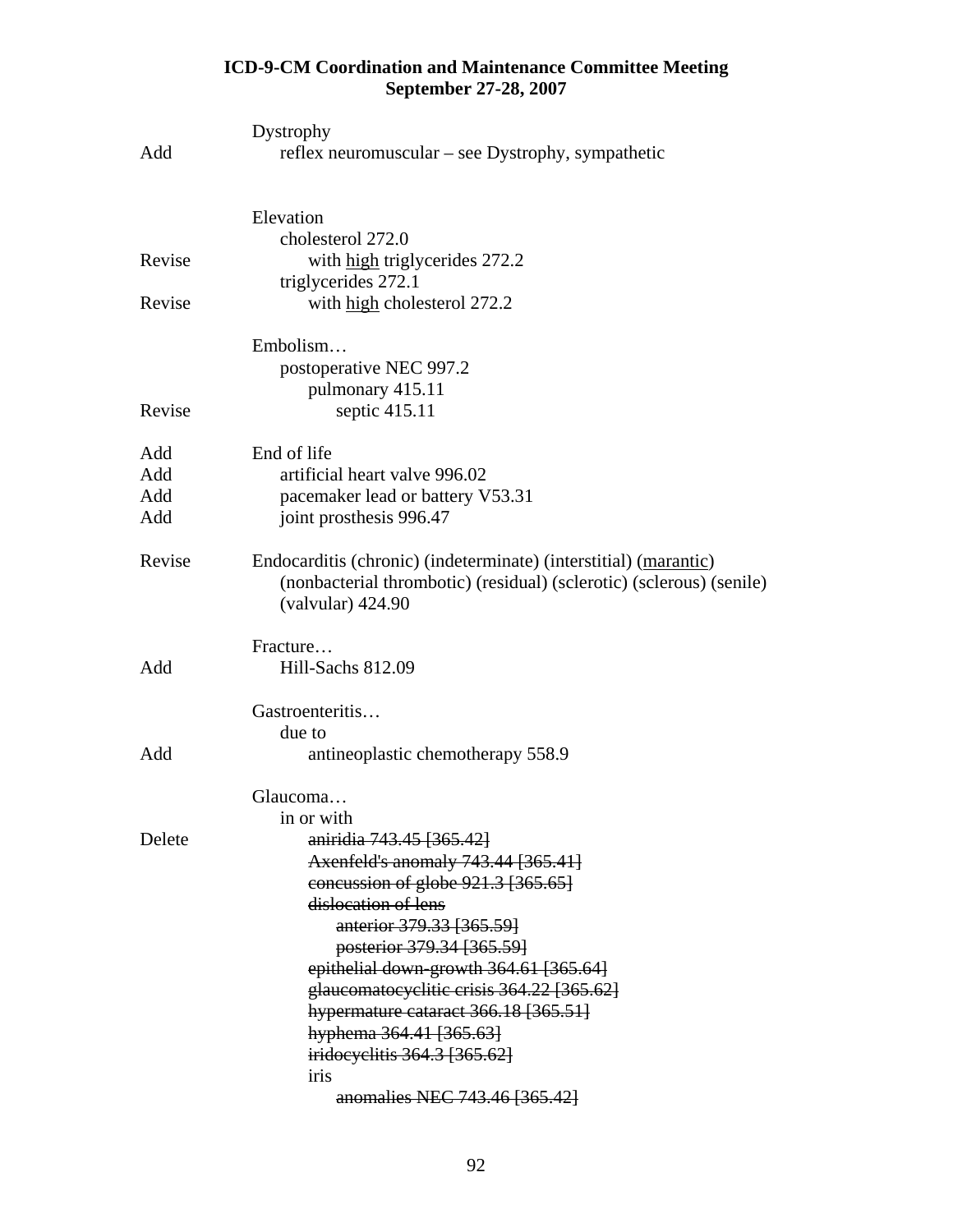|        | atrophy, essential 364.51 [365.42]                                    |
|--------|-----------------------------------------------------------------------|
|        | bombé 364.74 [365.61]                                                 |
|        | rubeosis 364.42 [365.63]                                              |
|        |                                                                       |
|        | microcornea 743.41 [365.43]                                           |
|        | postdislocation of lens                                               |
|        | anterior 379.33 [365.59]                                              |
|        | posterior 379.34 [365.59]                                             |
|        | pseudoexfoliation of capsule 366.11 [365.52]                          |
|        | pupillary block or seclusion 364.74 [365.61]                          |
|        | recession of chamber angle 364.77 [365.65]                            |
|        | retinal vein occlusion 362.35 [365.63]                                |
|        | Rieger's anomaly or syndrome 743.44 [365.41]                          |
|        | rubeosis of iris 364.42 [365.63]                                      |
|        |                                                                       |
|        | seclusion of pupil 364.74 [365.61]                                    |
|        | spherophakia 743.36 [365.59]                                          |
|        | phacolytic 365.51                                                     |
|        | with hypermature cataract 366.18 [365.51]                             |
|        | pseudoexfoliation 365.52                                              |
|        | with pseudoexfoliation of capsule 366.11 [365.52]                     |
|        | tuberculous (see also Tuberculosis) 017.3 [365.62]                    |
|        | History (personal) of                                                 |
| Revise | surgery (major) to                                                    |
| Revise |                                                                       |
|        | major organs NEC V15.2                                                |
| Add    | Leukoencephalopathy, reversible, posterior 348.5                      |
|        | Newborn (infant) (liveborn)                                           |
|        | affected by maternal abuse of drugs (gestational) (via placenta) (via |
|        | breast milk) (see also Noxious, substances transmitted through        |
|        | placenta or breast milk (affecting fetus or newborn)) 760.70          |
| Add    |                                                                       |
|        | methamphetamine(s) $760.72$<br>breast buds 779.89                     |
| Add    |                                                                       |
|        | Nodule(s), nodular                                                    |
| Add    | breast 793.89                                                         |
| Add    | retrocardiac 785.9                                                    |
|        |                                                                       |
|        | Osteopenia 733.90                                                     |
| Add    | borderline 733.90                                                     |
|        |                                                                       |
|        | Pneumonia                                                             |
| Add    | bronchiolitis obliterans-organized (BOOP) 516.8                       |
|        |                                                                       |
|        | Pregnancy                                                             |
|        |                                                                       |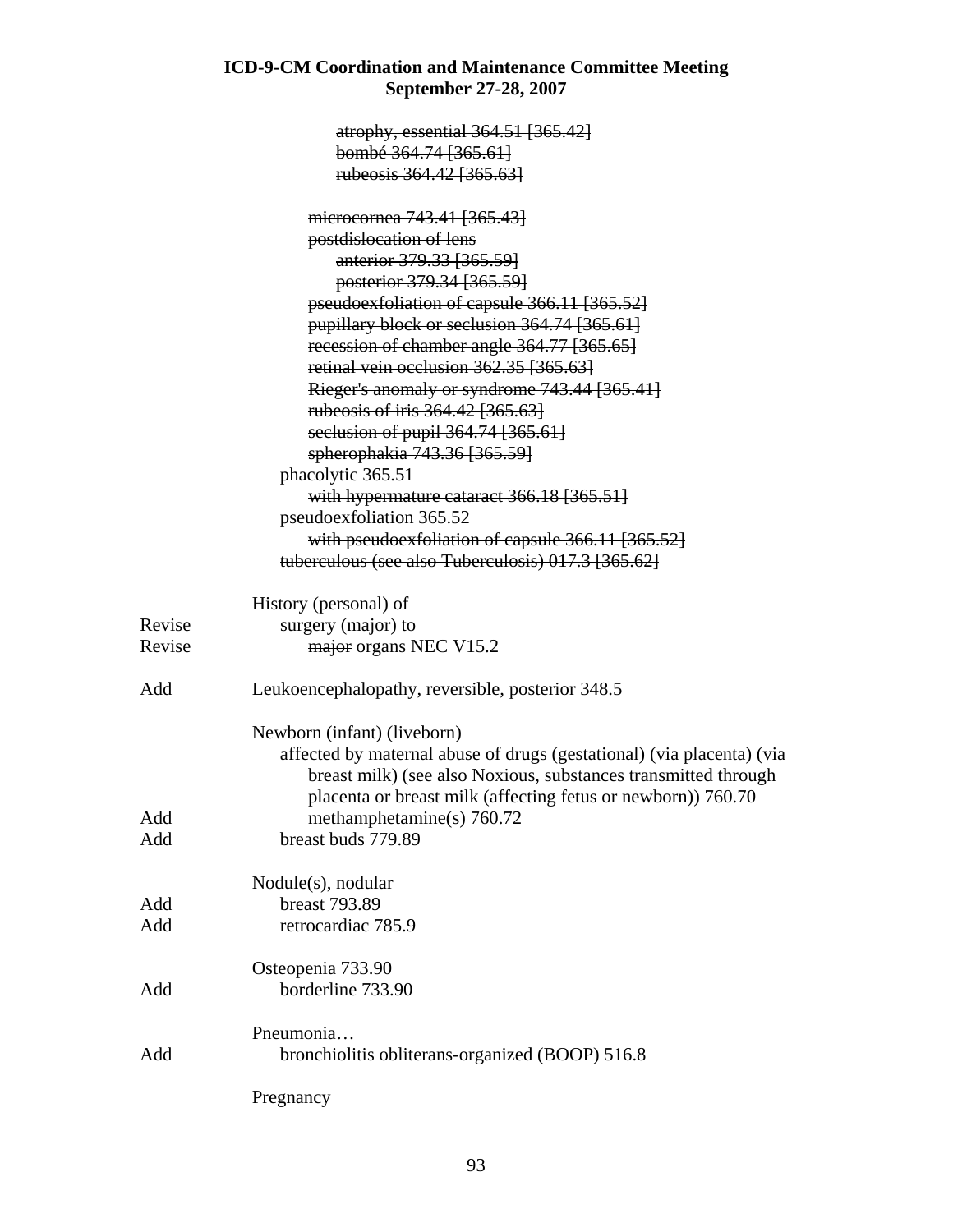| Add        | complicated by<br>maternal drug abuse 648.4                    |
|------------|----------------------------------------------------------------|
|            |                                                                |
|            | Retention, retained                                            |
| Add        | cholelithiasis 997.4                                           |
| Add        | gallstones 997.4                                               |
|            | Screening (for)                                                |
| Add        | elevated titer V82.9                                           |
|            | Spots, spotting                                                |
| Revise     | of pregnancy 649.5                                             |
|            | Syndrome                                                       |
| Add        | Birt-Hogg-Dube 759.89                                          |
| Add        | complex regional pain – see also, Dystrophy, sympathetic       |
| Add        | type $I$ – see Dystrophy, sympathetic (posttraumatic) (reflex) |
| Add        | type $II$ – see Causalgia                                      |
| Add        | leukoencephalopathy, reversible, posterior 348.5               |
|            | myelodysplastic 238.75                                         |
| Add        | therapy-related 289.83                                         |
| Add        | Shone's 746.84                                                 |
| Add        | Susac 348.39 (revised from March 07 addenda)                   |
| Add<br>Add | Twiddler's (due to)                                            |
| Add        | automatic implantable defibrillator 996.04<br>pacemaker 996.01 |
| Revise     | Synovitis (see also Tenosynovitis) 727.00                      |
| Add        | specified NEC 727.09                                           |
|            | Tachycardia                                                    |
| Add        | sustained 427.2                                                |
| Add        | supraventricular 427.0                                         |
| Add        | ventricular 427.1                                              |
| Revise     | Tenosynovitis (see also Synovitis) 727.00                      |
| Add        | specified NEC 727.09                                           |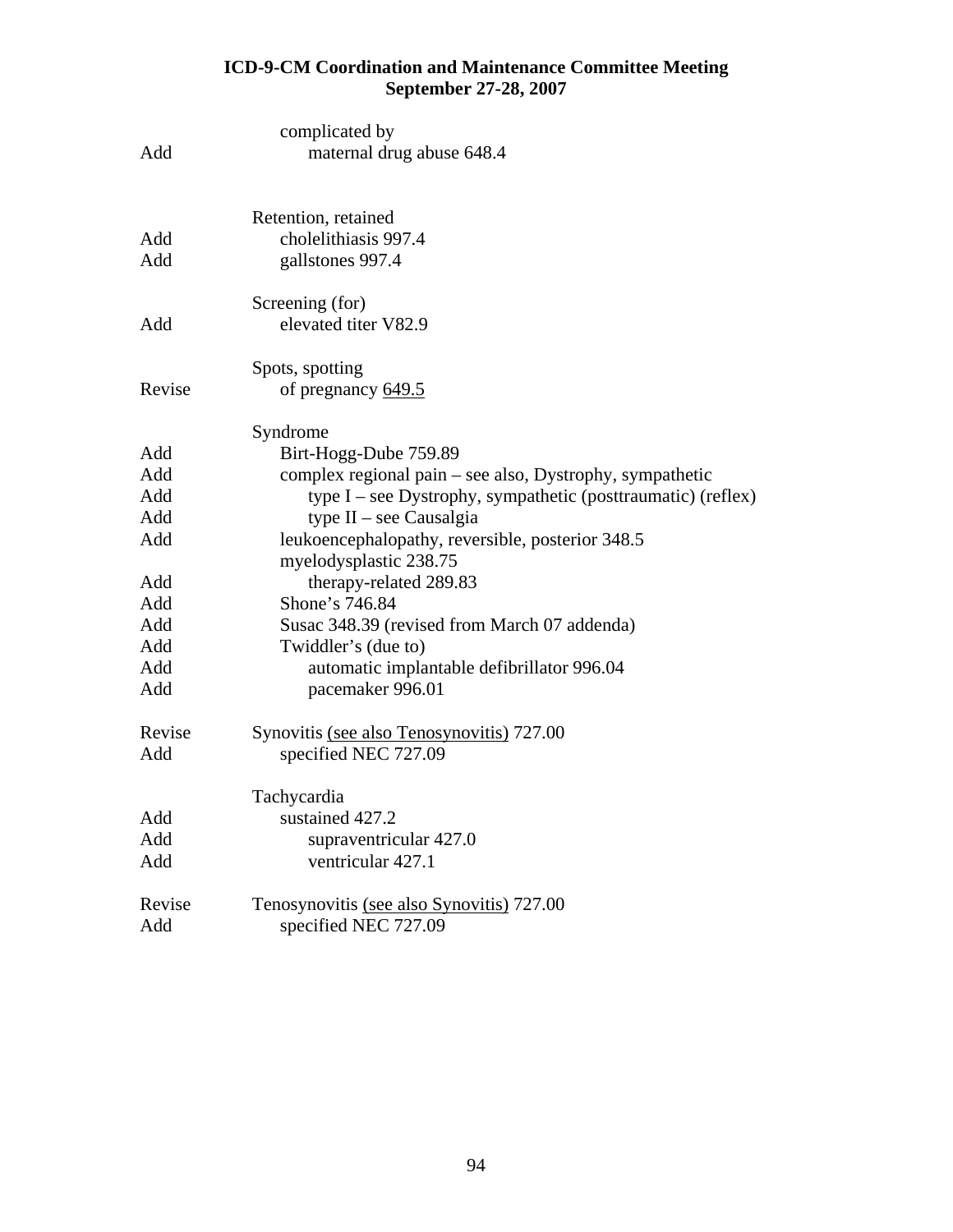|        | Tumor                                      |
|--------|--------------------------------------------|
|        | stromal                                    |
|        | abdomen                                    |
| Revise | malignant NEC 171.5                        |
|        | digestive system 238.1                     |
| Revise | malignant NEC 171.5                        |
|        | gastric 238.1                              |
| Revise | malignant 151.9                            |
|        | gastrointestinal 238.1                     |
| Revise | malignant NEC 171.5                        |
| Revise | intestine (small) (large) 238.1            |
| Revise | malignant 152.9                            |
|        | stomach 238.1                              |
| Revise | malignant 151.9                            |
| Add    | Twiddler's syndrome (due to)               |
| Add    | automatic implantable defibrillator 996.04 |
| Add    | pacemaker 996.01                           |
|        | Vaccination                                |
| Add    | delayed V64.09                             |
|        | Worn out                                   |
| Add    | artificial heart valve 996.02              |
| Add    | pacemaker lead or battery V53.31           |
| Add    | joint prosthesis 996.47                    |
|        |                                            |

## **EXTERNAL CAUSE TABULAR**

## SUPPLEMENTARY CLASSIFICATION OF EXTERNAL CAUSES OF INJURY AND POISONING (E800-E999)

- (q) A pedestrian conveyance is any human powered device by which a pedestrian may move other than by walking or by which a walking person may move another pedestrian.
- Add Includes: heelies, wheelies E885 Fall on same level from slipping, tripping, or stumbling Add Add E885.1 Fall from roller skates Heelies Wheelies